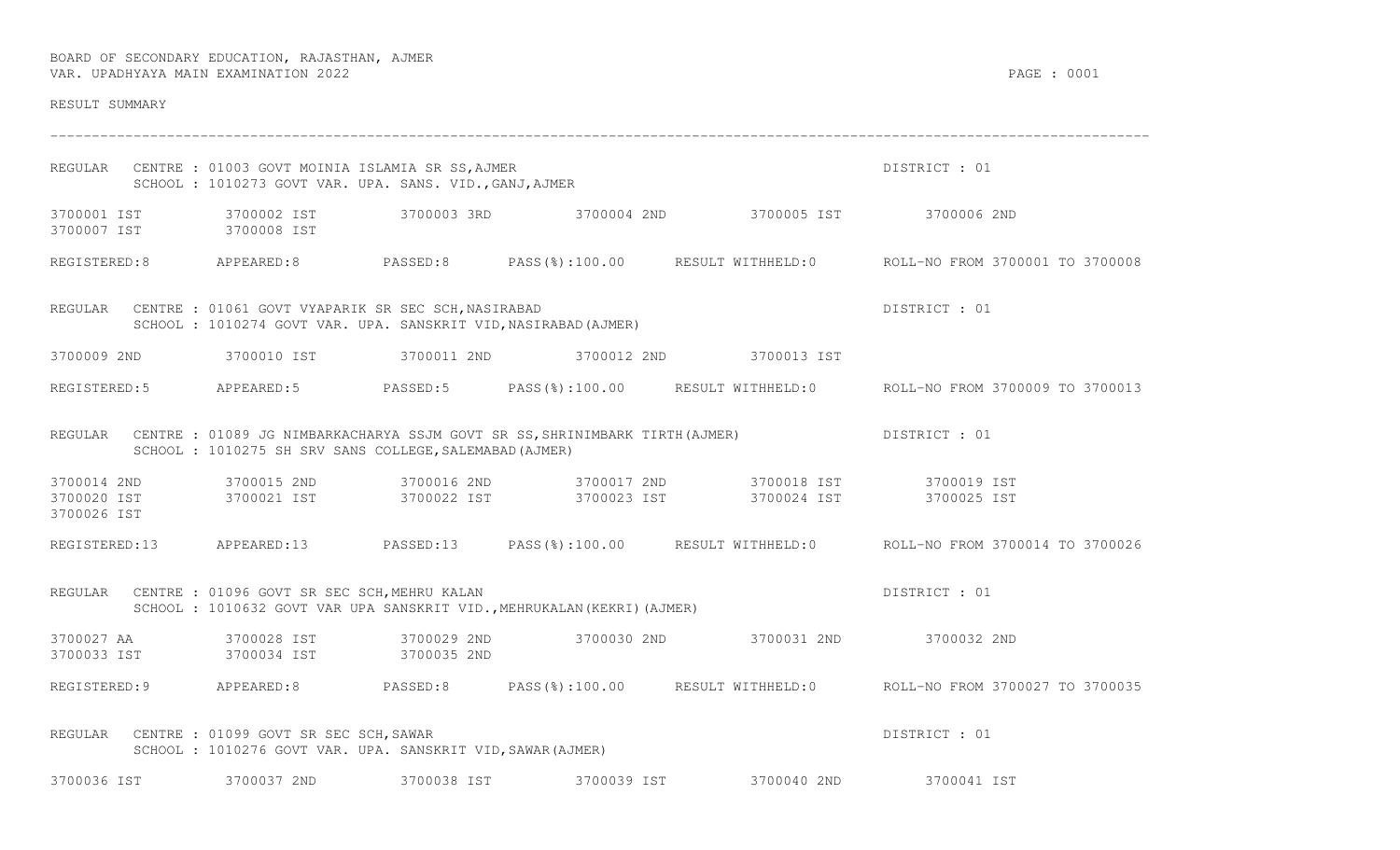| REGISTERED:81 | APPEARED:81 | PASSED:81   |             | PASS(%):100.00 RESULT WITHHELD:0 | ROLL-NO FROM 3700036 TO 3700116 |
|---------------|-------------|-------------|-------------|----------------------------------|---------------------------------|
| 3700114 2ND   | 3700115 IST | 3700116 2ND |             |                                  |                                 |
| 3700108 IST   | 3700109 IST | 3700110 2ND | 3700111 2ND | 3700112 2ND                      | 3700113 IST                     |
| 3700102 IST   | 3700103 IST | 3700104 IST | 3700105 IST | 3700106 IST                      | 3700107 2ND                     |
| 3700096 2ND   | 3700097 IST | 3700098 2ND | 3700099 2ND | 3700100 IST                      | 3700101 IST                     |
| 3700090 2ND   | 3700091 IST | 3700092 IST | 3700093 IST | 3700094 IST                      | 3700095 IST                     |
| 3700084 2ND   | 3700085 IST | 3700086 IST | 3700087 2ND | 3700088 IST                      | 3700089 2ND                     |
| 3700078 2ND   | 3700079 IST | 3700080 IST | 3700081 2ND | 3700082 2ND                      | 3700083 IST                     |
| 3700072 IST   | 3700073 IST | 3700074 2ND | 3700075 3RD | 3700076 IST                      | 3700077 IST                     |
| 3700066 3RD   | 3700067 IST | 3700068 IST | 3700069 IST | 3700070 IST                      | 3700071 3RD                     |
| 3700060 IST   | 3700061 2ND | 3700062 IST | 3700063 IST | 3700064 IST                      | 3700065 2ND                     |
| 3700054 IST   | 3700055 IST | 3700056 3RD | 3700057 IST | 3700058 IST                      | 3700059 2ND                     |
| 3700048 3RD   | 3700049 3RD | 3700050 IST | 3700051 2ND | 3700052 IST                      | 3700053 2ND                     |
| 3700042 IST   | 3700043 IST | 3700044 2ND | 3700045 2ND | 3700046 IST                      | 3700047 IST                     |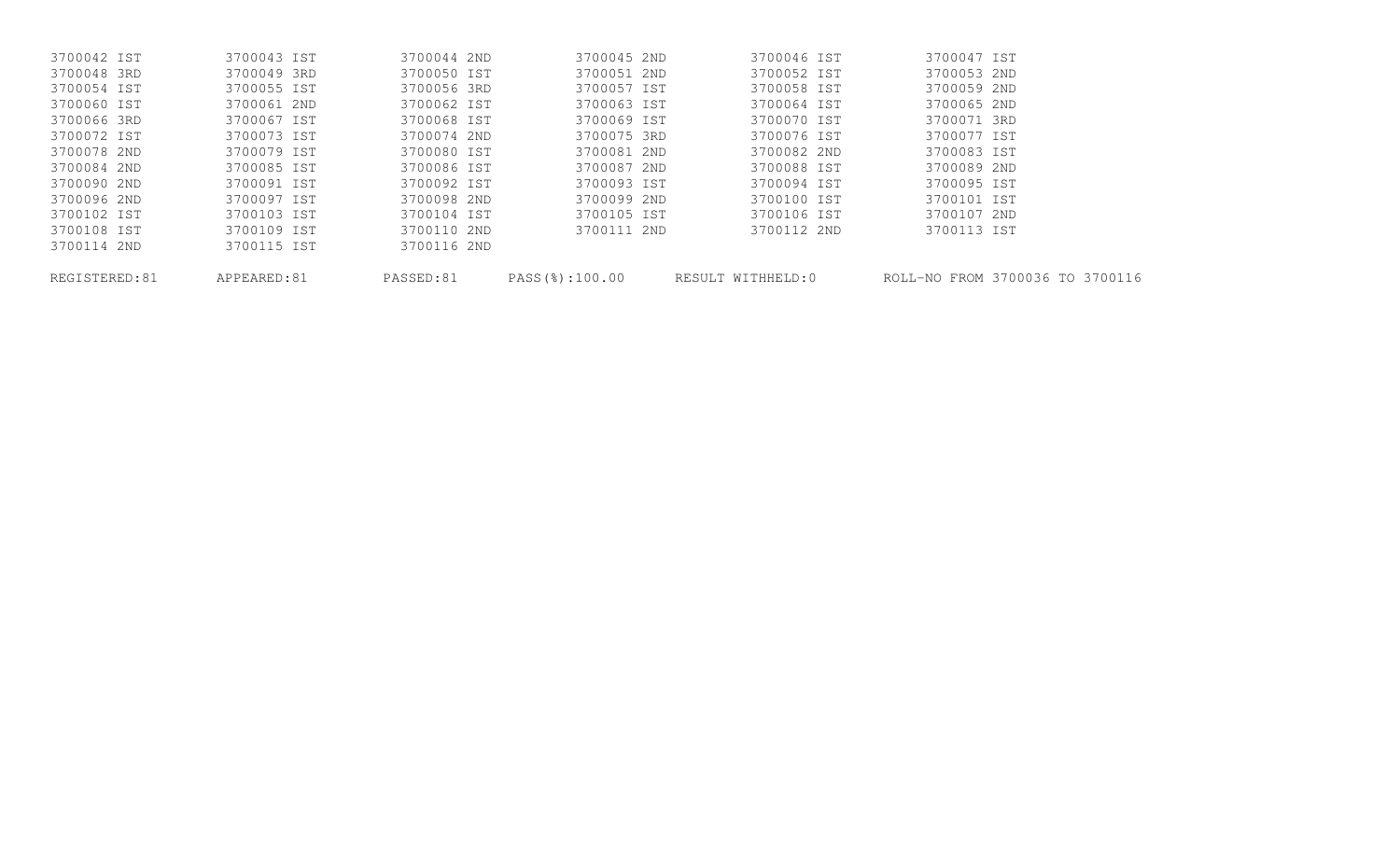| RESULT SUMMARY |                                                                                                                             |                            |                            |                                                                                                                                                                                                                                                                                |                                                                                                      |  |  |
|----------------|-----------------------------------------------------------------------------------------------------------------------------|----------------------------|----------------------------|--------------------------------------------------------------------------------------------------------------------------------------------------------------------------------------------------------------------------------------------------------------------------------|------------------------------------------------------------------------------------------------------|--|--|
|                | REGULAR CENTRE : 01120 GOVT SR SEC SCH, SARANA                                                                              |                            |                            | SCHOOL : 1010630 GOVT VAR. UPDH. SANSKRIT VID., SHOKLIYA (AJMER)                                                                                                                                                                                                               | DISTRICT : 01                                                                                        |  |  |
| 3700117 IST    |                                                                                                                             |                            |                            |                                                                                                                                                                                                                                                                                |                                                                                                      |  |  |
|                |                                                                                                                             |                            |                            | $\begin{array}{cccccccccccc} 3700123 & 1ST & & & 3700124 & 1ST & & & 3700125 & 1ST & & & 3700126 & 1ST & & & 3700127 & 1ST & & & 3700128 & 1ST \\ 3700129 & 1ST & & & 3700130 & 1ST & & 3700131 & 1ST & & & 3700132 & 1ST & & & 3700133 & 1ST & & & 3700134 & 1ST \end{array}$ |                                                                                                      |  |  |
| 3700135 IST    |                                                                                                                             |                            |                            |                                                                                                                                                                                                                                                                                |                                                                                                      |  |  |
|                |                                                                                                                             |                            |                            |                                                                                                                                                                                                                                                                                | REGISTERED:19 APPEARED:19 PASSED:19 PASS(%):100.00 RESULT WITHHELD:0 ROLL-NO FROM 3700117 TO 3700135 |  |  |
|                | REGULAR CENTRE : 01157 GOVT SR SEC SCH, JALIA II                                                                            |                            |                            |                                                                                                                                                                                                                                                                                | DISTRICT : 01                                                                                        |  |  |
|                | SCHOOL : 1010278 GOVT VAR. UPA. SANS VID, JALIA SECOND (AJMER)                                                              |                            |                            |                                                                                                                                                                                                                                                                                |                                                                                                      |  |  |
| 3700136 IST    | 3700137 IST                                                                                                                 | 3700138 IST                |                            | 3700139 IST 3700140 IST 3700141 2ND                                                                                                                                                                                                                                            |                                                                                                      |  |  |
|                |                                                                                                                             |                            | 3700145 2ND                | 3700146 IST                                                                                                                                                                                                                                                                    | 3700147 IST                                                                                          |  |  |
|                | 3700142 IST 3700143 IST<br>3700148 IST 3700149 IST                                                                          | 3700144 IST<br>3700150 IST | S700145 ZND<br>3700151 IST |                                                                                                                                                                                                                                                                                |                                                                                                      |  |  |
|                |                                                                                                                             |                            |                            |                                                                                                                                                                                                                                                                                |                                                                                                      |  |  |
|                |                                                                                                                             |                            |                            |                                                                                                                                                                                                                                                                                |                                                                                                      |  |  |
|                |                                                                                                                             |                            |                            |                                                                                                                                                                                                                                                                                |                                                                                                      |  |  |
|                |                                                                                                                             |                            |                            | 3700154 IST 3700155 IST 3700155 IST 3700156 IST 3700157 IST 3700158 IST 3700160 2ND<br>3700160 2ND 3700161 IST 3700162 IST 3700163 IST 3700164 IST 3700165 2ND<br>3700166 IST 3700167 IST 3700168 IST 3700169 IST 3700170 IST 370017                                           |                                                                                                      |  |  |
|                |                                                                                                                             |                            |                            |                                                                                                                                                                                                                                                                                | REGISTERED:38 APPEARED:38 PASSED:38 PASS(%):100.00 RESULT WITHHELD:0 ROLL-NO FROM 3700136 TO 3700173 |  |  |
|                | REGULAR CENTRE : 01171 GOVT SR SEC SCH, PUSHKAR<br>SCHOOL : 1010279 SH RV ACHARYA SANS COLLEGE, PUSHKAR (AJMER)             |                            |                            |                                                                                                                                                                                                                                                                                | DISTRICT : 01                                                                                        |  |  |
|                | 3700174 IST 3700175 IST 3700176 IST 3700177 IST                                                                             |                            |                            |                                                                                                                                                                                                                                                                                |                                                                                                      |  |  |
|                |                                                                                                                             |                            |                            |                                                                                                                                                                                                                                                                                | REGISTERED:4 APPEARED:4 PASSED:4 PASS(%):100.00 RESULT WITHHELD:0 ROLL-NO FROM 3700174 TO 3700177    |  |  |
|                | REGULAR CENTRE : 01171 GOVT SR SEC SCH, PUSHKAR<br>SCHOOL: 1010399 SHRI AJNESHWAR GOVT VAR. UPA. SANS VID., PUSHKAR (AJMER) |                            |                            |                                                                                                                                                                                                                                                                                | DISTRICT : 01                                                                                        |  |  |
| 3700184 IST    | 3700185 IST                                                                                                                 |                            |                            | 3700178 IST 3700179 IST 3700180 IST 3700181 IST 3700182 IST 3700183 2ND                                                                                                                                                                                                        |                                                                                                      |  |  |
| REGISTERED:8   | APPEARED:8                                                                                                                  | PASSED:8                   | PASS(%):100.00             |                                                                                                                                                                                                                                                                                | RESULT WITHHELD:0 ROLL-NO FROM 3700178 TO 3700185                                                    |  |  |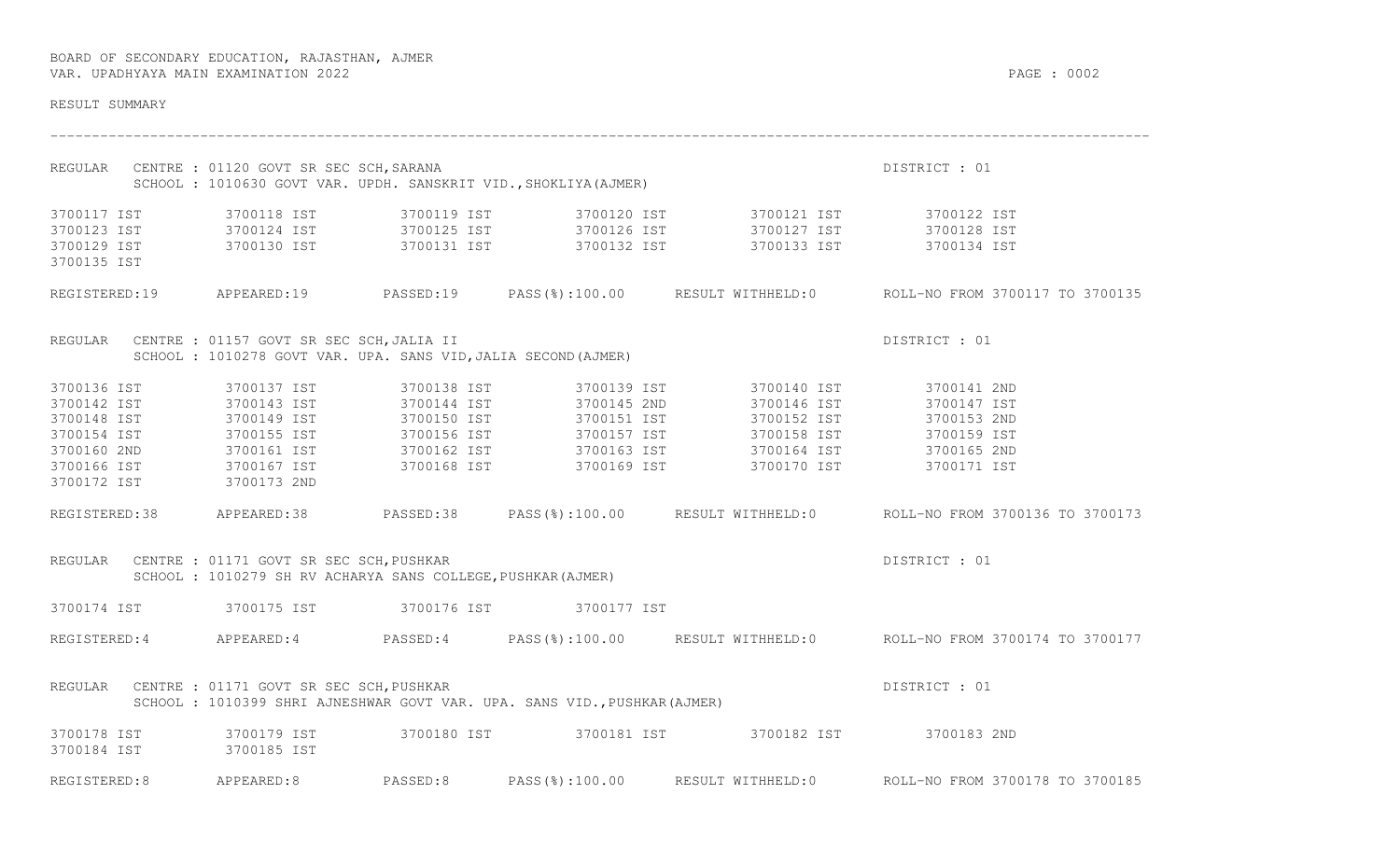|               | REGULAR CENTRE : 02014 OSWAL JAIN SR SEC SCH, ALWAR                                                                       |             |                |                   | DISTRICT : 02                   |
|---------------|---------------------------------------------------------------------------------------------------------------------------|-------------|----------------|-------------------|---------------------------------|
|               | SCHOOL : 1020343 GOVT VAR. UPA. SANS. VID., ALWAR                                                                         |             |                |                   |                                 |
| 3700186 2ND   | 3700187 2ND                                                                                                               | 3700188 3RD | 3700189 2ND    | 3700190 2ND       | 3700191 2ND                     |
|               |                                                                                                                           |             |                |                   |                                 |
| 3700192 2ND   | 3700193 IST                                                                                                               | 3700194 IST | 3700195 IST    | 3700196 2ND       | 3700197 2ND                     |
| 3700198 2ND   | 3700199 3RD                                                                                                               | 3700200 IST | 3700201 3RD    | 3700202 IST       | 3700203 IST                     |
| 3700204 IST   | 3700205 3RD                                                                                                               | 3700206 3RD | 3700207 IST    |                   |                                 |
| REGISTERED:22 | APPEARED: 22                                                                                                              | PASSED:22   | PASS(%):100.00 | RESULT WITHHELD:0 | ROLL-NO FROM 3700186 TO 3700207 |
| REGULAR       | CENTRE : 02086 GOVT SR SEC SCH, NARAYANPUR<br>SCHOOL: 1021442 GOVT VAR UPA SANS. VID., NARAYANPUR, P.S. THANAGAJI (ALWAR) |             |                |                   | DISTRICT : 02                   |
|               |                                                                                                                           |             |                |                   |                                 |
| 3700208 IST   | 3700209 IST                                                                                                               | 3700210 IST | 3700211 IST    | 3700212 IST       | 3700213 IST                     |
| 3700214 IST   | 3700215 IST                                                                                                               | 3700216 IST |                |                   |                                 |
| REGISTERED: 9 | APPEARED: 9                                                                                                               | PASSED:9    | PASS(%):100.00 | RESULT WITHHELD:0 | ROLL-NO FROM 3700208 TO 3700216 |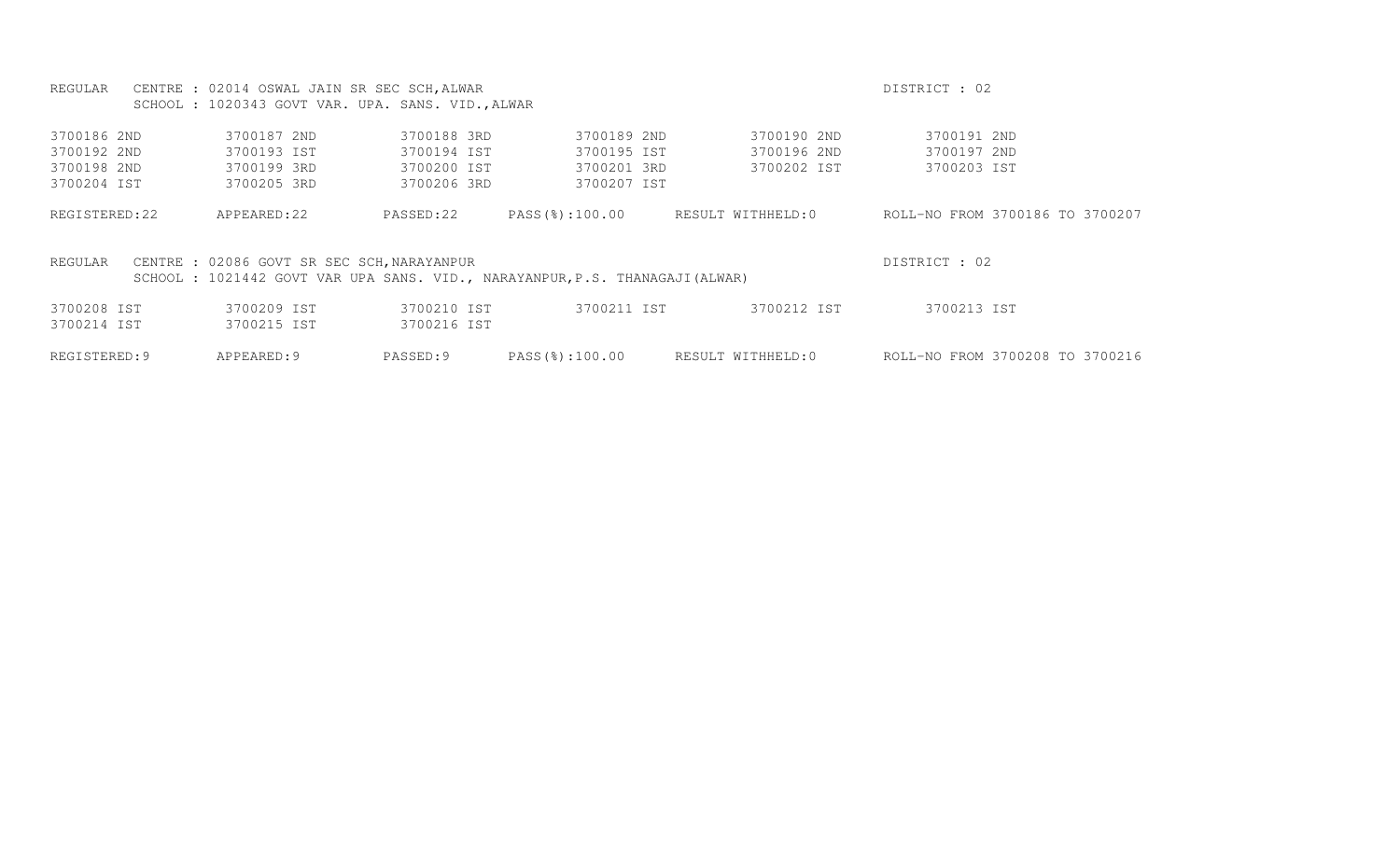| RESULT SUMMARY                            |                                                        |             |                                                                     |                                                                                                                                                                                                                                                                                               |                                                                                                      |  |  |  |
|-------------------------------------------|--------------------------------------------------------|-------------|---------------------------------------------------------------------|-----------------------------------------------------------------------------------------------------------------------------------------------------------------------------------------------------------------------------------------------------------------------------------------------|------------------------------------------------------------------------------------------------------|--|--|--|
|                                           | REGULAR CENTRE : 02120 GOVT SR SEC SCH, KHAIRTHAL      |             |                                                                     | SCHOOL : 1020345 GOVT VAR. UPA. SANS. VID., KHAIRTHAL MANDI (ALWAR)                                                                                                                                                                                                                           | DISTRICT : 02                                                                                        |  |  |  |
|                                           |                                                        |             |                                                                     | 3700217 IST 3700218 IST 3700219 2ND 3700220 2ND 3700221 IST 3700222 2ND                                                                                                                                                                                                                       |                                                                                                      |  |  |  |
|                                           |                                                        |             |                                                                     |                                                                                                                                                                                                                                                                                               | REGISTERED:6 APPEARED:6 PASSED:6 PASS(%):100.00 RESULT WITHHELD:0 ROLL-NO FROM 3700217 TO 3700222    |  |  |  |
|                                           | REGULAR CENTRE : 02166 GOVT SR SEC SCH, MAJRIKALAN     |             | SCHOOL : 1021399 GOVT VAR. UPDH. SANSKRIT VID., MOJRIKALAN (ALWAR)  |                                                                                                                                                                                                                                                                                               | DISTRICT : 02                                                                                        |  |  |  |
|                                           |                                                        |             | 3700229 2ND 3700230 2ND 3700231 2ND 3700232 IST                     | 3700223 IST 3700224 2ND 3700225 2ND 3700226 IST 3700227 IST 3700228 IST                                                                                                                                                                                                                       |                                                                                                      |  |  |  |
|                                           |                                                        |             |                                                                     |                                                                                                                                                                                                                                                                                               | REGISTERED:10 APPEARED:10 PASSED:10 PASS(%):100.00 RESULT WITHHELD:0 ROLL-NO FROM 3700223 TO 3700232 |  |  |  |
|                                           | REGULAR CENTRE : 02171 GOVT GIRLS SR SEC SCH, KOTKASIM |             |                                                                     | - CATIL GUVI GIRLS SR SEC SCH, KOTKASIM<br>SCHOOL : 1020347 GOVT VAR. UPA. SANS. VID., KOTKASIM (ALWAR)                                                                                                                                                                                       | DISTRICT : 02                                                                                        |  |  |  |
| 3700233 IST                               |                                                        |             |                                                                     | 3700234 2ND 3700235 IST 3700236 IST 3700237 2ND 3700238 2ND<br>3700239 IST 3700240 IST 3700240 IST 3700241 2ND 3700242 2ND 3700243 IST 3700245 2ND 3700245 2ND 3700246 IST 3700246 IST 3700244 IST 3700245 2ND 3700250 IST 3700246 IST 3700244 IST 3700244 IST 3700244 IST 3700250 IST 370025 |                                                                                                      |  |  |  |
|                                           |                                                        |             |                                                                     |                                                                                                                                                                                                                                                                                               | REGISTERED:38 APPEARED:38 PASSED:38 PASS(%):100.00 RESULT WITHHELD:0 ROLL-NO FROM 3700233 TO 3700270 |  |  |  |
|                                           | REGULAR CENTRE : 02198 GOVT SR SEC SCH, RENI           |             | SCHOOL : 1021709 GOVT GIRLS VAR UPA SANS. VID., PALI (RENI) (ALWAR) |                                                                                                                                                                                                                                                                                               | DISTRICT : 02                                                                                        |  |  |  |
| 3700271 3RD<br>3700277 2ND<br>3700283 2ND | 3700284 2ND                                            | 3700285 3RD |                                                                     | 3700272 2ND                3700273 IST                3700274 IST                  3700275 2ND                    3700276 IST<br>3700278 2ND                 3700279 IST                3700280 2ND                                                                                           |                                                                                                      |  |  |  |
|                                           |                                                        |             |                                                                     |                                                                                                                                                                                                                                                                                               | REGISTERED:15 APPEARED:15 PASSED:15 PASS(%):100.00 RESULT WITHHELD:0 ROLL-NO FROM 3700271 TO 3700285 |  |  |  |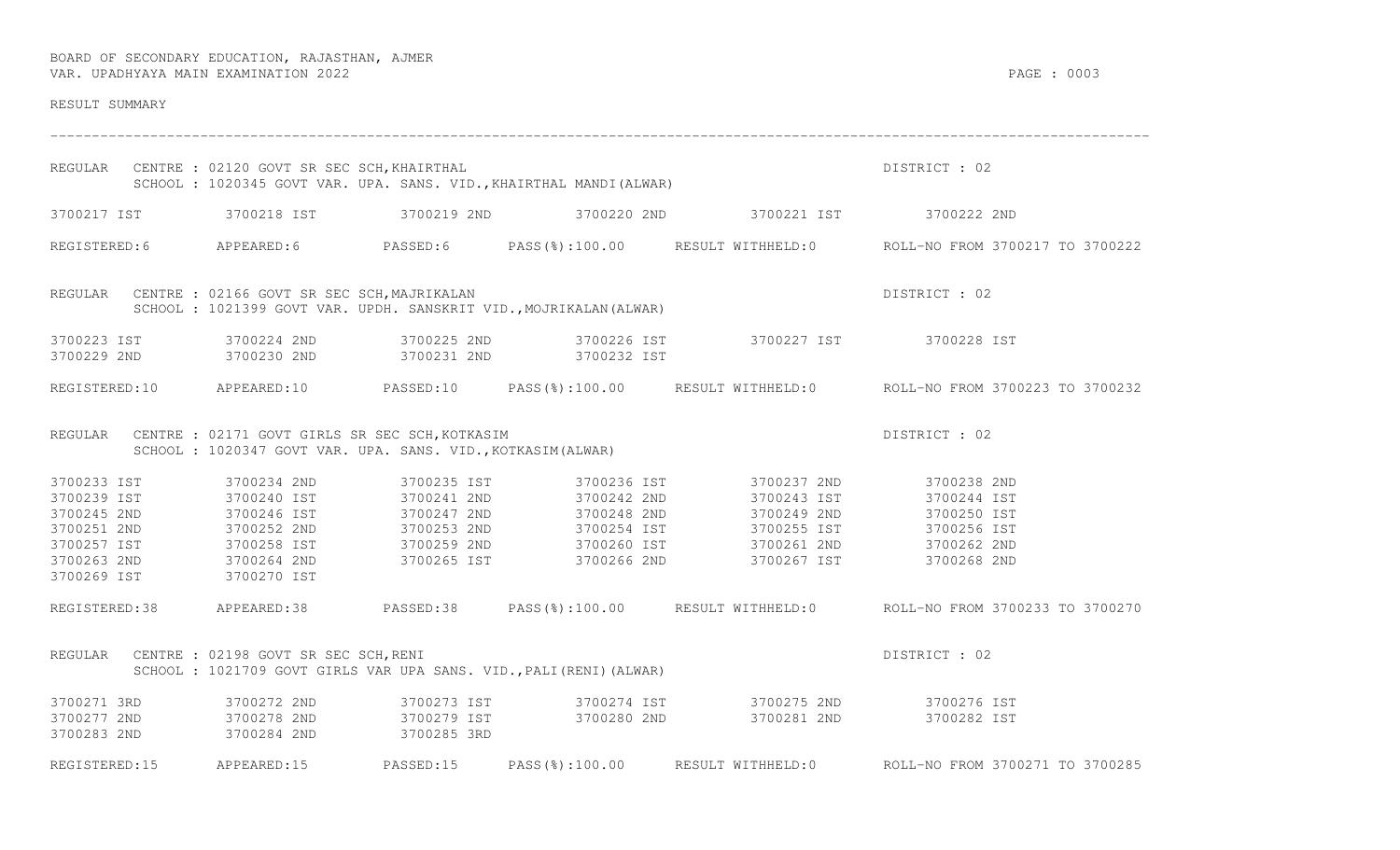| REGULAR                    | CENTRE : 02200 GOVT GIRLS SR SEC SCH, RENI<br>SCHOOL : 1020348 GOVT VAR. UPA. SANS VID, RAINI (ALWAR)                      |             |                |                   | DISTRICT : 02                   |
|----------------------------|----------------------------------------------------------------------------------------------------------------------------|-------------|----------------|-------------------|---------------------------------|
| 3700286 IST<br>3700292 2ND | 3700287 IST                                                                                                                | 3700288 IST | 3700289 IST    | 3700290 IST       | 3700291 IST                     |
| REGISTERED: 7              | APPEARED: 7                                                                                                                | PASSED:7    | PASS(%):100.00 | RESULT WITHHELD:0 | ROLL-NO FROM 3700286 TO 3700292 |
| REGULAR                    | CENTRE : 02269 GOVT SR SEC SCH, NAUGAOVA (ALWAR)<br>SCHOOL : 1021400 GOVT VAR UPDH SANSKRIT VID., NAUGAVA, RAMGARH (ALWAR) |             |                |                   | DISTRICT : 02                   |
| 3700293 2ND                | 3700294 AA                                                                                                                 | 3700295 IST | 3700296 2ND    | 3700297 IST       | 3700298 2ND                     |
| 3700299 IST                | 3700300 IST                                                                                                                | 3700301 IST | 3700302 IST    | 3700303 2ND       | 3700304 IST                     |
| 3700305 2ND                | 3700306 IST                                                                                                                | 3700307 IST |                |                   |                                 |
| REGISTERED: 15             | APPEARED:14                                                                                                                | PASSED:14   | PASS(%):100.00 | RESULT WITHHELD:0 | ROLL-NO FROM 3700293 TO 3700307 |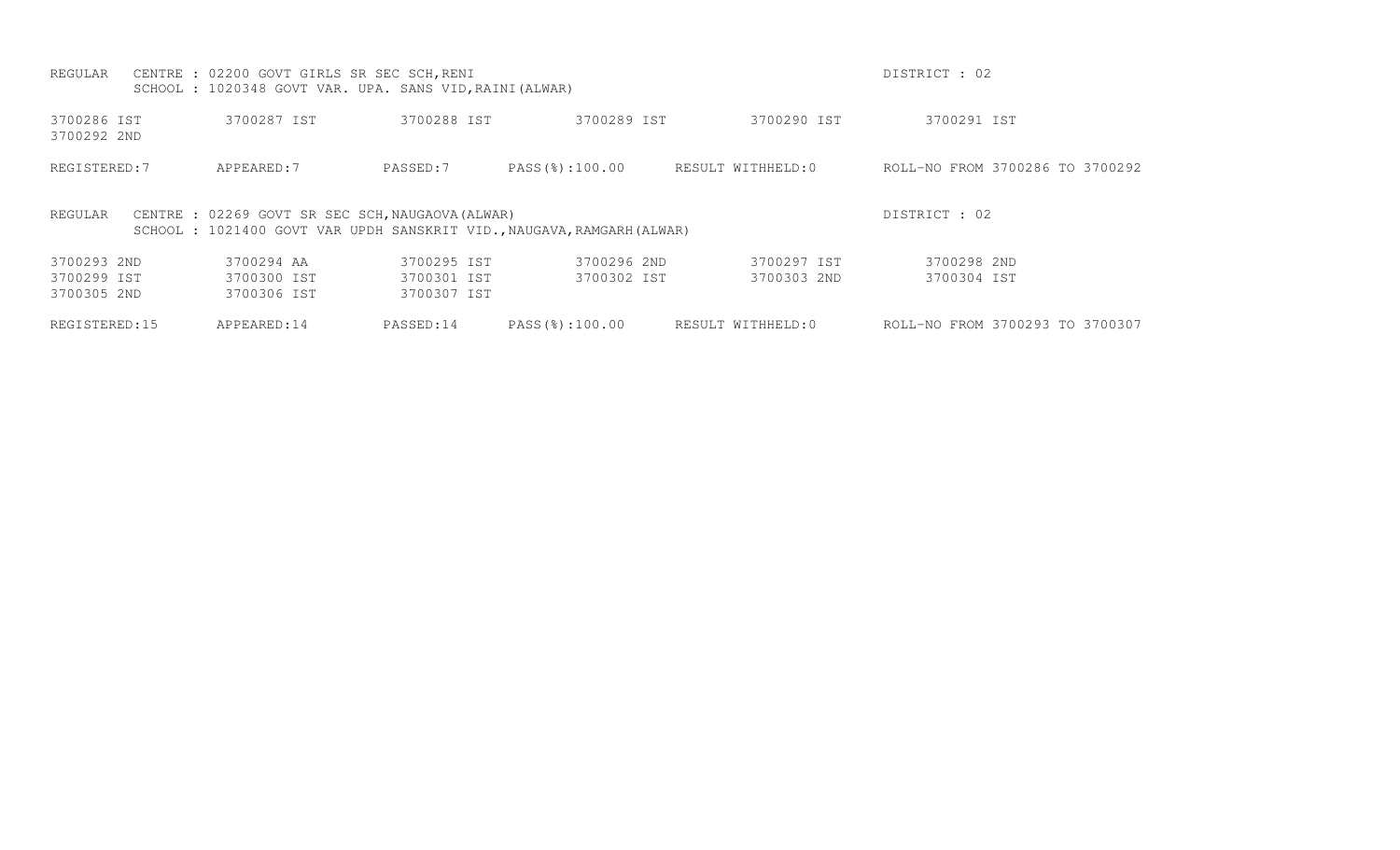| RESULT SUMMARY                                                         |                                                                                                                  |                                           |                                                                  |                                                                                                                                                           |                                                                                                     |
|------------------------------------------------------------------------|------------------------------------------------------------------------------------------------------------------|-------------------------------------------|------------------------------------------------------------------|-----------------------------------------------------------------------------------------------------------------------------------------------------------|-----------------------------------------------------------------------------------------------------|
|                                                                        | REGULAR CENTRE : 03002 GOVT NAGAR SR SEC SCH, BANSWARA<br>SCHOOL : 1030490 GOVT PRAV. SANS. VID., BANSWARA       |                                           |                                                                  |                                                                                                                                                           | DISTRICT : 03                                                                                       |
|                                                                        |                                                                                                                  |                                           | 3700308 3RD 3700309 2ND 3700310 2ND 3700311 3RD                  |                                                                                                                                                           |                                                                                                     |
|                                                                        |                                                                                                                  |                                           |                                                                  |                                                                                                                                                           | REGISTERED:4 APPEARED:4 PASSED:4 PASS(%):100.00 RESULT WITHHELD:0 ROLL-NO FROM 3700308 TO 3700311   |
|                                                                        | REGULAR CENTRE : 03059 GOVT SR SEC SCH, ARTHUNA<br>SCHOOL : 1030140 GOVT VAR. UPA. SANS VID, ARTHUNA (BANSWARA)  |                                           |                                                                  |                                                                                                                                                           | DISTRICT : 03                                                                                       |
| 3700312 2ND<br>3700324 IST 3700325 IST<br>3700330 3RD 3700331 3RD      | 3700313 2ND                                                                                                      | 3700326 2ND                               | 3700327 2ND                                                      | 3700314 2ND 3700315 2ND 3700316 2ND 3700317 2ND<br>3700318 3RD 3700319 2ND 3700320 2ND 3700321 2ND 3700322 2ND 3700322 2ND 3700323 SUP 094<br>3700328 2ND | 3700329 3RD                                                                                         |
|                                                                        |                                                                                                                  |                                           |                                                                  |                                                                                                                                                           | REGISTERED:20 APPEARED:20 PASSED:19 PASS(%):95.00 RESULT WITHHELD:0 ROLL-NO FROM 3700312 TO 3700331 |
|                                                                        | REGULAR CENTRE : 03064 GOVT VAR. UPA. SANS. VID., KARGACHIYA (BANSWARA)                                          |                                           | SCHOOL: 1030137 GOVT VAR. UPA. SANS. VID., KARGACHIYA (BANSWARA) |                                                                                                                                                           | DISTRICT : 03                                                                                       |
| 3700332 3RD<br>3700350 FL<br>3700356 IST<br>3700362 SUP 086 3700363 AA | 3700333 FL                                                                                                       |                                           | 3700334 2ND 3700335 2ND                                          | 3700357 2ND 3700358 SUP 002 3700359 2ND 3700360 2ND                                                                                                       | 3700336 2ND 3700337 2ND<br>3700342 FL 3700343 2ND<br>3700348 2ND 3700349 SUP 086<br>3700361 IST     |
|                                                                        |                                                                                                                  |                                           |                                                                  |                                                                                                                                                           | REGISTERED:32 APPEARED:31 PASSED:21 PASS(%):67.74 RESULT WITHHELD:0 ROLL-NO FROM 3700332 TO 3700363 |
|                                                                        | REGULAR CENTRE : 03067 GOVT SR SEC SCH, MOTAGAON<br>SCHOOL: 1030138 GOVT VAR. UPA. SANS VID, SILTHIYA (BANSWARA) |                                           |                                                                  |                                                                                                                                                           | DISTRICT : 03                                                                                       |
| 3700364 2ND<br>3700370 2ND<br>3700376 3RD<br>3700382 AA                | 3700365 IST<br>3700371 3RD<br>3700377 2ND<br>3700383 3RD                                                         | 3700372 2ND<br>3700378 2ND<br>3700384 2ND | 3700373 IST<br>3700373 IST<br>3700379 2ND                        | 3700366 2ND 3700367 2ND 3700368 2ND 3700369 IST                                                                                                           | 15.<br>3700375 AA 3700380 IST 3700381 2012<br>3700381 2ND                                           |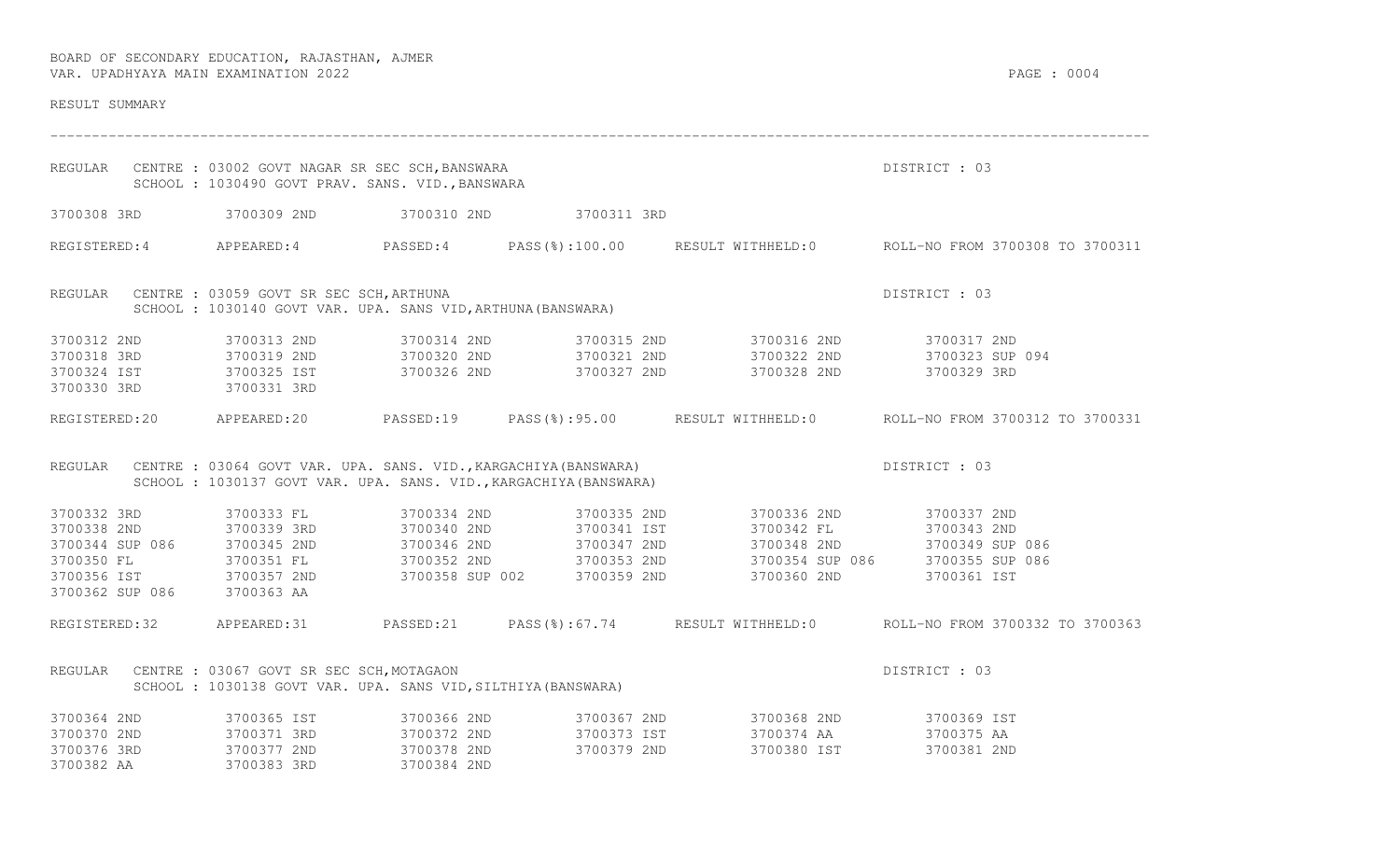REGULAR CENTRE : 03093 GOVT SH ELN VAR. UPA. SANS VID, GANORA (BANSWARA) DISTRICT : 03 SCHOOL : 1030139 GOVT SH ELN VAR. UPA. SANS VID,GANORA(BANSWARA)

| 3700385 2ND | 3700386 3RD     | 3700387 IST | 3700388 IST     | 3700389 3RD | 3700390 IST |
|-------------|-----------------|-------------|-----------------|-------------|-------------|
| 3700391 3RD | 3700392 IST     | 3700393 2ND | 3700394 2ND     | 3700395 IST | 3700396 3RD |
| 3700397 IST | 3700398 SUP 086 | 3700399 FL  | 3700400 2ND     | 3700401 2ND | 3700402 2ND |
| 3700403 IST | 3700404 2ND     | 3700405 2ND | 3700406 2ND     | 3700407 IST | 3700408 3RD |
| 3700409 2ND | 3700410 IST     | 3700411 3RD | 3700412 IST     | 3700413 IST | 3700414 IST |
| 3700415 FL  | 3700416 3RD     | 3700417 IST | 3700418 2ND     | 3700419 2ND | 3700420 2ND |
| 3700421 2ND | 3700422 3RD     | 3700423 3RD | 3700424 SUP 086 | 3700425 3RD | 3700426 2ND |
| 3700427 2ND | 3700428 2ND     | 3700429 2ND | 3700430 IST     | 3700431 2ND | 3700432 2ND |
| 3700433 2ND | 3700434 3RD     | 3700435 3RD | 3700436 FL      | 3700437 3RD | 3700438 IST |
| 3700439 2ND | 3700440 2ND     | 3700441 2ND | 3700442 2ND     | 3700443 IST | 3700444 2ND |
| 3700445 IST | 3700446 2ND     | 3700447 2ND | 3700448 IST     | 3700449 2ND | 3700450 2ND |
| 3700451 2ND | 3700452 2ND     | 3700453 2ND | 3700454 2ND     | 3700455 2ND | 3700456 IST |
| 3700457 2ND | 3700458 IST     | 3700459 IST | 3700460 2ND     | 3700461 3RD | 3700462 IST |
| 3700463 IST | 3700464 IST     | 3700465 2ND | 3700466 2ND     | 3700467 IST | 3700468 2ND |
| 3700469 IST | 3700470 IST     | 3700471 IST | 3700472 IST     | 3700473 2ND | 3700474 2ND |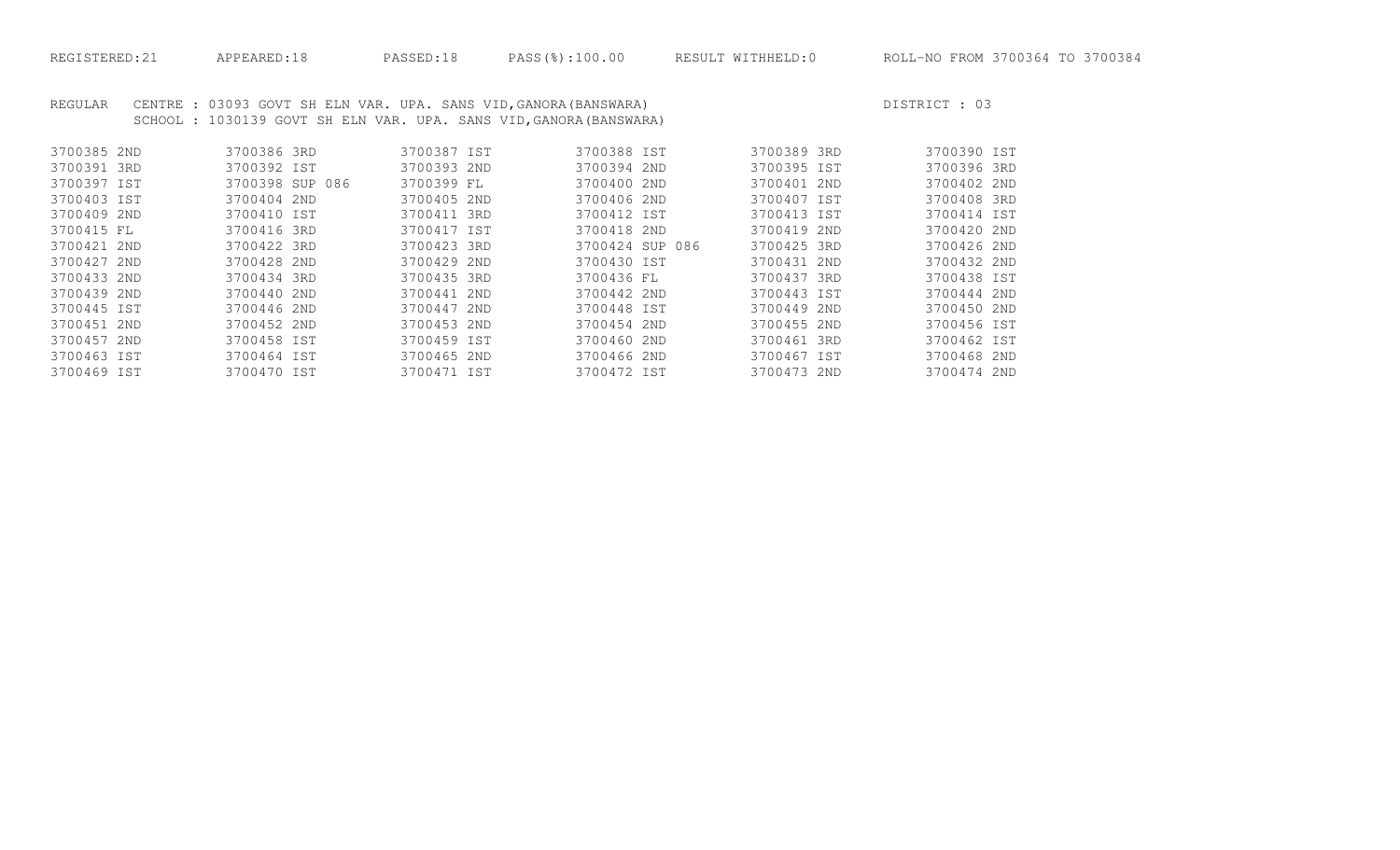| RESULT SUMMARY                                                    |                                                                                                                            |                                                                       |                                                                                                                                                                                                                                   |                                                                                                       |
|-------------------------------------------------------------------|----------------------------------------------------------------------------------------------------------------------------|-----------------------------------------------------------------------|-----------------------------------------------------------------------------------------------------------------------------------------------------------------------------------------------------------------------------------|-------------------------------------------------------------------------------------------------------|
|                                                                   |                                                                                                                            |                                                                       | 3700475 IST 3700476 2ND 3700477 2ND 3700478 IST 3700479 IST 3700479 IST 3700480 IST                                                                                                                                               |                                                                                                       |
| 3700487 IST 3700488 IST                                           |                                                                                                                            |                                                                       | 3700481 IST 3700482 IST 3700483 2ND 3700484 IST 3700485 2ND 3700486 2ND                                                                                                                                                           |                                                                                                       |
|                                                                   |                                                                                                                            |                                                                       |                                                                                                                                                                                                                                   | REGISTERED:104 APPEARED:104 PASSED:99 PASS(%):95.19 RESULT WITHHELD:0 ROLL-NO FROM 3700385 TO 3700488 |
| REGULAR CENTRE : 04029 GOVT SR SEC SCH, BAYTU                     |                                                                                                                            | SCHOOL: 1040138 GOVT VAR. UPA. SANS VID, BAYATU STATION (BARMER)      |                                                                                                                                                                                                                                   | DISTRICT : 04                                                                                         |
| 3700495 IST                                                       |                                                                                                                            |                                                                       | 3700489 2ND 3700490 2ND 3700491 IST 3700492 IST 3700493 3RD 3700494 2ND                                                                                                                                                           |                                                                                                       |
|                                                                   |                                                                                                                            |                                                                       |                                                                                                                                                                                                                                   | REGISTERED:7 APPEARED:7 PASSED:7 PASS(%):100.00 RESULT WITHHELD:0 ROLL-NO FROM 3700489 TO 3700495     |
| REGULAR CENTRE : 04106 GOVT VAR UPA SANS VID, TILAK NAGAR, BARMER | SCHOOL : 1040141 GOVT VAR. UPA. SANS VID, INDRA NAGAR, BARMER                                                              |                                                                       |                                                                                                                                                                                                                                   | DISTRICT : 04                                                                                         |
| 3700502 2ND                                                       |                                                                                                                            |                                                                       | 3700496 2ND 3700497 2ND 3700498 IST 3700499 SUP 087 3700500 2ND 3700501 IST                                                                                                                                                       |                                                                                                       |
|                                                                   |                                                                                                                            |                                                                       |                                                                                                                                                                                                                                   | REGISTERED:7 APPEARED:7 PASSED:6 PASS(%):85.71 RESULT WITHHELD:0 ROLL-NO FROM 3700496 TO 3700502      |
| REGULAR                                                           | CENTRE : 04108 GOVT VAR. UPA. SANS VID, INDRA NAGAR, BARMER<br>SCHOOL : 1040571 GOVT VAR UPA SANS VID, TILAK NAGAR, BARMER |                                                                       |                                                                                                                                                                                                                                   | DISTRICT : 04                                                                                         |
| 3700503 2ND                                                       | 3700504 2ND                                                                                                                |                                                                       | 3700505 2ND 3700506 IST 3700507 3RD 3700508 IST                                                                                                                                                                                   |                                                                                                       |
| 3700509 2ND 3700510 2ND                                           |                                                                                                                            | 3700511 IST 3700512 2ND                                               |                                                                                                                                                                                                                                   | 3700513 AA 3700514 IST                                                                                |
|                                                                   |                                                                                                                            |                                                                       | 3700515 AA            3700516 2ND          3700517 FL            3700518 IST          3700519 2ND          3700520 FL<br>3700521 2ND          3700522 AA          3700523 2ND          3700524 IST        3700525 3RD        3700 |                                                                                                       |
|                                                                   |                                                                                                                            |                                                                       |                                                                                                                                                                                                                                   |                                                                                                       |
|                                                                   |                                                                                                                            |                                                                       |                                                                                                                                                                                                                                   |                                                                                                       |
|                                                                   |                                                                                                                            |                                                                       |                                                                                                                                                                                                                                   | REGISTERED:30 APPEARED:27 PASSED:25 PASS(%):92.59 RESULT WITHHELD:0 ROLL-NO FROM 3700503 TO 3700532   |
| REGULAR                                                           |                                                                                                                            | SCHOOL: 1040139 GOVT VAR. UPDH. SANSKRIT VID, GOLIYAJAITHMAL (BARMER) | CENTRE : 04111 GOVT VAR. UPDH. SANSKRIT VID, GOLIYAJAITHMAL (BARMER)                                                                                                                                                              | DISTRICT : 04                                                                                         |

3700533 IST 3700534 2ND 3700535 2ND 3700536 3RD 3700537 IST 3700538 2ND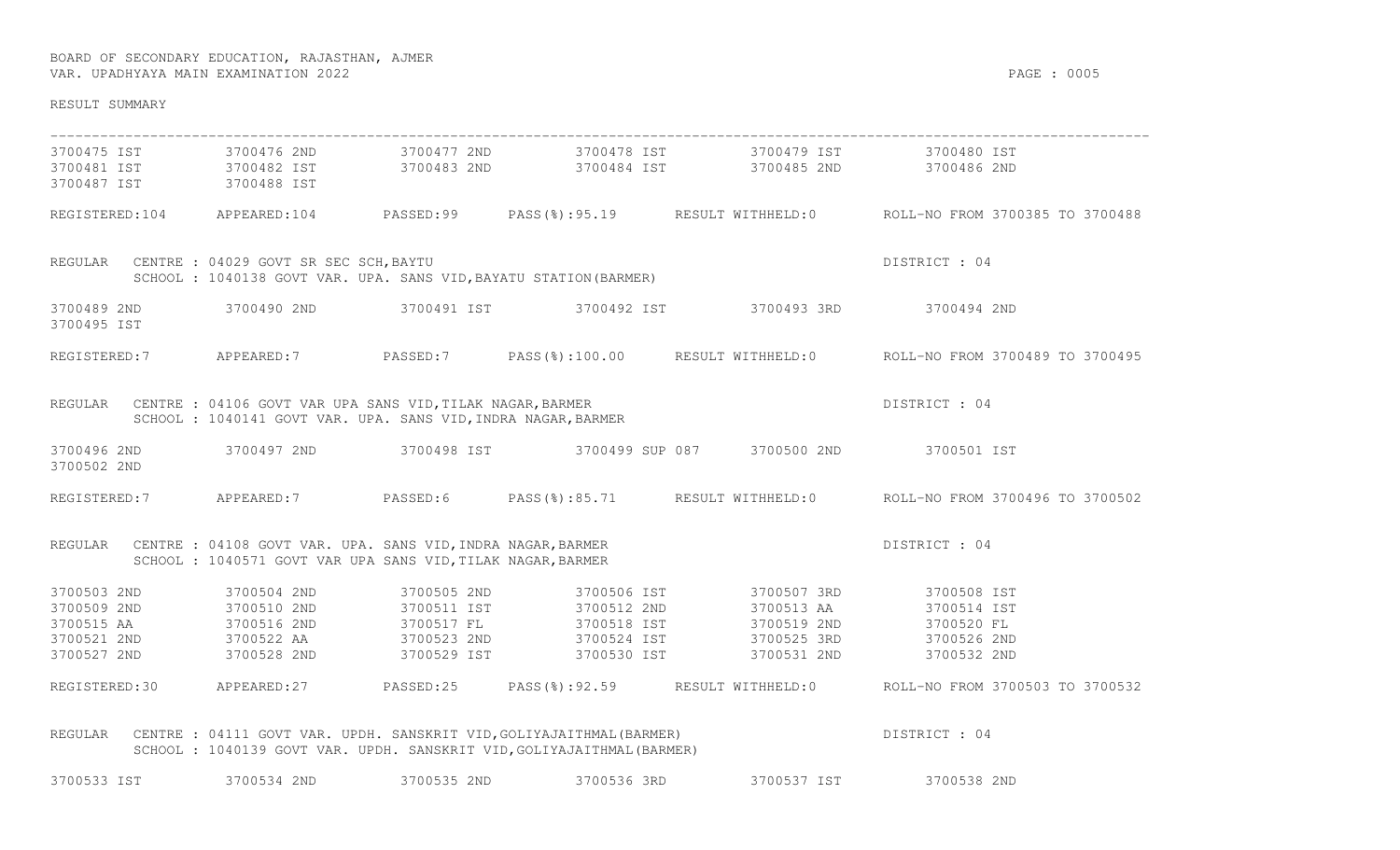| REGISTERED:15 | APPEARED:15                                                                                         | PASSED:15   | PASS(%):100.00 | RESULT WITHHELD:0 | ROLL-NO FROM 3700563 TO 3700577 |
|---------------|-----------------------------------------------------------------------------------------------------|-------------|----------------|-------------------|---------------------------------|
| 3700575 IST   | 3700576 IST                                                                                         | 3700577 IST |                |                   |                                 |
| 3700569 IST   | 3700570 IST                                                                                         | 3700571 2ND | 3700572 IST    | 3700573 2ND       | 3700574 IST                     |
| 3700563 3RD   | 3700564 2ND                                                                                         | 3700565 2ND | 3700566 IST    | 3700567 IST       | 3700568 IST                     |
| REGULAR       | CENTRE : 04174 GOVT SR SEC SCH, RAMANIYA<br>SCHOOL: 1040221 GOVT VAR UPA SANS VID, KATHADI (BARMER) |             |                |                   | DISTRICT : 04                   |
| REGISTERED:30 | APPEARED:26                                                                                         | PASSED:26   | PASS(%):100.00 | RESULT WITHHELD:0 | ROLL-NO FROM 3700533 TO 3700562 |
| 3700557 AA    | 3700558 2ND                                                                                         | 3700559 2ND | 3700560 IST    | 3700561 IST       | 3700562 IST                     |
| 3700551 IST   | 3700552 3RD                                                                                         | 3700553 2ND | 3700554 3RD    | 3700555 AA        | 3700556 2ND                     |
| 3700545 2ND   | 3700546 IST                                                                                         | 3700547 IST | 3700548 IST    | 3700549 AA        | 3700550 IST                     |
| 3700539 IST   | 3700540 IST                                                                                         | 3700541 IST | 3700542 IST    | 3700543 IST       | 3700544 AA                      |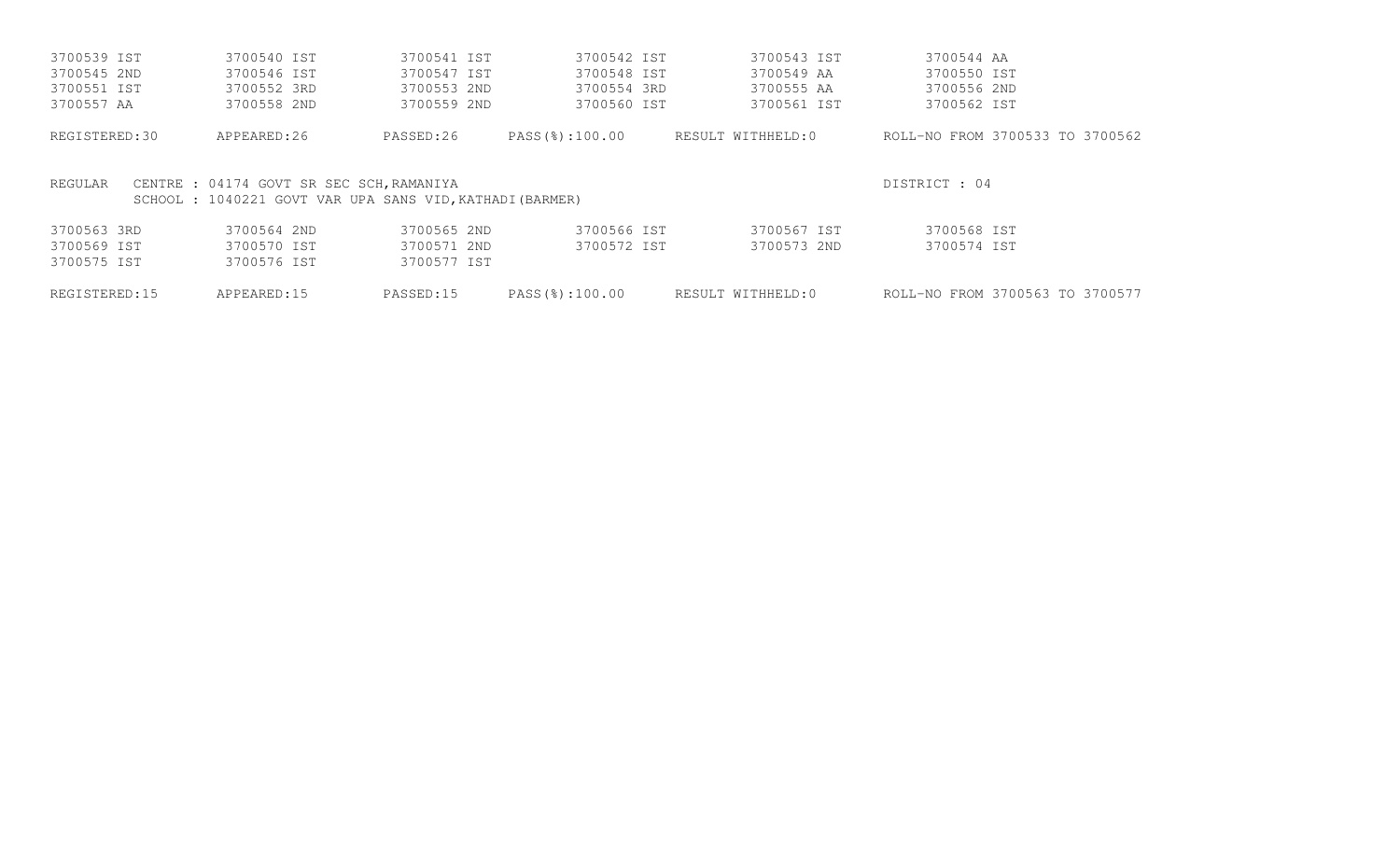| RESULT SUMMARY |                                                             |                                                                                                             |                                                                                                                                                                                                                                                                                                           |                                                                                                      |
|----------------|-------------------------------------------------------------|-------------------------------------------------------------------------------------------------------------|-----------------------------------------------------------------------------------------------------------------------------------------------------------------------------------------------------------------------------------------------------------------------------------------------------------|------------------------------------------------------------------------------------------------------|
|                | REGULAR CENTRE : 04210 GOVT SR SEC SCH, MAJAL               | CENTRE : 04210 GOVT SR SEC SCH,MAJAL<br>SCHOOL : 1040715 GOVT GIRLS VAR UPA SANS. VID.,MAJAL,SIWANA(BARMER) |                                                                                                                                                                                                                                                                                                           | DISTRICT : 04                                                                                        |
|                | 3700596 2ND 3700597 IST 3700598 2ND                         |                                                                                                             | 3700578 2ND            3700579 2ND              3700580 2ND            3700581 2ND              3700582 2ND<br>3700584 IST            3700585 2ND          3700586 IST          3700587 2ND          3700588 2ND          3700                                                                            |                                                                                                      |
|                |                                                             |                                                                                                             |                                                                                                                                                                                                                                                                                                           | REGISTERED:21 APPEARED:21 PASSED:21 PASS(%):100.00 RESULT WITHHELD:0 ROLL-NO FROM 3700578 TO 3700598 |
|                | SCHOOL : 1050258 GOVT VAR. UPA. SANSKRIT VID, BHARATPUR     |                                                                                                             | REGULAR CENTRE : 05013 B S PUBLIC SR SEC SCH, HEERADAS, SEVAR ROAD, BHARATPUR  DISTRICT : 05                                                                                                                                                                                                              |                                                                                                      |
|                |                                                             |                                                                                                             | 3700599 2ND 3700600 3RD 3700601 3RD 3700602 AA 3700603 2ND 3700604 IST<br>3700605 AA 3700606 IST 3700607 IST 3700608 2ND 3700609 IST 3700610 IST<br>3700611 2ND 3700612 IST 3700613 2ND 3700614 IST 3700615 IST 3700616 FL<br>3700617 IST 3700618 IST 3700619 IST 3700620 SUP 094 3700621 IST 3700622 IST |                                                                                                      |
|                |                                                             |                                                                                                             |                                                                                                                                                                                                                                                                                                           | REGISTERED:24 APPEARED:22 PASSED:20 PASS(%):90.91 RESULT WITHHELD:0 ROLL-NO FROM 3700599 TO 3700622  |
|                | REGULAR CENTRE : 05039 GOVT SR SEC SCH, DHORMUI (BHARATPUR) | SCHOOL : 1050260 GOVT VAR. UPDH SANSKRIT VID., SEHNAWALI (BHARATPUR)                                        |                                                                                                                                                                                                                                                                                                           | DISTRICT : 05                                                                                        |
|                |                                                             | 3700629 IST 3700630 2ND 3700631 IST 3700632 2ND                                                             | 3700623 IST 3700624 IST 3700625 IST 3700626 IST 3700627 IST 3700628 2ND                                                                                                                                                                                                                                   |                                                                                                      |
|                |                                                             |                                                                                                             |                                                                                                                                                                                                                                                                                                           | REGISTERED:10 APPEARED:10 PASSED:10 PASS(%):100.00 RESULT WITHHELD:0 ROLL-NO FROM 3700623 TO 3700632 |
| REGULAR        | CENTRE : 05049 GOVT SR SEC SCH, SEWAR (BHARATPUR)           | SCHOOL: 1050527 GOVT VAR UPA SANS VID., SEVAR (BHARATPUR)                                                   |                                                                                                                                                                                                                                                                                                           | DISTRICT : 05                                                                                        |
|                |                                                             |                                                                                                             | 3700633 2ND 3700634 2ND 3700635 IST 3700636 IST 3700637 SUP 021 3700638 2ND<br>3700639 IST 3700640 2ND 3700641 2ND 3700642 IST 3700643 IST                                                                                                                                                                |                                                                                                      |
|                | REGISTERED:11 APPEARED:11 PASSED:10 PASS(%):90.91           |                                                                                                             | RESULT WITHHELD:0                                                                                                                                                                                                                                                                                         | ROLL-NO FROM 3700633 TO 3700643                                                                      |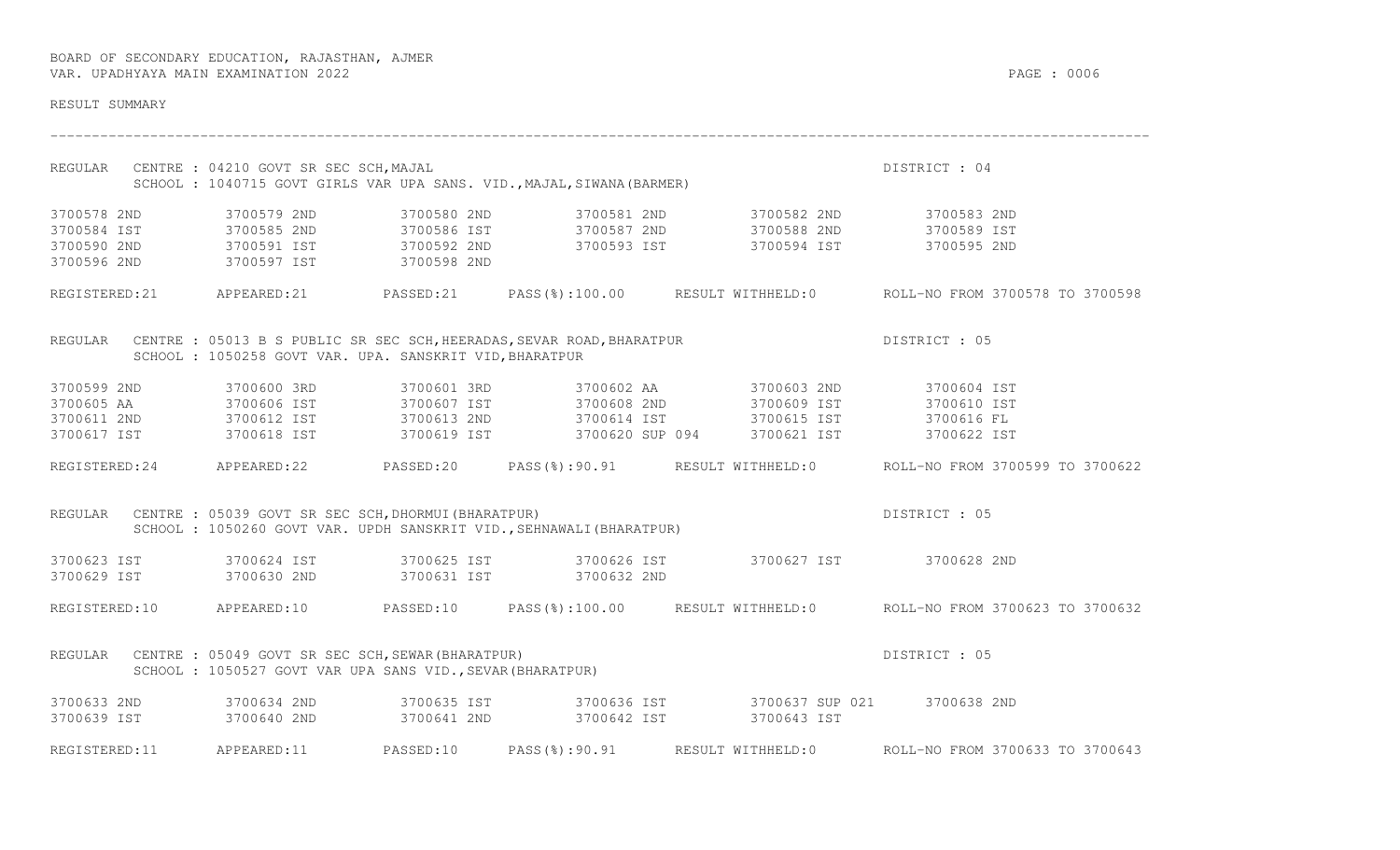# REGULAR CENTRE : 05059 GOVT SR SEC SCH, GOPINATH KAMAN(BHARATPUR) CHARATEUR CHARATEUR DISTRICT : 05 SCHOOL : 1050294 GOVT VAR. UPA. SANS VID, INDROLI (BHARATPUR)

| 3700644 SUP 086 | 3700645 2ND                                         | 3700646 2ND | 3700647 2ND                                                            | 3700648 3RD       | 3700649 2ND                     |
|-----------------|-----------------------------------------------------|-------------|------------------------------------------------------------------------|-------------------|---------------------------------|
| 3700650 3RD     | 3700651 IST                                         | 3700652 2ND | 3700653 IST                                                            | 3700654 2ND       | 3700655 IST                     |
| 3700656 3RD     | 3700657 FL                                          | 3700658 IST | 3700659 IST                                                            | 3700660 3RD       | 3700661 SUP 086                 |
| 3700662 2ND     | 3700663 2ND                                         | 3700664 2ND | 3700665 IST                                                            | 3700666 IST       | 3700667 2ND                     |
| 3700668 IST     | 3700669 3RD                                         | 3700670 2ND | 3700671 2ND                                                            | 3700672 2ND       | 3700673 2ND                     |
| 3700674 3RD     | 3700675 SUP 086                                     | 3700676 IST | 3700677 IST                                                            | 3700678 2ND       | 3700679 3RD                     |
| 3700680 3RD     | 3700681 2ND                                         | 3700682 IST | 3700683 AA                                                             | 3700684 2ND       | 3700685 2ND                     |
| 3700686 2ND     | 3700687 2ND                                         | 3700688 FL  |                                                                        |                   |                                 |
|                 |                                                     |             |                                                                        |                   |                                 |
| REGISTERED: 45  | APPEARED: 44                                        | PASSED:39   | PASS(%):88.64                                                          | RESULT WITHHELD:0 | ROLL-NO FROM 3700644 TO 3700688 |
|                 |                                                     |             |                                                                        |                   |                                 |
|                 |                                                     |             |                                                                        |                   |                                 |
| REGULAR         | CENTRE : 05086 GOVT SR SEC SCH, SABLANA (BHARATPUR) |             |                                                                        |                   | DISTRICT: 05                    |
|                 |                                                     |             | SCHOOL: 1050895 GOVT VAR UPS SANS VID., BAROLIDHAM (KAMAN) (BHARATPUR) |                   |                                 |
|                 |                                                     |             |                                                                        |                   |                                 |
| 3700689 2ND     | 3700690 IST                                         | 3700691 IST | 3700692 IST                                                            | 3700693 IST       | 3700694 IST                     |
| 3700695 IST     | 3700696 2ND                                         | 3700697 IST | 3700698 2ND                                                            | 3700699 IST       | 3700700 IST                     |
| 3700701 IST     |                                                     |             |                                                                        |                   |                                 |
|                 |                                                     |             |                                                                        |                   |                                 |
| REGISTERED: 13  | APPEARED:13                                         | PASSED:13   | PASS(%):100.00                                                         | RESULT WITHHELD:0 | ROLL-NO FROM 3700689 TO 3700701 |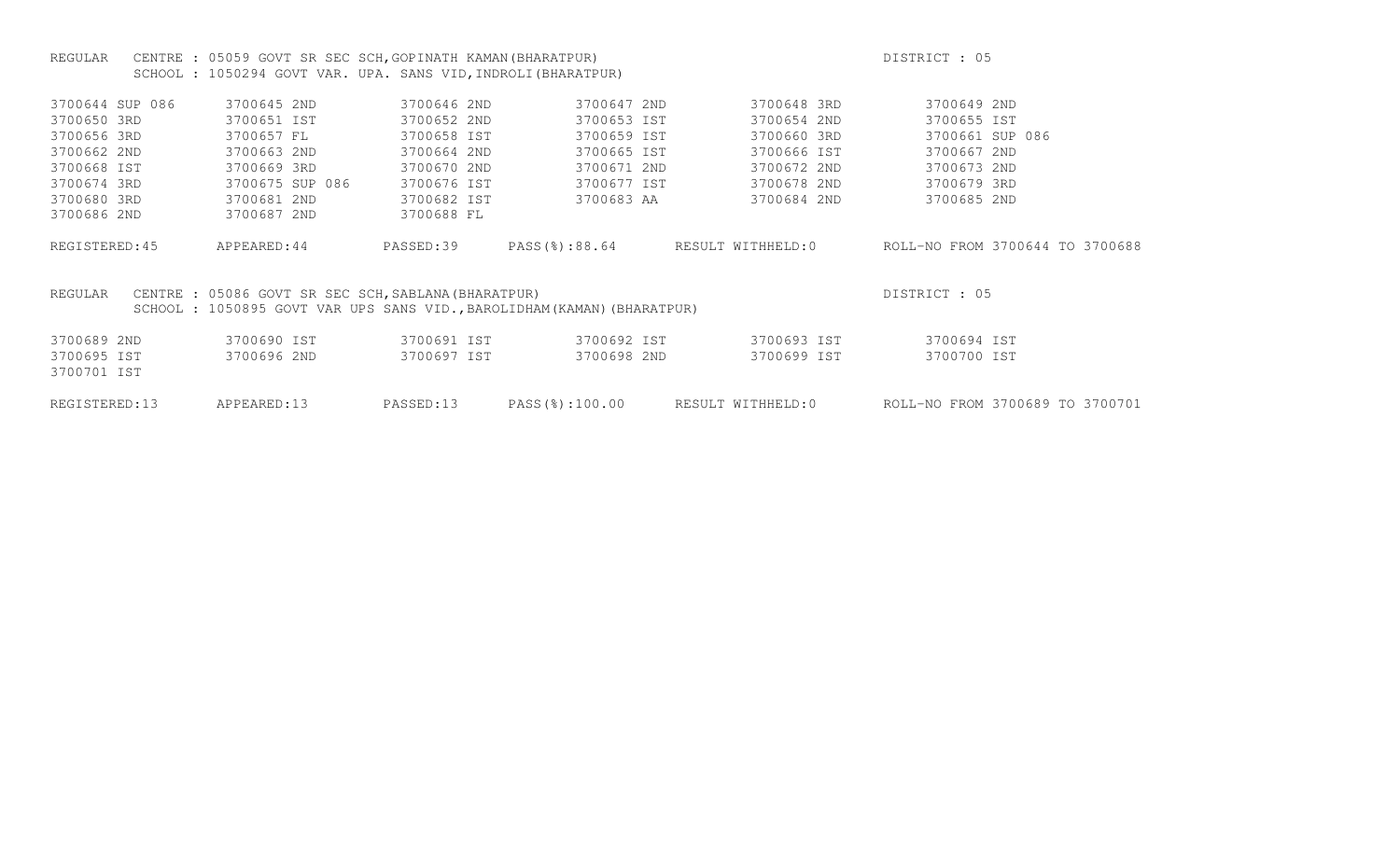| RESULT SUMMARY                                                                    |                                                                 |             |                                                                      |                                                                                                                                       |                                                                                                     |
|-----------------------------------------------------------------------------------|-----------------------------------------------------------------|-------------|----------------------------------------------------------------------|---------------------------------------------------------------------------------------------------------------------------------------|-----------------------------------------------------------------------------------------------------|
|                                                                                   | SCHOOL : 1051163 GOVT VAR. UPA. SANS. VID., NADBAI (BHARATPUR)  |             |                                                                      |                                                                                                                                       |                                                                                                     |
| 3700702 2ND<br>3700708 IST                                                        | 3700709 IST                                                     |             |                                                                      | 3700703 AA                  3700704 IST                3700705 3RD                  3700706 IST                3700707 IST            |                                                                                                     |
|                                                                                   |                                                                 |             |                                                                      |                                                                                                                                       | REGISTERED:8 APPEARED:7 PASSED:7 PASS(%):100.00 RESULT WITHHELD:0 ROLL-NO FROM 3700702 TO 3700709   |
|                                                                                   | SCHOOL : 1050259 GOVT VAR. UPA. SANS.VID., SAIDPURA (BHARATPUR) |             |                                                                      | REGULAR CENTRE : 05242 GOVT VAR. UPA. SANS.VID., SAIDPURA (BHARATPUR)<br>SCHOOL : 1050259 GOVT VAR. UPA. SANS.VIDSAIDPURA (BHARATPUR) | DISTRICT : 05                                                                                       |
| 3700710 2ND                                                                       | 3700711 IST                                                     | 3700712 2ND |                                                                      | 3700713 2ND 3700714 IST 3700715 IST                                                                                                   |                                                                                                     |
| 3700716 2ND                                                                       | 3700717 2ND                                                     | 3700718 IST | 3700719 2ND                                                          | 3700720 IST                                                                                                                           | 3700721 2ND                                                                                         |
|                                                                                   |                                                                 | 3700724 IST | 3700725 2ND                                                          | 3700726 IST                                                                                                                           | 3700727 IST                                                                                         |
| 3700722 2ND 3700723 2ND<br>3700728 SUP 086 3700729 IST<br>3700734 2ND 3700735 IST |                                                                 | 3700730 IST | 3700731 2ND                                                          | 3700732 2ND                                                                                                                           | 3700733 2ND                                                                                         |
|                                                                                   | 3700735 IST                                                     | 3700736 3RD | 3700737 IST                                                          |                                                                                                                                       | 3700738 3RD 3700739 IST                                                                             |
| 3700740 2ND                                                                       |                                                                 | 3700742 2ND | 3700743 IST                                                          | 3700744 IST                                                                                                                           | 3700745 IST                                                                                         |
| 3700746 IST                                                                       |                                                                 | 3700748 IST | 3700749 2ND                                                          | 3700750 IST                                                                                                                           | 3700751 IST                                                                                         |
| 3700752 AA                                                                        |                                                                 | 3700754 IST | 3700755 AA                                                           | 3700756 2ND                                                                                                                           | 3700757 IST                                                                                         |
| 3700758 2ND                                                                       | 3700741 IST<br>3700747 IST<br>3700753 3RD<br>3700759 IST        | 3700760 IST | 3700761 IST                                                          | 3700762 IST                                                                                                                           | 3700763 2ND                                                                                         |
| 3700764 2ND                                                                       | 3700765 2ND                                                     | 3700766 3RD | 3700767 3RD                                                          | 3700768 2ND                                                                                                                           | 3700769 IST                                                                                         |
| 3700770 2ND                                                                       | 3700771 2ND                                                     | 3700772 IST | 3700773 2ND                                                          |                                                                                                                                       |                                                                                                     |
| 3700776 IST                                                                       | 3700777 3RD                                                     | 3700778 IST | 3700779 2ND                                                          |                                                                                                                                       |                                                                                                     |
| 3700782 2ND                                                                       | 3700783 IST                                                     | 3700784 IST |                                                                      | 3700785 IST 3700786 IST 3700787 IST                                                                                                   |                                                                                                     |
| 3700788 IST                                                                       |                                                                 |             |                                                                      |                                                                                                                                       |                                                                                                     |
| 3700794 2ND<br>3700800 2ND                                                        | 3700789 IST<br>3700795 3RD                                      |             |                                                                      |                                                                                                                                       |                                                                                                     |
|                                                                                   |                                                                 |             |                                                                      |                                                                                                                                       |                                                                                                     |
|                                                                                   |                                                                 |             |                                                                      |                                                                                                                                       | REGISTERED:91 APPEARED:89 PASSED:88 PASS(%):98.88 RESULT WITHHELD:0 ROLL-NO FROM 3700710 TO 3700800 |
|                                                                                   | REGULAR CENTRE : 06027 GOVT SR SEC SCH, HAMIRGARH               |             | SCHOOL: 1060226 SETH GS GOVT VAR. UPA. SAN VID, HAMIRGARH (BHILWARA) |                                                                                                                                       | DISTRICT : 06                                                                                       |
| 3700801 3RD                                                                       | 3700802 3RD                                                     |             |                                                                      | 3700803 2ND 3700804 3RD 3700805 IST 3700806 IST                                                                                       |                                                                                                     |
| 3700807 2ND                                                                       | 3700808 2ND                                                     |             |                                                                      |                                                                                                                                       |                                                                                                     |
| 3700813 3RD                                                                       |                                                                 |             |                                                                      |                                                                                                                                       |                                                                                                     |
| REGISTERED:13                                                                     | APPEARED:13 PASSED:13                                           |             | PASS(%):100.00                                                       |                                                                                                                                       | RESULT WITHHELD: 0 ROLL-NO FROM 3700801 TO 3700813                                                  |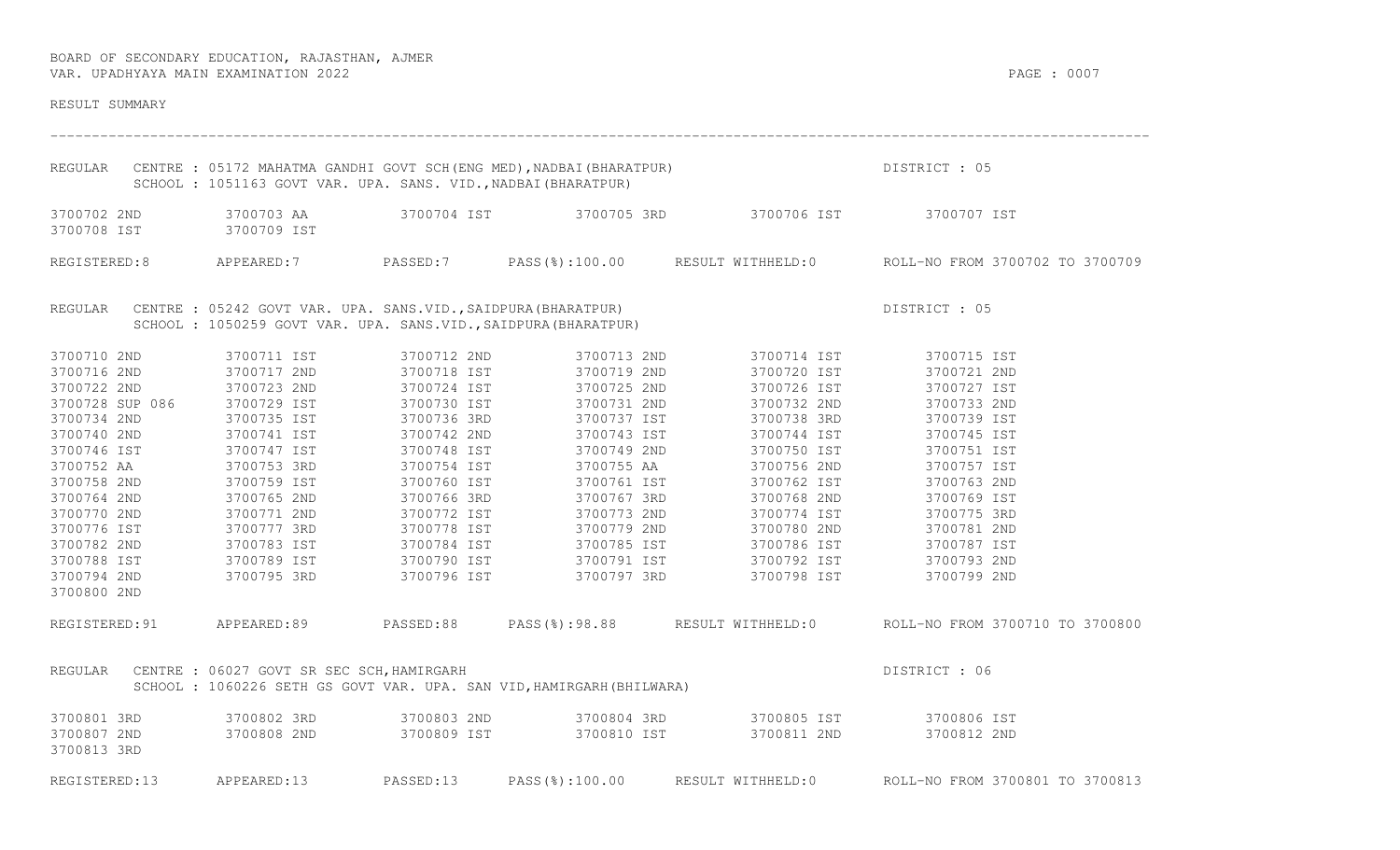| REGULAR                    | CENTRE : 06046 GOVT SR SEC SCH, SHAHPURA                                                            |                            | SCHOOL: 1060227 SH RAM SNEHI VAR UPDH SANS VID, SHAHPURA (BHILWARA) |                            | DISTRICT : 06                   |
|----------------------------|-----------------------------------------------------------------------------------------------------|----------------------------|---------------------------------------------------------------------|----------------------------|---------------------------------|
| 3700814 IST<br>3700820 2ND | 3700815 IST<br>3700821 2ND                                                                          | 3700816 IST<br>3700822 2ND | 3700817 2ND<br>3700823 2ND                                          | 3700818 2ND<br>3700824 IST | 3700819 2ND<br>3700825 IST      |
| REGISTERED:12              | APPEARED:12                                                                                         | PASSED:12                  | PASS(%):100.00                                                      | RESULT WITHHELD:0          | ROLL-NO FROM 3700814 TO 3700825 |
| REGULAR                    | CENTRE : 06059 GOVT SR SEC SCH, KAROI<br>SCHOOL : 1060240 GOVT VAR UPA SANS VID, MEGHRAS (BHILWARA) |                            |                                                                     |                            | DISTRICT : 06                   |
| 3700826 IST                | 3700827 IST                                                                                         | 3700828 IST                | 3700829 2ND                                                         | 3700830 2ND                | 3700831 2ND                     |
| 3700832 SUP 002            | 3700833 2ND                                                                                         | 3700834 IST                | 3700835 2ND                                                         | 3700836 IST                | 3700837 IST                     |
| 3700838 IST                | 3700839 IST                                                                                         |                            |                                                                     |                            |                                 |
| REGISTERED: 14             | APPEARED:14                                                                                         | PASSED:13                  | PASS(%):92.86                                                       | RESULT WITHHELD:0          | ROLL-NO FROM 3700826 TO 3700839 |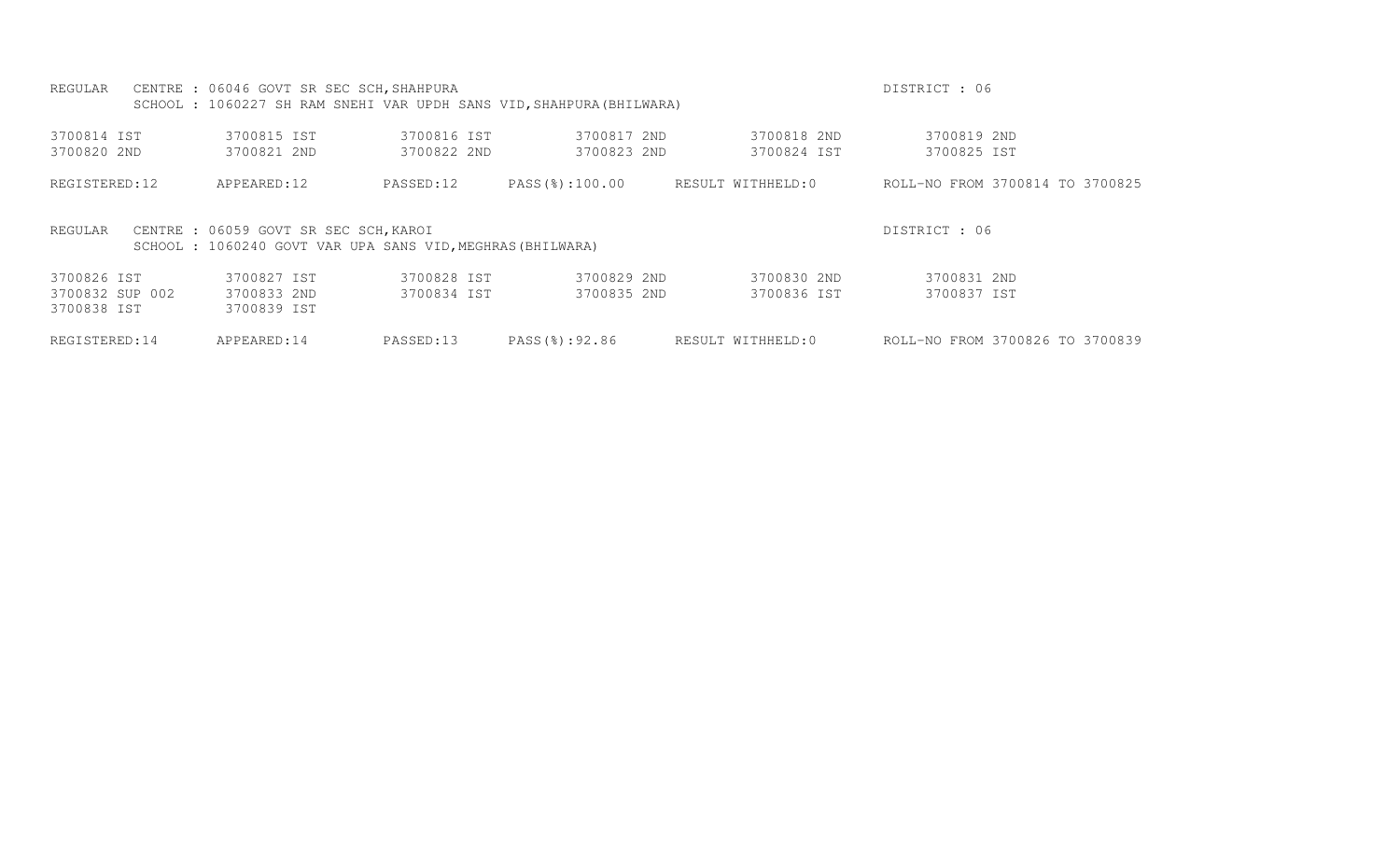| RESULT SUMMARY                         |                                                                                                                                     |             |                                        |                                                                                                                                                                                                                                                                                                                                                                          |                                                                                                      |
|----------------------------------------|-------------------------------------------------------------------------------------------------------------------------------------|-------------|----------------------------------------|--------------------------------------------------------------------------------------------------------------------------------------------------------------------------------------------------------------------------------------------------------------------------------------------------------------------------------------------------------------------------|------------------------------------------------------------------------------------------------------|
|                                        | REGULAR CENTRE : 06075 GOVT SR SEC SCH, BARUNDANI<br>SCHOOL: 1060564 SHRI MB VED SANSTHAN. VAR. UPDH SANS. VID., BARUNDI (BHILWARA) |             |                                        |                                                                                                                                                                                                                                                                                                                                                                          | DISTRICT : 06                                                                                        |
| 3700846 IST 3700847 2ND                |                                                                                                                                     |             |                                        | 3700840 IST 3700841 2ND 3700842 IST 3700843 IST 3700844 2ND 3700845 IST                                                                                                                                                                                                                                                                                                  |                                                                                                      |
|                                        |                                                                                                                                     |             |                                        |                                                                                                                                                                                                                                                                                                                                                                          | REGISTERED:8 APPEARED:8 PASSED:8 PASS(%):100.00 RESULT WITHHELD:0 ROLL-NO FROM 3700840 TO 3700847    |
|                                        | REGULAR CENTRE : 06080 GOVT SR SEC SCH, SANGARIA (BHILWARA)                                                                         |             |                                        | SCHOOL : 1060228 GOVT VAR. UPA. SANGARIA (BHILWARA)<br>SCHOOL : 1060228 GOVT VAR. UPA. SANS VID, SANGARIYA (BHILWARA)                                                                                                                                                                                                                                                    | DISTRICT : 06                                                                                        |
|                                        | 3700848 3RD 3700849 IST 3700850 2ND                                                                                                 |             |                                        | 3700851 IST 3700852 2ND 3700853 2ND<br>$\begin{array}{cccccccccccc} 3700854 & 2\text{ND} & & 3700855 & 2\text{ND} & & 3700856 & 1\text{ST} & & 3700857 & 3\text{RD} & & 3700858 & 1\text{ST} & & 3700859 & 2\text{ND} \\ 3700860 & \text{SUP} & 002 & & 3700861 & 1\text{ST} & & 3700862 & 3\text{RD} & & 3700863 & 2\text{ND} & & 3700864 & 3\text{RD} & & 3700865 & 2$ |                                                                                                      |
|                                        |                                                                                                                                     |             |                                        |                                                                                                                                                                                                                                                                                                                                                                          | REGISTERED:28 APPEARED:28 PASSED:27 PASS(%):96.43 RESULT WITHHELD:0 ROLL-NO FROM 3700848 TO 3700875  |
|                                        | REGULAR CENTRE : 06081 GOVT SR SEC SCH, BHAGWANPURA<br>SCHOOL: 1060244 GOVT VAR. UPDH. SANSKRIT VID., CHHAJUO KA KHEDA (BHILWARA)   |             |                                        |                                                                                                                                                                                                                                                                                                                                                                          | DISTRICT : 06                                                                                        |
|                                        |                                                                                                                                     |             |                                        | 3700876 2ND 3700877 IST 3700878 2ND 3700879 IST 3700880 2ND 3700881 2ND<br>3700882 2ND 3700883 2ND 3700884 IST 3700885 3RD 3700886 2ND 3700887 IST<br>3700888 3RD 3700889 2ND 3700890 IST 3700891 2ND 3700892 IST 3700894 IST 3700893 2ND<br>3700894 IST 3700895 IST 3700896 IST 3700897 3RD 3700898 2ND 370089                                                          |                                                                                                      |
|                                        |                                                                                                                                     |             |                                        |                                                                                                                                                                                                                                                                                                                                                                          | REGISTERED:27 APPEARED:27 PASSED:27 PASS(%):100.00 RESULT WITHHELD:0 ROLL-NO FROM 3700876 TO 3700902 |
| REGULAR                                | CENTRE : 07001 GOVT CHOPRA SR SS, G SHAHAR, BIKANER<br>SCHOOL : 1070195 SH GS GOVT VAR. UPA. SANS. VID., BIKANER                    |             |                                        |                                                                                                                                                                                                                                                                                                                                                                          | DISTRICT : 07                                                                                        |
| 3700909 IST 3700910 IST<br>3700915 2ND | 3700916 SUP 086                                                                                                                     | 3700917 IST | 3700911 IST 3700912 IST<br>3700918 2ND | 3700903 2ND 3700904 2ND 3700905 2ND 3700906 2ND 3700906 2ND 3700907 IST 3700908 3RD<br>3700913 2ND                                                                                                                                                                                                                                                                       | 3700914 2ND                                                                                          |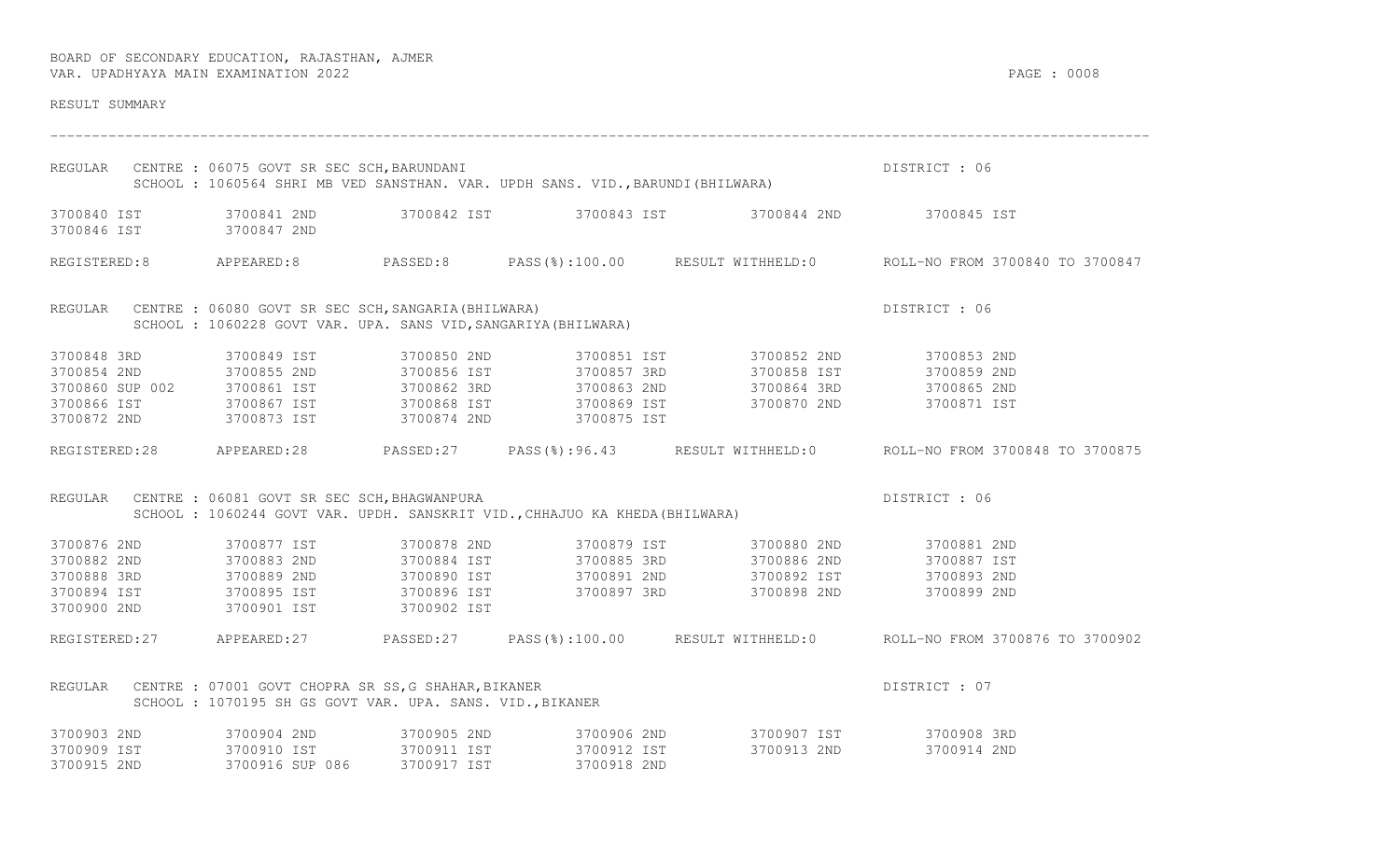| REGISTERED:16              | APPEARED:16                                                                                                             | PASSED:15                  | PASS(%):93.75              | RESULT WITHHELD:0          | ROLL-NO FROM 3700903 TO 3700918 |
|----------------------------|-------------------------------------------------------------------------------------------------------------------------|----------------------------|----------------------------|----------------------------|---------------------------------|
| PRIVATE                    | CENTRE : 07001 GOVT CHOPRA SR SS, G SHAHAR, BIKANER                                                                     |                            |                            |                            | DISTRICT : 07                   |
| 3700919 SUP 086            |                                                                                                                         |                            |                            |                            |                                 |
| REGISTERED:1               | APPEARED:1                                                                                                              | PASSED:0                   | PASS(8):0.00               | RESULT WITHHELD:0          | ROLL-NO FROM 3700919 TO 3700919 |
| REGULAR                    | CENTRE : 07044 GOVT SR SEC SCH, SHEKHSAR (BIKANER)<br>SCHOOL : 1070197 GOVT VAR. UPDH. SANS VID, S.B. KHODALA (BIKANER) |                            |                            |                            | DISTRICT: 07                    |
| 3700920 IST<br>3700926 IST | 3700921 IST<br>3700927 SUP 086                                                                                          | 3700922 2ND<br>3700928 IST | 3700923 IST<br>3700929 IST | 3700924 3RD<br>3700930 IST | 3700925 IST<br>3700931 IST      |
| REGISTERED:12              | APPEARED:12                                                                                                             | PASSED:11                  | PASS(%):91.67              | RESULT WITHHELD:0          | ROLL-NO FROM 3700920 TO 3700931 |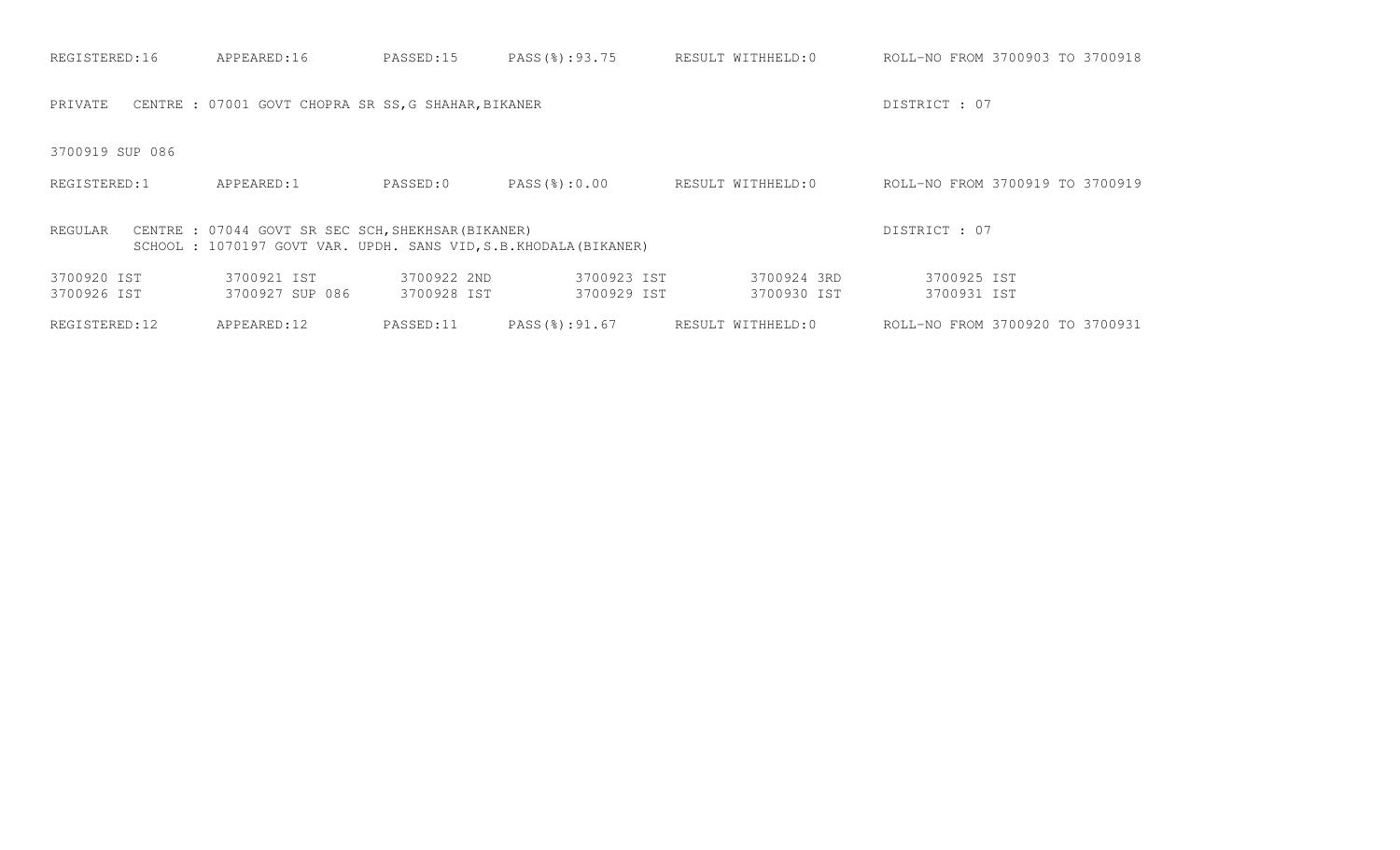| RESULT SUMMARY             |                                                                                                                                                              |                            |             |             |             |                                                                                                                                                                                                                                                                                |
|----------------------------|--------------------------------------------------------------------------------------------------------------------------------------------------------------|----------------------------|-------------|-------------|-------------|--------------------------------------------------------------------------------------------------------------------------------------------------------------------------------------------------------------------------------------------------------------------------------|
|                            | REGULAR CENTRE : 07200 GOVT SR SEC SCH, KAKADWALA (LOONKARANSAR) (BIKANER)<br>SCHOOL : 1070204 GOVT VAR. UPA. SANS VID, KAKARWALA TEH. LUNKARANSAR (BIKANER) |                            |             |             |             | DISTRICT : 07                                                                                                                                                                                                                                                                  |
| 3700932 IST                |                                                                                                                                                              | 3700933 IST                |             |             |             | 3700934 IST 3700935 IST 3700936 3RD 3700937 IST                                                                                                                                                                                                                                |
| 3700938 IST                |                                                                                                                                                              |                            |             |             |             | 3700939 3RD    3700940 2ND    3700941 2ND    3700942 IST    3700943 2ND                                                                                                                                                                                                        |
|                            |                                                                                                                                                              |                            |             |             |             | $\begin{array}{cccccccc} 3700944 & \text{IST} & 3700945 & \text{IST} & 3700946 & \text{2ND} & 3700947 & \text{2ND} & 3700948 & \text{2ND} & 3700950 & 3700949 & \text{2ND} & 3700950 & 3700951 & \text{SUP} & 087 & 3700952 & \text{IST} & 3700953 & \text{IST} & \end{array}$ |
|                            |                                                                                                                                                              |                            |             |             |             |                                                                                                                                                                                                                                                                                |
|                            |                                                                                                                                                              |                            |             |             |             | REGISTERED:22 APPEARED:22 PASSED:21 PASS(%):95.45 RESULT WITHHELD:0 ROLL-NO FROM 3700932 TO 3700953                                                                                                                                                                            |
|                            | REGULAR CENTRE : 08015 GOVT MAHARANI GIRLS SR SS, BUNDI<br>SCHOOL : 1080096 GOVT VAR. UPA. SANS VID, CHHATRAPURA (BUNDI)                                     |                            |             |             |             | DISTRICT : 08                                                                                                                                                                                                                                                                  |
|                            |                                                                                                                                                              |                            |             |             |             |                                                                                                                                                                                                                                                                                |
|                            |                                                                                                                                                              |                            |             |             |             | 3700954 IST              3700955 2ND            3700956 IST            3700957 IST            3700958 2ND            3700959 2ND<br>3700960 IST            3700961 IST          3700962 IST        3700963 IST        3700964 IST                                              |
|                            |                                                                                                                                                              |                            |             |             |             |                                                                                                                                                                                                                                                                                |
|                            | 3700972 IST 3700973 IST 3700974 IST 3700975 IST                                                                                                              |                            |             |             |             |                                                                                                                                                                                                                                                                                |
|                            |                                                                                                                                                              |                            |             |             |             | REGISTERED:22 APPEARED:22 PASSED:22 PASS(%):100.00 RESULT WITHHELD:0 ROLL-NO FROM 3700954 TO 3700975                                                                                                                                                                           |
|                            | REGULAR CENTRE : 08015 GOVT MAHARANI GIRLS SR SS, BUNDI<br>SCHOOL: 1080097 GOVT VAR. UPDH. SANSKRIT VID, INDIRA COLONY, BUNDI                                |                            |             |             |             | DISTRICT : 08                                                                                                                                                                                                                                                                  |
|                            | 3700982 IST      3700983 2ND       3700984 2ND       3700985 SUP 086    3700986 2ND                                                                          |                            |             |             |             | 3700976 2ND 3700977 SUP 086 3700978 2ND 3700979 SUP 086 3700980 SUP 086 3700981 SUP 086                                                                                                                                                                                        |
|                            |                                                                                                                                                              |                            |             |             |             | REGISTERED:11 APPEARED:11 PASSED:6 PASS(%):54.55 RESULT WITHHELD:0 ROLL-NO FROM 3700976 TO 3700986                                                                                                                                                                             |
|                            | REGULAR CENTRE : 08025 GOVT SR SEC SCH, KAPREN<br>SCHOOL: 1080098 GOVT VAR. UPA. SANS. VID., AJANDA (BUNDI)                                                  |                            |             |             |             | DISTRICT : 08                                                                                                                                                                                                                                                                  |
| 3700987 3RD                |                                                                                                                                                              | 3700988 2ND                |             |             |             | 3700989 IST              3700990 2ND              3700991 IST              3700992 2ND<br>3700995 IST            3700996 IST            3700997 IST          3700998 AA<br>3701001 IST            3701002 2ND          3701003 2ND                                             |
| 3700993 2ND<br>3700993 2ND |                                                                                                                                                              |                            |             |             |             | $3701003$ and $3701004$ and $3701004$ for $3701004$ for $3701004$ for $3701004$ for $3701004$ for $3701004$ for $3701004$ for $3701004$ for $3701004$ for $3701004$ for $3701004$ for $3701004$ for $3701004$ for $3701004$ f                                                  |
|                            |                                                                                                                                                              | 3700994 IST<br>3701000 IST |             | 3701002 2ND |             |                                                                                                                                                                                                                                                                                |
| 3701005 2ND                | 3701006 IST                                                                                                                                                  |                            | 3701007 2ND | 3701008 2ND | 3701009 IST | 3701010 3RD                                                                                                                                                                                                                                                                    |
| 3701011 IST                | 3701012 2ND                                                                                                                                                  |                            | 3701013 IST | 3701014 IST |             |                                                                                                                                                                                                                                                                                |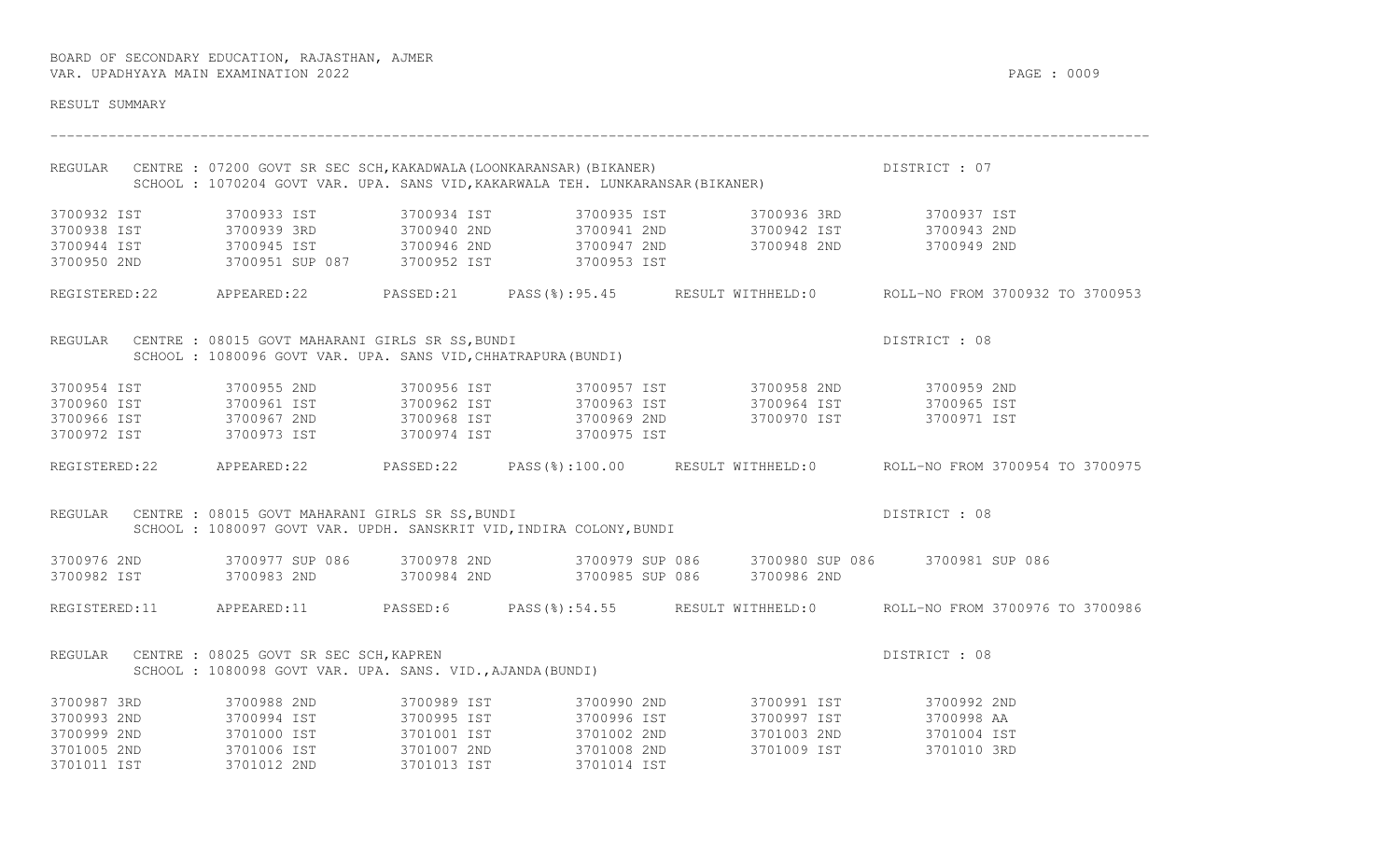| REGISTERED:28              | APPEARED: 27                                                                                            | PASSED:27                  | PASS(%):100.00             | RESULT WITHHELD:0          | ROLL-NO FROM 3700987 TO 3701014 |
|----------------------------|---------------------------------------------------------------------------------------------------------|----------------------------|----------------------------|----------------------------|---------------------------------|
| REGULAR                    | CENTRE : 08052 GOVT SR SEC SCH, HINDOLI<br>SCHOOL: 1080439 GOVT VAR UPA SANS. VID., HINDOLI (BUNDI)     |                            |                            |                            | DISTRICT : 08                   |
| 3701015 2ND<br>3701021 2ND | 3701016 IST<br>3701022 SUP 094                                                                          | 3701017 2ND<br>3701023 3RD | 3701018 2ND<br>3701024 2ND | 3701019 2ND<br>3701025 IST | 3701020 2ND<br>3701026 IST      |
| REGISTERED:12              | APPEARED:12                                                                                             | PASSED:11                  | PASS(%):91.67              | RESULT WITHHELD:0          | ROLL-NO FROM 3701015 TO 3701026 |
| REGULAR                    | CENTRE : 09066 GOVT SR SEC SCH, FALWA<br>SCHOOL: 1090190 GOVT VAR. UPA. SANS VID, KARUNDA (CHITTORGARH) |                            |                            |                            | DISTRICT: 09                    |
| 3701027 IST                | 3701028 IST                                                                                             | 3701029 IST                |                            |                            |                                 |
| REGISTERED: 3              | APPEARED: 3                                                                                             | PASSED:3                   | PASS(%):100.00             | RESULT WITHHELD:0          | ROLL-NO FROM 3701027 TO 3701029 |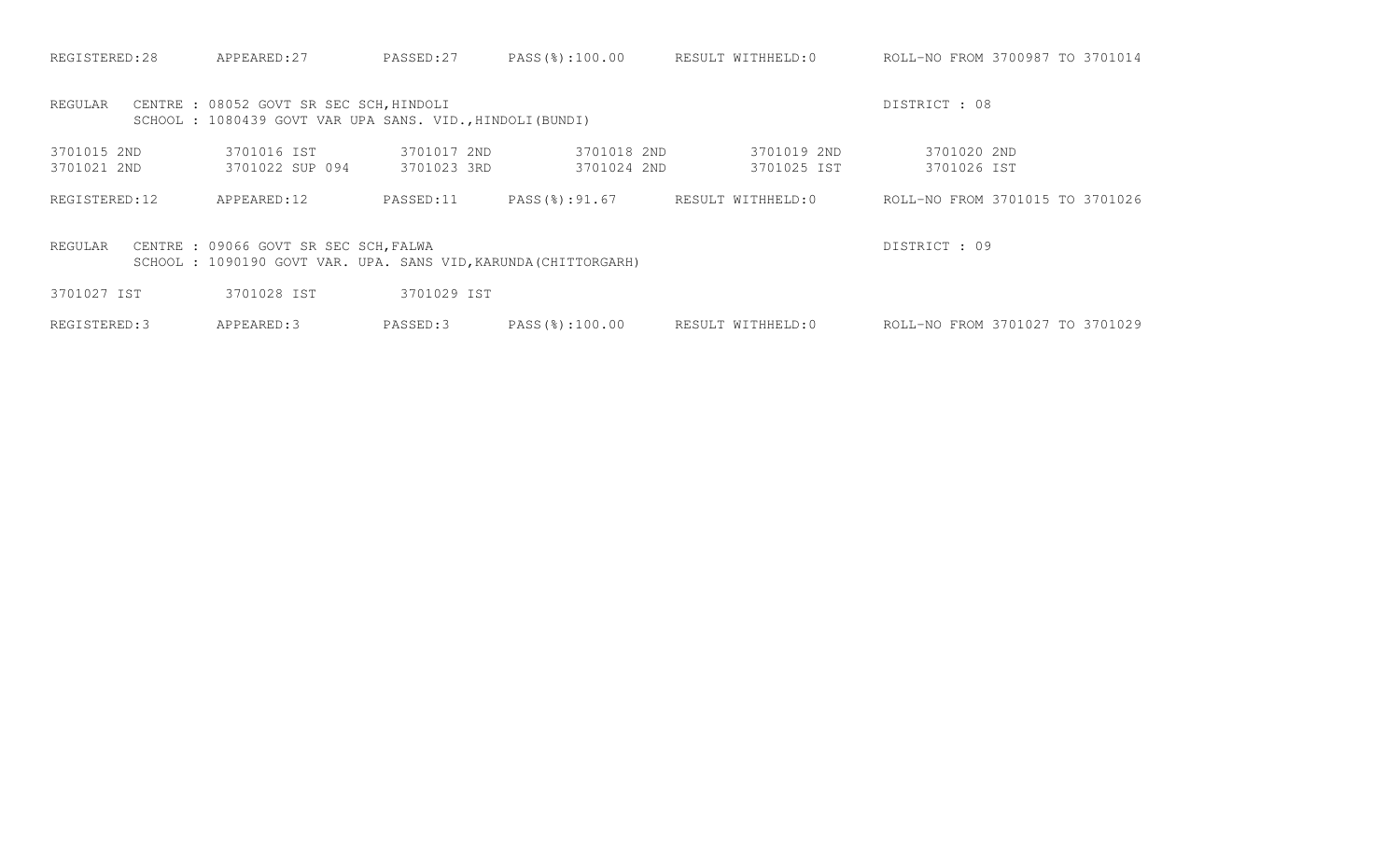| RESULT SUMMARY                                                        |                                                                                                                         |             |                                                                            |                                                                                                                    |                                                                                                     |
|-----------------------------------------------------------------------|-------------------------------------------------------------------------------------------------------------------------|-------------|----------------------------------------------------------------------------|--------------------------------------------------------------------------------------------------------------------|-----------------------------------------------------------------------------------------------------|
|                                                                       | REGULAR CENTRE : 09085 GOVT SR SEC SCH, GANGRAR                                                                         |             | SCHOOL: 1090191 GOVT VAR. UPDH. SANS VID, GANGRAR (CHITTORGARH)            |                                                                                                                    | DISTRICT : 09                                                                                       |
| 3701030 SUP 086 3701031 2ND<br>3701036 2ND 3701037 2ND<br>3701042 IST | 3701043 2ND                                                                                                             |             |                                                                            | 3701038 IST 3701039 2ND 3701040 IST                                                                                | 3701041 IST                                                                                         |
|                                                                       |                                                                                                                         |             |                                                                            |                                                                                                                    | REGISTERED:14 APPEARED:14 PASSED:13 PASS(%):92.86 RESULT WITHHELD:0 ROLL-NO FROM 3701030 TO 3701043 |
|                                                                       | REGULAR CENTRE : 10001 GOVT BAGLA SR SEC SCH, CHURU<br>SCHOOL : 1100221 GOVT SHRI PURNANAND VAR. UPA. SANS. VID., CHURU |             |                                                                            |                                                                                                                    | DISTRICT : 10                                                                                       |
| 3701044 2ND                                                           |                                                                                                                         |             |                                                                            | 3701045 2ND 3701046 2ND 3701047 IST 3701048 2ND                                                                    |                                                                                                     |
|                                                                       |                                                                                                                         |             |                                                                            |                                                                                                                    | REGISTERED:5 APPEARED:5 PASSED:5 PASS(%):100.00 RESULT WITHHELD:0 ROLL-NO FROM 3701044 TO 3701048   |
|                                                                       | SCHOOL : 1100224 GOVT VAR UPA SANS VID, RATANNAGAR (CHURU)                                                              |             | REGULAR CENTRE : 10033 SHRI H P BUDHIA GOVT SR SEC SCH, RATANNAGAR (CHURU) |                                                                                                                    | DISTRICT : 10                                                                                       |
| 3701049 IST 3701050 2ND                                               |                                                                                                                         |             |                                                                            |                                                                                                                    |                                                                                                     |
|                                                                       |                                                                                                                         |             |                                                                            |                                                                                                                    | REGISTERED:6 APPEARED:6 PASSED:6 PASS(%):100.00 RESULT WITHHELD:0 ROLL-NO FROM 3701049 TO 3701054   |
|                                                                       | REGULAR CENTRE : 10038 GOVT SR SEC SCH, TARANAGAR (CHURU)<br>SCHOOL : 1100228 GOVT VAR UPA SANS VID, TARANAGAR (CHURU)  |             |                                                                            |                                                                                                                    | DISTRICT : 10                                                                                       |
| 3701055 IST 3701056 IST<br>3701061 IST                                | 3701062 2ND                                                                                                             | 3701063 IST |                                                                            | 3701057 IST 3701058 2ND 3701059 IST 3701060 3RD                                                                    |                                                                                                     |
| REGISTERED: 9                                                         | APPEARED: 9 PASSED: 9                                                                                                   |             |                                                                            |                                                                                                                    | PASS(%):100.00 RESULT WITHHELD:0 ROLL-NO FROM 3701055 TO 3701063                                    |
| REGULAR                                                               | CENTRE : 10045 GOVT SR SEC SCH, SURATPURA (CHURU)<br>SCHOOL : 1100223 GOVT VAR. UPA. SANS. VID., LUDI JHABAR (CHURU)    |             |                                                                            |                                                                                                                    | DISTRICT : 10                                                                                       |
| 3701064 2ND                                                           | 3701065 IST                                                                                                             | 3701066 2ND |                                                                            | 3701067 IST 3701068 IST 3701069 2ND<br>3701070 IST 3701071 2ND 3701072 IST 3701073 SUP 002 3701074 2ND 3701075 2ND |                                                                                                     |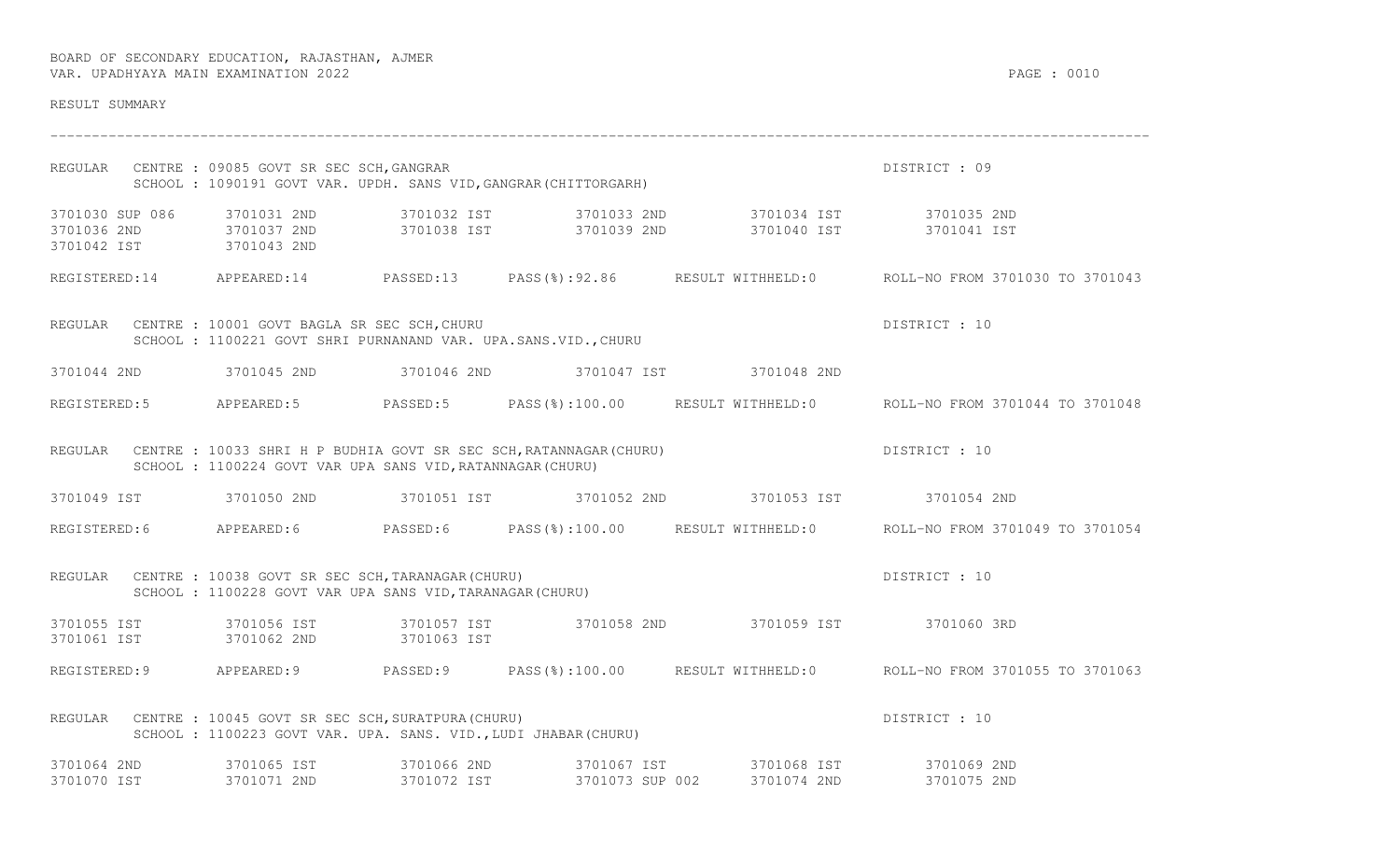| 3701076 2ND | 3701077 3RD |  |
|-------------|-------------|--|
|             |             |  |

| REGISTERED:14                             | APPEARED:14                                                                                                           | PASSED:13                                 | PASS(%):92.86                             | RESULT WITHHELD:0                         | ROLL-NO FROM 3701064 TO 3701077 |
|-------------------------------------------|-----------------------------------------------------------------------------------------------------------------------|-------------------------------------------|-------------------------------------------|-------------------------------------------|---------------------------------|
| REGULAR                                   | CENTRE : 10066 GOVT PRAKASH SEC SCH, RATANGARH (CHURU)<br>SCHOOL: 1100225 SH RRB VAR. UPA. SAN VID, RATANGARH (CHURU) |                                           |                                           |                                           | DISTRICT : 10                   |
| 3701078 FL                                | 3701079 3RD                                                                                                           | 3701080 FL                                | 3701081 FL                                | 3701082 3RD                               |                                 |
| REGISTERED: 5                             | APPEARED: 5                                                                                                           | PASSED:2                                  | PASS(%):40.00                             | RESULT WITHHELD:0                         | ROLL-NO FROM 3701078 TO 3701082 |
| REGULAR                                   | CENTRE : 10110 GOVT SR SEC SCH, BIRAMSAR (CHURU)<br>SCHOOL: 1100453 GOVT VAR. UPDH. SANSKRIT VID., HARDESAR (CHURU)   |                                           |                                           |                                           | DISTRICT : 10                   |
| 3701083 IST<br>3701089 IST<br>3701095 2ND | 3701084 IST<br>3701090 IST<br>3701096 IST                                                                             | 3701085 IST<br>3701091 IST<br>3701097 IST | 3701086 2ND<br>3701092 2ND<br>3701098 IST | 3701087 2ND<br>3701093 3RD<br>3701099 IST | 3701088 IST<br>3701094 2ND      |
| REGISTERED:17                             | APPEARED:17                                                                                                           | PASSED:17                                 | PASS(%):100.00                            | RESULT WITHHELD:0                         | ROLL-NO FROM 3701083 TO 3701099 |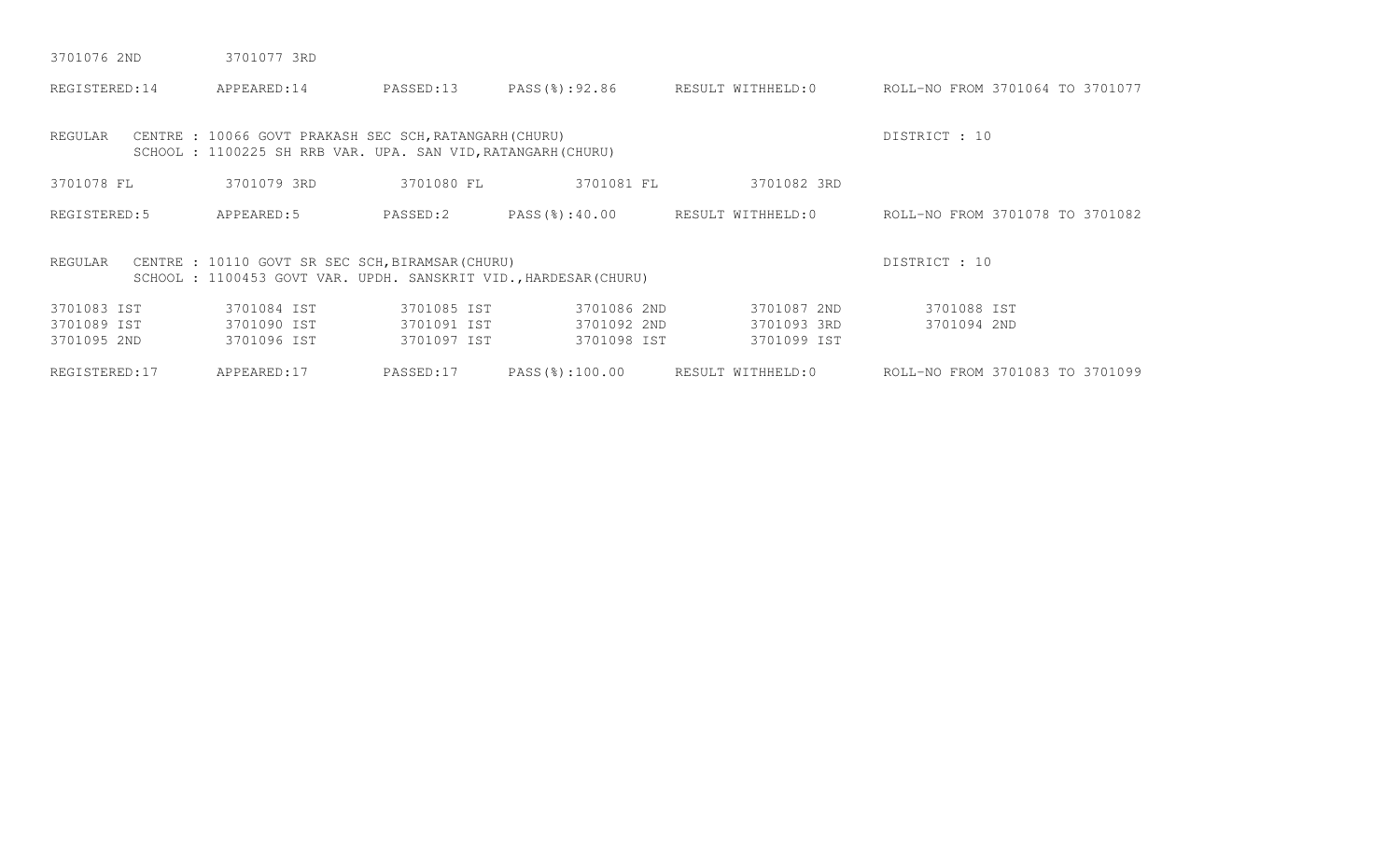| RESULT SUMMARY                            |                                                                                                                         |                                                                          |                                                                                                                                                                                                                                                                                                                                                                                                                                                                                                                                                                                                                                 |                                                                                                      |
|-------------------------------------------|-------------------------------------------------------------------------------------------------------------------------|--------------------------------------------------------------------------|---------------------------------------------------------------------------------------------------------------------------------------------------------------------------------------------------------------------------------------------------------------------------------------------------------------------------------------------------------------------------------------------------------------------------------------------------------------------------------------------------------------------------------------------------------------------------------------------------------------------------------|------------------------------------------------------------------------------------------------------|
|                                           | REGULAR CENTRE : 10121 GOVT VAR. UPA. SANS VID, BEWAR (CHURU)<br>SCHOOL: 1100226 GOVT VAR. UPA. SANS VID, BEWAR (CHURU) |                                                                          |                                                                                                                                                                                                                                                                                                                                                                                                                                                                                                                                                                                                                                 | DISTRICT : 10                                                                                        |
| 3701100 IST<br>3701106 2ND<br>3701112 2ND | 3701113 2ND                                                                                                             |                                                                          | 3701101 IST              3701102 IST            3701103 2ND              3701104 IST              3701105 2ND<br>3701107 IST            3701108 IST          3701109 IST          3701110 2ND            3701111 IST<br>3701114 IST 3701115 IST 3701116 IST 3701117 2ND<br>$\begin{array}{cccccccc} 3701118 & \text{IST} & & 3701119 & 2\text{ND} & & 3701120 & 2\text{ND} & & 3701121 & \text{AA} & & 3701122 & \text{IST} & & 3701123 & \text{IST} \\ 3701124 & \text{IST} & & 3701125 & \text{IST} & & 3701126 & 2\text{ND} & & 3701127 & 2\text{ND} & & 3701128 & \text{IST} & & 3701129 & \text{IST} \\ 3701130 & 2\text{$ |                                                                                                      |
|                                           |                                                                                                                         |                                                                          |                                                                                                                                                                                                                                                                                                                                                                                                                                                                                                                                                                                                                                 | REGISTERED:33 APPEARED:32 PASSED:32 PASS(%):100.00 RESULT WITHHELD:0 ROLL-NO FROM 3701100 TO 3701132 |
|                                           | REGULAR CENTRE : 10133 GOVT SR SEC SCH, SALASAR (CHURU)                                                                 |                                                                          | CENTRE : 10133 GOVT SR SEC SCH, SALASAR(CHURU)<br>SCHOOL : 1100222 SH BALAJI GOVT VAR. UPA. SANS VID, SALASAR(CHURU)                                                                                                                                                                                                                                                                                                                                                                                                                                                                                                            | DISTRICT : 10                                                                                        |
|                                           | 3701139 IST 3701140 IST 3701141 3RD                                                                                     |                                                                          | 3701133 2ND 3701134 IST 3701135 IST 3701136 2ND 3701137 IST 3701138 2ND                                                                                                                                                                                                                                                                                                                                                                                                                                                                                                                                                         |                                                                                                      |
|                                           |                                                                                                                         |                                                                          |                                                                                                                                                                                                                                                                                                                                                                                                                                                                                                                                                                                                                                 | REGISTERED:9 APPEARED:9 PASSED:9 PASS(%):100.00 RESULT WITHHELD:0 ROLL-NO FROM 3701133 TO 3701141    |
|                                           | REGULAR CENTRE : 11004 MAHATMA GANDHI GOVT SR SEC SCH, TOWN, DUNGARPUR                                                  | SCHOOL: 1110306 GOVT VAR. UPA. SANS. VID., MALPURA (MAITALI) (DUNGARPUR) | DISTRICT : 11                                                                                                                                                                                                                                                                                                                                                                                                                                                                                                                                                                                                                   |                                                                                                      |
|                                           | 3701142 2ND 3701143 2ND 3701144 3RD                                                                                     |                                                                          |                                                                                                                                                                                                                                                                                                                                                                                                                                                                                                                                                                                                                                 |                                                                                                      |
|                                           |                                                                                                                         |                                                                          |                                                                                                                                                                                                                                                                                                                                                                                                                                                                                                                                                                                                                                 | REGISTERED:3 APPEARED:3 PASSED:3 PASS(%):100.00 RESULT WITHHELD:0 ROLL-NO FROM 3701142 TO 3701144    |
|                                           | REGULAR CENTRE : 11022 GOVT SR SEC SCH, OBRI                                                                            | SCHOOL : 1110362 GOVT VAR. UPA. SANS. VID., OBRI, SAGWARA (DUNGARPUR)    |                                                                                                                                                                                                                                                                                                                                                                                                                                                                                                                                                                                                                                 | DISTRICT : 11                                                                                        |
|                                           |                                                                                                                         |                                                                          |                                                                                                                                                                                                                                                                                                                                                                                                                                                                                                                                                                                                                                 |                                                                                                      |
| REGISTERED:17 APPEARED:16                 |                                                                                                                         | PASSED:11  PASS(%):68.75  RESULT WITHHELD:0                              |                                                                                                                                                                                                                                                                                                                                                                                                                                                                                                                                                                                                                                 | ROLL-NO FROM 3701145 TO 3701161                                                                      |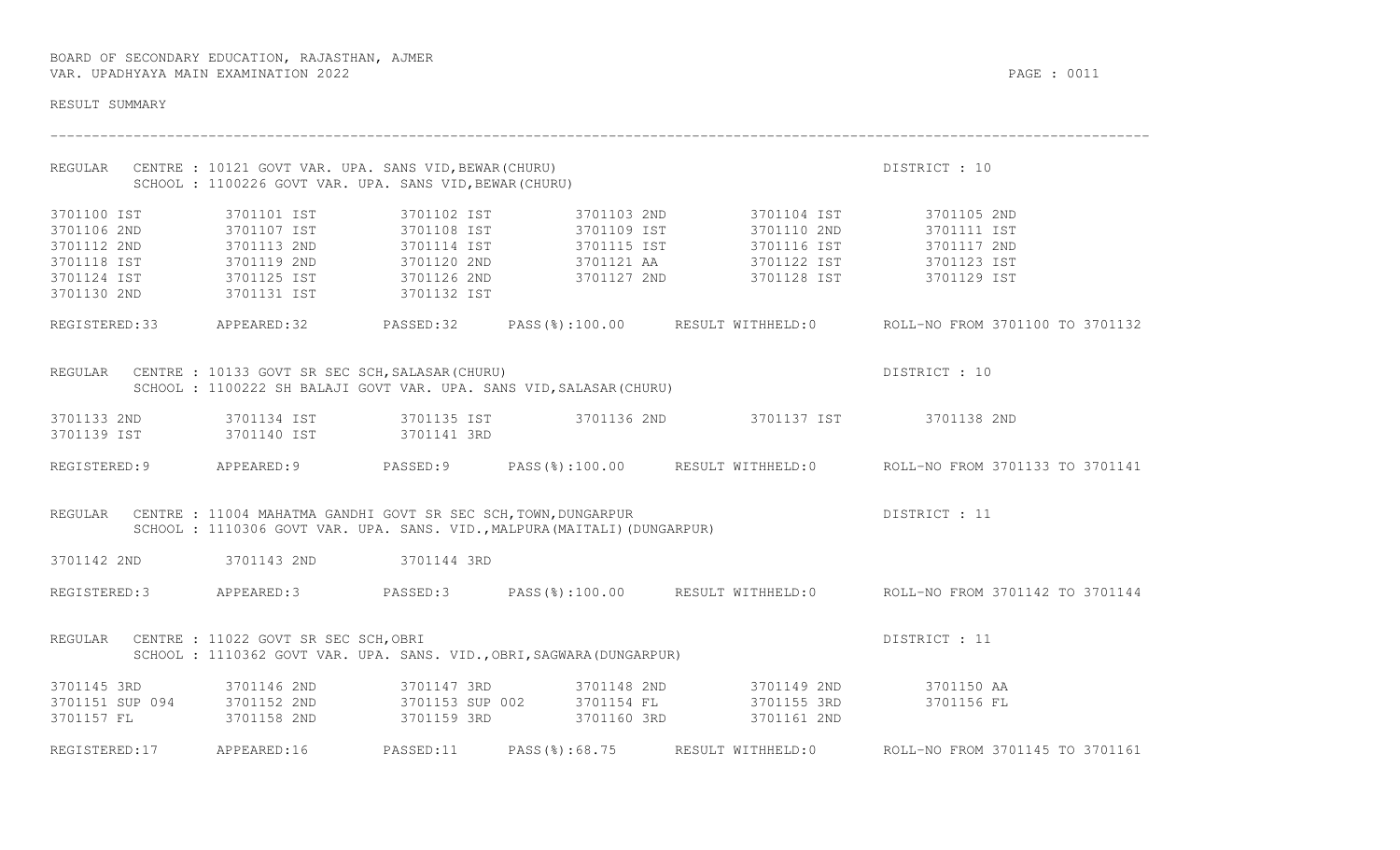## REGULAR CENTRE : 11027 GOVT SR SEC SCH, CHEEKHLI DISTRICT CHEEKHERE DISTRICT : 11 SCHOOL : 1110373 GOVT VAR.UPA SANS. VID.,CHHIKHLI,SIMALWADA(DUNGARPUR)

| 3701163 3RD | 3701164 3RD  | 3701165 FL                                         | 3701166 2ND                                                                 | 3701167 FL                                                                                                                                                                                                 |
|-------------|--------------|----------------------------------------------------|-----------------------------------------------------------------------------|------------------------------------------------------------------------------------------------------------------------------------------------------------------------------------------------------------|
| 3701169 IST | 3701170 3RD  |                                                    | 3701172 3RD                                                                 | 3701173 2ND                                                                                                                                                                                                |
| 3701175 2ND | 3701176 3RD  |                                                    | 3701178 2ND                                                                 | 3701179 2ND                                                                                                                                                                                                |
| 3701181 2ND | 3701182 3RD  |                                                    | 3701184 3RD                                                                 | 3701185 2ND                                                                                                                                                                                                |
| 3701187 2ND | 3701188 2ND  |                                                    | 3701190 2ND                                                                 | 3701191 3RD                                                                                                                                                                                                |
| 3701193 FL  | 3701194 3RD  |                                                    | 3701196 SUP 094                                                             | 3701197 2ND                                                                                                                                                                                                |
| 3701199 AA  | 3701200 2ND  |                                                    |                                                                             |                                                                                                                                                                                                            |
|             |              |                                                    |                                                                             |                                                                                                                                                                                                            |
|             |              |                                                    |                                                                             | ROLL-NO FROM 3701162 TO 3701201                                                                                                                                                                            |
|             |              |                                                    |                                                                             |                                                                                                                                                                                                            |
|             |              |                                                    |                                                                             | DISTRICT : 11                                                                                                                                                                                              |
|             |              |                                                    |                                                                             |                                                                                                                                                                                                            |
|             |              |                                                    |                                                                             |                                                                                                                                                                                                            |
| 3701203 2ND | 3701204 2ND  |                                                    | 3701206 AA                                                                  | 3701207 2ND                                                                                                                                                                                                |
| 3701209 2ND | 3701210 2ND  |                                                    | 3701212 SUP 002                                                             |                                                                                                                                                                                                            |
|             |              |                                                    |                                                                             | ROLL-NO FROM 3701202 TO 3701212                                                                                                                                                                            |
|             | APPEARED: 38 | PASSED:32<br>CENTRE : 11056 GOVT SR SEC SCH, PEETH | PASS(%):84.21<br>SCHOOL: 1110115 GOVT VAR. UPA. SANS VID, PEETH (DUNGARPUR) | 3701171 3RD<br>3701177 2ND<br>3701183 2ND<br>3701189 2ND<br>3701195 2ND<br>3701201 2ND<br>RESULT WITHHELD:0<br>3701205 2ND<br>3701211 2ND<br>APPEARED:10<br>PASSED:9<br>PASS(8):90.00<br>RESULT WITHHELD:0 |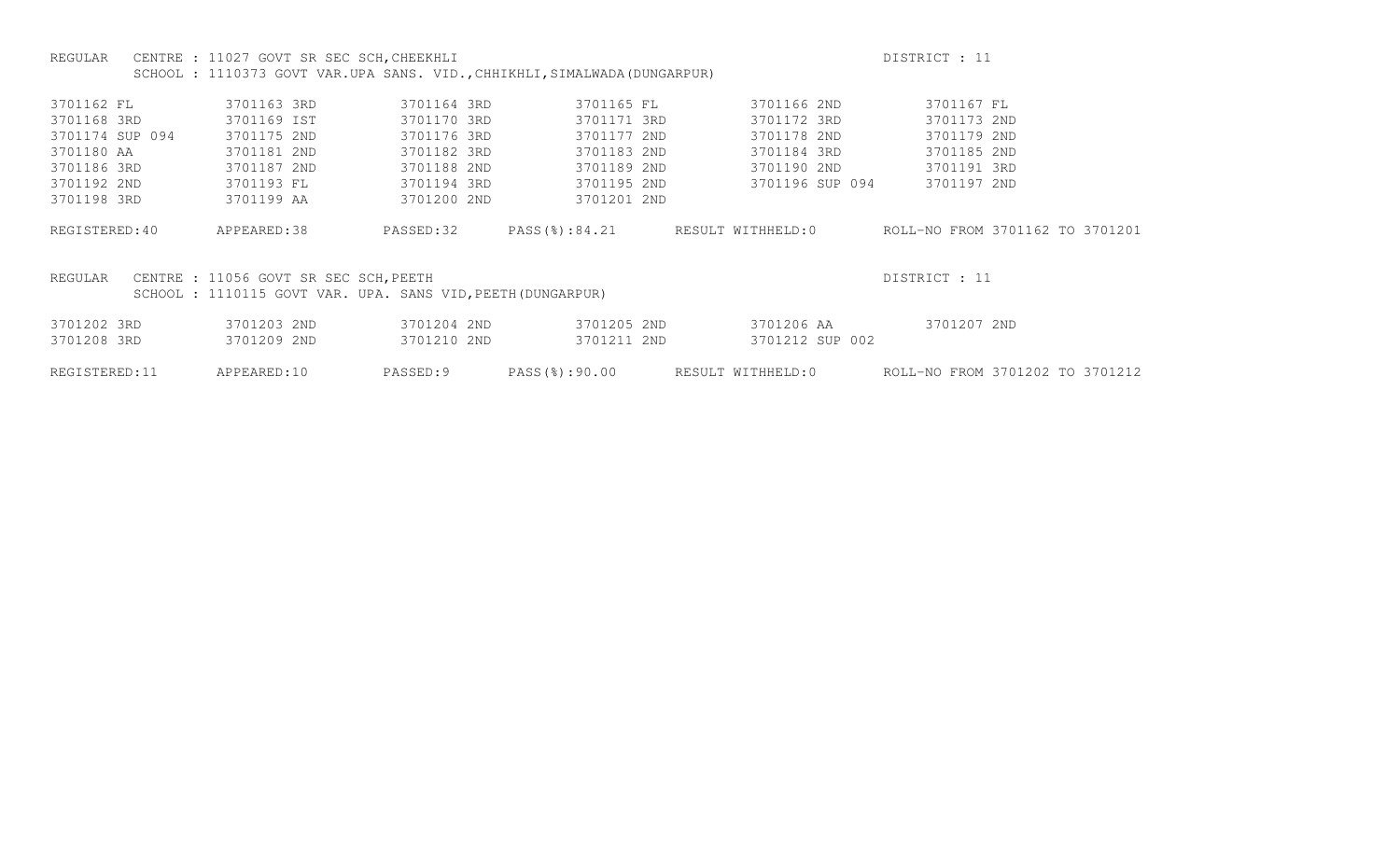| RESULT SUMMARY                                                       |                                                                                                                      |                                                                              |                                                                                                                                                                                                                                                                                                           |                                                                                                      |
|----------------------------------------------------------------------|----------------------------------------------------------------------------------------------------------------------|------------------------------------------------------------------------------|-----------------------------------------------------------------------------------------------------------------------------------------------------------------------------------------------------------------------------------------------------------------------------------------------------------|------------------------------------------------------------------------------------------------------|
|                                                                      | REGULAR CENTRE : 11060 GOVT SR SEC SCH, RICHHA                                                                       | SCHOOL: 1110363 GOVT VAR.UPA SANS. VID., REECHMATA PHALA, AASPUR (DUNGARPUR) |                                                                                                                                                                                                                                                                                                           | DISTRICT : 11                                                                                        |
| 3701219 3RD                                                          |                                                                                                                      |                                                                              | 3701213 2ND 3701214 IST 3701215 3RD 3701216 2ND 3701217 3RD 3701218 3RD                                                                                                                                                                                                                                   |                                                                                                      |
|                                                                      |                                                                                                                      |                                                                              |                                                                                                                                                                                                                                                                                                           | REGISTERED:12 APPEARED:12 PASSED:12 PASS(%):100.00 RESULT WITHHELD:0 ROLL-NO FROM 3701213 TO 3701224 |
|                                                                      | REGULAR CENTRE : 11098 GOVT GIRLS SR SEC SCH, KHARAGADA                                                              | SCHOOL : 1110113 SH GOVARDHAN SANS COLLEGE, KHARGADA (DUNGARPUR)             |                                                                                                                                                                                                                                                                                                           | DISTRICT : 11                                                                                        |
| 3701231 3RD                                                          | 3701232 3RD 3701233 2ND                                                                                              |                                                                              | 3701225 3RD 3701226 3RD 3701227 3RD 3701228 3RD 3701229 AA 3701230 2ND                                                                                                                                                                                                                                    |                                                                                                      |
|                                                                      |                                                                                                                      |                                                                              |                                                                                                                                                                                                                                                                                                           | REGISTERED:9 APPEARED:8 PASSED:8 PASS(%):100.00 RESULT WITHHELD:0 ROLL-NO FROM 3701225 TO 3701233    |
|                                                                      | REGULAR CENTRE : 11129 GOVT SEC SCH, DIVADACHHOTA<br>SCHOOL : 1110111 GOVT VAR. UPA. SANS VID, SURAJGAON (DUNGARPUR) |                                                                              |                                                                                                                                                                                                                                                                                                           | DISTRICT : 11                                                                                        |
| 3701234 2ND<br>3701240 2ND<br>3701246 2ND                            | 3701235 2ND<br>3701252 2ND 3701253 IST 3701254 2ND                                                                   |                                                                              | 3701236 IST 3701237 IST 3701238 IST 3701239 2ND<br>3701241 2ND              3701242 2ND              3701243 AA                3701244 2ND              3701245 2ND<br>3701247 IST            3701248 3RD            3701249 2ND            3701250 2ND            3701251 2ND<br>3701255 3RD 3701256 2ND |                                                                                                      |
|                                                                      |                                                                                                                      |                                                                              |                                                                                                                                                                                                                                                                                                           | REGISTERED:23 APPEARED:22 PASSED:22 PASS(%):100.00 RESULT WITHHELD:0 ROLL-NO FROM 3701234 TO 3701256 |
| REGULAR                                                              | CENTRE : 11136 GOVT SR SEC SCH, GOVARI, TEH-SAGWARA (DUNGARPUR)                                                      | SCHOOL : 1110114 GOVT VAR. UPA. SANSKRIT VID, SAGWARA (DUNGARPUR)            |                                                                                                                                                                                                                                                                                                           | DISTRICT : 11                                                                                        |
| 3701257 IST<br>3701263 3RD<br>3701269 2ND 3701270 2ND<br>3701275 IST | 3701258 2ND<br>3701264 2ND<br>3701276 IST                                                                            | 3701271 2ND 3701272 3RD                                                      | 3701273 2ND                                                                                                                                                                                                                                                                                               | 3701274 2ND                                                                                          |
|                                                                      |                                                                                                                      |                                                                              |                                                                                                                                                                                                                                                                                                           | REGISTERED:20 APPEARED:20 PASSED:20 PASS(%):100.00 RESULT WITHHELD:0 ROLL-NO FROM 3701257 TO 3701276 |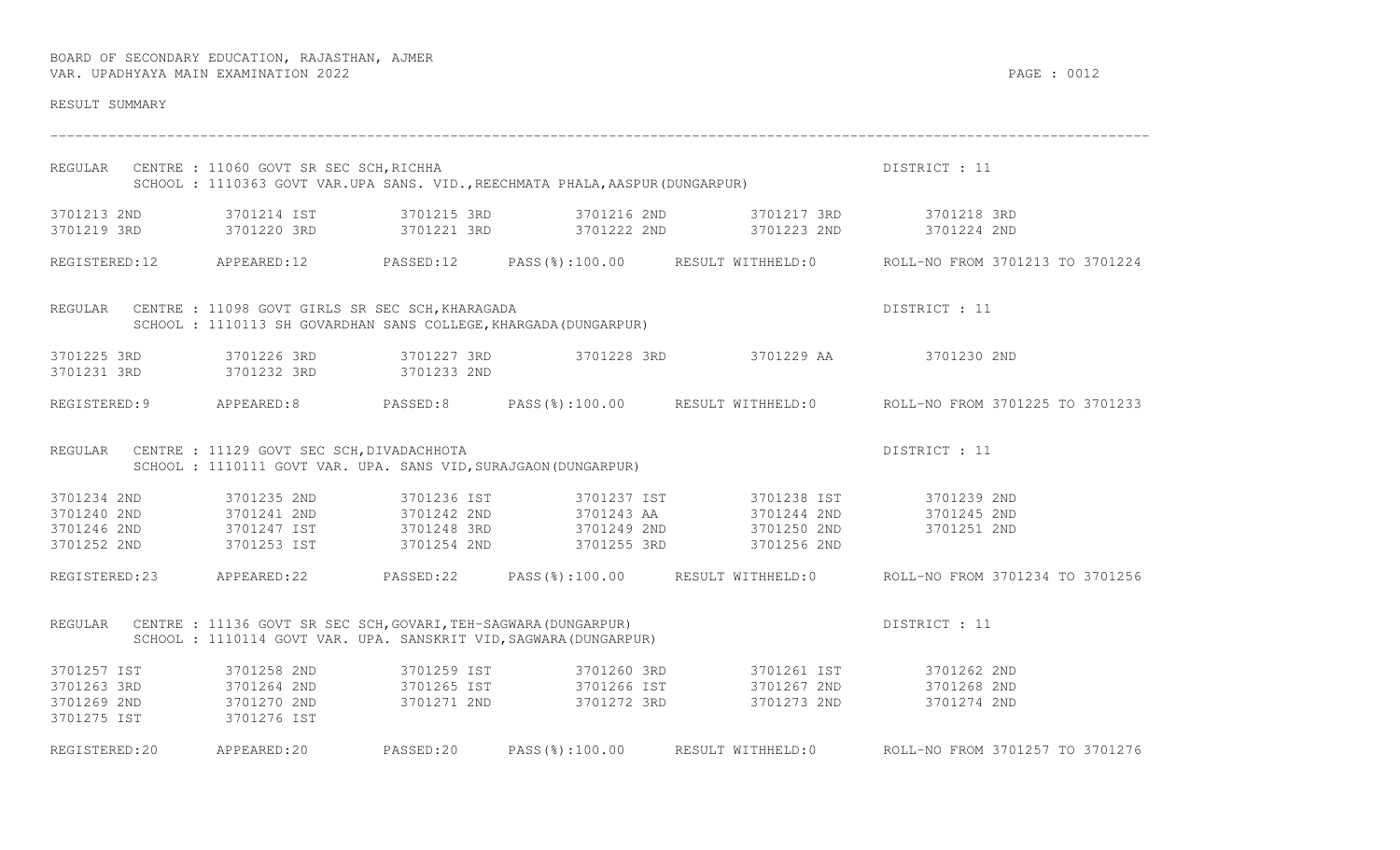PRIVATE CENTRE : 11136 GOVT SR SEC SCH, GOVARI, TEH-SAGWARA(DUNGARPUR) DESTRICT : 11

| 3701277 AA                | 3701278 P                                                  | 3701279 P                  | 3701280 P                                                               | 3701281 P                  |                                 |
|---------------------------|------------------------------------------------------------|----------------------------|-------------------------------------------------------------------------|----------------------------|---------------------------------|
| REGISTERED: 5             | APPEARED: 4                                                | PASSED:4                   | PASS(%):100.00                                                          | RESULT WITHHELD:0          | ROLL-NO FROM 3701277 TO 3701281 |
| REGULAR                   | SCHOOL: 1120662 GOVT MAHARAJA VAR. UPA. SANS. VID., JAIPUR |                            | CENTRE : 12027 SH KHANDELWAL VAISHY CENTRAL SR SS, STATION ROAD, JAIPUR |                            | DISTRICT : 12                   |
| 3701282 IST<br>3701288 AA | 3701283 IST<br>3701289 IST                                 | 3701284 TST<br>3701290 IST | 3701285 2ND<br>3701291 2ND                                              | 3701286 2ND<br>3701292 2ND | 3701287 IST                     |
| REGISTERED: 11            | APPEARED: 10                                               | PASSED:10                  | PASS(8):100.00                                                          | RESULT WITHHELD:0          | ROLL-NO FROM 3701282 TO 3701292 |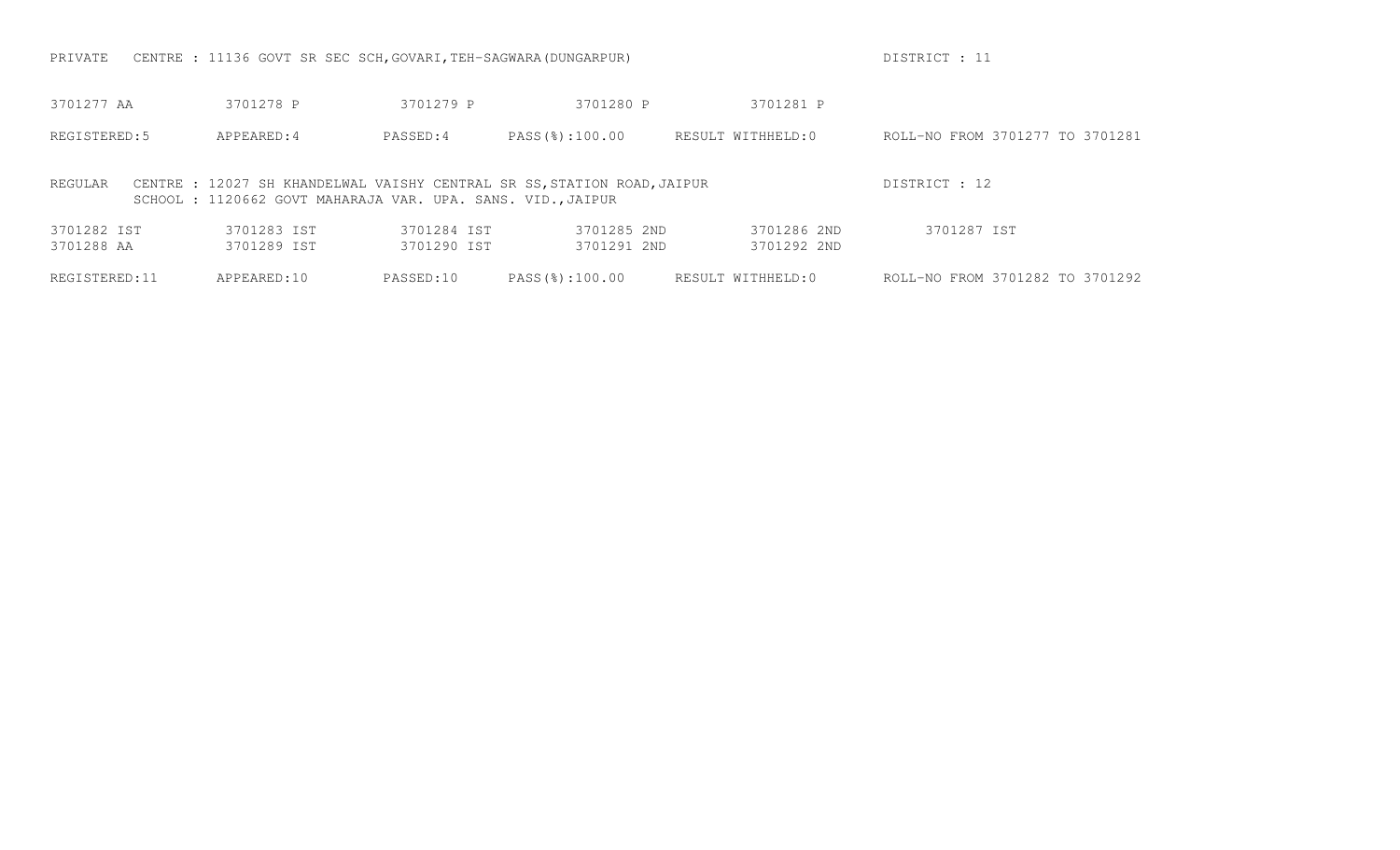| RESULT SUMMARY |                            |                                                                                                                         |                         |             |                                                                                                                                                                                                                                                                                                                                                                       |                                                                                                        |
|----------------|----------------------------|-------------------------------------------------------------------------------------------------------------------------|-------------------------|-------------|-----------------------------------------------------------------------------------------------------------------------------------------------------------------------------------------------------------------------------------------------------------------------------------------------------------------------------------------------------------------------|--------------------------------------------------------------------------------------------------------|
|                |                            | SCHOOL : 1120665 SH DJ ACHARYA SANS COLLEGE, JAIPUR                                                                     |                         |             | REGULAR CENTRE : 12027 SH KHANDELWAL VAISHY CENTRAL SR SS, STATION ROAD, JAIPUR DISTRICT : 12                                                                                                                                                                                                                                                                         |                                                                                                        |
|                | 3701293 IST                |                                                                                                                         |                         |             | 3701294 IST       3701295 IST       3701296 IST       3701297 2ND       3701298 IST                                                                                                                                                                                                                                                                                   |                                                                                                        |
|                |                            |                                                                                                                         |                         |             |                                                                                                                                                                                                                                                                                                                                                                       | 3701304 IST                                                                                            |
|                |                            |                                                                                                                         |                         |             |                                                                                                                                                                                                                                                                                                                                                                       | 3701310 IST                                                                                            |
|                |                            |                                                                                                                         |                         |             | $\begin{array}{cccccccccccc} 3701299 & \text{IST} & & & 3701300 & 2\text{ND} & & & 3701301 & \text{IST} & & & 3701302 & \text{IST} & & & 3701303 & \text{IST} \\ 3701305 & \text{IST} & & & 3701306 & \text{IST} & & & 3701307 & \text{IST} & & & 3701308 & \text{IST} & & & 3701309 & \text{IST} \\ 3701311 & \text{IST} & & & 3701312 & \text{IST} & & & 3701313 &$ | 3701316 IST                                                                                            |
|                | 3701317 IST                | 3701318 IST 3701319 IST                                                                                                 |                         | 3701320 IST | 3701321 3RD                                                                                                                                                                                                                                                                                                                                                           | 3701322 IST                                                                                            |
| 3701323 2ND    |                            | 3701324 FL                                                                                                              | 3701325 IST             | 3701326 IST | 3701327 IST                                                                                                                                                                                                                                                                                                                                                           | 3701328 IST                                                                                            |
| 3701329 2ND    |                            |                                                                                                                         |                         |             |                                                                                                                                                                                                                                                                                                                                                                       | 3701334 IST                                                                                            |
| 3701335 IST    |                            |                                                                                                                         |                         |             |                                                                                                                                                                                                                                                                                                                                                                       | 3701340 IST                                                                                            |
| 3701341 IST    |                            | 3701342 IST 3701343 IST                                                                                                 |                         |             | 3701344 IST 3701345 2ND 3701346 IST                                                                                                                                                                                                                                                                                                                                   |                                                                                                        |
| 3701347 IST    |                            |                                                                                                                         |                         |             | 3701348 IST 3701349 IST 3701350 IST 3701351 IST                                                                                                                                                                                                                                                                                                                       | 3701352 IST                                                                                            |
|                | 3701353 IST<br>3701359 2ND |                                                                                                                         |                         |             |                                                                                                                                                                                                                                                                                                                                                                       | 3701358 IST                                                                                            |
|                |                            |                                                                                                                         |                         |             | 3701363 IST                                                                                                                                                                                                                                                                                                                                                           | 3701364 IST                                                                                            |
| 3701365 IST    |                            | 3701366 2ND 3701367 IST                                                                                                 |                         | 3701368 IST | 3701369 IST                                                                                                                                                                                                                                                                                                                                                           | 3701370 IST                                                                                            |
| 3701371 IST    |                            | 3701372 AA                                                                                                              |                         |             | 3701375 IST                                                                                                                                                                                                                                                                                                                                                           | 3701376 IST                                                                                            |
| 3701377 IST    |                            | 3701378 IST<br>3701384 2ND                                                                                              |                         |             |                                                                                                                                                                                                                                                                                                                                                                       | 3701382 IST                                                                                            |
| 3701383 IST    |                            |                                                                                                                         |                         |             |                                                                                                                                                                                                                                                                                                                                                                       | 3701388 IST                                                                                            |
| 3701389 IST    |                            | 3701390 2ND                                                                                                             |                         |             | 3701391 IST 3701392 IST 3701393 IST 3701394 IST                                                                                                                                                                                                                                                                                                                       |                                                                                                        |
|                |                            |                                                                                                                         |                         |             | $\begin{array}{cccccccccccc} 3701395 & 15T & 3701396 & 15T & 3701397 & 15T & 3701398 & 15T & 3701399 & 2ND & 3701400 & 15T \\ 3701401 & 15T & 3701402 & 15T & 3701403 & 15T & 3701404 & 15T & 3701405 & 2ND & 3701406 & 15T \\ 3701407 & 15T & 3701408 & 15T & 3701409 & 15T & 37$                                                                                    |                                                                                                        |
|                |                            |                                                                                                                         |                         |             |                                                                                                                                                                                                                                                                                                                                                                       |                                                                                                        |
|                |                            |                                                                                                                         |                         |             |                                                                                                                                                                                                                                                                                                                                                                       |                                                                                                        |
|                |                            |                                                                                                                         |                         |             | 3701413 IST 3701414 IST 3701415 IST 3701416 IST 3701417 2ND                                                                                                                                                                                                                                                                                                           |                                                                                                        |
|                |                            |                                                                                                                         |                         |             |                                                                                                                                                                                                                                                                                                                                                                       | REGISTERED:125 APPEARED:124 PASSED:123 PASS(%):99.19 RESULT WITHHELD:0 ROLL-NO FROM 3701293 TO 3701417 |
|                |                            |                                                                                                                         |                         |             | PRIVATE CENTRE : 12027 SH KHANDELWAL VAISHY CENTRAL SR SS, STATION ROAD, JAIPUR DISTRICT : 12                                                                                                                                                                                                                                                                         |                                                                                                        |
| 3701418 FL     |                            |                                                                                                                         |                         |             |                                                                                                                                                                                                                                                                                                                                                                       |                                                                                                        |
|                |                            |                                                                                                                         |                         |             |                                                                                                                                                                                                                                                                                                                                                                       | REGISTERED:1 APPEARED:1 PASSED:0 PASS(%):0.00 RESULT WITHHELD:0 ROLL-NO FROM 3701418 TO 3701418        |
|                |                            | REGULAR CENTRE : 12100 GOVT SR SEC SCH, NIWARU, JAIPUR<br>SCHOOL : 1120667 GOVT VAR. UPA. SANSKRIT VID, HATHOJ (JAIPUR) |                         |             |                                                                                                                                                                                                                                                                                                                                                                       | DISTRICT : 12                                                                                          |
|                |                            |                                                                                                                         | <u>amas da ang pang</u> |             | a manda a shekarar 1992, a manda a shekarar 1992, a shekarar 1992, a shekarar 1992, a shekarar 1992, a shekara                                                                                                                                                                                                                                                        |                                                                                                        |

3701419 IST 3701420 2ND 3701421 2ND 3701422 IST 3701423 IST 3701424 IST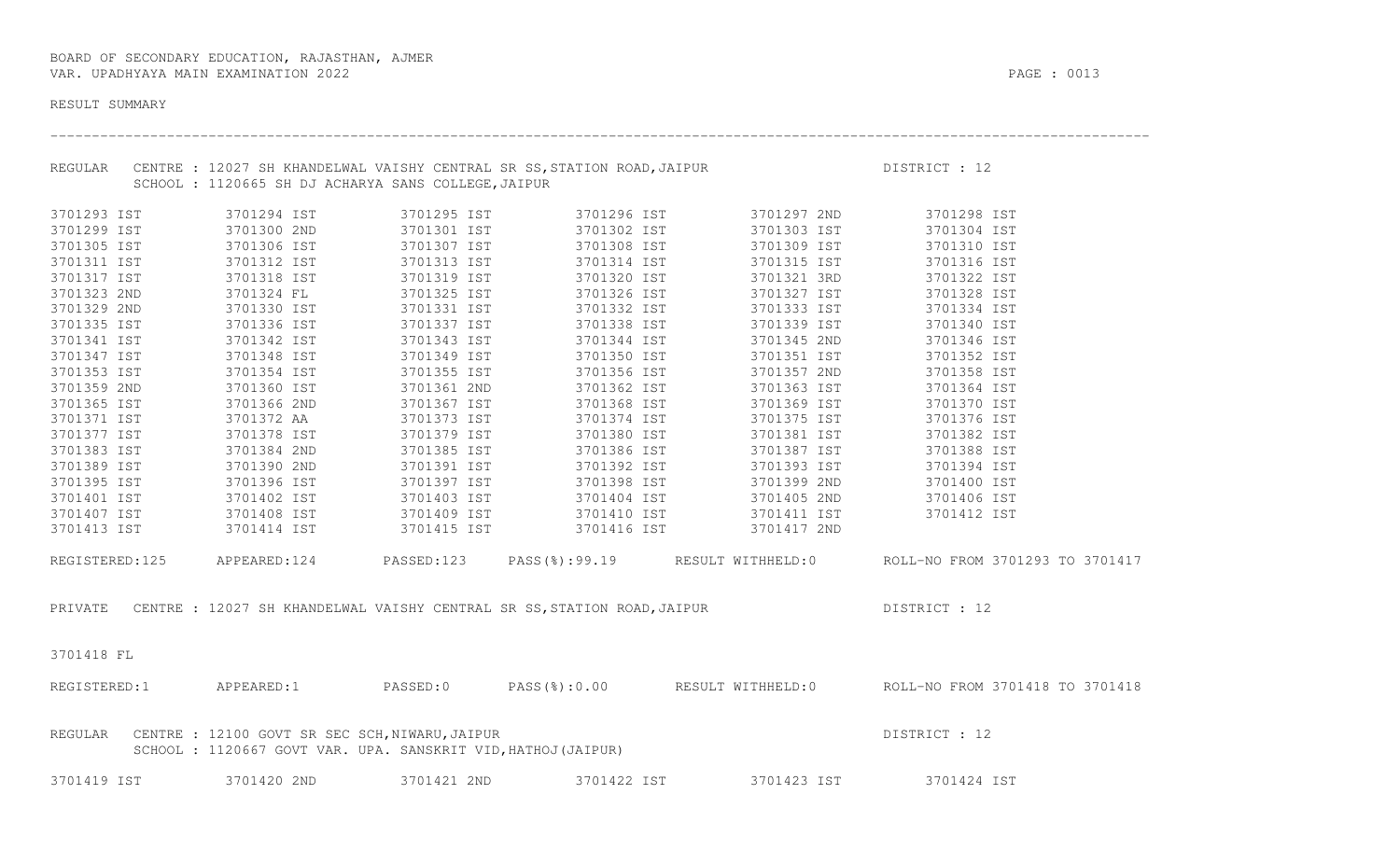| 3701425 IST                                                                                                                                              | 3701426 2ND                                                 | 3701427 2ND | 3701428 2ND                                                            | 3701429 2ND       | 3701430 IST                     |  |
|----------------------------------------------------------------------------------------------------------------------------------------------------------|-------------------------------------------------------------|-------------|------------------------------------------------------------------------|-------------------|---------------------------------|--|
| REGISTERED:12                                                                                                                                            | APPEARED:12                                                 | PASSED:12   | PASS(%):100.00                                                         | RESULT WITHHELD:0 | ROLL-NO FROM 3701419 TO 3701430 |  |
| REGULAR                                                                                                                                                  | CENTRE : 12109 GOVT SR SEC SCH, MEENAWALA, JHOTWARA, JAIPUR |             | SCHOOL : 1123546 GOVT VAR UPA SANS. VID., KANAKPURA, JHOTWARA (JAIPUR) |                   | DISTRICT : 12                   |  |
| 3701431 IST                                                                                                                                              | 3701432 IST                                                 | 3701433 IST | 3701434 IST                                                            | 3701435 2ND       | 3701436 IST                     |  |
| REGISTERED: 6                                                                                                                                            | APPEARED: 6                                                 | PASSED:6    | PASS(%):100.00                                                         | RESULT WITHHELD:0 | ROLL-NO FROM 3701431 TO 3701436 |  |
| DISTRICT : 12<br>CENTRE : 12111 GOVT SR SEC SCH, BHANKROTA, JAIPUR<br>REGULAR<br>SCHOOL: 1120666 SH HANUMAT GOVT VAR. UPA. SANS VID, SARANGPURA (JAIPUR) |                                                             |             |                                                                        |                   |                                 |  |
| 3701437 IST                                                                                                                                              | 3701438 IST                                                 | 3701439 IST | 3701440 IST                                                            | 3701441 IST       | 3701442 IST                     |  |
| REGISTERED: 6                                                                                                                                            | APPEARED: 6                                                 | PASSED:6    | PASS(%):100.00                                                         | RESULT WITHHELD:0 | ROLL-NO FROM 3701437 TO 3701442 |  |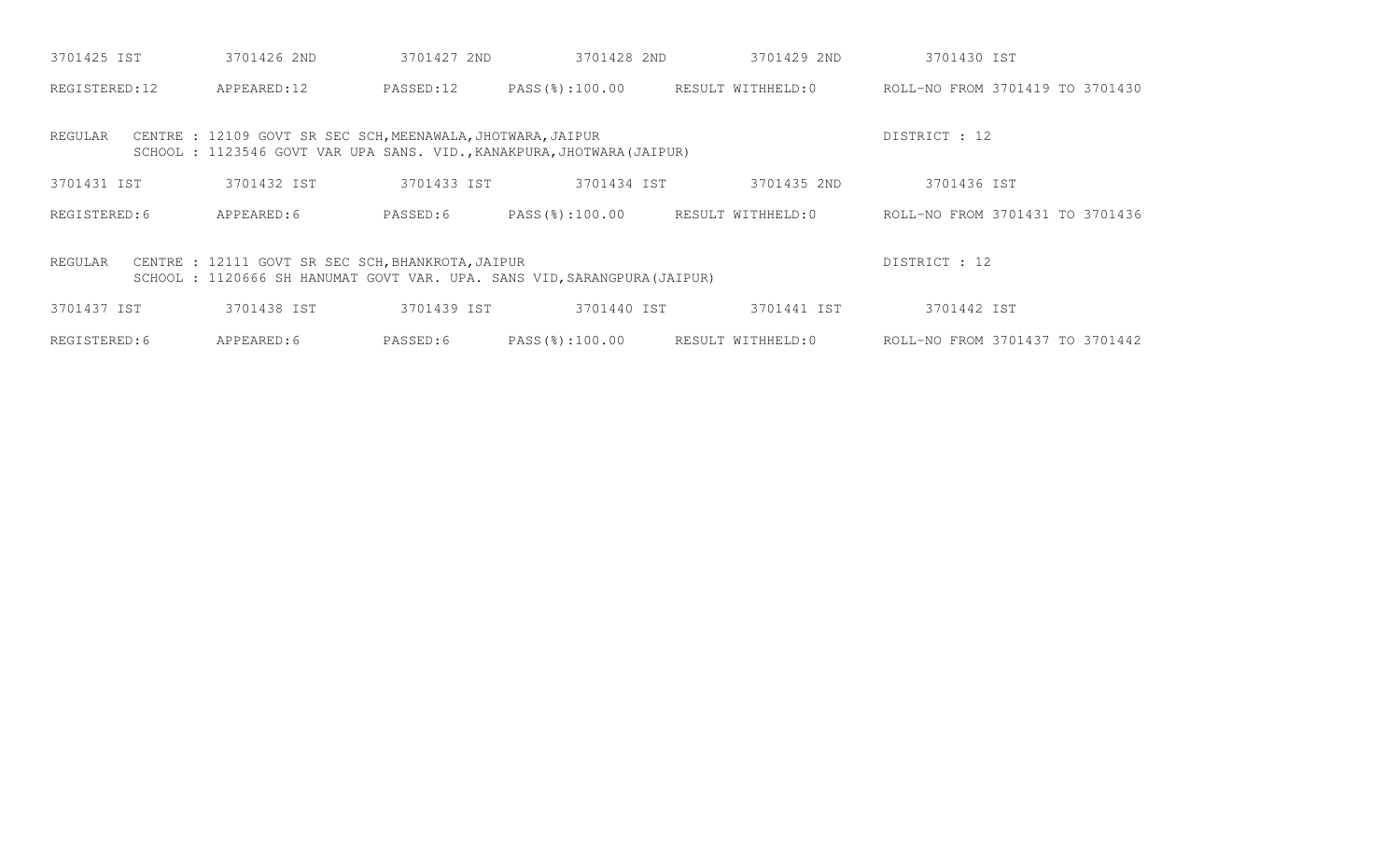| RESULT SUMMARY          |                                                                                                                        |                                                                            |                                                                                                                                                                                                                                                                                                                                                        |                                                                                                     |
|-------------------------|------------------------------------------------------------------------------------------------------------------------|----------------------------------------------------------------------------|--------------------------------------------------------------------------------------------------------------------------------------------------------------------------------------------------------------------------------------------------------------------------------------------------------------------------------------------------------|-----------------------------------------------------------------------------------------------------|
|                         | REGULAR CENTRE : 12213 GOVT SR SEC SCH, SANGANER, JAIPUR                                                               |                                                                            | CENTRE : 12213 GOVT SR SEC SCH, SANGANER, JAIPUR<br>SCHOOL : 1121646 GOVT VAR. UPDH. SANSKRIT VID.,RAMSINGHPURA,SANGANER,JAIPUR                                                                                                                                                                                                                        | DISTRICT : 12                                                                                       |
|                         | 3701443 SUP 094 3701444 2ND                                                                                            |                                                                            | 3701445 IST 3701446 2ND 3701447 IST 3701448 2ND                                                                                                                                                                                                                                                                                                        |                                                                                                     |
|                         |                                                                                                                        |                                                                            | 3701449 2ND 3701450 IST 3701451 IST 3701452 2ND 3701453 IST 3701454 2ND                                                                                                                                                                                                                                                                                |                                                                                                     |
|                         |                                                                                                                        |                                                                            |                                                                                                                                                                                                                                                                                                                                                        |                                                                                                     |
|                         |                                                                                                                        |                                                                            | 3701455 2ND 3701456 IST 3701457 IST 3701458 3RD 3701459 IST 3701460 2ND 3701460 2ND 3701460 2ND                                                                                                                                                                                                                                                        |                                                                                                     |
|                         |                                                                                                                        |                                                                            |                                                                                                                                                                                                                                                                                                                                                        | REGISTERED:22 APPEARED:22 PASSED:19 PASS(%):86.36 RESULT WITHHELD:0 ROLL-NO FROM 3701443 TO 3701464 |
|                         |                                                                                                                        | SCHOOL: 1123532 GOVT VAR UPA SANS. VID., 6 PRATAP NAGAR, SANGANER (JAIPUR) | REGULAR CENTRE : 12219 GOVT VAR. UPDH. SANSKRIT VID., RAMSINGHPURA, SANGANER, JAIPUR DISTRICT : 12                                                                                                                                                                                                                                                     |                                                                                                     |
| 3701465 IST             | 3701466 IST                                                                                                            |                                                                            | 3701467 2ND 3701468 IST 3701469 IST 3701470 2ND                                                                                                                                                                                                                                                                                                        |                                                                                                     |
| 3701471 2ND             |                                                                                                                        |                                                                            |                                                                                                                                                                                                                                                                                                                                                        |                                                                                                     |
| 3701477 3RD             |                                                                                                                        |                                                                            | 3701472 2ND                  3701473 2ND                   3701474 2ND                     3701475 2ND                    3701476 IST<br>3701478 IST                  3701479 IST                  3701480 IST                                                                                                                                         |                                                                                                     |
| 3701483 IST             |                                                                                                                        |                                                                            | 3701484 IST 3701485 AA 3701486 2ND 3701487 IST 3701488 2ND                                                                                                                                                                                                                                                                                             |                                                                                                     |
| 3701489 IST             |                                                                                                                        |                                                                            | 3701490 2ND                   3701491 IST                   3701492 IST                    3701493 IST                   3701494 2ND<br>3701496 SUP 002         3701497 2ND                   3701498 IST                    3701                                                                                                                      |                                                                                                     |
| 3701495 2ND             |                                                                                                                        |                                                                            |                                                                                                                                                                                                                                                                                                                                                        |                                                                                                     |
| 3701501 IST             |                                                                                                                        |                                                                            |                                                                                                                                                                                                                                                                                                                                                        |                                                                                                     |
|                         |                                                                                                                        |                                                                            |                                                                                                                                                                                                                                                                                                                                                        | REGISTERED:37 APPEARED:36 PASSED:35 PASS(%):97.22 RESULT WITHHELD:0 ROLL-NO FROM 3701465 TO 3701501 |
|                         | REGULAR CENTRE : 12243 GOVT SR SEC SCH, KALWARA, JAIPUR<br>SCHOOL : 1120694 GOVT VAR. UPA. SANS. VID, MAHAPURA, JAIPUR |                                                                            |                                                                                                                                                                                                                                                                                                                                                        | DISTRICT : 12                                                                                       |
|                         |                                                                                                                        |                                                                            | $\begin{array}{cccccccc} 3701502 & 2\texttt{ND} & & 3701503 & \texttt{IST} & & 3701504 & 2\texttt{ND} & & 3701505 & \texttt{IST} & & 3701506 & 2\texttt{ND} & & 3701507 & \texttt{IST} \\ 3701508 & \texttt{IST} & & 3701509 & 3\texttt{RD} & & 3701510 & 2\texttt{ND} & & 3701511 & \texttt{FL} & & 3701512 & 2\texttt{ND} & & 3701513 & \texttt{IST$ |                                                                                                     |
|                         |                                                                                                                        |                                                                            |                                                                                                                                                                                                                                                                                                                                                        |                                                                                                     |
| 3701514 IST 3701515 IST |                                                                                                                        | 3701516 2ND 3701517 FL                                                     |                                                                                                                                                                                                                                                                                                                                                        | 3701518 FL 3701519 IST                                                                              |
| 3701520 IST             | 3701521 2ND                                                                                                            |                                                                            |                                                                                                                                                                                                                                                                                                                                                        |                                                                                                     |
|                         |                                                                                                                        |                                                                            |                                                                                                                                                                                                                                                                                                                                                        | REGISTERED:20 APPEARED:20 PASSED:17 PASS(%):85.00 RESULT WITHHELD:0 ROLL-NO FROM 3701502 TO 3701521 |
| REGULAR                 | CENTRE : 12245 GOVT SR SEC SCH, KALWAR, JAIPUR<br>SCHOOL : 1120696 GOVT VAR. UPA. SANS VID, BASSINAGA (JAIPUR)         |                                                                            |                                                                                                                                                                                                                                                                                                                                                        | DISTRICT : 12                                                                                       |

3701522 IST 3701523 IST 3701524 IST 3701525 3RD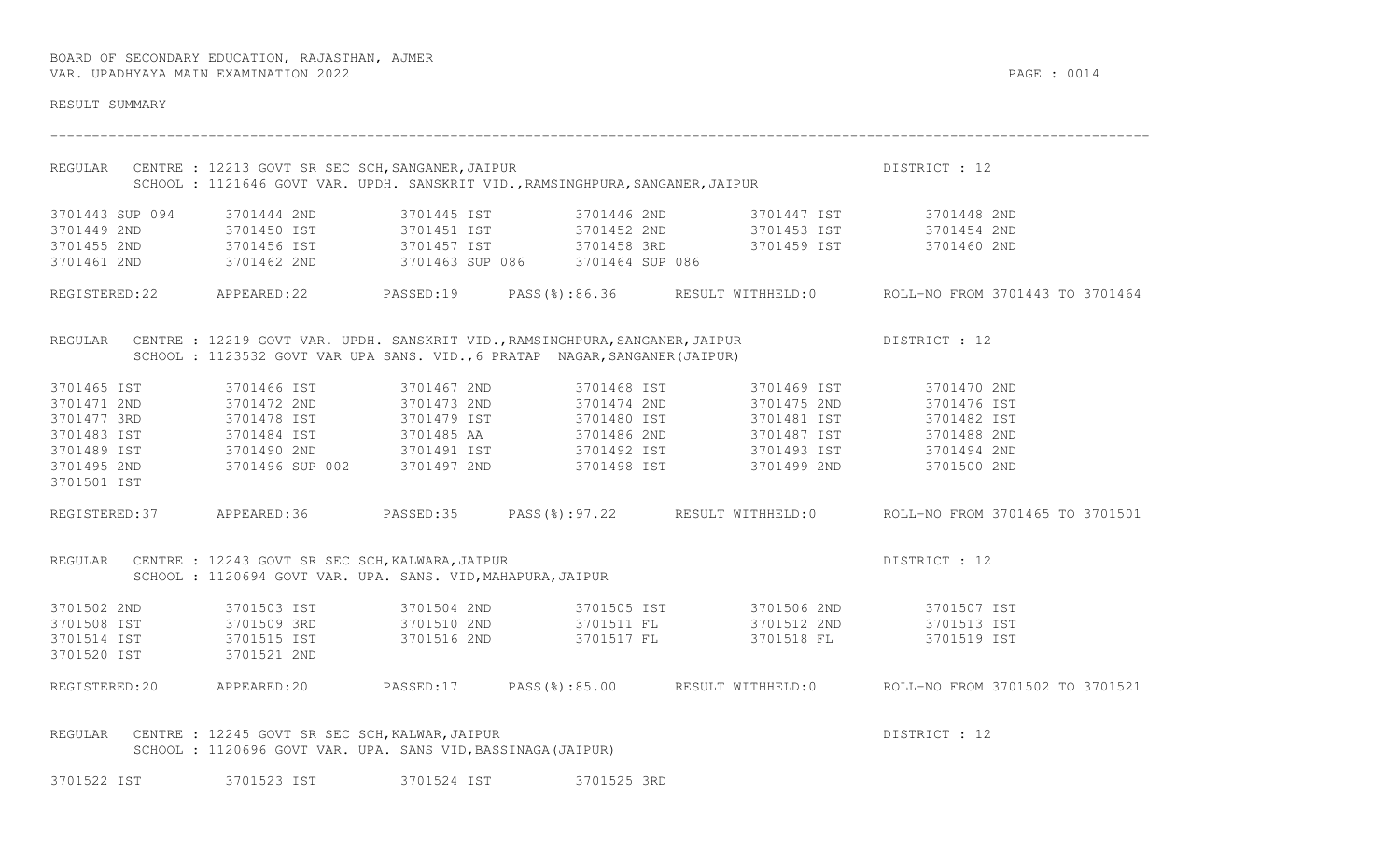| REGISTERED: 4                                                                                                                                            | APPEARED: 4                                                                                                                                   | PASSED: 4   | PASS(%):100.00  | RESULT WITHHELD:0 | ROLL-NO FROM 3701522 TO 3701525 |  |
|----------------------------------------------------------------------------------------------------------------------------------------------------------|-----------------------------------------------------------------------------------------------------------------------------------------------|-------------|-----------------|-------------------|---------------------------------|--|
| REGULAR                                                                                                                                                  | CENTRE : 12246 GOVT VAR. UPA. SANS. VID, MAHAPURA, JAIPUR<br>SCHOOL: 1123540 GOVT VAR UPA SANS VID, MOHANPURA, JAISINGHPURA, SANGANER, JAIPUR |             |                 |                   | DISTRICT : 12                   |  |
| 3701526 SUP 002                                                                                                                                          | 3701527 2ND                                                                                                                                   | 3701528 IST | 3701529 2ND     | 3701530 2ND       | 3701531 2ND                     |  |
| 3701532 IST                                                                                                                                              | 3701533 IST                                                                                                                                   | 3701534 2ND | 3701535 IST     | 3701536 2ND       | 3701537 2ND                     |  |
| 3701538 3RD                                                                                                                                              | 3701539 2ND                                                                                                                                   | 3701540 2ND | 3701541 SUP 094 | 3701542 2ND       | 3701543 IST                     |  |
| 3701544 IST                                                                                                                                              | 3701545 2ND                                                                                                                                   | 3701546 2ND | 3701547 2ND     | 3701548 2ND       | 3701549 2ND                     |  |
| REGISTERED:24                                                                                                                                            | APPEARED:24                                                                                                                                   | PASSED:22   | PASS(%):91.67   | RESULT WITHHELD:0 | ROLL-NO FROM 3701526 TO 3701549 |  |
| CENTRE : 12270 MAHATMA GANDHI GOVT SCH (ENG.MED.), BAGRU (JAIPUR)<br>DISTRICT : 12<br>REGULAR<br>SCHOOL: 1120684 GOVT VAR. UPA. SANS VID, BAGRU (JAIPUR) |                                                                                                                                               |             |                 |                   |                                 |  |
| 3701550 FL                                                                                                                                               | 3701551 3RD                                                                                                                                   | 3701552 IST | 3701553 IST     | 3701554 IST       | 3701555 2ND                     |  |
| 3701556 IST                                                                                                                                              | 3701557 IST                                                                                                                                   | 3701558 2ND | 3701559 IST     | 3701560 IST       | 3701561 2ND                     |  |

3701562 FL 3701563 SUP 094 3701564 2ND 3701565 2ND 3701566 2ND 3701567 2ND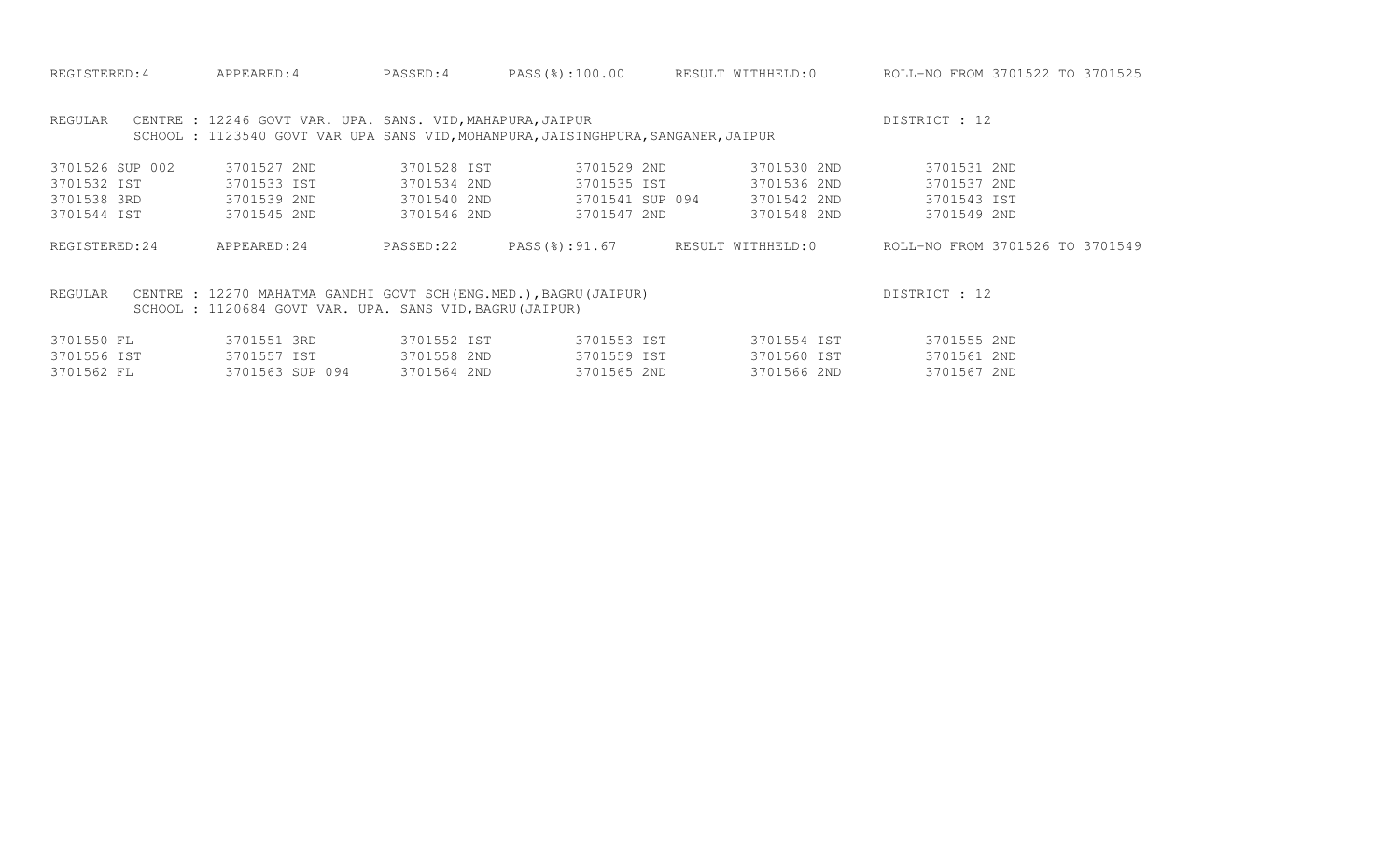RESULT SUMMARY ------------------------------------------------------------------------------------------------------------------------------------ 3701568 2ND REGISTERED:19 APPEARED:19 PASSED:16 PASS(%):84.21 RESULT WITHHELD:0 ROLL-NO FROM 3701550 TO 3701568 REGULAR CENTRE : 12315 GOVT SEC SCH, MENDVAS (PHAGI) DISTRICT : 12 SCHOOL : 1120692 GOVT VAR. UPDH. SANSKRIT VID., NARERA(JAIPUR) 3701569 2ND 3701570 IST 3701571 IST 3701572 2ND 3701573 IST 3701574 IST<br>3701581 IST 3701576 IST 3701577 2ND 3701588 3PP 086 3701578 IST 3701580 2ND 3701580 2ND<br>3701581 IST 3701582 IST 3701583 IST 3701589 IST 3701598 IST 37 REGISTERED:65 APPEARED:65 PASSED:64 PASS(%):98.46 RESULT WITHHELD:0 ROLL-NO FROM 3701569 TO 3701633 REGULAR CENTRE : 12332 GOVT SR SEC SCH, SHIVDASPURA DESTRICT ON A DISTRICT : 12 SCHOOL : 1120689 GOVT VAR. UPA. SANSKRIT VID,TITARIYA(JAIPUR) 3701634 3RD 3701635 3RD 3701636 IST 3701637 IST 3701638 2ND 3701639 IST<br>3701640 2ND 3701641 3RD 3701642 IST 3701643 2ND 3701644 2ND 3701645 3RD<br>3701646 IST 3701647 2ND 3701648 3RD 3701649 IST 3701650 2ND 3701651 FL<br>3701652 3701664 3RD 3701665 IST 3701666 IST 3701667 IST 3701668 2ND 3701669 FL 3701670 3RD REGISTERED:37 APPEARED:37 PASSED:34 PASS(%):91.89 RESULT WITHHELD:0 ROLL-NO FROM 3701634 TO 3701670 REGULAR CENTRE : 12335 GOVT SR SEC SCH, DABICH DESTRICT OF SALES AND STRICT OF DISTRICT : 12 SCHOOL : 1123536 GOVT VAR. UPA SANS. VID.,RAMSINGHPURA DABICH,PHAGI(JAIPUR)

3701671 2ND 3701672 IST 3701673 IST 3701674 IST 3701675 2ND 3701676 IST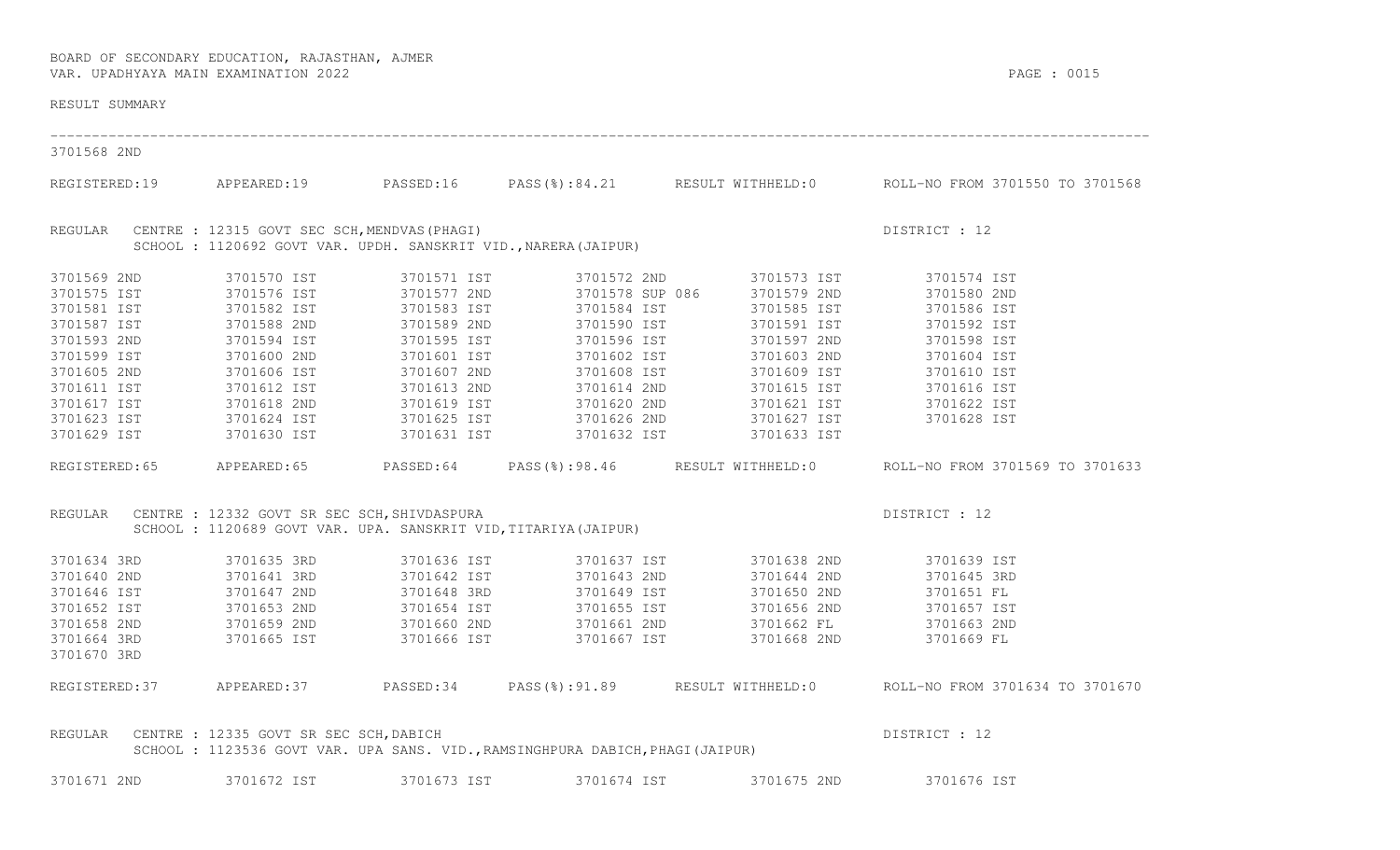| 3701677 IST   | 3701678 2ND                                                 | 3701679 2ND | 3701680 IST    | 3701681 IST       | 3701682 2ND                     |
|---------------|-------------------------------------------------------------|-------------|----------------|-------------------|---------------------------------|
| 3701683 IST   | 3701684 IST                                                 | 3701685 IST | 3701686 IST    | 3701687 3RD       | 3701688 IST                     |
| 3701689 IST   | 3701690 IST                                                 | 3701691 IST | 3701692 2ND    | 3701693 2ND       | 3701694 2ND                     |
| 3701695 IST   | 3701696 IST                                                 | 3701697 IST | 3701698 IST    | 3701699 IST       | 3701700 FL                      |
| REGISTERED:30 | APPEARED:30                                                 | PASSED:29   | PASS(%):96.67  | RESULT WITHHELD:0 | ROLL-NO FROM 3701671 TO 3701700 |
| REGULAR       | CENTRE : 12373 GOVT SR SEC SCH, TUNGA                       |             |                |                   | DISTRICT : 12                   |
|               | SCHOOL: 1120683 GOVT VAR. UPA. SANS VID, NARADPURA (JAIPUR) |             |                |                   |                                 |
| 3701701 IST   | 3701702 2ND                                                 | 3701703 IST | 3701704 3RD    | 3701705 2ND       | 3701706 2ND                     |
| 3701707 2ND   | 3701708 IST                                                 | 3701709 IST | 3701710 IST    | 3701711 IST       |                                 |
| REGISTERED:11 | APPEARED:11                                                 | PASSED:11   | PASS(%):100.00 | RESULT WITHHELD:0 | ROLL-NO FROM 3701701 TO 3701711 |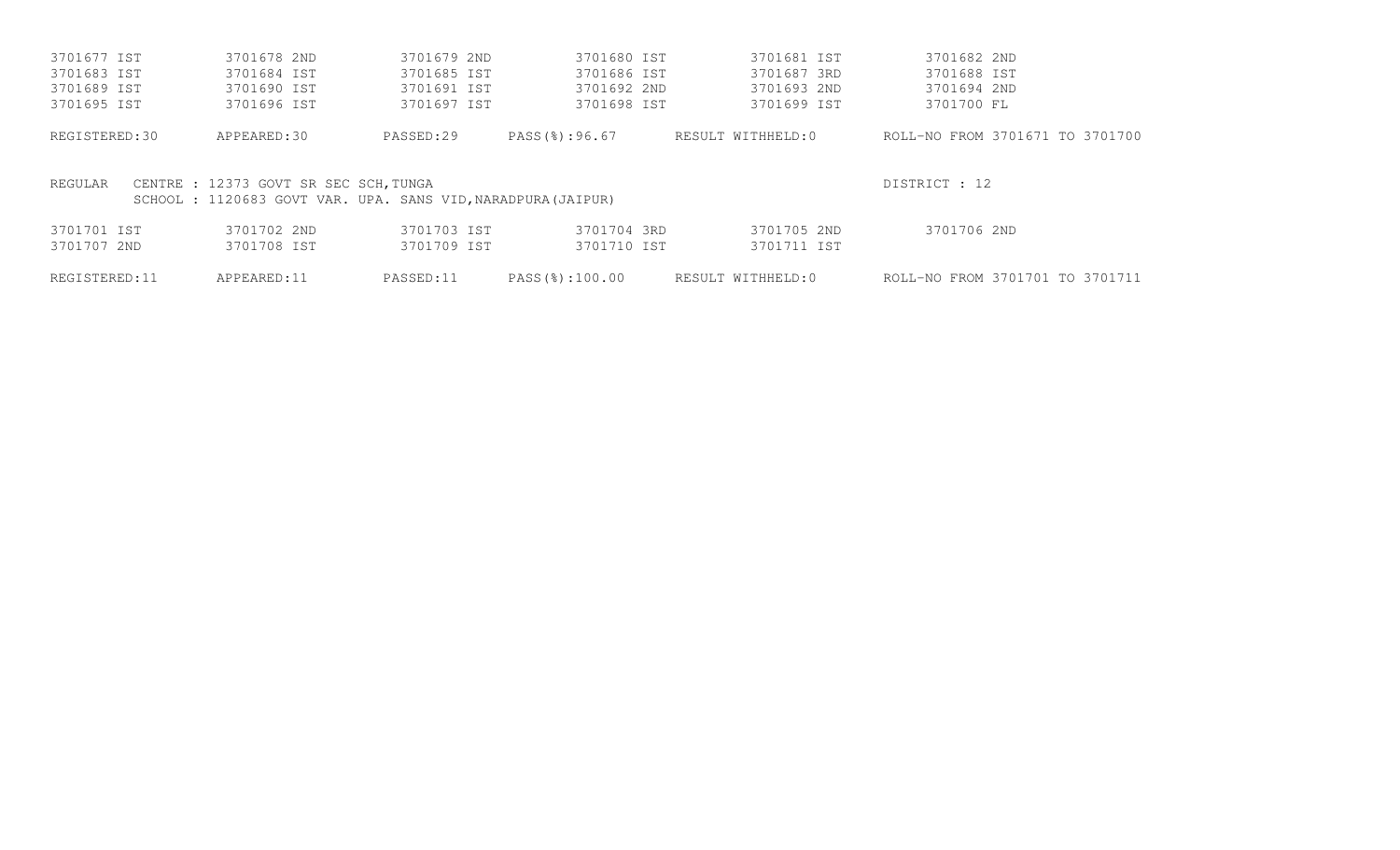RESULT SUMMARY ------------------------------------------------------------------------------------------------------------------------------------ REGULAR CENTRE : 12404 SMT GDC GOVT SR SEC SCH, BAGWARA DISTRICT OF LASH DISTRICT : 12 SCHOOL : 1120675 SMS AG.GOVT VAR. UPA. SANS. VID.,BILONCHI(JAIPUR)

3701712 IST 3701713 2ND 3701714 IST 3701715 IST 3701716 IST 3701717 IST  $\begin{array}{cccccccc} 3701718 & 15\text{T} & & 3701719 & 15\text{T} & & 3701720 & 15\text{T} & & 3701721 & 15\text{T} & & 3701722 & 15\text{T} & & 3701723 & 15\text{T} \\ 3701724 & 2\text{ND} & & 3701725 & 2\text{ND} & & 3701726 & 2\text{ND} & & 3701727 & 2\text{ND} & & 3701728 & 2\text{ND} & & 3701729 & 15\text{T$ 3701754 2ND 3701755 IST REGISTERED:44 APPEARED:44 PASSED:44 PASS(%):100.00 RESULT WITHHELD:0 ROLL-NO FROM 3701712 TO 3701755 REGULAR CENTRE : 12409 GOVT SR SEC SCH, CHOP, (P.S. AMER) DISTRICT : 12 SCHOOL : 1121921 VIVEKANAND ADARSH VAR. UPA. SANS VIDHYAPEETH,CHOUNP(JAIPUR) 3701756 2ND 3701757 2ND 3701758 2ND 3701759 IST 3701760 IST 3701761 IST<br>3701762 2ND 3701763 IST 37017764 2ND 37017765 2ND

REGISTERED:17 APPEARED:17 PASSED:17 PASS(%):100.00 RESULT WITHHELD:0 ROLL-NO FROM 3701756 TO 3701772 REGULAR CENTRE : 12413 GOVT SR SEC SCH, ISHRAWALA DESTRICT OF LASHER DISTRICT : 12

 SCHOOL : 1121974 GYANDEEP ADARSH V P VAR. UPDH. SANS VID,ISHARAWALA(JAIPUR) 3701773 2ND 3701774 IST 3701775 IST 3701776 2ND 3701777 2ND 3701778 IST 3701779 IST 3701780 IST 3701781 IST 3701782 2ND 3701783 IST 3701784 IST 3701785 IST 3701786 IST 3701787 2ND 3701788 IST REGISTERED:16 APPEARED:16 PASSED:16 PASS(%):100.00 RESULT WITHHELD:0 ROLL-NO FROM 3701773 TO 3701788 REGULAR CENTRE : 12468 GOVT SR SEC SCH, MORIJA DISTRICT : 12

 SCHOOL : 1120671 GOVT VAR. UPA. SANS VID,MORIJA(JAIPUR) 3701789 IST 3701790 IST 3701791 IST 3701792 IST 3701794 IST<br>3701795 3RD 3701796 IST 3701797 2ND 3701798 2ND 3701799 2ND 370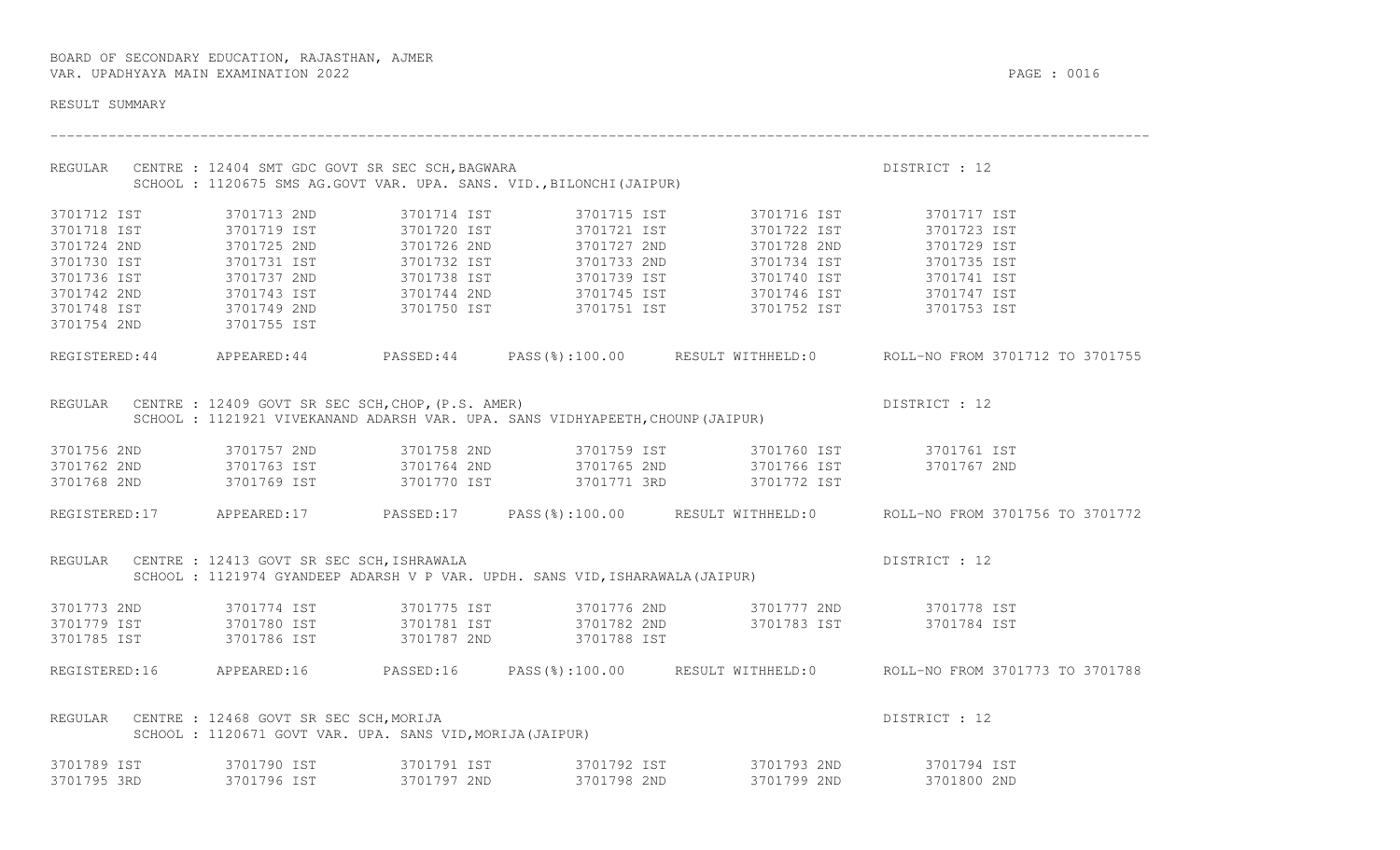| 3701801 IST<br>3701807 IST                                                                                              | 3701802 IST<br>3701808 IST            | 3701803 IST                | 3701804 IST                                                       | 3701805 IST                | 3701806 IST                     |
|-------------------------------------------------------------------------------------------------------------------------|---------------------------------------|----------------------------|-------------------------------------------------------------------|----------------------------|---------------------------------|
| REGISTERED:20                                                                                                           | APPEARED:20                           | PASSED:20                  | PASS(%):100.00                                                    | RESULT WITHHELD:0          | ROLL-NO FROM 3701789 TO 3701808 |
| REGULAR                                                                                                                 | CENTRE : 12470 GOVT SR SEC SCH, SAMOD |                            | SCHOOL: 1120690 GOVT SHLN VAR. UPA. SANS VID, CHEETHWARI (JAIPUR) |                            | DISTRICT : 12                   |
| 3701809 IST<br>3701815 IST                                                                                              | 3701810 IST<br>3701816 IST            | 3701811 IST<br>3701817 2ND | 3701812 IST<br>3701818 IST                                        | 3701813 2ND<br>3701819 IST | 3701814 IST                     |
| REGISTERED: 11                                                                                                          | APPEARED:11                           | PASSED:11                  | PASS(%):100.00                                                    | RESULT WITHHELD:0          | ROLL-NO FROM 3701809 TO 3701819 |
| CENTRE : 12470 GOVT SR SEC SCH, SAMOD<br>REGULAR<br>SCHOOL: 1120691 GOVT SH GOVIND VAR. UPA. SANS. VID., SAMOD (JAIPUR) | DISTRICT : 12                         |                            |                                                                   |                            |                                 |
| 3701820 FL                                                                                                              | 3701821 IST                           | 3701822 IST                | 3701823 2ND                                                       | 3701824 2ND                | 3701825 2ND                     |
| REGISTERED: 6                                                                                                           | APPEARED:6                            | PASSED:5                   | PASS(%):83.33                                                     | RESULT WITHHELD:0          | ROLL-NO FROM 3701820 TO 3701825 |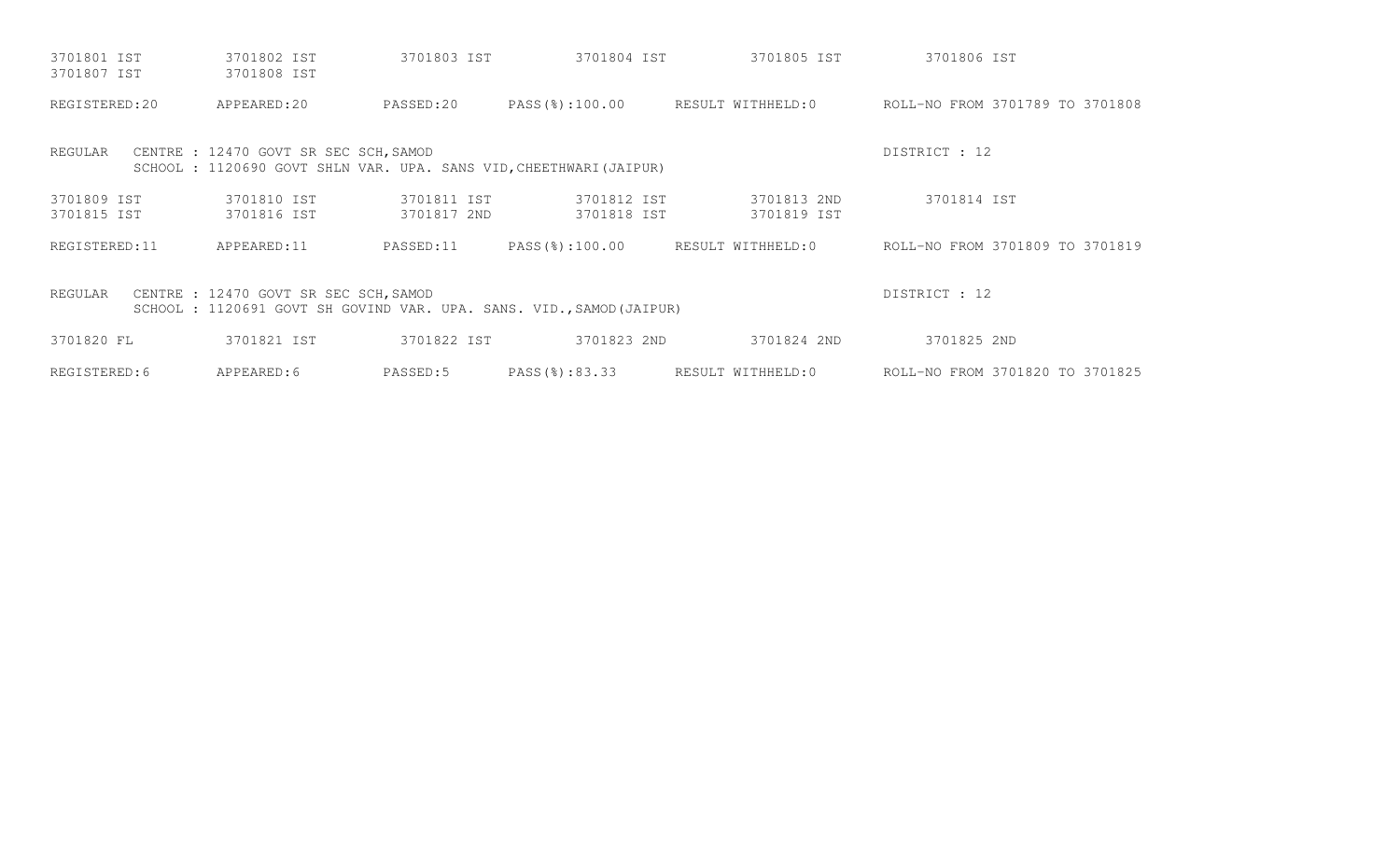| RESULT SUMMARY |                                                                                                                                                                                       |          |                |                                                                                                                                                                                                                                                                                                                                                        |                                                                                                      |
|----------------|---------------------------------------------------------------------------------------------------------------------------------------------------------------------------------------|----------|----------------|--------------------------------------------------------------------------------------------------------------------------------------------------------------------------------------------------------------------------------------------------------------------------------------------------------------------------------------------------------|------------------------------------------------------------------------------------------------------|
|                | SCHOOL: 1120688 GOVT VAR. UPA. SANS VID., KALADERA (JAIPUR)                                                                                                                           |          |                | REGULAR CENTRE : 12477 GOVT SR SEC SCH, KALADERA, P.S. GOVINDGARH (JAIPUR)                                                                                                                                                                                                                                                                             | DISTRICT : 12                                                                                        |
|                | 3701838 2ND 3701839 IST                                                                                                                                                               |          |                | $\begin{array}{cccccccccccc} 3701826 & 2\texttt{ND} & & 3701827 & \texttt{IST} & & 3701828 & \texttt{IST} & & 3701829 & 2\texttt{ND} & & 3701830 & 2\texttt{ND} & & 3701831 & \texttt{IST} \\ 3701832 & \texttt{IST} & & 3701833 & 2\texttt{ND} & & 3701834 & \texttt{IST} & & 3701835 & 2\texttt{ND} & & 3701836 & 2\texttt{ND} & & 3701837 & 2\text$ |                                                                                                      |
|                |                                                                                                                                                                                       |          |                |                                                                                                                                                                                                                                                                                                                                                        | REGISTERED:14 APPEARED:14 PASSED:14 PASS(%):100.00 RESULT WITHHELD:0 ROLL-NO FROM 3701826 TO 3701839 |
|                | SCHOOL : 1120680 GOVT VAR. UPA. SANS VID, KISHANGARHRENWAL (JAIPUR)                                                                                                                   |          |                | REGULAR CENTRE : 12522 MAHATMA GANDHI GOVT SCH(ENG.MED.), KISHANGARH RENWAL(JAIPUR) DISTRICT : 12                                                                                                                                                                                                                                                      |                                                                                                      |
|                | 3701852 IST 3701853 IST 3701854 2ND                                                                                                                                                   |          |                | 3701840 2ND                3701841 2ND                3701842 IST              3701843 IST                  3701844 2ND                  3701845 IST<br>3701846 IST              3701847 IST            3701848 IST            37<br>3701855 2ND 3701856 2ND                                                                                           |                                                                                                      |
|                |                                                                                                                                                                                       |          |                |                                                                                                                                                                                                                                                                                                                                                        | REGISTERED:17 APPEARED:17 PASSED:17 PASS(%):100.00 RESULT WITHHELD:0 ROLL-NO FROM 3701840 TO 3701856 |
|                | REGULAR CENTRE : 12561 SHRI KS GOVT SR SEC SCH, SHAHPURA<br>SCHOOL : 1120685 GOVT VAR. UPA. SANS. VID., SHAHPURA (JAIPUR)                                                             |          |                |                                                                                                                                                                                                                                                                                                                                                        | DISTRICT : 12                                                                                        |
|                | 3701857 IST 3701858 IST                                                                                                                                                               |          |                | 3701859 2ND 3701860 2ND 3701861 2ND 3701862 2ND<br>3701863 IST 3701864 SUP 086 3701865 2ND 3701866 2ND 3701867 IST 3701868 2ND<br>3701869 IST 3701870 2ND 3701871 2ND 3701872 IST 3701873 2ND 3701874 IST<br>3701875 IST       3701876 2ND       3701877 IST       3701878 2ND       3701879 IST                                                       | 3701880 2ND                                                                                          |
|                |                                                                                                                                                                                       |          |                |                                                                                                                                                                                                                                                                                                                                                        | REGISTERED:24 APPEARED:24 PASSED:23 PASS(%):95.83 RESULT WITHHELD:0 ROLL-NO FROM 3701857 TO 3701880  |
|                | CENTRE : 12561 SHRI KS GOVT SR SEC SCH, SHAHPURA<br>SCHOOL : 1120686 GOVT VAR. UPA. SANSKRIT VID, KHORI(SHAHPURA)(JAIPUR)<br>REGULAR CENTRE : 12561 SHRI KS GOVT SR SEC SCH, SHAHPURA |          |                |                                                                                                                                                                                                                                                                                                                                                        | DISTRICT : 12                                                                                        |
|                | 3701887 IST 3701888 IST                                                                                                                                                               |          |                | 3701881 IST 3701882 IST 3701883 2ND 3701884 IST 3701885 IST 3701886 IST                                                                                                                                                                                                                                                                                |                                                                                                      |
| REGISTERED:8   | APPEARED:8                                                                                                                                                                            | PASSED:8 | PASS(%):100.00 |                                                                                                                                                                                                                                                                                                                                                        | RESULT WITHHELD: 0 ROLL-NO FROM 3701881 TO 3701888                                                   |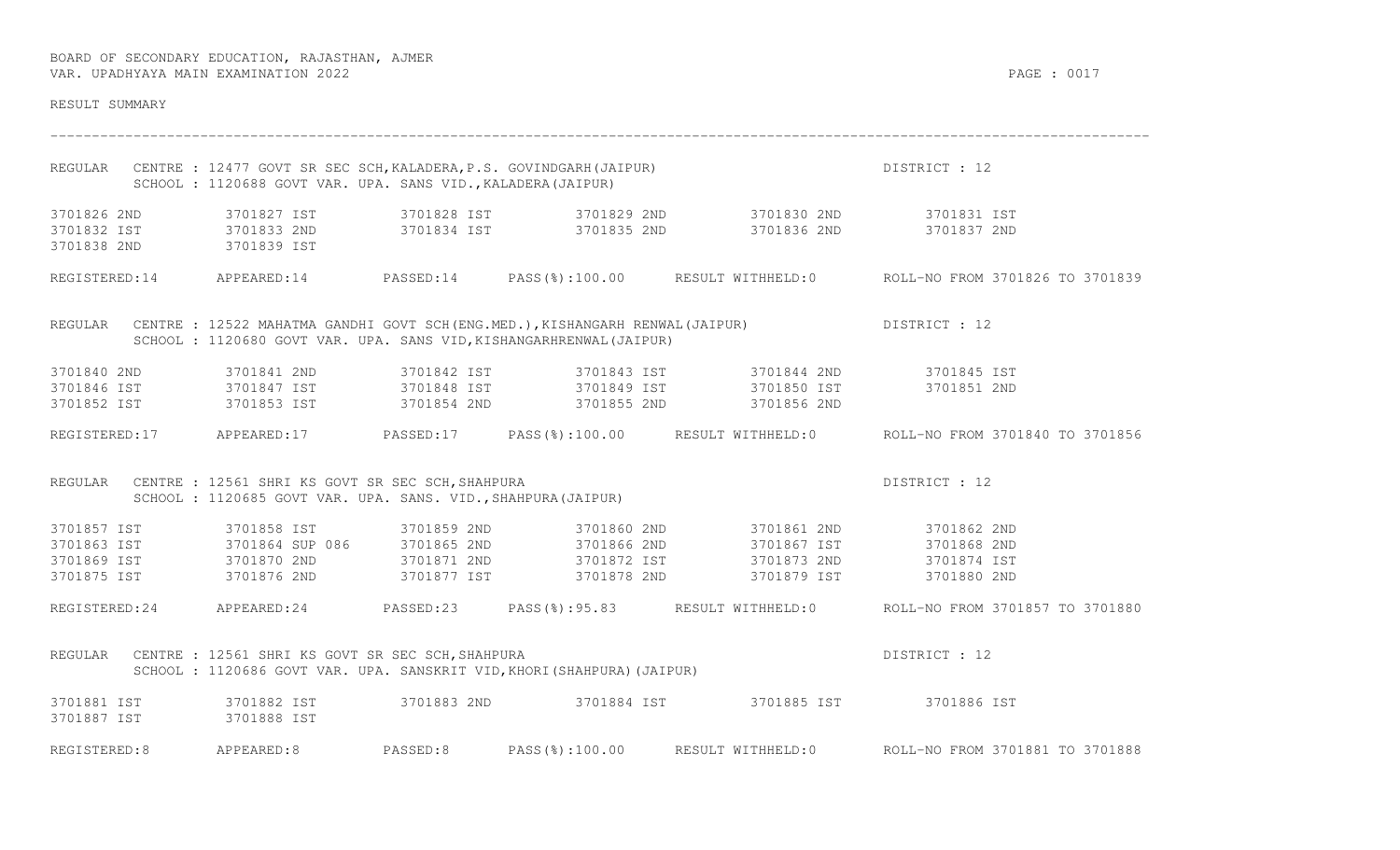| REGULAR                                                                                                                                     | CENTRE : 12568 GOVT SR SEC SCH, MANOHARPUR                           | DISTRICT : 12 |                 |                   |                                 |  |
|---------------------------------------------------------------------------------------------------------------------------------------------|----------------------------------------------------------------------|---------------|-----------------|-------------------|---------------------------------|--|
|                                                                                                                                             | SCHOOL: 1120679 GOVT SH DS VAR. UPA. SANS. VID., MANOHARPUR (JAIPUR) |               |                 |                   |                                 |  |
| 3701889 IST                                                                                                                                 | 3701890 2ND                                                          | 3701891 IST   | 3701892 IST     | 3701893 IST       | 3701894 IST                     |  |
| 3701895 2ND                                                                                                                                 | 3701896 IST                                                          | 3701897 IST   | 3701898 IST     | 3701899 2ND       | 3701900 IST                     |  |
| 3701901 IST                                                                                                                                 | 3701902 IST                                                          | 3701903 IST   | 3701904 SUP 086 | 3701905 IST       | 3701906 2ND                     |  |
| 3701907 IST                                                                                                                                 | 3701908 IST                                                          | 3701909 IST   |                 |                   |                                 |  |
| REGISTERED: 21                                                                                                                              | APPEARED: 21                                                         | PASSED:20     | PASS(%):95.24   | RESULT WITHHELD:0 | ROLL-NO FROM 3701889 TO 3701909 |  |
| DISTRICT : 12<br>CENTRE : 12568 GOVT SR SEC SCH, MANOHARPUR<br>REGULAR<br>SCHOOL: 1120782 GOVT GIRLS VAR. UPA. SANS VID, NAWALPURA (JAIPUR) |                                                                      |               |                 |                   |                                 |  |
| 3701910 IST                                                                                                                                 | 3701911 IST                                                          | 3701912 IST   | 3701913 IST     | 3701914 IST       | 3701915 IST                     |  |
| REGISTERED: 6                                                                                                                               | APPEARED:6                                                           | PASSED:6      | PASS(%):100.00  | RESULT WITHHELD:0 | ROLL-NO FROM 3701910 TO 3701915 |  |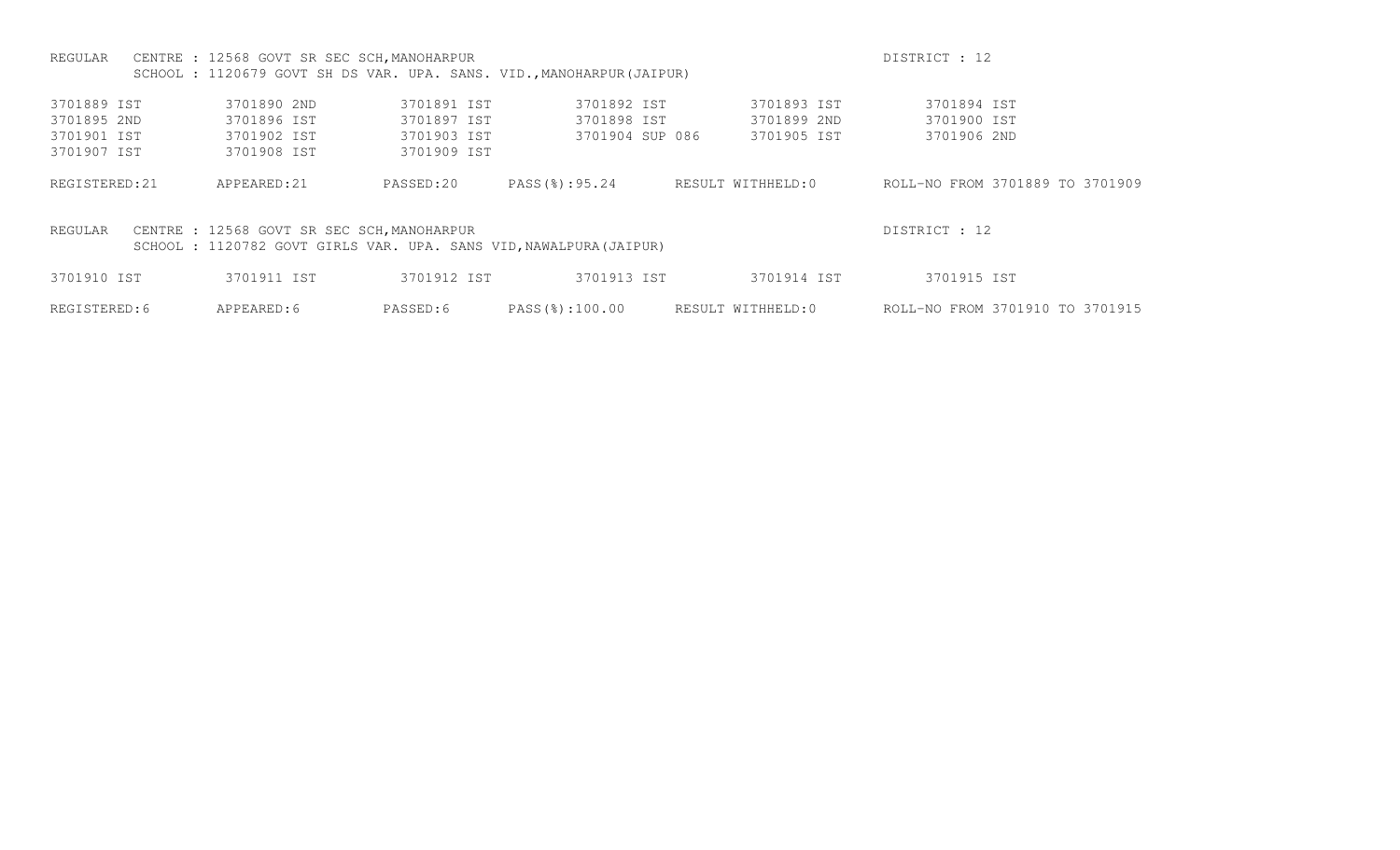| RESULT SUMMARY              |                                                                                                                |             |                                                                                                          |                                                                                                                                                                                                                                   |                                                                                                      |
|-----------------------------|----------------------------------------------------------------------------------------------------------------|-------------|----------------------------------------------------------------------------------------------------------|-----------------------------------------------------------------------------------------------------------------------------------------------------------------------------------------------------------------------------------|------------------------------------------------------------------------------------------------------|
|                             | REGULAR CENTRE : 12571 GOVT SR SEC SCH, AMARSAR (JAIPUR)                                                       |             |                                                                                                          | ULNIKE : 12571 GOVT SR SEC SCH, AMARSAR (JAIPUR)<br>SCHOOL : 1120676 GOVT VAR. UPA. SANSKRIT VID, AMARSAR (JAIPUR)                                                                                                                | DISTRICT : 12                                                                                        |
|                             |                                                                                                                |             |                                                                                                          | 3701916 2ND 3701917 IST 3701918 2ND 3701919 2ND 3701920 3RD 3701920 1 3701921 IST                                                                                                                                                 |                                                                                                      |
|                             |                                                                                                                |             |                                                                                                          |                                                                                                                                                                                                                                   | REGISTERED:6 APPEARED:6 PASSED:6 PASS(%):100.00 RESULT WITHHELD:0 ROLL-NO FROM 3701916 TO 3701921    |
|                             | REGULAR CENTRE : 12574 GOVT SR SEC SCH, RADAWAS                                                                |             | CENTRE : 12574 GOVT SR SEC SCH,RADAWAS<br>SCHOOL : 1120681 GOVT VAR. UPA. SANS VID,SHIVSINGHPURA(JAIPUR) |                                                                                                                                                                                                                                   | DISTRICT : 12                                                                                        |
|                             |                                                                                                                |             |                                                                                                          | 3701922 IST                3701923 IST               3701924 3RD              3701925 2ND                 3701926 IST                 3701927 IST                        3701927 IST                               3701927 IS     |                                                                                                      |
|                             |                                                                                                                |             |                                                                                                          |                                                                                                                                                                                                                                   | REGISTERED:10 APPEARED:10 PASSED:10 PASS(%):100.00 RESULT WITHHELD:0 ROLL-NO FROM 3701922 TO 3701931 |
|                             | REGULAR CENTRE : 12574 GOVT SR SEC SCH, RADAWAS                                                                |             | SCHOOL: 1120682 GOVT VAR. UPDH. SANSKRIT VID, HANUTIYA (JAIPUR)                                          |                                                                                                                                                                                                                                   | DISTRICT : 12                                                                                        |
|                             |                                                                                                                |             | 3701938 2ND 3701939 IST 3701940 2ND 3701941 IST                                                          | 3701932 IST 3701933 IST 3701934 2ND 3701935 AA 3701936 2ND 3701937 2ND                                                                                                                                                            |                                                                                                      |
|                             |                                                                                                                |             |                                                                                                          |                                                                                                                                                                                                                                   | REGISTERED:10 APPEARED:9 PASSED:9 PASS(%):100.00 RESULT WITHHELD:0 ROLL-NO FROM 3701932 TO 3701941   |
|                             | REGULAR CENTRE : 12575 GOVT SR SEC SCH, DHAWALI<br>SCHOOL : 1120672 GOVT VAR. UPA. SANS VID, KALCHAYA (JAIPUR) |             |                                                                                                          |                                                                                                                                                                                                                                   | DISTRICT : 12                                                                                        |
| 3701954 SUP 086 3701955 IST |                                                                                                                |             |                                                                                                          | 3701942 IST              3701943 IST            3701944 2ND            3701945 2ND              3701946 IST            3701947 2ND<br>3701948 IST            3701949 IST          3701950 IST        3701951 IST          3701952 |                                                                                                      |
|                             |                                                                                                                |             |                                                                                                          |                                                                                                                                                                                                                                   | REGISTERED:14 APPEARED:14 PASSED:13 PASS(%):92.86 RESULT WITHHELD:0 ROLL-NO FROM 3701942 TO 3701955  |
|                             | REGULAR CENTRE : 12581 GOVT SR SEC SCH, SAIWAD (SHAHPURA)                                                      |             | SCHOOL : 1120673 GOVT VAR. UPA.SANSKRIT VID., JASWANTPURA (JAIPUR)                                       |                                                                                                                                                                                                                                   | DISTRICT : 12                                                                                        |
| 3701956 IST                 | 3701957 2ND                                                                                                    | 3701958 IST | 3701959 IST                                                                                              | 3701960 IST                                                                                                                                                                                                                       | 3701961 IST                                                                                          |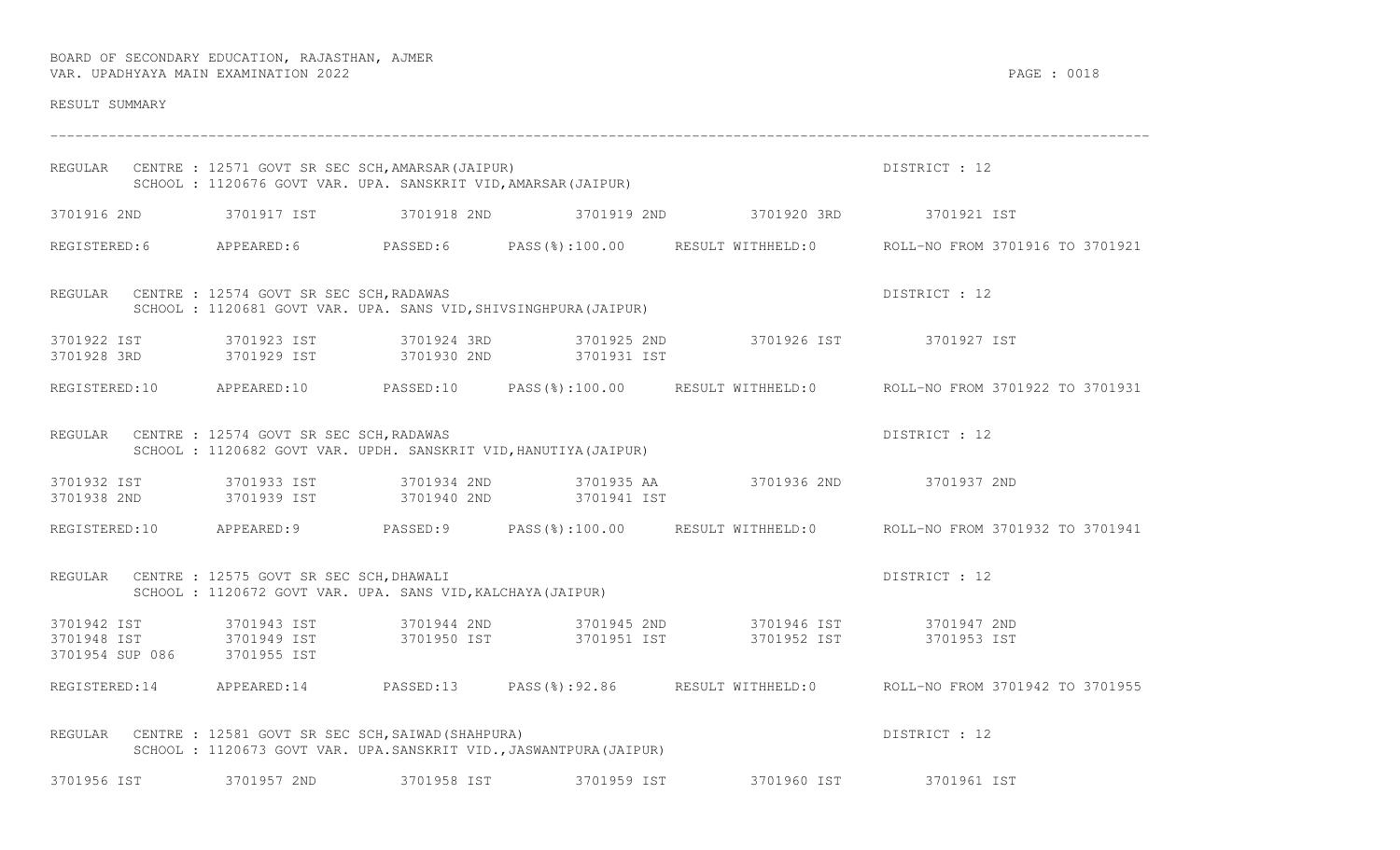| 3701962 IST<br>3701968 IST | 3701963 IST<br>3701969 IST                                                                                     | 3701964 IST | 3701965 IST                                                                    | 3701966 IST | 3701967 IST                                                      |
|----------------------------|----------------------------------------------------------------------------------------------------------------|-------------|--------------------------------------------------------------------------------|-------------|------------------------------------------------------------------|
| REGISTERED:14              | APPEARED:14                                                                                                    | PASSED:14   |                                                                                |             | PASS(%):100.00 RESULT WITHHELD:0 ROLL-NO FROM 3701956 TO 3701969 |
| REGULAR                    | CENTRE : 12581 GOVT SR SEC SCH, SAIWAD (SHAHPURA)                                                              |             | SCHOOL: 1121647 SHRI RAMANANDACHARYA VAR. UPA. SANS VID., TRIVENIDHAM (JAIPUR) |             | DISTRICT : 12                                                    |
| 3701970 2ND                | 3701971 2ND                                                                                                    | 3701972 IST | 3701973 2ND                                                                    |             |                                                                  |
| REGISTERED: 4              | APPEARED:4                                                                                                     | PASSED:4    |                                                                                |             | PASS(%):100.00 RESULT WITHHELD:0 ROLL-NO FROM 3701970 TO 3701973 |
| REGULAR                    | CENTRE : 12601 GOVT SR SEC SCH, VIRATNAGAR<br>SCHOOL: 1120678 GOVT VAR. UPA. SANSKRIT VID, VIRATNAGAR (JAIPUR) |             |                                                                                |             | DISTRICT : 12                                                    |
| 3701974 IST                | 3701975 IST                                                                                                    | 3701976 IST | 3701977 IST                                                                    | 3701978 2ND | 3701979 2ND                                                      |
| 3701980 IST                | 3701981 3RD                                                                                                    | 3701982 IST | 3701983 IST                                                                    | 3701984 2ND | 3701985 IST                                                      |
| 3701986 2ND                | 3701987 3RD                                                                                                    | 3701988 IST | 3701989 IST                                                                    | 3701990 2ND | 3701991 IST                                                      |
| 3701992 IST                | 3701993 IST                                                                                                    | 3701994 IST | 3701995 2ND                                                                    | 3701996 2ND | 3701997 IST                                                      |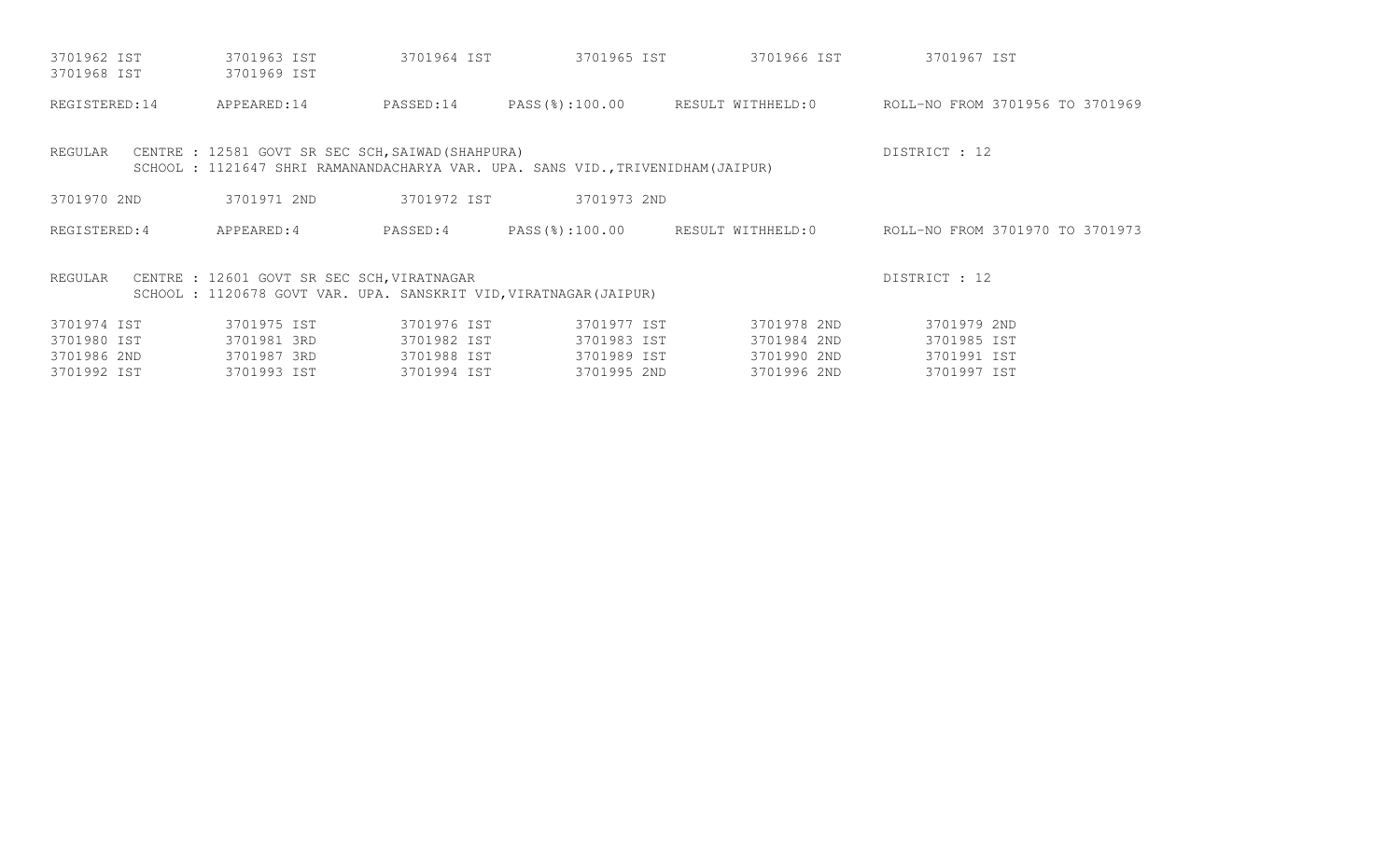| RESULT SUMMARY                         |                                                                                                                                             |               |                                                                                                                                                                                                                                                                                                              |                                                                                                      |
|----------------------------------------|---------------------------------------------------------------------------------------------------------------------------------------------|---------------|--------------------------------------------------------------------------------------------------------------------------------------------------------------------------------------------------------------------------------------------------------------------------------------------------------------|------------------------------------------------------------------------------------------------------|
|                                        |                                                                                                                                             |               | 3701998 IST 3701999 2ND 3702000 IST 3702001 IST 3702002 2ND 3702003 2ND                                                                                                                                                                                                                                      |                                                                                                      |
|                                        |                                                                                                                                             |               | $\begin{array}{cccccccc} 3702004 & \text{IST} & 3702005 & \text{IST} & 3702006 & 2\text{ND} & 3702007 & 2\text{ND} & 3702008 & \text{SUP} & 3702008 & 3702008 & 3702009 & 2\text{ND} & 3702010 & 2\text{ND} & 3702010 & 2\text{ND} & 3702010 & 3702015 & 3702015 & 3702015 & 3702015 & 3702015 & 3702015 & $ |                                                                                                      |
|                                        |                                                                                                                                             |               |                                                                                                                                                                                                                                                                                                              | REGISTERED:42 APPEARED:42 PASSED:41 PASS(%):97.62 RESULT WITHHELD:0 ROLL-NO FROM 3701974 TO 3702015  |
|                                        | SCHOOL : 1120687 GOVT SHRI RAM VAR. UPA. SANS. VID., MED (JAIPUR)<br>REGULAR CENTRE : 12611 GOVT SR SEC SCH, MED                            |               |                                                                                                                                                                                                                                                                                                              | DISTRICT : 12                                                                                        |
| 3702028 IST                            |                                                                                                                                             |               | 3702016 2ND 3702017 IST 3702018 IST 3702019 IST 3702020 IST 3702020 IST 3702021 2ND<br>3702022 IST 3702023 2ND 3702024 IST 3702025 2ND 3702026 2ND 3702027 IST                                                                                                                                               |                                                                                                      |
|                                        |                                                                                                                                             |               |                                                                                                                                                                                                                                                                                                              | REGISTERED:13 APPEARED:13 PASSED:13 PASS(%):100.00 RESULT WITHHELD:0 ROLL-NO FROM 3702016 TO 3702028 |
|                                        | REGULAR CENTRE : 12618 GOVT SR SEC SCH, PAOTA<br>SCHOOL : 1120693 GOVT VAR. UPA. SANS VID, PAOTA (JAIPUR)                                   |               |                                                                                                                                                                                                                                                                                                              | DISTRICT : 12                                                                                        |
|                                        | 3702029 IST 3702030 IST 3702031 2ND 3702032 IST                                                                                             |               |                                                                                                                                                                                                                                                                                                              |                                                                                                      |
|                                        |                                                                                                                                             |               |                                                                                                                                                                                                                                                                                                              | REGISTERED:4 APPEARED:4 PASSED:4 PASS(%):100.00 RESULT WITHHELD:0 ROLL-NO FROM 3702029 TO 3702032    |
|                                        | REGULAR CENTRE : 12641 GOVT SARDAR SR SEC SCH, KOTPUTLI<br>SCHOOL : 1121923 GOVT VAR UPD SANS VID, KOTPUTLI (JAIPUR)                        |               |                                                                                                                                                                                                                                                                                                              | DISTRICT : 12                                                                                        |
| 3702039 2ND 3702040 2ND                |                                                                                                                                             |               | 3702033 IST 3702034 IST 3702035 IST 3702036 IST 3702037 IST 3702037 IST 3702038 2ND                                                                                                                                                                                                                          |                                                                                                      |
|                                        |                                                                                                                                             |               |                                                                                                                                                                                                                                                                                                              | REGISTERED:8 APPEARED:8 PASSED:8 PASS(%):100.00 RESULT WITHHELD:0 ROLL-NO FROM 3702033 TO 3702040    |
|                                        | REGULAR CENTRE : 12696 SANT SHIROMANI N DAS GOVT SR SEC SCH, DHOLA<br>SCHOOL : 1121922 GOVT GIRLS VAR. UPA. SANS VID, JAICHANDPURA (JAIPUR) |               |                                                                                                                                                                                                                                                                                                              | DISTRICT : 12                                                                                        |
| 3702041 2ND 3702042 2ND<br>3702047 IST |                                                                                                                                             |               | 3702042 2ND                3702043 IST               3702044 IST                 3702045 IST                3702046 IST<br>3702048 SUP 086        3702049 SUP 086       3702050 IST               3702051 2ND                3702                                                                            |                                                                                                      |
| REGISTERED:12                          | APPEARED:12 PASSED:10                                                                                                                       | PASS(%):83.33 |                                                                                                                                                                                                                                                                                                              | RESULT WITHHELD:0 ROLL-NO FROM 3702041 TO 3702052                                                    |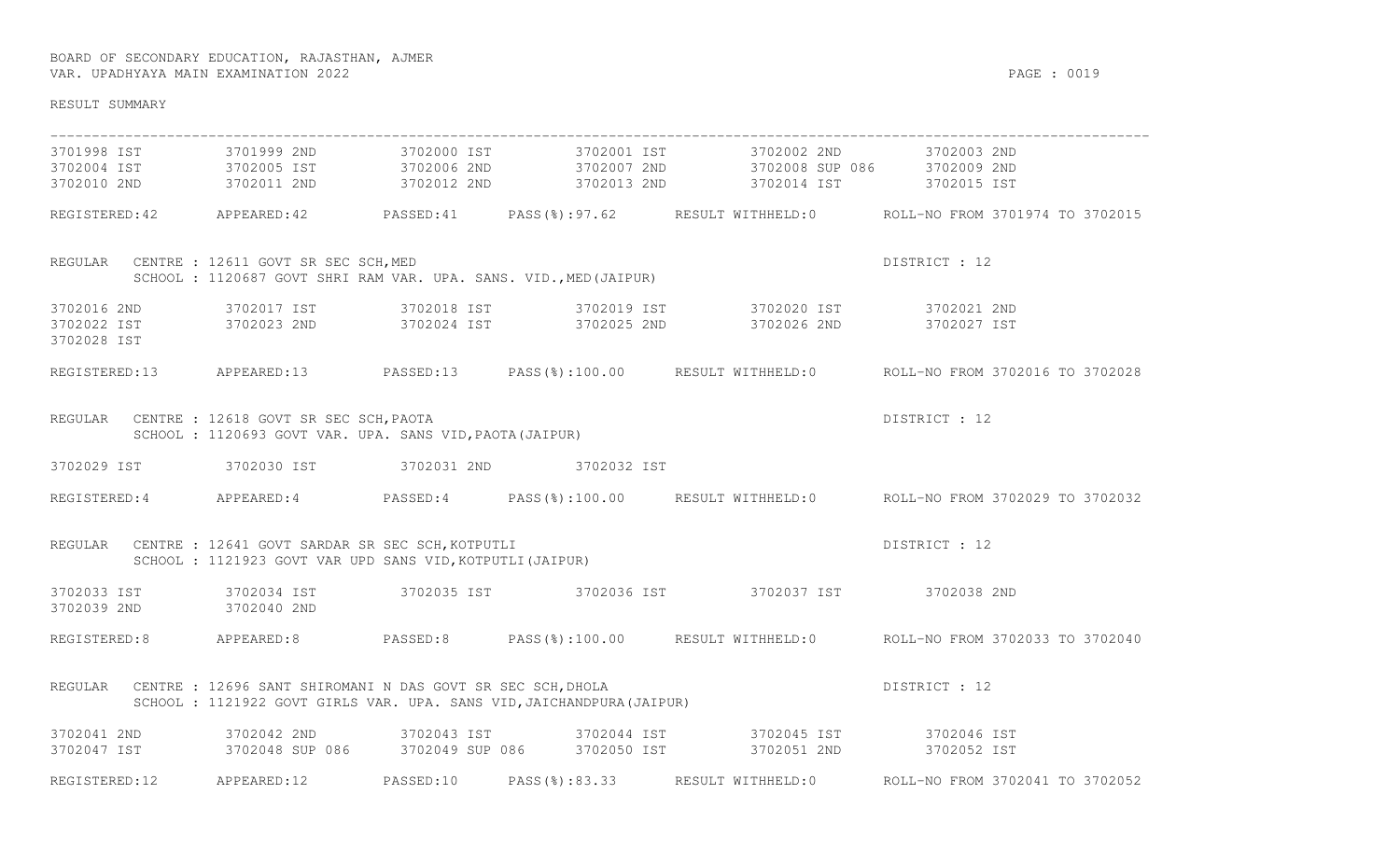REGULAR CENTRE : 12713 GOVT SR SEC SCH, BOOJ CHARLEY STATES ON THE STATE OF STATES OF STATES OF 12 SCHOOL : 1123531 GOVT VAR UPA SANS. VID., MANOTA, JAMWARAMGARH (JAIPUR)

| 3702053 IST                    | 3702054 IST                                                                                                                               | 3702055 2ND | 3702056 IST    | 3702057 IST       | 3702058 IST                     |
|--------------------------------|-------------------------------------------------------------------------------------------------------------------------------------------|-------------|----------------|-------------------|---------------------------------|
| 3702059 IST                    | 3702060 IST                                                                                                                               | 3702061 IST | 3702062 2ND    | 3702063 IST       | 3702064 IST                     |
| 3702065 IST                    | 3702066 IST                                                                                                                               | 3702067 IST | 3702068 IST    | 3702069 IST       | 3702070 2ND                     |
| 3702071 IST                    | 3702072 2ND                                                                                                                               |             |                |                   |                                 |
| REGISTERED:20                  | APPEARED:20                                                                                                                               | PASSED:20   | PASS(%):100.00 | RESULT WITHHELD:0 | ROLL-NO FROM 3702053 TO 3702072 |
| REGULAR                        | CENTRE : 13017 GOVT SEC SCH, TEJPALA, P.S. SUM (JAISALMER)<br>SCHOOL: 1130195 GOVT VAR. UPA SANS. VID., 95 R.D.S.L.D, SULTANA (JAISALMER) |             |                |                   | DISTRICT : 13                   |
| 3702073 IST<br>3702079 SUP 086 | 3702074 2ND                                                                                                                               | 3702075 2ND | 3702076 2ND    | 3702077 2ND       | 3702078 IST                     |
| REGISTERED: 7                  | APPEARED: 7                                                                                                                               | PASSED:6    | PASS(%):85.71  | RESULT WITHHELD:0 | ROLL-NO FROM 3702073 TO 3702079 |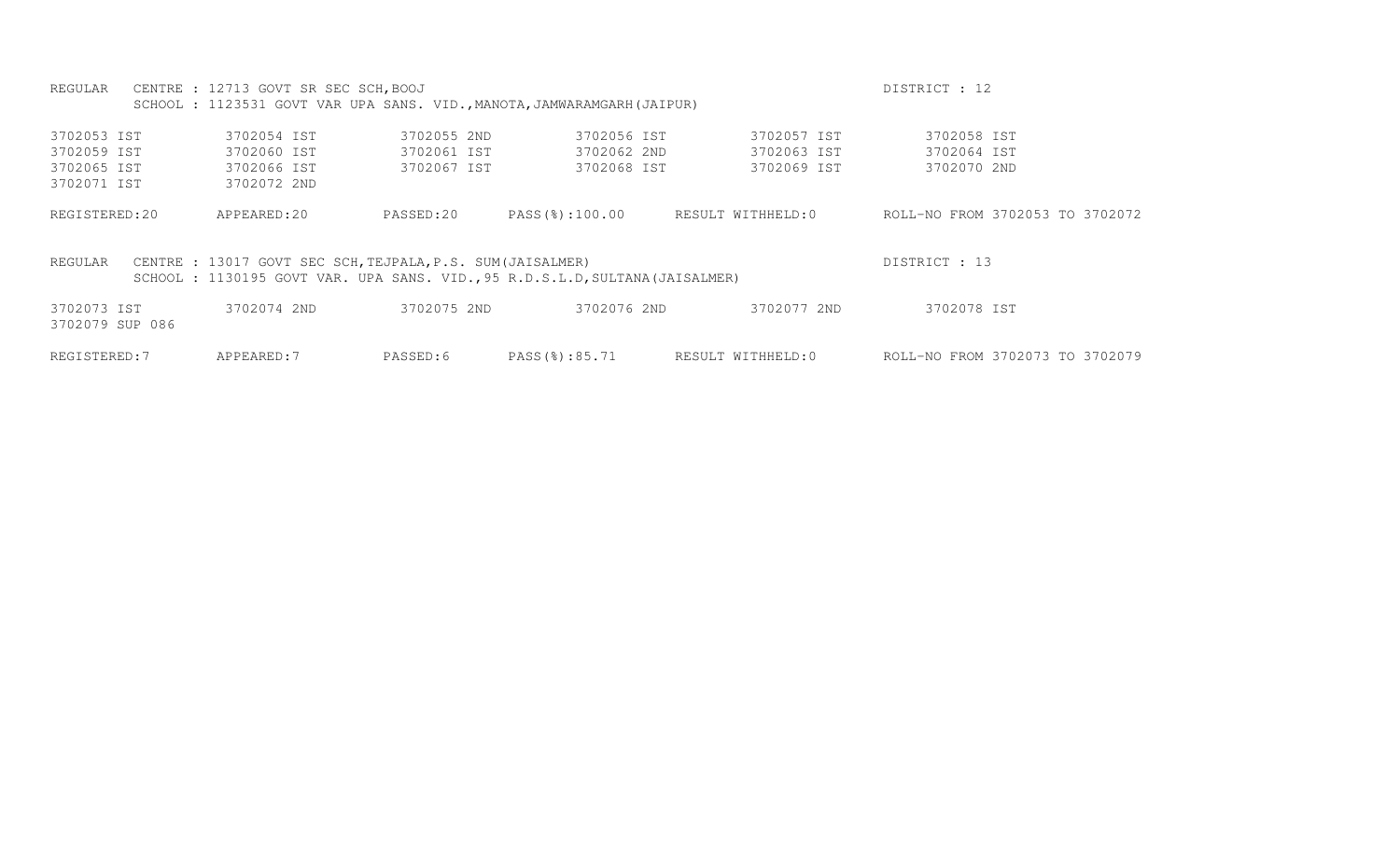| RESULT SUMMARY          |                                                                                                                                      |             |             |                                                                                                                                        |                                                                                                      |
|-------------------------|--------------------------------------------------------------------------------------------------------------------------------------|-------------|-------------|----------------------------------------------------------------------------------------------------------------------------------------|------------------------------------------------------------------------------------------------------|
|                         | REGULAR CENTRE : 13018 GOVT SR SEC SCH, RAMDEORA                                                                                     |             |             | CENTRE : 13018 GOVT SR SEC SCH,RAMDEORA<br>SCHOOL : 1130044 GOVT BABA RAM DEV VAR. UPA. SANS VID,RAMDEORA(JAISALMER)                   | DISTRICT : 13                                                                                        |
|                         | 3702086 IST 3702087 IST 3702088 IST                                                                                                  |             |             | 3702080 IST 3702081 2ND 3702082 IST 3702083 IST 3702084 IST 3702084 IST 3702085 2ND                                                    |                                                                                                      |
|                         |                                                                                                                                      |             |             |                                                                                                                                        | REGISTERED:9 APPEARED:9 PASSED:9 PASS(%):100.00 RESULT WITHHELD:0 ROLL-NO FROM 3702080 TO 3702088    |
|                         | REGULAR CENTRE : 14016 GOVT SR SEC SCH, BHINMAL (JALORE)<br>SCHOOL : 1140112 GOVT VAR. UPA. SANS VID, BHINMAL (JALORE)               |             |             |                                                                                                                                        | DISTRICT : 14                                                                                        |
|                         |                                                                                                                                      |             |             | 3702089 3RD    3702090 2ND    3702091 3RD    3702092 2ND    3702093 3RD                                                                |                                                                                                      |
|                         |                                                                                                                                      |             |             |                                                                                                                                        | REGISTERED:5 APPEARED:5 PASSED:5 PASS(%):100.00 RESULT WITHHELD:0 ROLL-NO FROM 3702089 TO 3702093    |
|                         | REGULAR CENTRE : 14041 GOVT SR SEC SCH, BAGRA (JALORE)<br>SCHOOL : 1140113 GOVT GIRLS VAR. UPA. SANS VID, SANTHU (JALORE)            |             |             |                                                                                                                                        | DISTRICT : 14                                                                                        |
| 3702094 2ND 3702095 3RD |                                                                                                                                      |             |             | 3702100 IST 3702101 2ND 3702102 2ND 3702103 IST 3702104 IST 3702105 IST<br>3702106 IST 3702107 IST 3702108 3RD 3702109 IST 3702110 2ND | 3702111 IST                                                                                          |
|                         |                                                                                                                                      |             |             |                                                                                                                                        | REGISTERED:18 APPEARED:18 PASSED:18 PASS(%):100.00 RESULT WITHHELD:0 ROLL-NO FROM 3702094 TO 3702111 |
|                         | REGULAR CENTRE : 14061 GOVT SR SEC SCH, MANDWALA (JALORE)<br>SCHOOL : 1140111 GOVT VAR. UPA. SANS VID, ODWARA (JALORE)               |             |             |                                                                                                                                        | DISTRICT : 14                                                                                        |
| 3702118 IST 3702119 2ND |                                                                                                                                      |             |             | 3702112 NSO 3702113 IST 3702114 IST 3702115 IST 3702116 IST 3702116 IST 3702117 IST                                                    |                                                                                                      |
|                         |                                                                                                                                      |             |             |                                                                                                                                        | REGISTERED:8 APPEARED:7 PASSED:7 PASS(%):100.00 RESULT WITHHELD:0 ROLL-NO FROM 3702112 TO 3702119    |
| REGULAR                 | CENTRE : 14136 GOVT SR SEC SCH, SIVADA S, CHITALWANA (JALORE)<br>SCHOOL: 1140114 GOVT VAR. UPDH. SANS. VID., SIVADA-CHOUHAN (JALORE) |             |             |                                                                                                                                        | DISTRICT : 14                                                                                        |
| 3702120 2ND             | 3702121 2ND                                                                                                                          | 3702122 2ND | 3702123 2ND | 3702124 2ND                                                                                                                            | 3702125 2ND                                                                                          |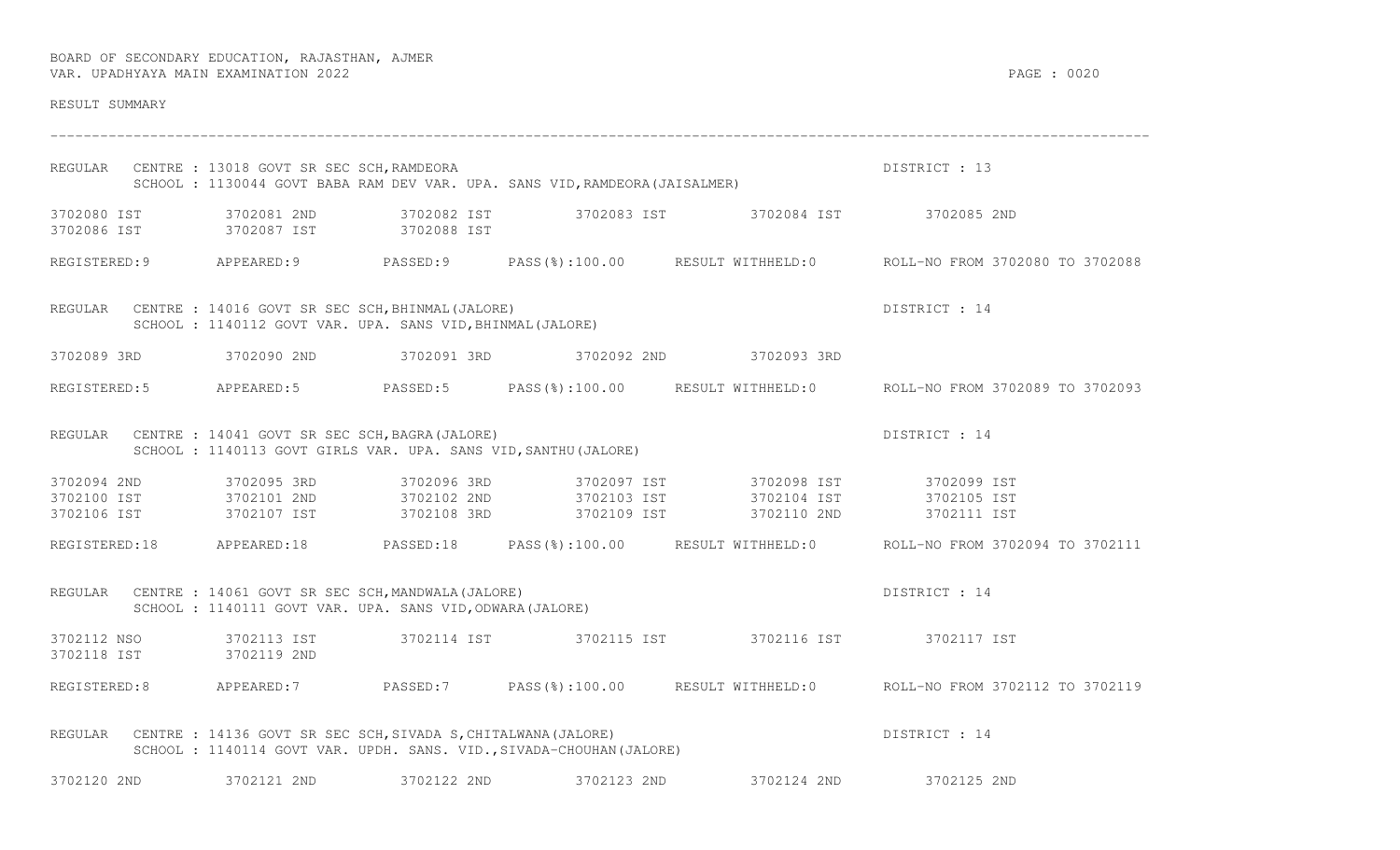| 3702126 IST<br>3702132 IST | 3702127 2ND<br>3702133 2ND                                                                                                                        | 3702128 2ND | 3702129 IST    | 3702130 IST       | 3702131 IST                                                      |
|----------------------------|---------------------------------------------------------------------------------------------------------------------------------------------------|-------------|----------------|-------------------|------------------------------------------------------------------|
| REGISTERED: 14             | APPEARED:14                                                                                                                                       | PASSED:14   |                |                   | PASS(%):100.00 RESULT WITHHELD:0 ROLL-NO FROM 3702120 TO 3702133 |
| REGULAR                    | CENTRE : 15049 SH SATIMATA GOVT ADARSH SR SEC SCH, JHAJHAR (JHUNJHUNU)<br>SCHOOL: 1150888 GOYANAKA GOVT VAR. UPDH. SANS VID., JHAJHAR (JHUNJHUNU) |             |                |                   | DISTRICT : 15                                                    |
| 3702134 IST                | 3702135 IST                                                                                                                                       | 3702136 2ND | 3702137 2ND    | 3702138 2ND       | 3702139 IST                                                      |
| 3702140 IST                | 3702141 IST                                                                                                                                       | 3702142 2ND | 3702143 IST    | 3702144 IST       | 3702145 2ND                                                      |
| REGISTERED:12              | APPEARED:12                                                                                                                                       | PASSED:12   | PASS(%):100.00 | RESULT WITHHELD:0 | ROLL-NO FROM 3702134 TO 3702145                                  |
| REGULAR                    | CENTRE : 15079 SH PB SR SEC SCH, SURAJGARH (JHUNJHUNU)<br>SCHOOL : 1150357 GOVT VAR. UPA. SANS VID, PILOD (JHUNJHUNU)                             |             |                |                   | DISTRICT : 15                                                    |
| 3702146 IST                | 3702147 IST                                                                                                                                       | 3702148 IST | 3702149 IST    | 3702150 2ND       | 3702151 2ND                                                      |
| 3702152 2ND                | 3702153 IST                                                                                                                                       | 3702154 IST | 3702155 IST    | 3702156 IST       | 3702157 2ND                                                      |
| 3702158 IST                | 3702159 IST                                                                                                                                       | 3702160 2ND | 3702161 IST    | 3702162 2ND       | 3702163 2ND                                                      |
| REGISTERED: 18             | APPEARED:18                                                                                                                                       | PASSED:18   | PASS(%):100.00 | RESULT WITHHELD:0 | ROLL-NO FROM 3702146 TO 3702163                                  |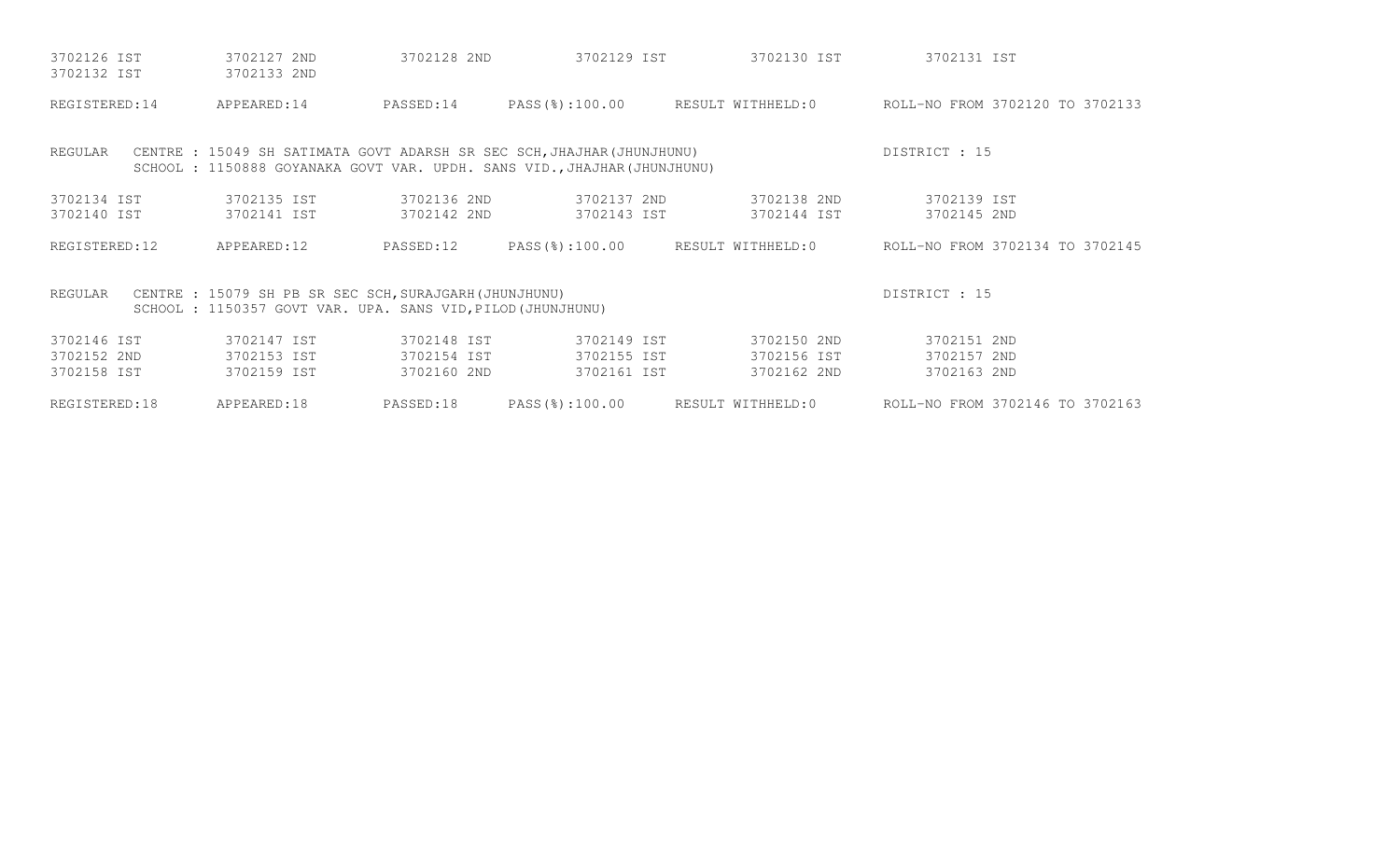| RESULT SUMMARY                                                                              |                                                                                                                              |                                                                                |                                                                                                                                           |                                                                                                     |
|---------------------------------------------------------------------------------------------|------------------------------------------------------------------------------------------------------------------------------|--------------------------------------------------------------------------------|-------------------------------------------------------------------------------------------------------------------------------------------|-----------------------------------------------------------------------------------------------------|
|                                                                                             | REGULAR CENTRE : 15150 GOVT SR SEC SCH, CHIRANA (JHUNJHUNU)<br>SCHOOL: 1150361 GOVT VAR. UPA. SANS VID., CHIRANA (JHUNJHUNU) |                                                                                |                                                                                                                                           | DISTRICT : 15                                                                                       |
| 3702164 IST<br>3702170 2ND 3702171 IST<br>3702176 FL 3702177 IST<br>3702182 IST 3702183 2ND | 3702165 2ND                                                                                                                  |                                                                                | 3702166 IST 3702167 2ND 3702168 IST 3702169 IST<br>3702172 IST 3702173 2ND 3702174 2ND 3702175 IST<br>3702178 2ND 3702179 2ND 3702180 IST | 3702181 IST                                                                                         |
|                                                                                             |                                                                                                                              |                                                                                |                                                                                                                                           | REGISTERED:20 APPEARED:20 PASSED:19 PASS(%):95.00 RESULT WITHHELD:0 ROLL-NO FROM 3702164 TO 3702183 |
|                                                                                             | REGULAR CENTRE : 15215 GOVT SR SEC SCH, SHIMLA (JHUNJHUNU)<br>SCHOOL : 1150362 GOVT VAR. UPA. SANS VID, DALAOTA (JHUNJHUNU)  |                                                                                |                                                                                                                                           | DISTRICT : 15                                                                                       |
| 3702184 2ND<br>3702190 2ND                                                                  |                                                                                                                              |                                                                                | 3702185 IST       3702186 IST       3702187 IST       3702188 2ND       3702189 2ND                                                       |                                                                                                     |
|                                                                                             |                                                                                                                              |                                                                                |                                                                                                                                           | REGISTERED:7 APPEARED:7 PASSED:7 PASS(%):100.00 RESULT WITHHELD:0 ROLL-NO FROM 3702184 TO 3702190   |
|                                                                                             |                                                                                                                              | SCHOOL : 1150364 VEER CHAKRA NAYAK BIRBAL RAM GOVT VAR.UPA SANS VID, MAHERMPUR | REGULAR CENTRE : 15287 SWATANTRATA SENANI SH SANWATRAM GOVT SR SS, SOLANA (JHUNJHUNU) DISTRICT : 15                                       |                                                                                                     |
| 3702191 2ND<br>3702197 3RD<br>3702203 IST                                                   | 3702198 2ND                                                                                                                  |                                                                                | 3702199 IST 3702200 IST 3702201 SUP 086 3702202 IST                                                                                       |                                                                                                     |
|                                                                                             |                                                                                                                              |                                                                                |                                                                                                                                           | REGISTERED:13 APPEARED:12 PASSED:11 PASS(%):91.67 RESULT WITHHELD:0 ROLL-NO FROM 3702191 TO 3702203 |
|                                                                                             | REGULAR CENTRE : 16032 GOVT SR SEC SCH, RATLAI                                                                               | SCHOOL : 1160095 GOVT VAR. UPA. SANS VID, RATLAI (JHALAWAR)                    |                                                                                                                                           | DISTRICT : 16                                                                                       |
| 3702210 IST                                                                                 | 3702211 IST                                                                                                                  | 3702212 2ND 3702213 SUP 011                                                    | 3702204 IST 3702205 IST 3702206 2ND 3702207 2ND 3702208 IST 3702209 2ND                                                                   |                                                                                                     |
|                                                                                             | REGISTERED:10 APPEARED:10 PASSED:9                                                                                           |                                                                                |                                                                                                                                           | PASS(%):90.00 RESULT WITHHELD:0 ROLL-NO FROM 3702204 TO 3702213                                     |

REGULAR CENTRE : 16051 GOVT SR SEC SCH, SALAWAD **DESTRICT** : 16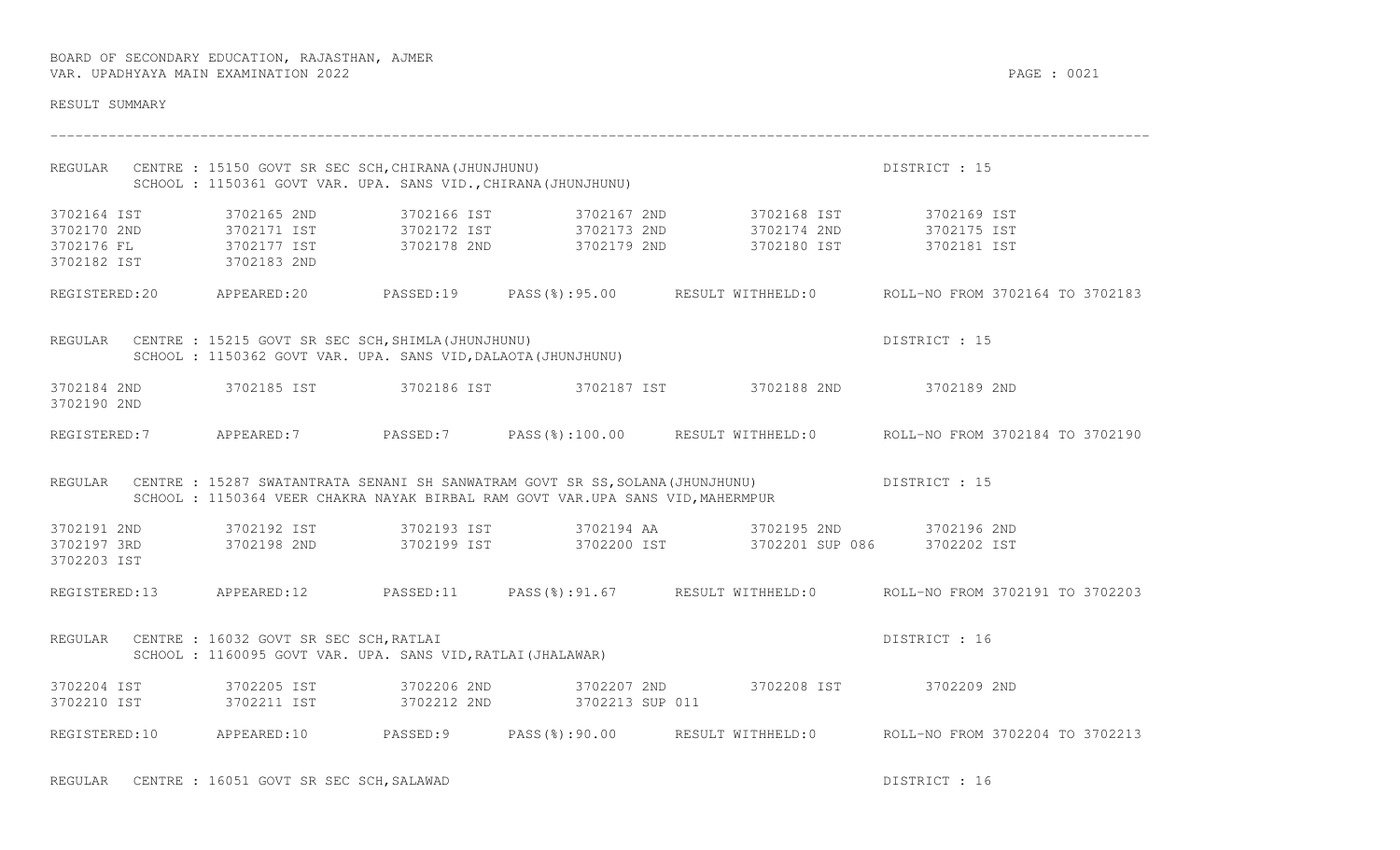# SCHOOL : 1160494 GOVT VAR.UPA. SANS. VID., MOTIPURA, BAKANI (JHALAWAR)

| 3702214 IST   | 3702215 IST                                                | 3702216 IST | 3702217 2ND     | 3702218 IST       | 3702219 IST                     |
|---------------|------------------------------------------------------------|-------------|-----------------|-------------------|---------------------------------|
| 3702220 IST   | 3702221 2ND                                                | 3702222 2ND | 3702223 2ND     | 3702224 2ND       | 3702225 3RD                     |
| 3702226 2ND   | 3702227 IST                                                | 3702228 2ND | 3702229 SUP 002 | 3702230 2ND       | 3702231 IST                     |
| 3702232 3RD   | 3702233 3RD                                                | 3702234 IST | 3702235 2ND     | 3702236 IST       | 3702237 FL                      |
| 3702238 IST   | 3702239 IST                                                |             |                 |                   |                                 |
| REGISTERED:26 | APPEARED:26                                                | PASSED:24   | PASS(%):92.31   | RESULT WITHHELD:0 | ROLL-NO FROM 3702214 TO 3702239 |
| REGULAR       | CENTRE : 16052 GOVT SR SEC SCH, ASNAWAR                    |             |                 |                   | DISTRICT : 16                   |
|               | SCHOOL: 1160107 GOVT VAR. UPA. SANS VID, KHERLA (JHALAWAR) |             |                 |                   |                                 |
| 3702240 IST   | 3702241 2ND                                                | 3702242 2ND | 3702243 2ND     | 3702244 IST       | 3702245 2ND                     |
|               |                                                            |             |                 |                   |                                 |
| 3702246 3RD   | 3702247 IST                                                | 3702248 2ND | 3702249 2ND     |                   |                                 |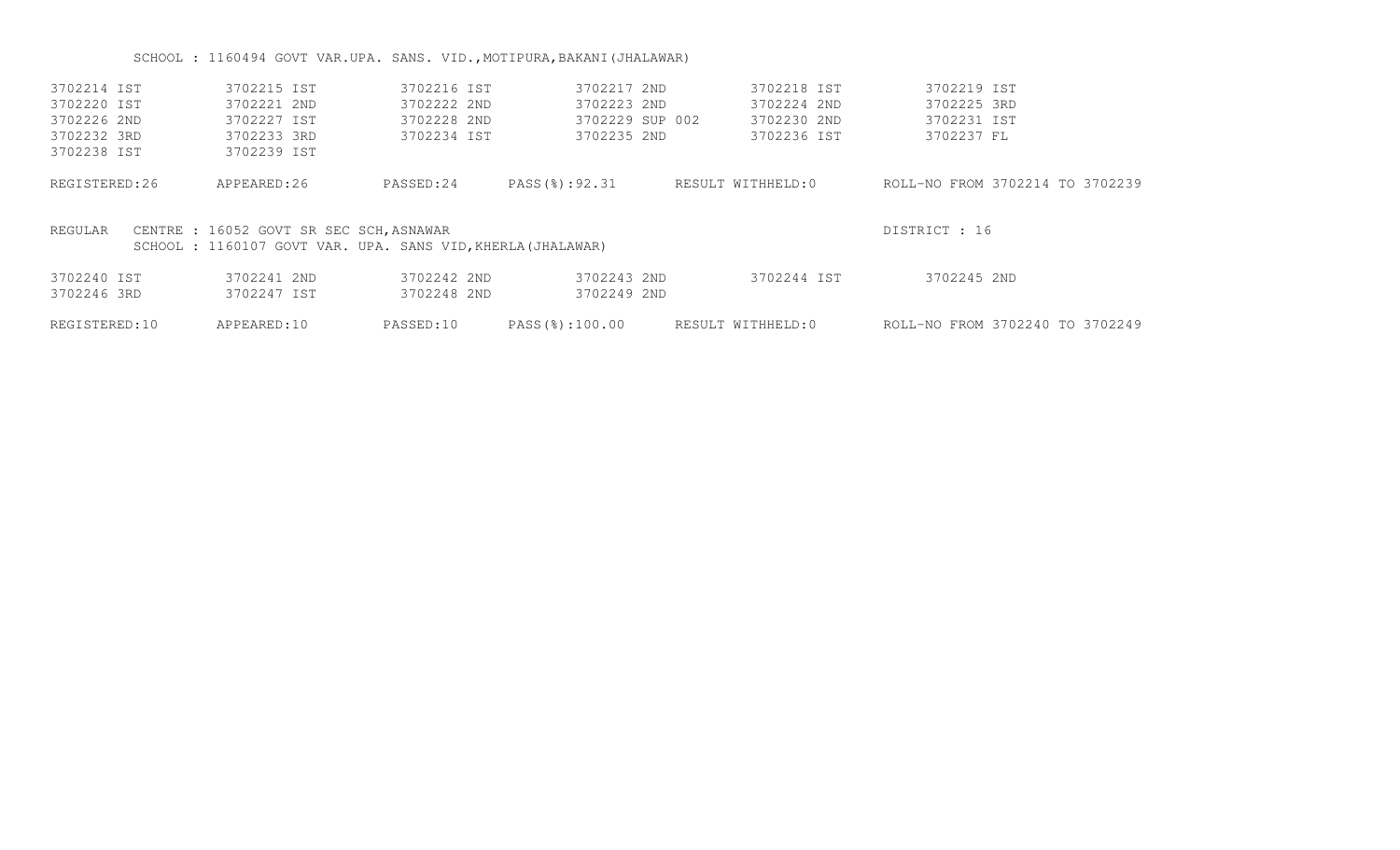| RESULT SUMMARY                                     |                                                                                                                                                              |             |                                                                                        |                                                                                                      |
|----------------------------------------------------|--------------------------------------------------------------------------------------------------------------------------------------------------------------|-------------|----------------------------------------------------------------------------------------|------------------------------------------------------------------------------------------------------|
| REGULAR                                            | CENTRE : 17006 GOVT SR SEC SCH, SIVANCHI GATE, FIRST PULIYA, JODHPUR<br>SCHOOL : 1171188 GOVT VAR. UPA. SANS. VID., NANDANWAN, CHOPASNI H.B., JODHPUR        |             |                                                                                        | DISTRICT : 17                                                                                        |
| 3702250 IST 3702251 IST<br>3702256 IST 3702257 IST |                                                                                                                                                              |             | 3702252 IST 3702253 IST 3702254 IST 3702255 IST<br>3702258 IST 3702259 2ND 3702260 2ND | 3702261 IST                                                                                          |
|                                                    |                                                                                                                                                              |             |                                                                                        | REGISTERED:12 APPEARED:12 PASSED:12 PASS(%):100.00 RESULT WITHHELD:0 ROLL-NO FROM 3702250 TO 3702261 |
|                                                    | REGULAR CENTRE : 17017 GOVT MG SR SEC SCH, JODHPUR<br>SCHOOL : 1170293 GOVT VAR. UPA. SANS VID, JODHPUR                                                      |             |                                                                                        | DISTRICT : 17                                                                                        |
| 3702262 2ND                                        |                                                                                                                                                              |             |                                                                                        |                                                                                                      |
|                                                    |                                                                                                                                                              |             |                                                                                        | REGISTERED:1 APPEARED:1 PASSED:1 PASS(%):100.00 RESULT WITHHELD:0 ROLL-NO FROM 3702262 TO 3702262    |
|                                                    | REGULAR CENTRE : 17045 GOVT GIRLS SR SEC SCH, SHAHPURA (JODHPUR)<br>SCHOOL : 1171190 GOVT VAR. UPA SANS. VID., KUDI BHAGTASNI, SECTOR-1, JODHPUR             |             |                                                                                        | DISTRICT : 17                                                                                        |
| 3702263 2ND 3702264 IST<br>3702269 IST             | 3702270 IST                                                                                                                                                  |             | 3702271 IST 3702272 IST 3702273 3RD                                                    |                                                                                                      |
|                                                    |                                                                                                                                                              |             |                                                                                        | REGISTERED:11 APPEARED:11 PASSED:11 PASS(%):100.00 RESULT WITHHELD:0 ROLL-NO FROM 3702263 TO 3702273 |
|                                                    | REGULAR CENTRE : 17114 GOVT SR SEC SCH, SANGARIYA VIA: JHALAMAND (JODHPUR)<br>SCHOOL : 1171189 GOVT VAR. UPA SANS. VID., KUDI BHAGTASNI, SANGARIYA (JODHPUR) |             |                                                                                        | DISTRICT : 17                                                                                        |
| 3702280 2ND                                        | 3702281 3RD                                                                                                                                                  | 3702282 IST | 3702274 IST 3702275 IST 3702276 IST 3702277 IST 3702277 IST 3702278 IST 3702279 IST    |                                                                                                      |
|                                                    |                                                                                                                                                              |             |                                                                                        | REGISTERED:9 APPEARED:9 PASSED:9 PASS(%):100.00 RESULT WITHHELD:0 ROLL-NO FROM 3702274 TO 3702282    |
|                                                    | REGULAR CENTRE : 17146 GOVT SR SEC SCH, SHERGARH (JODHPUR)<br>SCHOOL : 1170295 GOVT VAR. UPA. SANS VID, SHERGARH (JODHPUR)                                   |             |                                                                                        | DISTRICT : 17                                                                                        |
| 3702283 IST                                        | 3702284 IST                                                                                                                                                  | 3702285 2ND | 3702286 IST 3702287 2ND                                                                | 3702288 2ND                                                                                          |

3702289 2ND 3702290 2ND 3702291 2ND 3702292 IST 3702293 IST 3702294 IST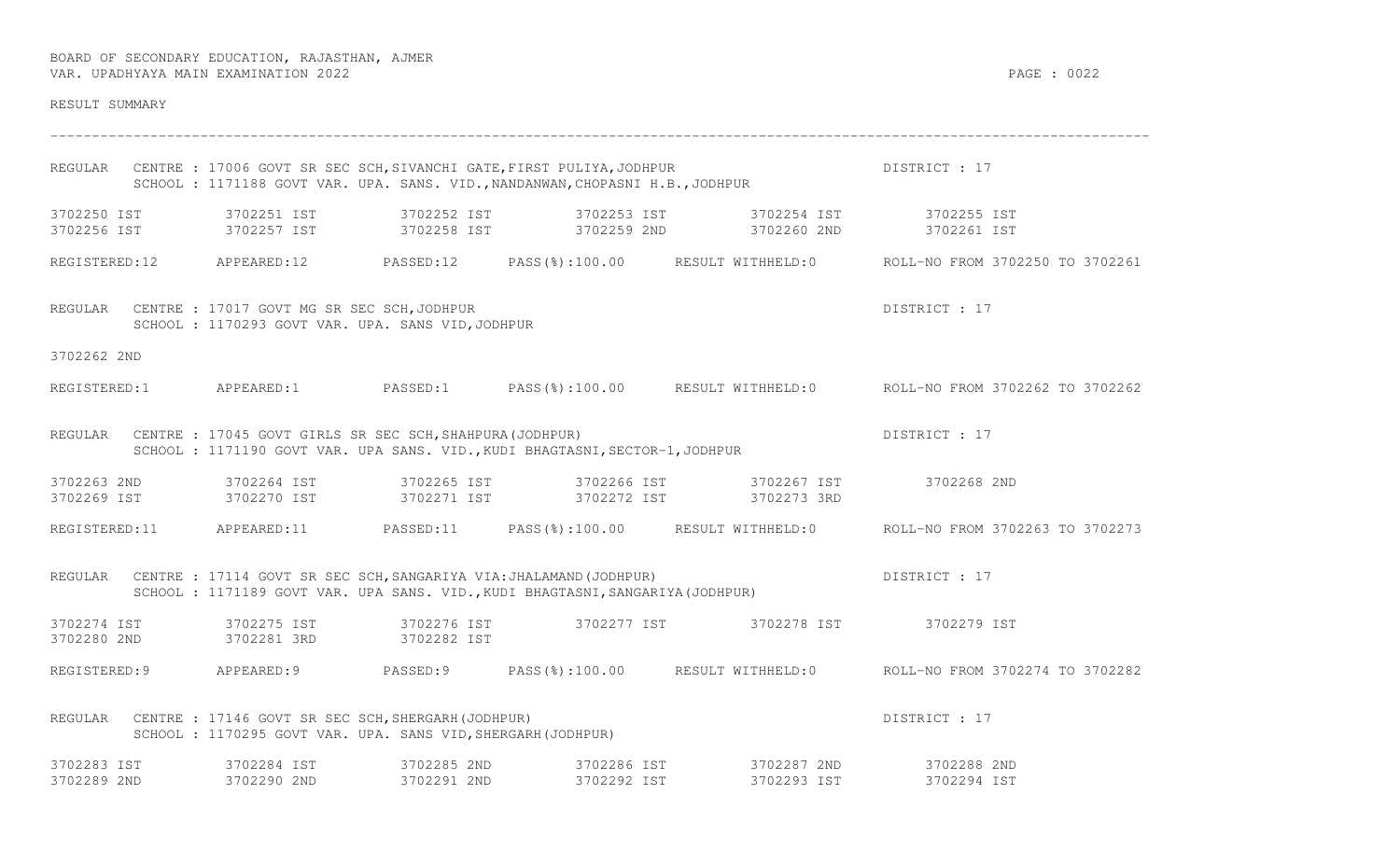| REGISTERED:12                                                                                                                         | APPEARED:12                                                                                                               | PASSED:12                  | PASS(%):100.00             | RESULT WITHHELD:0          | ROLL-NO FROM 3702283 TO 3702294 |  |  |  |
|---------------------------------------------------------------------------------------------------------------------------------------|---------------------------------------------------------------------------------------------------------------------------|----------------------------|----------------------------|----------------------------|---------------------------------|--|--|--|
| REGULAR                                                                                                                               | CENTRE : 17152 GOVT GIRLS SR SEC SCH, PHALODI (JODHPUR)<br>SCHOOL : 1170987 GOVT VAR. UPDH. SANS. VID., PHALODI (JODHPUR) |                            |                            |                            | DISTRICT : 17                   |  |  |  |
| 3702295 IST<br>3702301 IST<br>3702307 IST                                                                                             | 3702296 2ND<br>3702302 IST<br>3702308 IST                                                                                 | 3702297 2ND<br>3702303 IST | 3702298 2ND<br>3702304 IST | 3702299 2ND<br>3702305 IST | 3702300 IST<br>3702306 IST      |  |  |  |
| REGISTERED: 14                                                                                                                        | APPEARED:14                                                                                                               | PASSED:14                  | PASS(%):100.00             | RESULT WITHHELD:0          | ROLL-NO FROM 3702295 TO 3702308 |  |  |  |
| DISTRICT : 17<br>CENTRE : 17171 GOVT SR SEC SCH, KERU (JODHPUR)<br>REGULAR<br>SCHOOL: 1170336 GOVT VAR. UPA. SANS VID, KERU (JODHPUR) |                                                                                                                           |                            |                            |                            |                                 |  |  |  |
| 3702309 IST<br>3702315 IST                                                                                                            | 3702310 2ND<br>3702316 2ND                                                                                                | 3702311 IST                | 3702312 IST                | 3702313 IST                | 3702314 IST                     |  |  |  |
| REGISTERED:8                                                                                                                          | APPEARED:8                                                                                                                | PASSED:8                   | $PASS$ (%):100.00          | RESULT WITHHELD:0          | ROLL-NO FROM 3702309 TO 3702316 |  |  |  |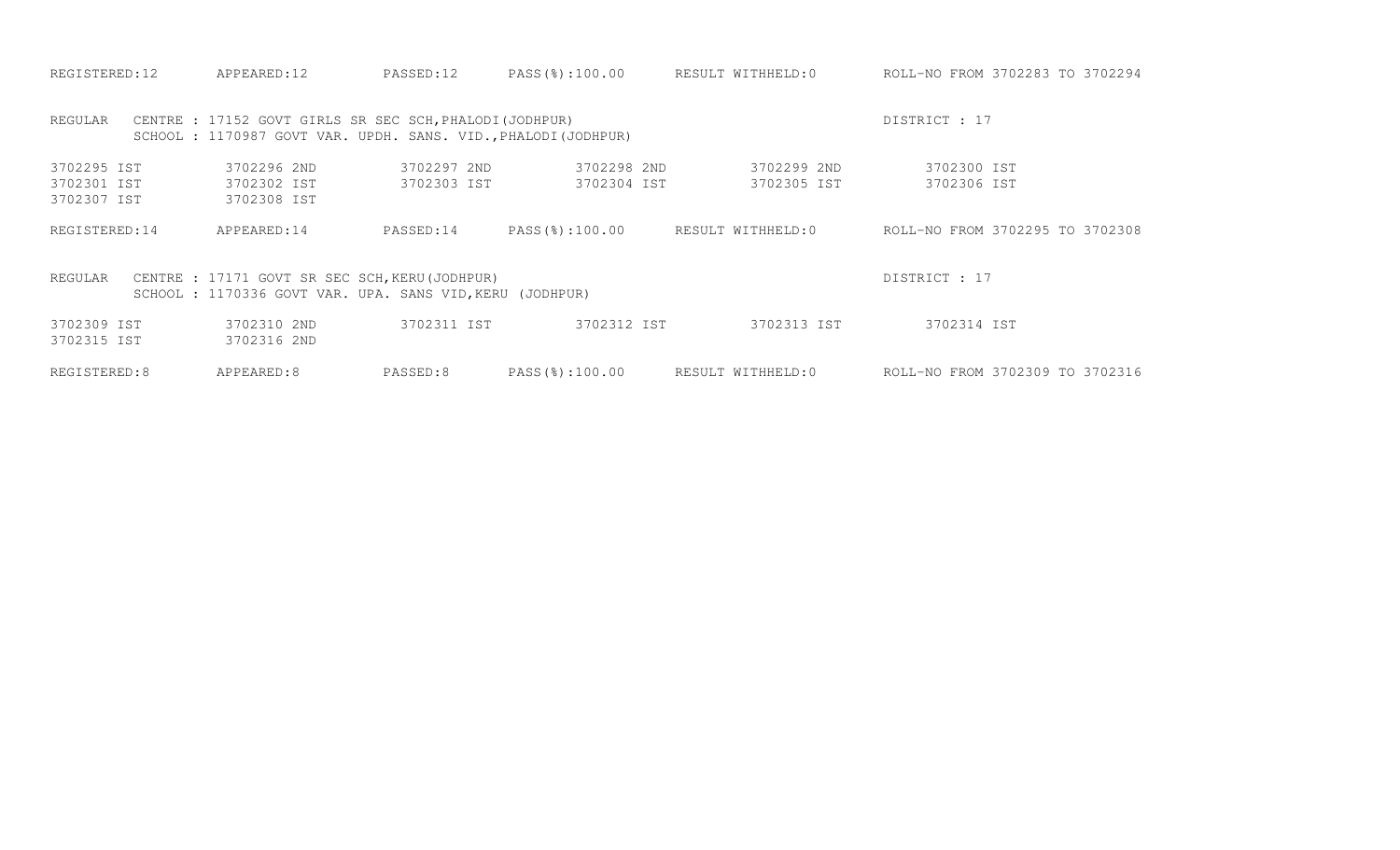| RESULT SUMMARY                                        |                                                                                                                       |             |                                                                          |                                                                                                                                                                                                                     |                                                                                                      |
|-------------------------------------------------------|-----------------------------------------------------------------------------------------------------------------------|-------------|--------------------------------------------------------------------------|---------------------------------------------------------------------------------------------------------------------------------------------------------------------------------------------------------------------|------------------------------------------------------------------------------------------------------|
| REGULAR                                               | CENTRE : 17181 GOVT SR SEC SCH, GHEVRA (JODHPUR)<br>SCHOOL: 1170294 GOVT VAR. UPA SANS. VID, BARLAVASNI (JODHPUR)     |             |                                                                          |                                                                                                                                                                                                                     | DISTRICT : 17                                                                                        |
|                                                       |                                                                                                                       |             |                                                                          | 3702317 IST 3702318 IST 3702319 IST 3702320 IST 3702321 IST                                                                                                                                                         |                                                                                                      |
|                                                       |                                                                                                                       |             |                                                                          |                                                                                                                                                                                                                     | REGISTERED:5 APPEARED:5 PASSED:5 PASS(%):100.00 RESULT WITHHELD:0 ROLL-NO FROM 3702317 TO 3702321    |
| REGULAR                                               | CENTRE : 17187 GOVT SR SEC SCH, RAMRAWAS KALAN (JODHPUR)<br>SCHOOL: 1170296 GOVT VAR. UPA. SANS VID, CHODHA (JODHPUR) |             |                                                                          |                                                                                                                                                                                                                     | DISTRICT : 17                                                                                        |
| 3702322 2ND<br>3702328 2ND 3702329 2ND<br>3702334 IST | 3702323 SUP 086                                                                                                       | 3702324 2ND |                                                                          | 3702325 2ND 3702326 2ND 3702327 3RD<br>3702330 FL 3702331 IST 3702332 AA 3702333 2ND<br>3702335 IST       3702336 2ND       3702337 IST       3702338 2ND       3702339 2ND                                         |                                                                                                      |
|                                                       |                                                                                                                       |             |                                                                          |                                                                                                                                                                                                                     | REGISTERED:18 APPEARED:17 PASSED:15 PASS(%):88.24 RESULT WITHHELD:0 ROLL-NO FROM 3702322 TO 3702339  |
| REGULAR                                               | SCHOOL : 1180261 GOVT VSP VAR. UPA. SANS VID, KOTA                                                                    |             |                                                                          | CENTRE : 18061 L B S ACADEMY SR SEC SCH, MAHAVIR NAGAR EXT. KOTA                                                                                                                                                    | DISTRICT : 18                                                                                        |
| 3702340 IST<br>3702346 2ND 3702347 IST                | 3702341 2ND                                                                                                           | 3702342 IST |                                                                          | 3702343 IST 3702344 IST 3702345 IST                                                                                                                                                                                 | 3702351 IST                                                                                          |
| 3702352 2ND                                           | 3702353 IST 3702354 2ND                                                                                               |             |                                                                          | 3702355 IST 3702356 2ND                                                                                                                                                                                             |                                                                                                      |
|                                                       |                                                                                                                       |             |                                                                          |                                                                                                                                                                                                                     | REGISTERED:17 APPEARED:17 PASSED:17 PASS(%):100.00 RESULT WITHHELD:0 ROLL-NO FROM 3702340 TO 3702356 |
| REGULAR                                               | CENTRE : 18089 GOVT GIRLS SR SEC SCH, SIMALIYA (KOTA)                                                                 |             | SCHOOL: 1180326 GOVT VAR. UPA. SANSKRIT VID., MOTI KUA, SULTANPUR (KOTA) |                                                                                                                                                                                                                     | DISTRICT : 18                                                                                        |
| 3702357 2ND                                           | 3702358 2ND                                                                                                           | 3702359 IST | 3702360 2ND                                                              |                                                                                                                                                                                                                     | 3702361 IST 3702362 SUP 087                                                                          |
| 3702363 2ND<br>3702369 2ND                            |                                                                                                                       |             |                                                                          | 3702364 3RD                   3702365 IST                       3702366 IST                       3702367 FL<br>3702370 SUP 087         3702371 2ND                    3702372 FL                       3702373 2ND | SUP کەنلەت<br>3702368 2ND<br>370005                                                                  |
| 3702375 2ND                                           | 3702376 2ND                                                                                                           | 3702377 2ND | 3702378 3RD                                                              | 3702379 2ND                                                                                                                                                                                                         |                                                                                                      |
|                                                       | REGISTERED:23 APPEARED:23 PASSED:19                                                                                   |             |                                                                          |                                                                                                                                                                                                                     | PASS(%):82.61 RESULT WITHHELD:0 ROLL-NO FROM 3702357 TO 3702379                                      |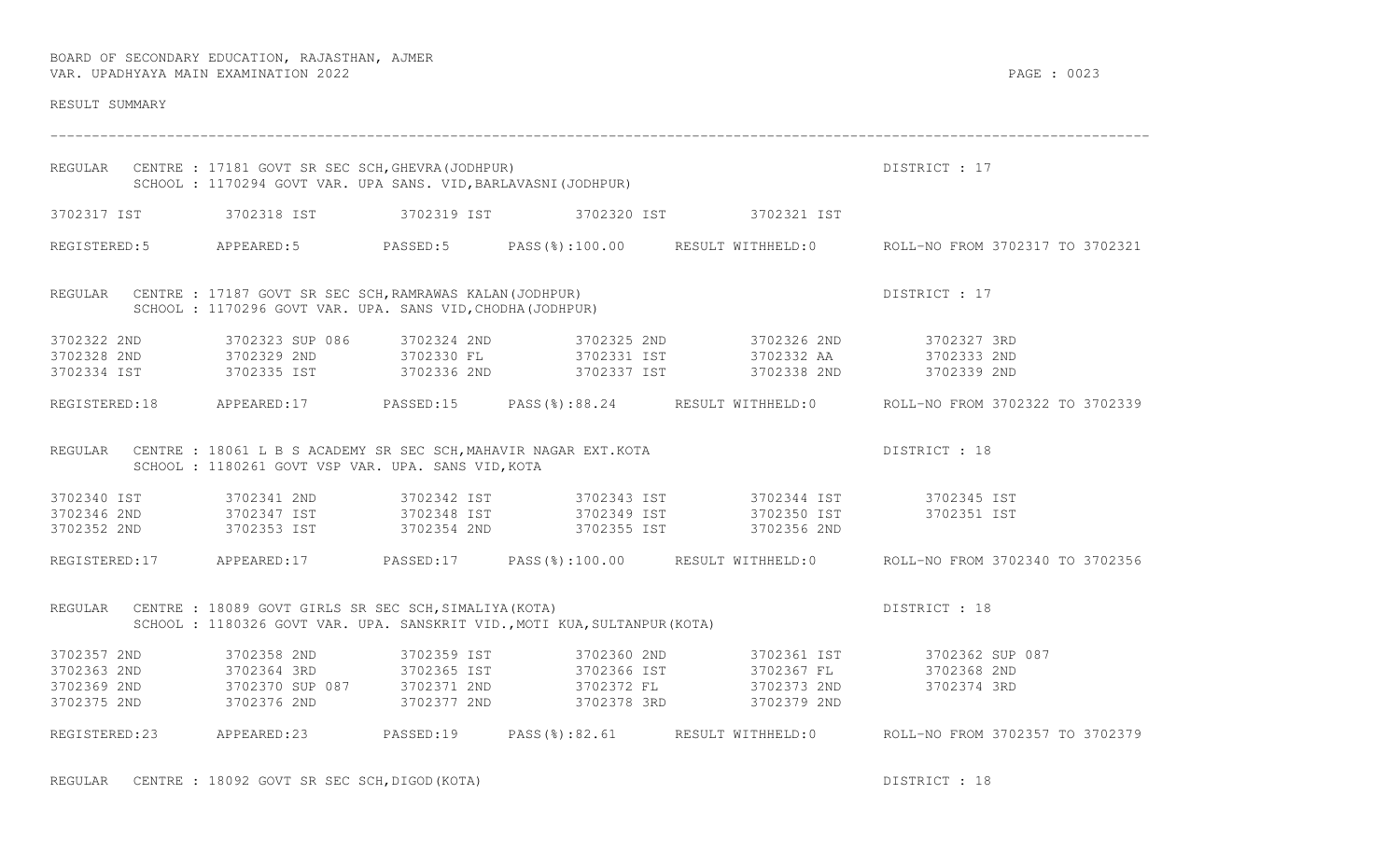# SCHOOL : 1180263 GOVT VAR. UPA. SANS VID, DUNGARJA, KOTA

| 3702380 IST<br>3702386 IST | 3702381 IST<br>3702387 3RD                                                                         | 3702382 IST<br>3702388 IST | 3702383 IST<br>3702389 IST | 3702384 IST<br>3702390 2ND | 3702385 2ND<br>3702391 IST                                       |  |
|----------------------------|----------------------------------------------------------------------------------------------------|----------------------------|----------------------------|----------------------------|------------------------------------------------------------------|--|
| REGISTERED:12              | APPEARED:12                                                                                        | PASSED:12                  |                            |                            | PASS(%):100.00 RESULT WITHHELD:0 ROLL-NO FROM 3702380 TO 3702391 |  |
| REGULAR                    | CENTRE : 18124 GOVT SR SEC SCH, CHECHAT (KOTA)<br>SCHOOL: 1180262 GOVT VAR. UPA. SANS VID, CHECHAT |                            |                            |                            | DISTRICT : 18                                                    |  |
| 3702392 2ND                | 3702393 3RD                                                                                        | 3702394 2ND                | 3702395 IST                | 3702396 IST                | 3702397 3RD                                                      |  |
| 3702398 IST                | 3702399 IST                                                                                        | 3702400 SUP 087            | 3702401 FL                 | 3702402 IST                | 3702403 FL                                                       |  |
| 3702404 3RD                | 3702405 2ND                                                                                        | 3702406 3RD                | 3702407 3RD                | 3702408 IST                | 3702409 2ND                                                      |  |
| 3702410 2ND                | 3702411 SUP 087                                                                                    | 3702412 2ND                | 3702413 IST                | 3702414 FL                 | 3702415 FL                                                       |  |
| 3702416 IST                | 3702417 IST                                                                                        | 3702418 IST                | 3702419 IST                | 3702420 2ND                | 3702421 3RD                                                      |  |
| 3702422 IST                | 3702423 3RD                                                                                        | 3702424 SUP 087            | 3702425 IST                | 3702426 IST                | 3702427 IST                                                      |  |
| 3702428 FL                 | 3702429 IST                                                                                        | 3702430 IST                | 3702431 2ND                | 3702432 2ND                | 3702433 IST                                                      |  |
| 3702434 IST                | 3702435 2ND                                                                                        | 3702436 2ND                | 3702437 IST                | 3702438 IST                | 3702439 2ND                                                      |  |
| 3702440 3RD                | 3702441 IST                                                                                        | 3702442 IST                | 3702443 2ND                | 3702444 IST                | 3702445 IST                                                      |  |
| 3702446 2ND                | 3702447 IST                                                                                        | 3702448 IST                | 3702449 IST                | 3702450 IST                | 3702451 2ND                                                      |  |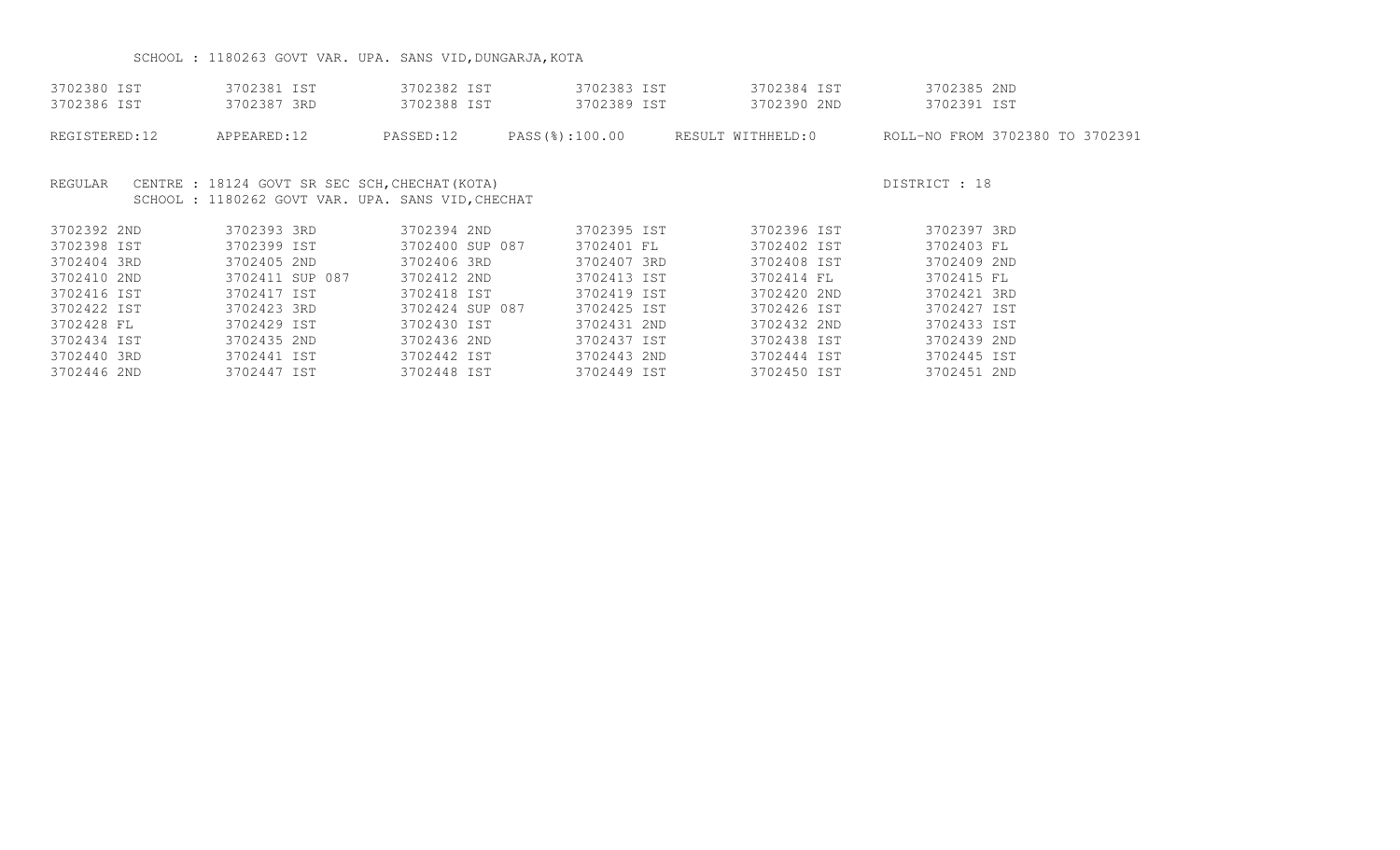| RESULT SUMMARY          |                                                                                                                                                                          |             |                         |                                                                                                                                                                                                                                      |                                                                                                      |
|-------------------------|--------------------------------------------------------------------------------------------------------------------------------------------------------------------------|-------------|-------------------------|--------------------------------------------------------------------------------------------------------------------------------------------------------------------------------------------------------------------------------------|------------------------------------------------------------------------------------------------------|
|                         | 3702452 3RD 3702453 2ND                                                                                                                                                  |             |                         | 3702454 2ND 3702455 IST 3702456 FL 3702457 3RD                                                                                                                                                                                       |                                                                                                      |
|                         | 3702458 2ND 3702459 2ND<br>3702464 2ND 3702465 2ND<br>3702470 IST 3702471 IST                                                                                            |             |                         | 3702460 IST                   3702461 2ND                    3702462 IST                        3702463 2ND<br>3702466 IST                     3702467 2ND                    3702468 IST                   3702469 2ND<br>3702472 F |                                                                                                      |
|                         |                                                                                                                                                                          |             |                         |                                                                                                                                                                                                                                      |                                                                                                      |
|                         |                                                                                                                                                                          |             |                         |                                                                                                                                                                                                                                      |                                                                                                      |
| 3702476 2ND 3702477 IST |                                                                                                                                                                          | 3702478 2ND | 3702479 IST             |                                                                                                                                                                                                                                      |                                                                                                      |
|                         |                                                                                                                                                                          |             |                         |                                                                                                                                                                                                                                      | REGISTERED:88 APPEARED:88 PASSED:77 PASS(%):87.50 RESULT WITHHELD:0 ROLL-NO FROM 3702392 TO 3702479  |
|                         | SCHOOL : 18124 GOVT SR SEC SCH, CHECHAT (KOTA)<br>SCHOOL : 1180544 MINERVA VAR. UPDH. SANS VID, CHECHAT (KOTA)<br>REGULAR CENTRE : 18124 GOVT SR SEC SCH, CHECHAT (KOTA) |             |                         |                                                                                                                                                                                                                                      | DISTRICT : 18                                                                                        |
|                         |                                                                                                                                                                          |             |                         |                                                                                                                                                                                                                                      |                                                                                                      |
| 3702480 3RD             |                                                                                                                                                                          |             |                         |                                                                                                                                                                                                                                      | 3702485 2ND                                                                                          |
| 3702486 2ND             | 3702481 IST<br>3702487 IST                                                                                                                                               |             |                         |                                                                                                                                                                                                                                      | 3702491 IST                                                                                          |
| 3702492 IST             | $3702493$ IST                                                                                                                                                            |             |                         |                                                                                                                                                                                                                                      | 3702497 IST                                                                                          |
|                         |                                                                                                                                                                          | 3702500 IST |                         |                                                                                                                                                                                                                                      | 3702503 IST                                                                                          |
|                         |                                                                                                                                                                          |             |                         |                                                                                                                                                                                                                                      | 3702509 IST                                                                                          |
|                         |                                                                                                                                                                          |             |                         | 3702498 IST 3702499 IST 3702500 IST 3702501 IST 3702502 2ND<br>3702504 IST 3702505 IST 3702506 2ND 3702507 IST 3702508 2ND<br>3702510 IST 3702511 2ND 3702512 IST 3702513 IST 3702514 2ND                                            |                                                                                                      |
|                         |                                                                                                                                                                          |             |                         |                                                                                                                                                                                                                                      | REGISTERED:35 APPEARED:34 PASSED:34 PASS(%):100.00 RESULT WITHHELD:0 ROLL-NO FROM 3702480 TO 3702514 |
| REGULAR                 | CENTRE : 19026 GOVT SR SEC SCH, LAMBAJATAN<br>SCHOOL : 1191348 GOVT VAR UPA SANS. VID., LAMBA JATAN, MERTA(NAGAUR)<br>CENTRE : 19026 GOVT SR SEC SCH, LAMBAJATAN         |             |                         |                                                                                                                                                                                                                                      | DISTRICT : 19                                                                                        |
|                         |                                                                                                                                                                          |             |                         |                                                                                                                                                                                                                                      |                                                                                                      |
|                         |                                                                                                                                                                          |             |                         | 3702515 2ND 3702516 2ND 3702517 3RD 3702518 2ND 3702519 IST 3702520 2ND                                                                                                                                                              |                                                                                                      |
|                         |                                                                                                                                                                          |             |                         | 3702521 2ND 3702522 2ND 3702523 2ND 3702524 2ND 3702524 2ND 3702525 2ND                                                                                                                                                              | 3702526 2ND                                                                                          |
| 3702527 2ND             | 3702528 2ND 3702529 2ND 3702530 IST                                                                                                                                      |             |                         | 3702531 2ND                                                                                                                                                                                                                          |                                                                                                      |
|                         |                                                                                                                                                                          |             |                         |                                                                                                                                                                                                                                      | REGISTERED:17 APPEARED:17 PASSED:17 PASS(%):100.00 RESULT WITHHELD:0 ROLL-NO FROM 3702515 TO 3702531 |
|                         | REGULAR CENTRE : 19045 GOVT SR SEC SCH, RIYANBARI                                                                                                                        |             |                         |                                                                                                                                                                                                                                      | DISTRICT : 19                                                                                        |
|                         | SCHOOL: 1190273 GOVT VAR. UPA. SANS VID, SAINSARA (NAGAUR)                                                                                                               |             |                         |                                                                                                                                                                                                                                      |                                                                                                      |
| 3702532 IST             | 3702533 IST                                                                                                                                                              |             |                         | 3702534 SUP 002 3702535 2ND 3702536 IST                                                                                                                                                                                              | 3702537 IST                                                                                          |
| 3702538 IST             | 3702539 IST                                                                                                                                                              | 3702540 FL  | 3702541 IST             | 3702542 3RD                                                                                                                                                                                                                          | 3702543 IST                                                                                          |
| 3702544 IST             | 3702545 IST                                                                                                                                                              | 3702546 IST | 3702547 IST             | 3702548 IST                                                                                                                                                                                                                          | 3702549 IST                                                                                          |
|                         |                                                                                                                                                                          |             | 3702553 IST             | 3702554 IST                                                                                                                                                                                                                          | 3702555 IST                                                                                          |
|                         |                                                                                                                                                                          |             |                         | 3/02554 IST<br>3702560 2ND                                                                                                                                                                                                           | 3702561 3RD                                                                                          |
| 3702562 IST 3702563 3RD |                                                                                                                                                                          |             | 3702564 IST 3702565 IST | 3702566 IST                                                                                                                                                                                                                          | 3702567 IST                                                                                          |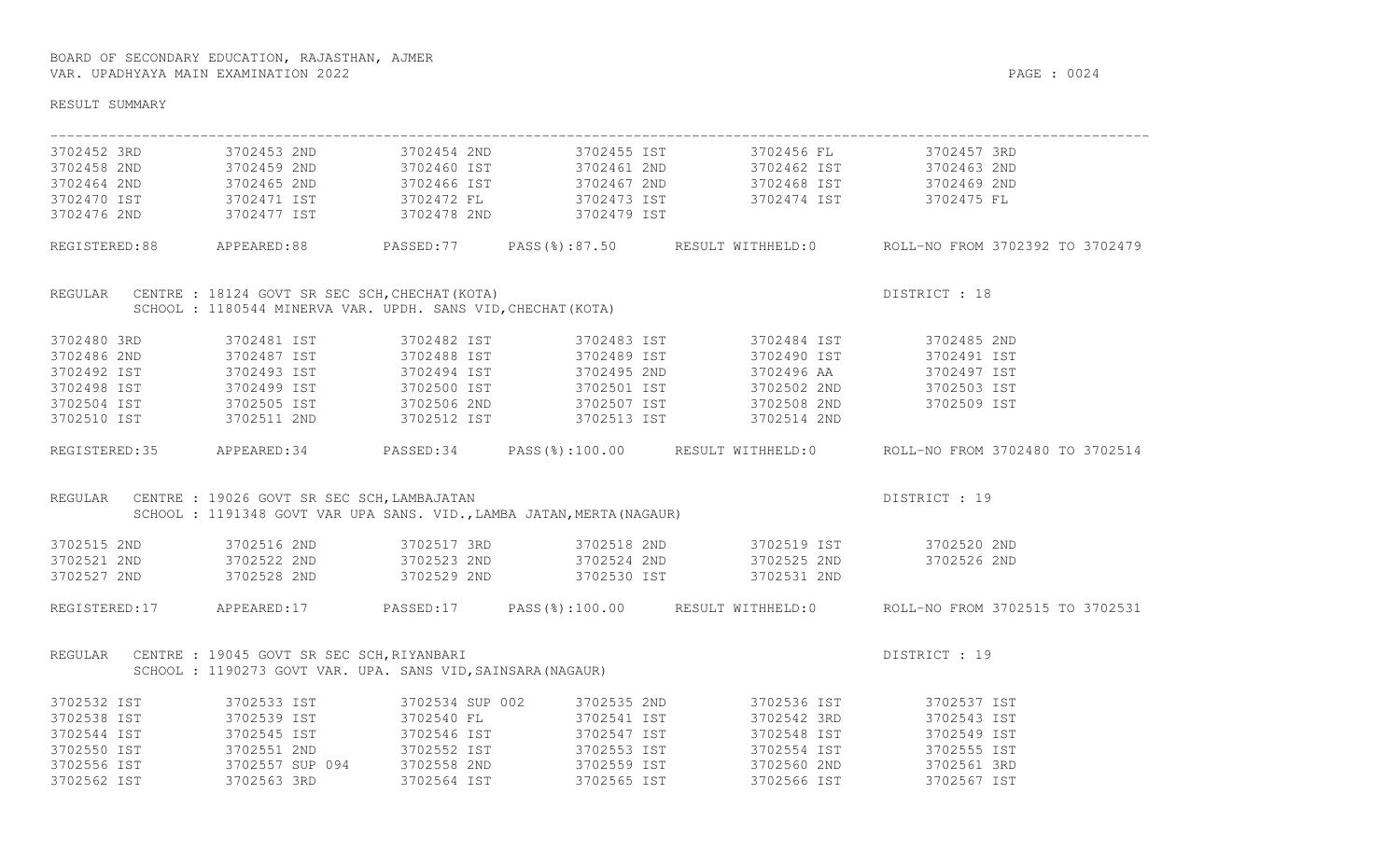3702568 IST

| REGISTERED: 37 | APPEARED: 37                                                                                                      | PASSED:34   | PASS(%):91.89  | RESULT WITHHELD:0 | ROLL-NO FROM 3702532 TO 3702568 |
|----------------|-------------------------------------------------------------------------------------------------------------------|-------------|----------------|-------------------|---------------------------------|
| REGULAR        | CENTRE : 19076 GOVT BANGAR SR SEC SCH, DEEDWANA<br>SCHOOL : 1190275 SH RN SHASTRI SANS COLLEGE, DEEDWANA (NAGAUR) |             |                |                   | DISTRICT : 19                   |
| 3702569 3RD    | 3702570 2ND                                                                                                       |             |                |                   |                                 |
| REGISTERED:2   | APPEARED:2                                                                                                        | PASSED:2    | PASS(%):100.00 | RESULT WITHHELD:0 | ROLL-NO FROM 3702569 TO 3702570 |
| REGULAR        | CENTRE : 19091 GOVT SR SEC SCH, MERTACITY<br>SCHOOL: 1190276 SH PAREEK VAR. UPA. SANS VID, MERTACITY (NAGAUR)     |             |                |                   | DISTRICT : 19                   |
| 3702571 IST    | 3702572 IST                                                                                                       | 3702573 IST | 3702574 IST    | 3702575 IST       | 3702576 IST                     |
| REGISTERED: 6  | APPEARED: 6                                                                                                       | PASSED:6    | PASS(%):100.00 | RESULT WITHHELD:0 | ROLL-NO FROM 3702571 TO 3702576 |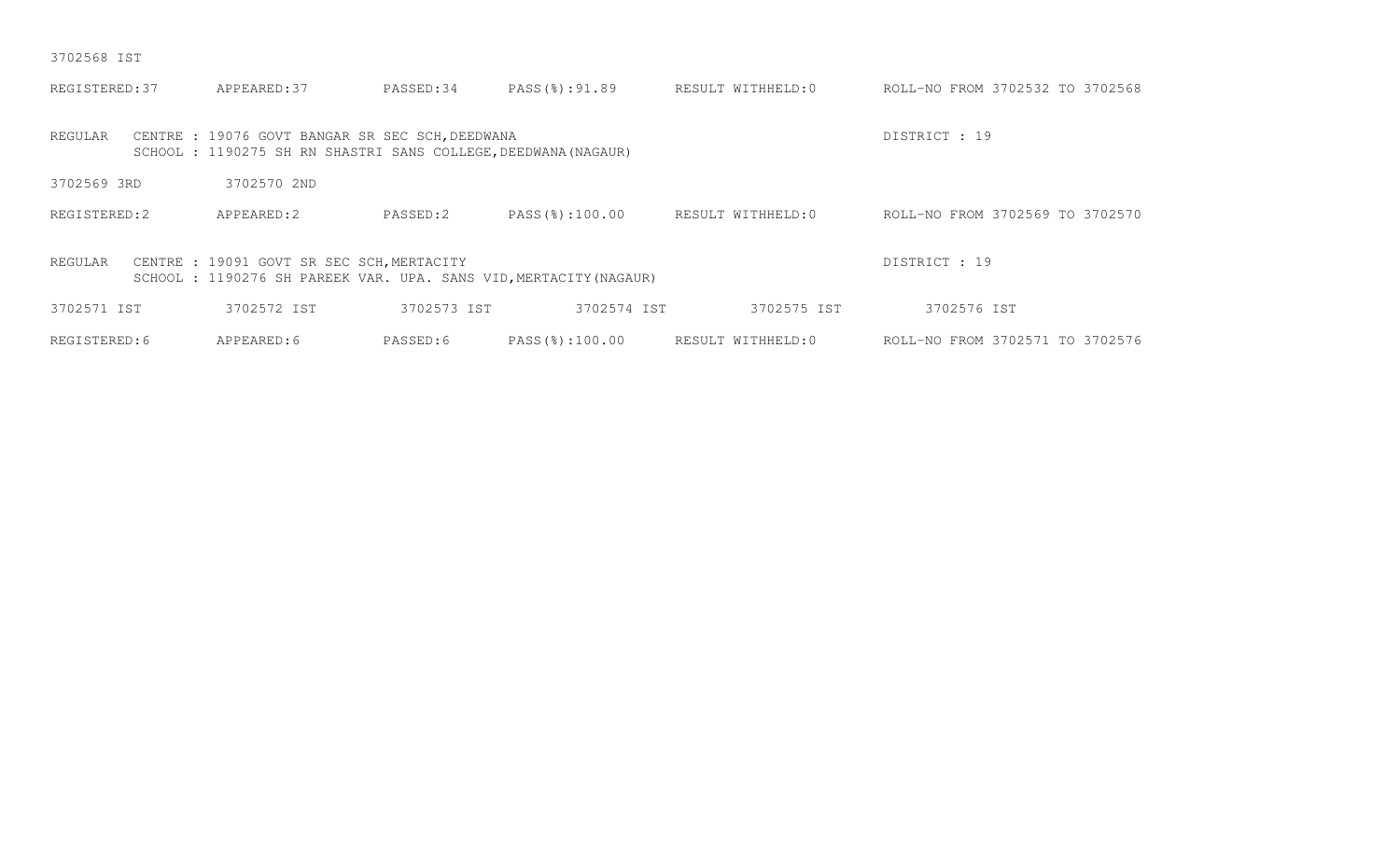| RESULT SUMMARY                                                                                                                                                   |                                                                                                                                                   |                                                                      |                                           |                                                                                                                                                                                                                                                                                                                                                                                               |                                                                                                                                                  |
|------------------------------------------------------------------------------------------------------------------------------------------------------------------|---------------------------------------------------------------------------------------------------------------------------------------------------|----------------------------------------------------------------------|-------------------------------------------|-----------------------------------------------------------------------------------------------------------------------------------------------------------------------------------------------------------------------------------------------------------------------------------------------------------------------------------------------------------------------------------------------|--------------------------------------------------------------------------------------------------------------------------------------------------|
|                                                                                                                                                                  |                                                                                                                                                   |                                                                      |                                           | REGULAR CENTRE : 19148 GOVT SR SEC SCH, ANANDPURA, KUCHAMAN CITY (NAGAUR)<br>SCHOOL : 1190309 GOVT VAR. UPDH. SANSKRIT VID, BHANWARPURA PS: KUCHAMAN CITY                                                                                                                                                                                                                                     | DISTRICT : 19                                                                                                                                    |
|                                                                                                                                                                  | 3702583 IST 3702584 2ND 3702585 2ND                                                                                                               |                                                                      |                                           | 3702577 IST 3702578 IST 3702579 IST 3702580 IST 3702581 IST 3702581 IST 3702582 IST                                                                                                                                                                                                                                                                                                           |                                                                                                                                                  |
|                                                                                                                                                                  |                                                                                                                                                   |                                                                      |                                           |                                                                                                                                                                                                                                                                                                                                                                                               | REGISTERED:9 APPEARED:9 PASSED:9 PASS(%):100.00 RESULT WITHHELD:0 ROLL-NO FROM 3702577 TO 3702585                                                |
|                                                                                                                                                                  | REGULAR CENTRE : 19212 GOVT SH JT SR SEC SCH, JASWANTGARH                                                                                         |                                                                      |                                           | CENTRE : 19212 GOVT SH JT SR SEC SCH, JASWANTGARH<br>SCHOOL : 1190279 SH SMT VAR. UPA. SANS VID, JASWANTGARH(NAGAUR)                                                                                                                                                                                                                                                                          | DISTRICT : 19                                                                                                                                    |
| 3702586 IST<br>3702592 IST<br>3702598 IST<br>3702604 IST<br>3702610 IST<br>3702616 IST<br>3702622 2ND<br>3702628 IST<br>3702634 AA<br>3702640 IST<br>3702646 IST | 3702587 IST<br>3702599 FL<br>3702605 IST<br>3702611 2ND<br>3702617 IST<br>3702623 2ND<br>3702629 2ND<br>3702635 IST<br>3702635 IST<br>3702647 IST | 3702588 2ND<br>3702593 IST 3702594 IST<br>3702600 IST<br>3702648 2ND | 3702589 IST<br>3702595 IST<br>3702601 IST | 3702590 IST<br>3702596 2ND<br>3702602 2ND<br>3702606 IST 3702607 2ND 3702608 2ND 3702609 IST<br>3702612 IST 3702613 IST 3702614 IST 3702615 2ND<br>3702618 SUP 086 3702619 IST 3702620 IST 3702621 2ND<br>3702624 IST 3702625 AA 3702626 IST 3702627 2ND<br>3702630 IST 3702631 2ND 370<br>3702636 2ND 3702637 IST 3702638 IST 3702639 2ND<br>3702642 IST 3702643 3RD 3702644 IST 3702645 2ND | 3702591 IST<br>3702597 IST<br>3702603 IST<br>REGISTERED:63 APPEARED:61 PASSED:59 PASS(%):96.72 RESULT WITHHELD:0 ROLL-NO FROM 3702586 TO 3702648 |
|                                                                                                                                                                  | REGULAR CENTRE : 19254 GOVT SR SEC SCH, JALSUNANAK<br>SCHOOL : 1190277 GOVT VAR. UPA. SANS VID, MOGAS (NAGAUR)                                    |                                                                      |                                           |                                                                                                                                                                                                                                                                                                                                                                                               | DISTRICT : 19                                                                                                                                    |
| 3702649 IST<br>3702655 IST<br>3702661 IST                                                                                                                        | 3702650 IST<br>3702656 IST<br>3702662 IST                                                                                                         | 3702663 IST                                                          | 3702664 2ND                               | 3702665 IST                                                                                                                                                                                                                                                                                                                                                                                   | 3702666 IST                                                                                                                                      |
|                                                                                                                                                                  |                                                                                                                                                   |                                                                      |                                           |                                                                                                                                                                                                                                                                                                                                                                                               | REGISTERED:18 APPEARED:18 PASSED:18 PASS(%):100.00 RESULT WITHHELD:0 ROLL-NO FROM 3702649 TO 3702666                                             |

REGULAR CENTRE : 20055 GOVT DMB SR SEC SCH, SADRI DESTRICT CONSERVATION DISTRICT : 20 SCHOOL : 1200570 GOVT VAR. UPDH. SANSKRIT VID.,SADRI,DESURI(PALI)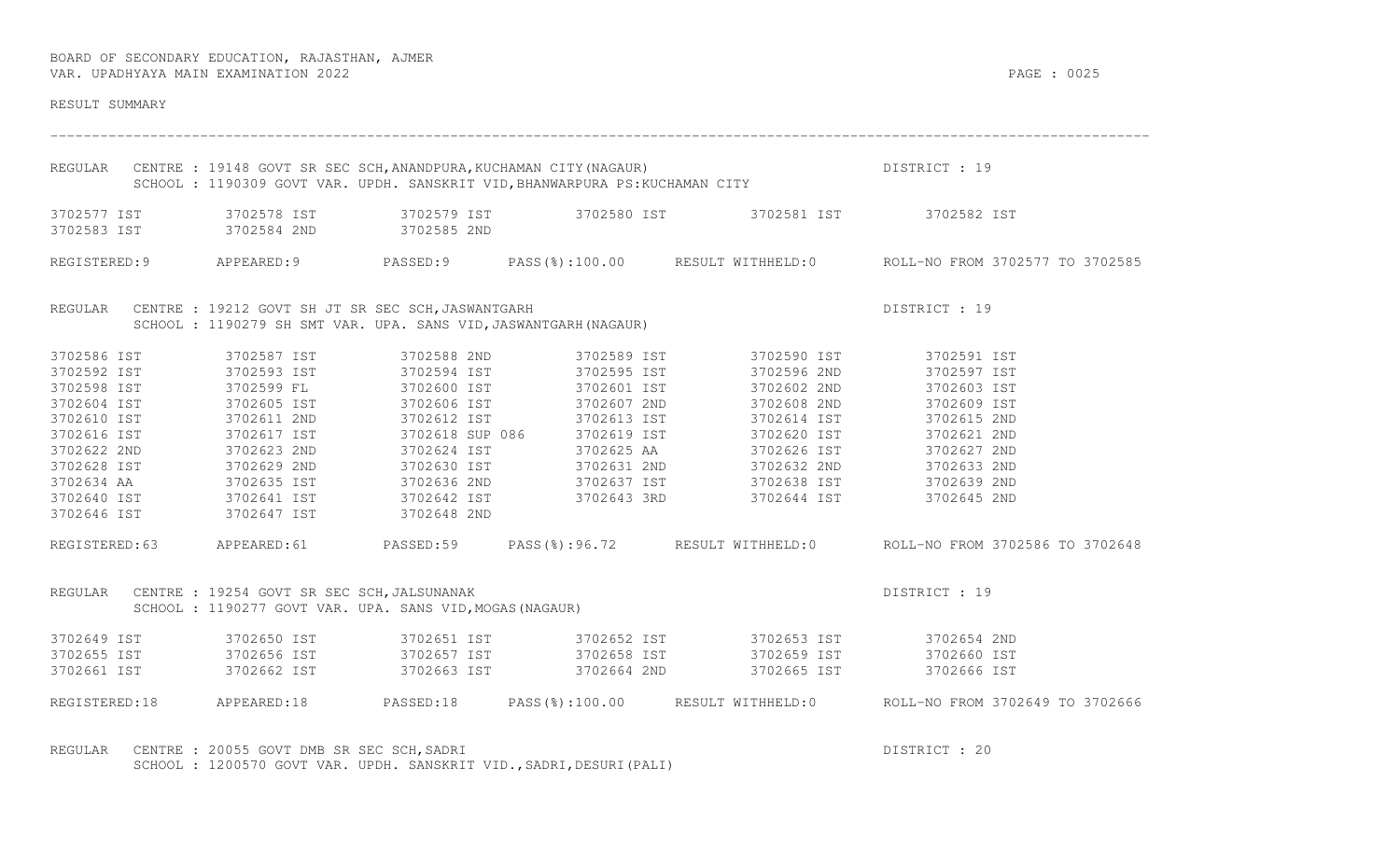| 3702667 AA      | 3702668 3RD                                                                                                 | 3702669 IST     | 3702670 3RD                                                                   | 3702671 2ND       | 3702672 3RD                                                     |
|-----------------|-------------------------------------------------------------------------------------------------------------|-----------------|-------------------------------------------------------------------------------|-------------------|-----------------------------------------------------------------|
| 3702673 3RD     | 3702674 3RD                                                                                                 | 3702675 FL      | 3702676 2ND                                                                   |                   |                                                                 |
| REGISTERED:10   | APPEARED: 9                                                                                                 | PASSED:8        |                                                                               |                   | PASS(%):88.89 RESULT WITHHELD:0 ROLL-NO FROM 3702667 TO 3702676 |
| REGULAR         | CENTRE : 20090 GOVT SR SEC SCH, JOJAWAR<br>SCHOOL : 1200194 GOVT VAR. UPA. SANS VID, BASNI (JOJAWAR) (PALI) |                 |                                                                               |                   | DISTRICT : 20                                                   |
| 3702677 2ND     |                                                                                                             |                 |                                                                               |                   |                                                                 |
| REGISTERED:1    | APPEARED:1                                                                                                  | PASSED:1        | PASS(%):100.00                                                                |                   | RESULT WITHHELD:0 ROLL-NO FROM 3702677 TO 3702677               |
| REGULAR         | CENTRE : 20090 GOVT SR SEC SCH, JOJAWAR                                                                     |                 | SCHOOL : 1200649 GOVT VAR. UPA SANS. VID., GUDA PADAMSINGH, MARWAR JN. (PALI) |                   | DISTRICT : 20                                                   |
| 3702678 2ND     | 3702679 3RD                                                                                                 | 3702680 2ND     | 3702681 2ND                                                                   | 3702682 2ND       | 3702683 2ND                                                     |
| 3702684 3RD     | 3702685 2ND                                                                                                 | 3702686 3RD     | 3702687 2ND                                                                   | 3702688 AA        | 3702689 FL                                                      |
| 3702690 SUP 086 | 3702691 SUP 086                                                                                             | 3702692 SUP 086 | 3702693 AA                                                                    | 3702694 AA        | 3702695 2ND                                                     |
| 3702696 2ND     | 3702697 2ND                                                                                                 | 3702698 2ND     | 3702699 2ND                                                                   |                   |                                                                 |
| REGISTERED:22   | APPEARED:19                                                                                                 | PASSED:15       | PASS(%):78.95                                                                 | RESULT WITHHELD:0 | ROLL-NO FROM 3702678 TO 3702699                                 |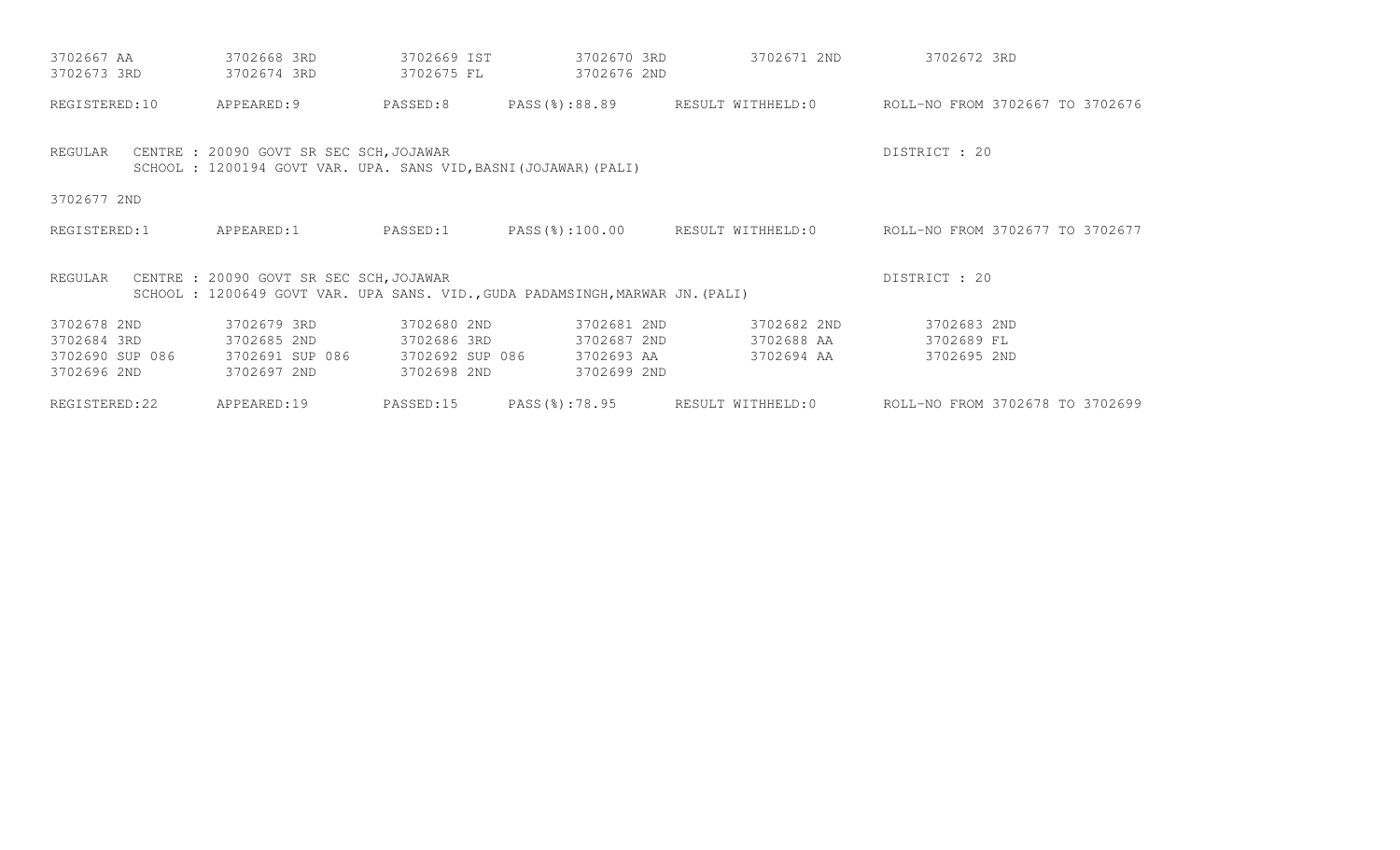| RESULT SUMMARY                                                                                  |                                                                 |                            |                                                                                 |                                                                                                                                                                                                                                                                                                                                                           |                                                                                                     |
|-------------------------------------------------------------------------------------------------|-----------------------------------------------------------------|----------------------------|---------------------------------------------------------------------------------|-----------------------------------------------------------------------------------------------------------------------------------------------------------------------------------------------------------------------------------------------------------------------------------------------------------------------------------------------------------|-----------------------------------------------------------------------------------------------------|
|                                                                                                 |                                                                 |                            | SCHOOL : 1210627 GOVT VAR.UPA SANS. VID., SAHUNAGAR (SAWAI MADHOPUR)            | REGULAR CENTRE : 21002 MAHATMA GANDHI GOVT SR SEC SCH, SAHUNAGAR, SAWAI MADHOPUR PARA DISTRICT : 21                                                                                                                                                                                                                                                       |                                                                                                     |
| 3702700 2ND                                                                                     |                                                                 |                            |                                                                                 | 3702701 IST               3702702 IST             3702703 2ND             3702704 2ND             3702705 FL<br>3702706 2ND              3702707 IST            3702708 2ND            3702709 2ND            3702710 IST            3702711 IST            3702711 IST                                                                                   |                                                                                                     |
|                                                                                                 |                                                                 |                            |                                                                                 |                                                                                                                                                                                                                                                                                                                                                           | REGISTERED:14 APPEARED:14 PASSED:13 PASS(%):92.86 RESULT WITHHELD:0 ROLL-NO FROM 3702700 TO 3702713 |
|                                                                                                 | REGULAR CENTRE : 21020 GOVT SR SEC SCH, JATWARAKALAN (SWM)      |                            | SCHOOL : 1210252 SHANTI VIDHYA PEETH VAR. UPA. SANSKRIT VID., JATWARA KALAN     |                                                                                                                                                                                                                                                                                                                                                           | DISTRICT : 21                                                                                       |
|                                                                                                 |                                                                 |                            |                                                                                 | 3702714 2ND 3702715 2ND 3702716 2ND 3702717 IST 3702718 2ND                                                                                                                                                                                                                                                                                               |                                                                                                     |
|                                                                                                 |                                                                 |                            |                                                                                 |                                                                                                                                                                                                                                                                                                                                                           | REGISTERED:5 APPEARED:5 PASSED:5 PASS(%):100.00 RESULT WITHHELD:0 ROLL-NO FROM 3702714 TO 3702718   |
|                                                                                                 | REGULAR CENTRE : 21094 GOVT SR SEC SCH, CHAUTH KA BARWARA (SWM) |                            | SCHOOL : 1210130 GOVT VAR. UPA. SANS VID, CHOUTHKABARWARA (SAWAI MADHOPUR)      |                                                                                                                                                                                                                                                                                                                                                           | DISTRICT : 21                                                                                       |
| 3702719 2ND<br>3702749 IST 3702750 IST                                                          | 3702720 3RD                                                     | 3702721 2ND<br>3702751 IST | 3702722 2ND<br>3702743 IST 3702744 2ND 3702745 IST 3702746 2ND<br>3702752 3RD   | $\begin{array}{cccccccc} 3702725 & \text{IST} & 3702726 & \text{IST} & 3702727 & 3\text{RD} & 3702728 & 3\text{RD} & 3702729 & 2\text{ND} & 3702730 & \text{IST} \\ 3702731 & \text{IST} & 3702732 & 2\text{ND} & 3702733 & 3\text{RD} & 3702734 & 2\text{ND} & 3702735 & \text{SUP} & 086 & 3702736 & \text{FL} \\ 3702737 & \text{SUP} &$<br>3702747 FL | 3702723 2ND 3702724 SUP 086<br>3702748 3RD                                                          |
|                                                                                                 |                                                                 |                            |                                                                                 |                                                                                                                                                                                                                                                                                                                                                           | REGISTERED:34 APPEARED:34 PASSED:29 PASS(%):85.29 RESULT WITHHELD:0 ROLL-NO FROM 3702719 TO 3702752 |
|                                                                                                 | REGULAR CENTRE : 21102 GOVT SR SEC SCH, BONLI (SWM)             |                            | SCHOOL : 1210131 GOVT SHRI JAGESHWAR VAR. UPA. SANS VID, BONLI (SAWAI MADHOPUR) |                                                                                                                                                                                                                                                                                                                                                           | DISTRICT : 21                                                                                       |
| 3702753 IST<br>3702759 IST<br>3702765 2ND<br>3702771 2ND 3702772 2ND<br>3702777 IST 3702778 IST | 3702754 2ND<br>3702760 2ND                                      | 3702755 2ND<br>3702761 IST |                                                                                 | 3702756 IST 3702757 2ND 3702758 IST<br>3702762 2ND 3702763 IST<br>3702783 IST       3702784 2ND       3702785 IST       3702786 2ND       3702787 2ND       3702788 2ND                                                                                                                                                                                   | 3702764 IST                                                                                         |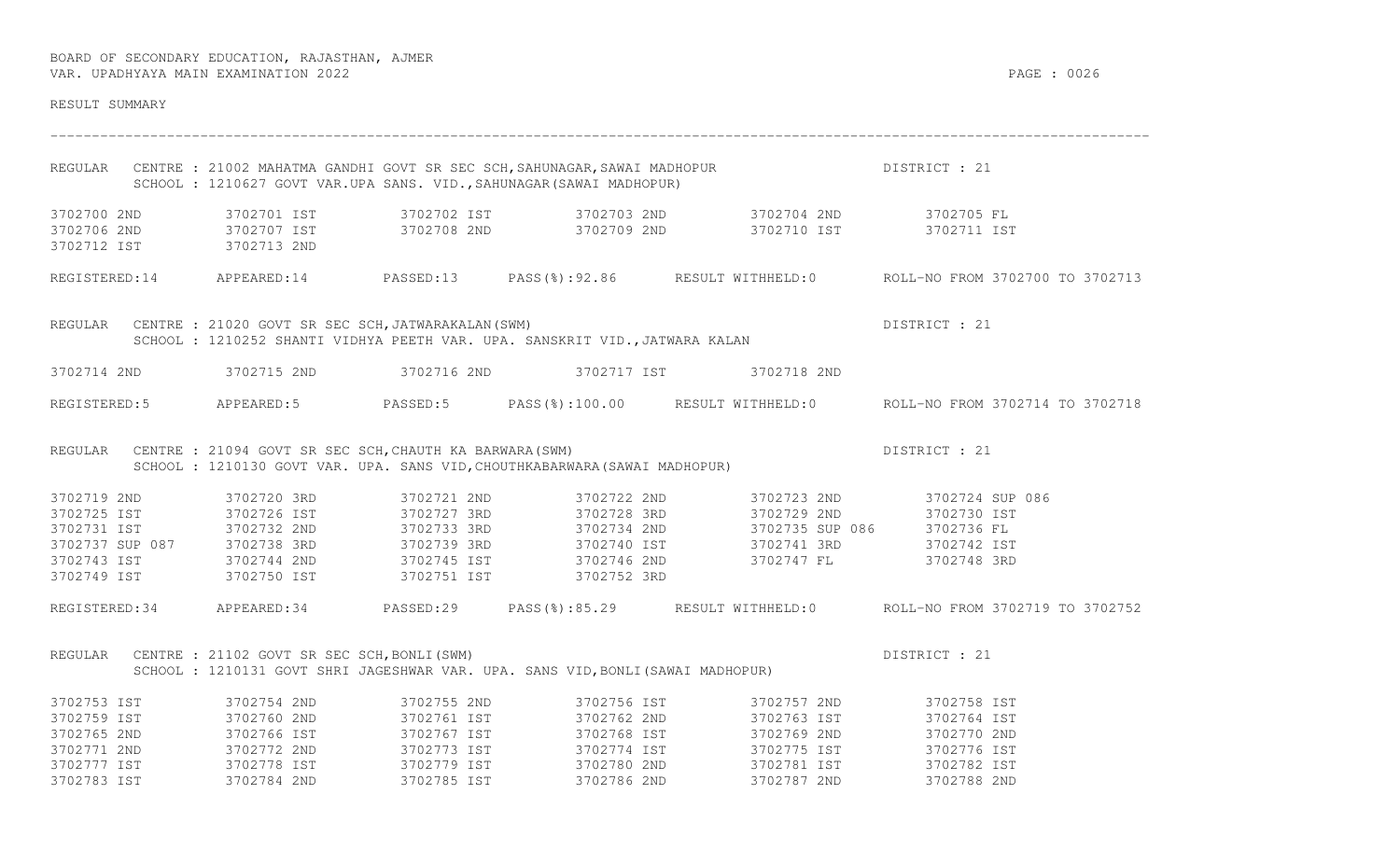| 3702789 IST                | 3702790 IST                                 | 3702791 IST | 3702792 IST                                                                   | 3702793 IST       | 3702794 2ND                     |  |
|----------------------------|---------------------------------------------|-------------|-------------------------------------------------------------------------------|-------------------|---------------------------------|--|
| 3702795 IST                | 3702796 IST                                 | 3702797 IST | 3702798 2ND                                                                   | 3702799 IST       | 3702800 IST                     |  |
| 3702801 2ND                | 3702802 2ND                                 | 3702803 3RD | 3702804 2ND                                                                   | 3702805 2ND       | 3702806 IST                     |  |
| 3702807 2ND                | 3702808 2ND                                 | 3702809 IST | 3702810 IST                                                                   | 3702811 2ND       | 3702812 2ND                     |  |
| 3702813 AA                 | 3702814 2ND                                 | 3702815 FL  | 3702816 2ND                                                                   | 3702817 3RD       | 3702818 3RD                     |  |
| 3702819 3RD                | 3702820 IST                                 | 3702821 2ND | 3702822 IST                                                                   | 3702823 IST       | 3702824 3RD                     |  |
| REGISTERED:72              | APPEARED: 71                                | PASSED:70   | PASS(%):98.59                                                                 | RESULT WITHHELD:0 | ROLL-NO FROM 3702753 TO 3702824 |  |
| REGULAR                    | CENTRE : 21102 GOVT SR SEC SCH, BONLI (SWM) |             | SCHOOL: 1210253 GOVT VAR. UPA SANSKRIT VID.GALADKALAN, BONLI (SAWAI MADHOPUR) |                   | DISTRICT : 21                   |  |
| 3702825 IST<br>3702831 IST | 3702826 2ND                                 | 3702827 IST | 3702828 AA                                                                    | 3702829 IST       | 3702830 IST                     |  |
|                            |                                             |             |                                                                               |                   |                                 |  |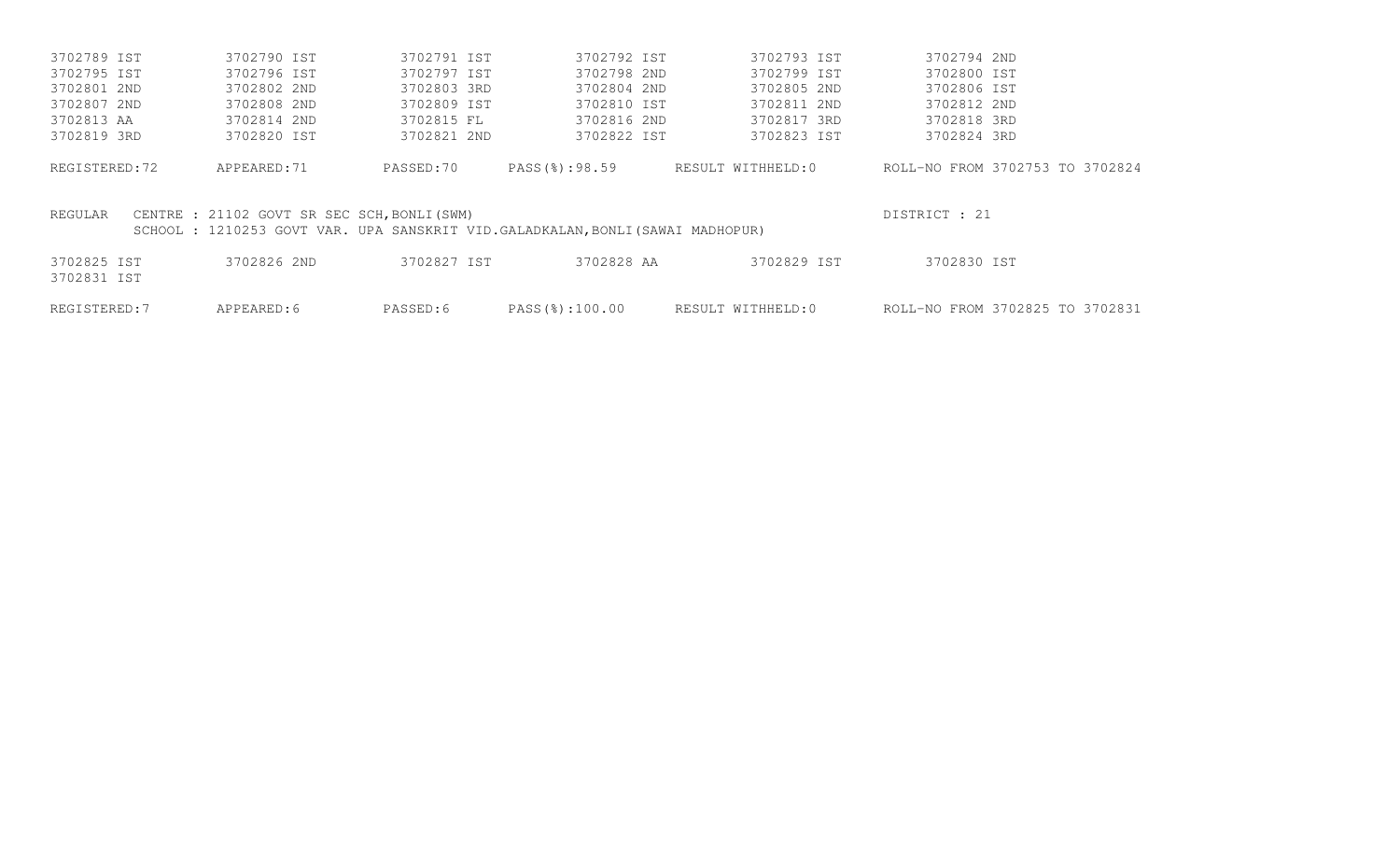| RESULT SUMMARY                                                          |             |                                                                                     |                                                                                 |                                                                                                                                                                                              |                                                                                                      |
|-------------------------------------------------------------------------|-------------|-------------------------------------------------------------------------------------|---------------------------------------------------------------------------------|----------------------------------------------------------------------------------------------------------------------------------------------------------------------------------------------|------------------------------------------------------------------------------------------------------|
|                                                                         |             | REGULAR CENTRE : 21102 GOVT SR SEC SCH, BONLI (SWM)                                 |                                                                                 | CENTRE : 21102 GOVT SR SEC SCH,BONLI(SWM)<br>SCHOOL : 1210289 JYOTI VAR. UPA. SANSKRIT SCH,BONLI(SAWAI MADHOPUR)                                                                             | DISTRICT : 21                                                                                        |
| 3702832 2ND<br>3702838 2ND<br>3702844 3RD                               |             |                                                                                     |                                                                                 | 3702850 IST 3702851 2ND 3702852 IST 3702853 IST 3702854 2ND                                                                                                                                  |                                                                                                      |
|                                                                         |             |                                                                                     |                                                                                 |                                                                                                                                                                                              | REGISTERED:23 APPEARED:23 PASSED:23 PASS(%):100.00 RESULT WITHHELD:0 ROLL-NO FROM 3702832 TO 3702854 |
|                                                                         |             | REGULAR CENTRE : 21102 GOVT SR SEC SCH, BONLI (SWM)                                 | SCHOOL: 1210565 DEEPAK BAL VAR UPDH SANS VID, HATHDOLI, BONLI (SAWAI MADHOPUR)  |                                                                                                                                                                                              | DISTRICT : 21                                                                                        |
| 3702861 2ND<br>3702867 IST                                              |             | 3702868 IST                                                                         |                                                                                 | 3702855 IST       3702856 IST       3702857 2ND       3702858 IST       3702859 IST       3702860 2ND<br>3702862 IST       3702863 IST       3702864 2ND       3702865 2ND       3702866 IST |                                                                                                      |
|                                                                         |             |                                                                                     |                                                                                 |                                                                                                                                                                                              | REGISTERED:14 APPEARED:14 PASSED:14 PASS(%):100.00 RESULT WITHHELD:0 ROLL-NO FROM 3702855 TO 3702868 |
|                                                                         |             | SCHOOL : 1210132 GOVT VAR. UPA. SANS VID, SUKAR (SAWAI MADHOPUR)                    |                                                                                 | REGULAR CENTRE : 21105 GOVT VAR. UPA. SANS VID, SUKAR (SAWAI MADHOPUR)                                                                                                                       | DISTRICT : 21                                                                                        |
| 3702875 2ND<br>3702881 IST<br>3702899 3RD<br>3702905 3RD<br>3702911 2ND | 3702869 IST | 3702870 IST<br>3702876 2ND<br>3702887 SUP 002 3702888 2ND<br>3702893 IST 3702894 FL |                                                                                 | 3702871 IST 3702872 IST 3702873 IST 3702874 2ND<br>3702877 2ND 3702878 2ND 3702879 2ND 370280 2ND                                                                                            |                                                                                                      |
|                                                                         |             |                                                                                     |                                                                                 |                                                                                                                                                                                              | REGISTERED:47 APPEARED:46 PASSED:40 PASS(%):86.96 RESULT WITHHELD:0 ROLL-NO FROM 3702869 TO 3702915  |
| REGULAR                                                                 |             | CENTRE : 21105 GOVT VAR. UPA. SANS VID, SUKAR (SAWAI MADHOPUR)                      | SCHOOL : 1210149 GOVT GIRLS VAR. UPA. SANS VID, NAIBASTI, SUKAR (SAWAI MADHOPUR |                                                                                                                                                                                              | DISTRICT : 21                                                                                        |
| 3702916 IST                                                             |             |                                                                                     |                                                                                 | 3702917 2ND       3702918 2ND       3702919 2ND       3702920 IST       3702921 IST                                                                                                          |                                                                                                      |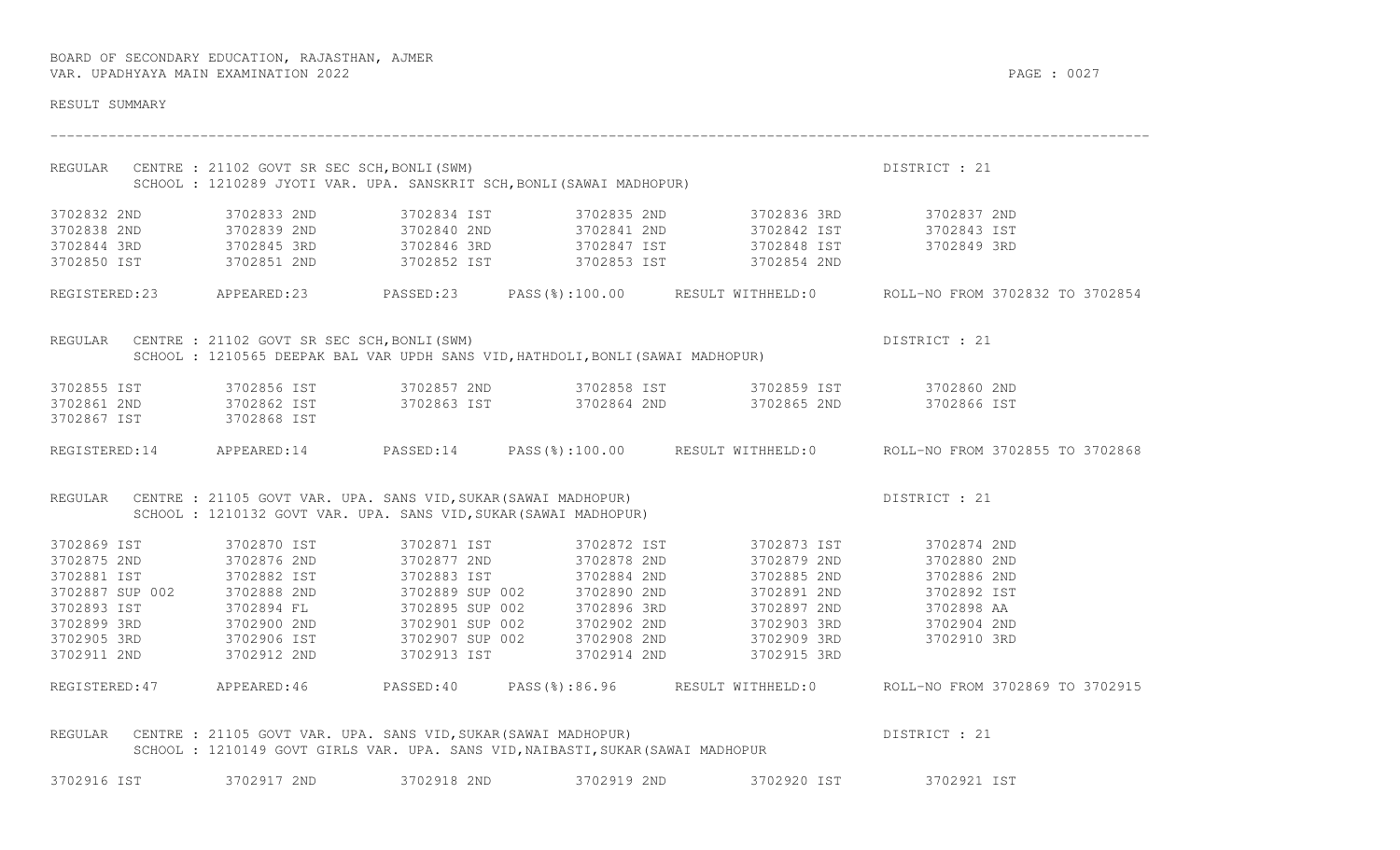| 3702922 2ND                | 3702923 2ND                                                                                          | 3702924 2ND                | 3702925 2ND                                                              | 3702926 IST                |                                 |
|----------------------------|------------------------------------------------------------------------------------------------------|----------------------------|--------------------------------------------------------------------------|----------------------------|---------------------------------|
| REGISTERED:11              | APPEARED:11                                                                                          | PASSED:11                  | PASS(%):100.00                                                           | RESULT WITHHELD:0          | ROLL-NO FROM 3702916 TO 3702926 |
| REGULAR                    | CENTRE : 21107 GOVT SR SEC SCH, PIPALDA (BONLI) SWM                                                  |                            | SCHOOL : 1210186 GOVT GIRLS VAR. UPA. SANS VID, JASTANA (SAWAI MADHOPUR) |                            | DISTRICT : 21                   |
| 3702927 2ND<br>3702933 IST | 3702928 IST<br>3702934 2ND                                                                           | 3702929 IST<br>3702935 2ND | 3702930 IST<br>3702936 3RD                                               | 3702931 2ND<br>3702937 2ND | 3702932 2ND<br>3702938 IST      |
| REGISTERED:12              | APPEARED:12                                                                                          | PASSED:12                  | PASS(%):100.00                                                           | RESULT WITHHELD:0          | ROLL-NO FROM 3702927 TO 3702938 |
| REGULAR                    | CENTRE : 22005 MAHATMA GANDHI GOVT SEC SCH, SIKAR<br>SCHOOL : 1220314 GOVT VAR. UPA. SANS VID, SIKAR |                            |                                                                          |                            | DISTRICT : 22                   |
| 3702939 IST                | 3702940 3RD                                                                                          | 3702941 2ND                |                                                                          |                            |                                 |
| REGISTERED: 3              | APPEARED: 3                                                                                          | PASSED:3                   | PASS(%):100.00                                                           | RESULT WITHHELD:0          | ROLL-NO FROM 3702939 TO 3702941 |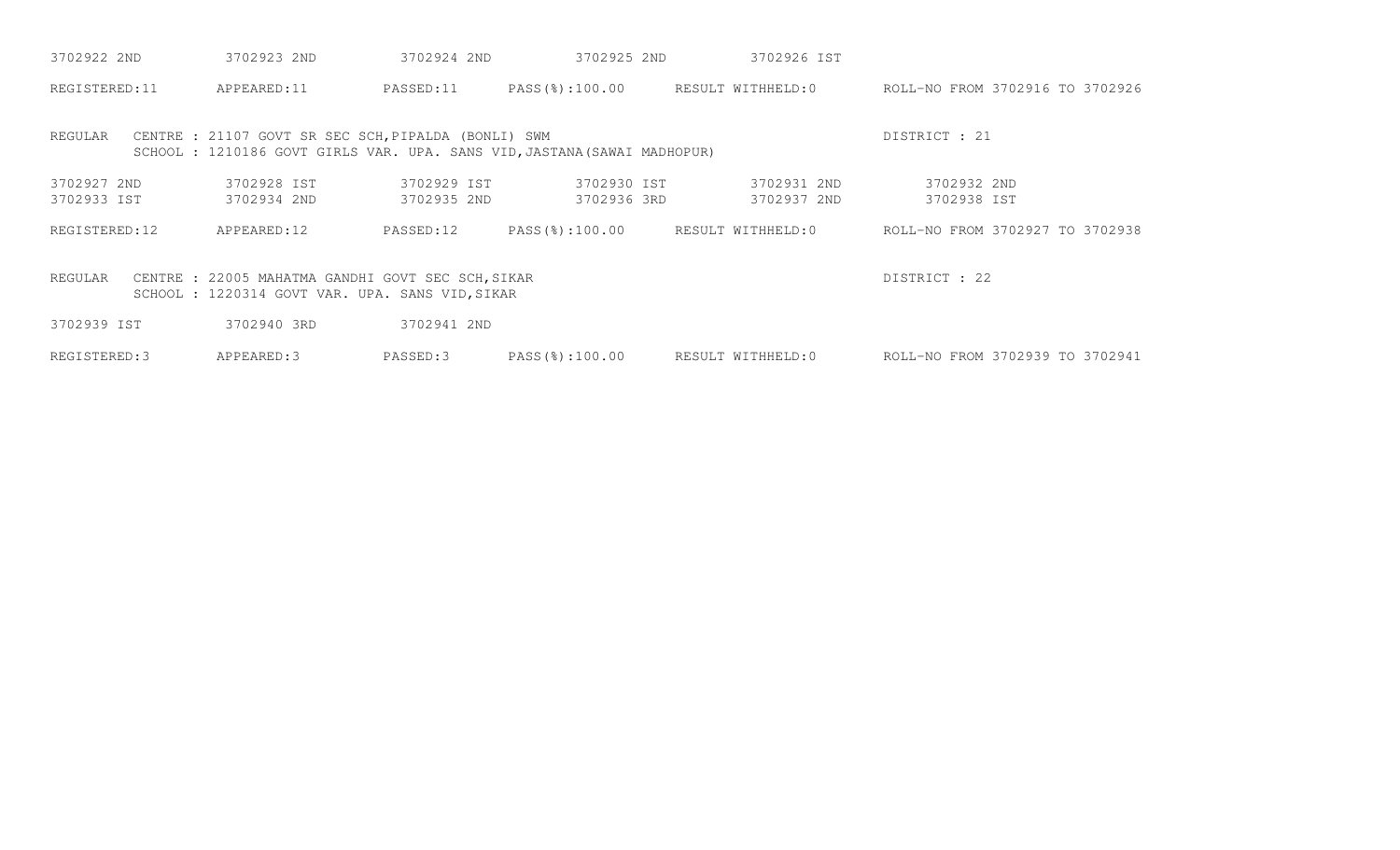| RESULT SUMMARY  |                                                             |                                                                                                                   |                                                                                                                                                                                                                                                                                                                                                           |                                                                                                      |
|-----------------|-------------------------------------------------------------|-------------------------------------------------------------------------------------------------------------------|-----------------------------------------------------------------------------------------------------------------------------------------------------------------------------------------------------------------------------------------------------------------------------------------------------------------------------------------------------------|------------------------------------------------------------------------------------------------------|
|                 | REGULAR CENTRE : 22049 GOVT SR SEC SCH, DANTA RAMGARH       | CENTRE : 22049 GOVT SR SEC SCH,DANTA RAMGARH<br>SCHOOL : 1220315 SHBK GOVT VAR. UPA. SANS VID,DANTARAMGARH(SIKAR) |                                                                                                                                                                                                                                                                                                                                                           | DISTRICT : 22                                                                                        |
|                 |                                                             |                                                                                                                   | 3702942 IST 3702943 IST 3702944 2ND 3702945 IST 3702946 IST 3702947 IST<br>3702948 IST 3702949 IST 3702950 IST 3702951 IST 3702951 IST 3702952 IST 3702953 2ND                                                                                                                                                                                            |                                                                                                      |
|                 |                                                             |                                                                                                                   |                                                                                                                                                                                                                                                                                                                                                           | REGISTERED:12 APPEARED:12 PASSED:12 PASS(%):100.00 RESULT WITHHELD:0 ROLL-NO FROM 3702942 TO 3702953 |
|                 |                                                             |                                                                                                                   | REGULAR CENTRE : 22073 SHAHEED GAJRAJ SINGH GOVT SR SEC SCH, DIVRALA(SIKAR) DISTRICT : 22<br>SCHOOL : 1220316 GOVT GIRLS VARISHTHA UPADHYAYA SANS VID, DIVARALA(SIKAR)                                                                                                                                                                                    |                                                                                                      |
|                 |                                                             |                                                                                                                   | $\begin{array}{cccccccc} 3702954 & \text{IST} & 3702955 & \text{IST} & 3702956 & \text{IST} & 3702957 & \text{IST} & 3702958 & \text{2ND} & 3702959 & \text{2ND} & 3702961 & \text{IST} & 3702961 & \text{IST} & 3702962 & \text{IST} & 3702962 & \text{IST} & 3702963 & \text{2ND} & 3702964 & \text{IST} & 3702965 & \text{IST} & 3702965 & \text{IST}$ |                                                                                                      |
|                 |                                                             |                                                                                                                   |                                                                                                                                                                                                                                                                                                                                                           | REGISTERED:12 APPEARED:12 PASSED:12 PASS(%):100.00 RESULT WITHHELD:0 ROLL-NO FROM 3702954 TO 3702965 |
|                 | REGULAR CENTRE : 22074 GOVT SR SEC SCH, GANESHWAR           | SCHOOL : 1220317 GOVT VAR. UPA. SANSKRIT VID, GANESHWAR (SIKAR)                                                   |                                                                                                                                                                                                                                                                                                                                                           | DISTRICT : 22                                                                                        |
| 3702978 2ND     |                                                             |                                                                                                                   | $\begin{array}{cccccccccccc} 3702966 & 1ST & & 3702967 & 1ST & & 3702968 & 1ST & & 3702969 & 1ST & & 3702970 & 3RD & & 3702971 & 2ND \\ & & 3702972 & 2ND & & 3702973 & 1ST & & 3702974 & 2ND & & 3702975 & FL & & 3702976 & 1ST & & 3702977 & 1ST \end{array}$                                                                                           |                                                                                                      |
|                 |                                                             |                                                                                                                   |                                                                                                                                                                                                                                                                                                                                                           | REGISTERED:13 APPEARED:13 PASSED:12 PASS(%):92.31 RESULT WITHHELD:0 ROLL-NO FROM 3702966 TO 3702978  |
|                 | REGULAR CENTRE : 22080 GOVT SR SEC SCH, SRIMADHOPUR (SIKAR) | SCHOOL : 1220318 GOVT MP VAR. UPA. SANS VID, SRIMADHOPUR (SIKAR)                                                  |                                                                                                                                                                                                                                                                                                                                                           | DISTRICT : 22                                                                                        |
| 3702991 SUP 086 |                                                             |                                                                                                                   | $\begin{array}{cccccccc} 3702979 & \text{SUP} & 086 & 3702980 & \text{IST} & 3702981 & \text{IST} & 3702982 & \text{SUP} & 3702983 & \text{2ND} & 3702984 & \text{IST} \\ 3702985 & 3RD & 3702986 & 3RD & 3702987 & \text{2ND} & 3702988 & \text{2ND} & 3702989 & \text{IST} & 3702990 & \text{IST} \end{array}$                                          |                                                                                                      |
|                 |                                                             |                                                                                                                   |                                                                                                                                                                                                                                                                                                                                                           | REGISTERED:13 APPEARED:13 PASSED:10 PASS(%):76.92 RESULT WITHHELD:0 ROLL-NO FROM 3702979 TO 3702991  |

REGULAR CENTRE : 22115 SMT KRISHNADEVI MOHANLAL KABRA GOVT SR SEC SCH, REWASA(SIKAR) DISTRICT : 22 SCHOOL : 1220319 SH AD VAR. UPA. SANS VIDYAPEETH, RAIWASA (SIKAR)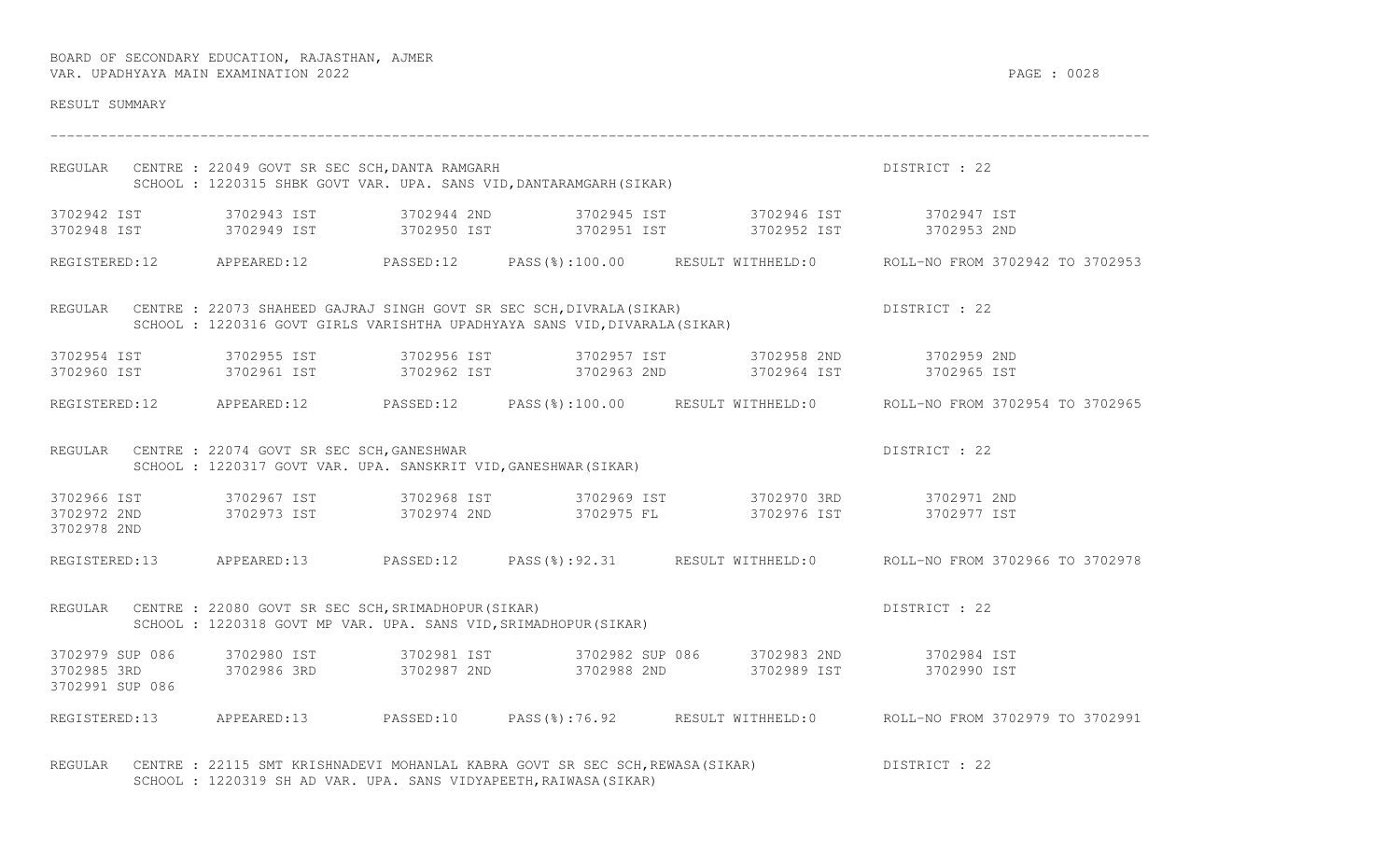| 3702992 2ND    | 3702993 2ND                                                   | 3702994 2ND | 3702995 2ND    | 3702996 IST                      | 3702997 IST                     |
|----------------|---------------------------------------------------------------|-------------|----------------|----------------------------------|---------------------------------|
| 3702998 2ND    | 3702999 IST                                                   |             |                |                                  |                                 |
| REGISTERED:8   | APPEARED:8                                                    | PASSED:8    | PASS(%):100.00 | RESULT WITHHELD:0                | ROLL-NO FROM 3702992 TO 3702999 |
| REGULAR        | CENTRE : 22117 SHAHID BHAIRU RAM GOVT SEC SCH, MUNDRU (SIKAR) |             |                |                                  | DISTRICT : 22                   |
|                | SCHOOL : 1220320 GOVT VAR. UPA. SANS VID, MOONDRU (SIKAR)     |             |                |                                  |                                 |
| 3703000 IST    | 3703001 IST                                                   | 3703002 2ND | 3703003 IST    | 3703004 IST                      | 3703005 2ND                     |
| 3703006 2ND    | 3703007 IST                                                   | 3703008 2ND | 3703009 IST    | 3703010 2ND                      | 3703011 2ND                     |
| 3703012 IST    | 3703013 IST                                                   | 3703014 IST | 3703015 IST    | 3703016 IST                      | 3703017 2ND                     |
| 3703018 2ND    | 3703019 IST                                                   | 3703020 IST | 3703021 2ND    | 3703022 IST                      | 3703023 IST                     |
| 3703024 2ND    | 3703025 2ND                                                   | 3703026 IST | 3703027 2ND    | 3703028 2ND                      | 3703029 IST                     |
| 3703030 IST    | 3703031 IST                                                   | 3703032 2ND | 3703033 2ND    | 3703034 2ND                      | 3703035 2ND                     |
| 3703036 IST    | 3703037 2ND                                                   | 3703038 2ND | 3703039 IST    | 3703040 IST                      | 3703041 2ND                     |
| 3703042 IST    |                                                               |             |                |                                  |                                 |
| REGISTERED: 43 | APPEARED:43                                                   | PASSED:43   |                | PASS(%):100.00 RESULT WITHHELD:0 | ROLL-NO FROM 3703000 TO 3703042 |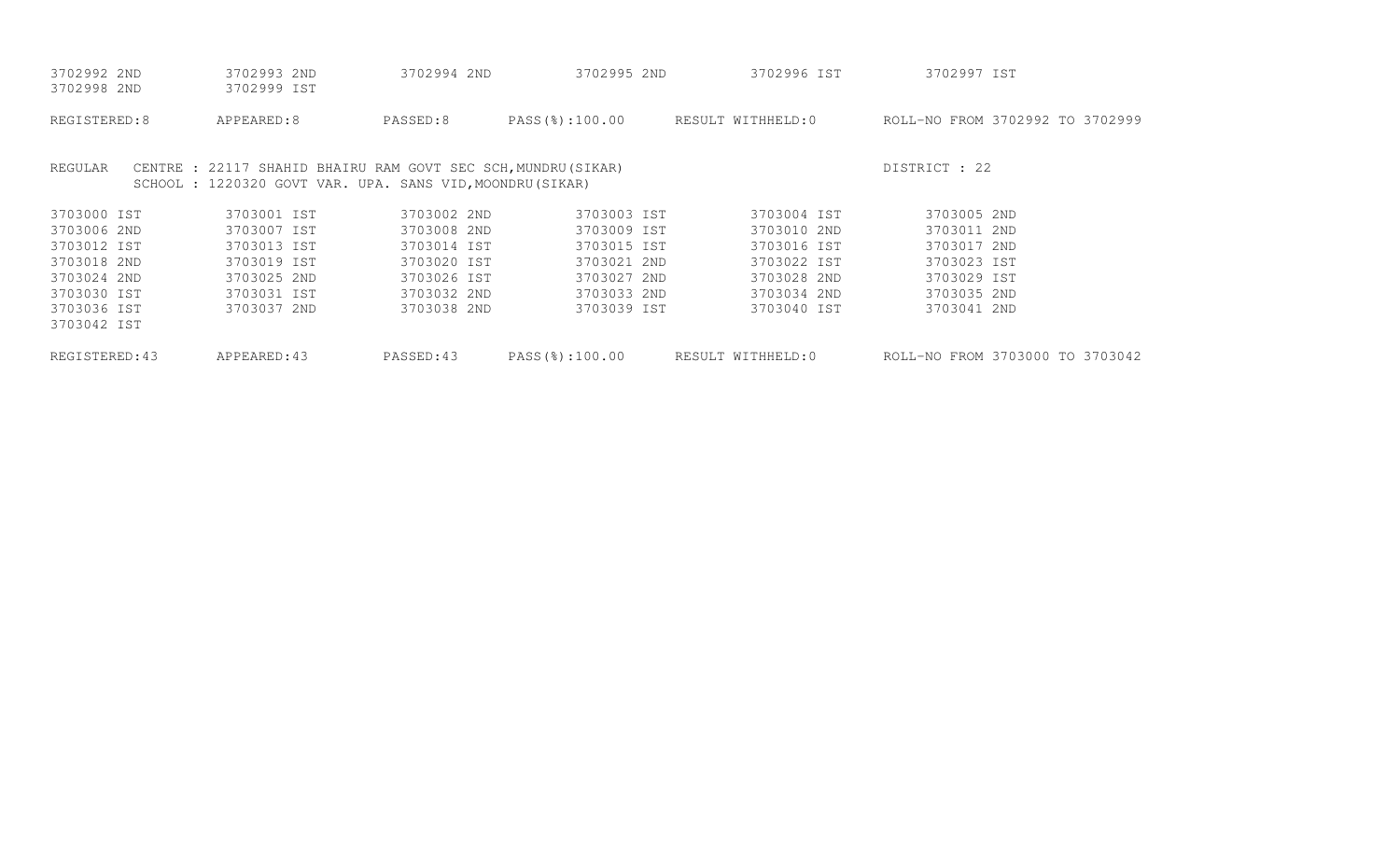| RESULT SUMMARY             |                                                                                                                                            |             |                                                                                                                                         |                                                                                                     |
|----------------------------|--------------------------------------------------------------------------------------------------------------------------------------------|-------------|-----------------------------------------------------------------------------------------------------------------------------------------|-----------------------------------------------------------------------------------------------------|
|                            | SCHOOL : 1220331 GOVT VAR. UPA. SANS VID, BOUPIYA (SIKAR)                                                                                  |             | REGULAR CENTRE : 22126 SHAEED PRAMOD KUMAR GOVT SR SEC SCH, HASAMPUR (SIKAR) [19] DISTRICT : 22                                         |                                                                                                     |
|                            | 3703043 IST 3703044 IST                                                                                                                    |             |                                                                                                                                         |                                                                                                     |
|                            |                                                                                                                                            |             |                                                                                                                                         | REGISTERED:2 APPEARED:2 PASSED:2 PASS(%):100.00 RESULT WITHHELD:0 ROLL-NO FROM 3703043 TO 3703044   |
|                            | REGULAR CENTRE : 22150 GOVT SR SEC SCH, KACHHAWA<br>SCHOOL: 1220862 GOVT VAR. UPDH. SANS VID, GHIRNIYABADA (SIKAR)                         |             |                                                                                                                                         | DISTRICT : 22                                                                                       |
| 3703045 2ND<br>3703051 2ND |                                                                                                                                            |             | 3703046 2ND       3703047 2ND       3703048 2ND       3703049 IST       3703050 2ND                                                     |                                                                                                     |
|                            |                                                                                                                                            |             |                                                                                                                                         | REGISTERED:7 APPEARED:7 PASSED:7 PASS(%):100.00 RESULT WITHHELD:0 ROLL-NO FROM 3703045 TO 3703051   |
|                            | REGULAR CENTRE : 22191 SETH SHRI BHOLA RAM GOVT SR SEC SCH, BASANI (SIKAR)<br>SCHOOL : 1221428 GOVT VAR.UPA SANS. VID., LAXMANGARH (SIKAR) |             |                                                                                                                                         | DISTRICT : 22                                                                                       |
|                            |                                                                                                                                            |             | 3703052 IST 3703053 2ND 3703054 2ND 3703055 2ND 3703056 IST 3703056 3703057 2ND                                                         |                                                                                                     |
|                            |                                                                                                                                            |             |                                                                                                                                         | REGISTERED:6 APPEARED:6 PASSED:6 PASS(%):100.00 RESULT WITHHELD:0 ROLL-NO FROM 3703052 TO 3703057   |
|                            | REGULAR CENTRE : 22198 GOVT SEC SCH, BANUDA<br>SCHOOL : 1220325 GOVT VAR. UPA. SANSKRIT VID, BANUDA (SIKAR)                                |             |                                                                                                                                         | DISTRICT : 22                                                                                       |
| 3703064 IST<br>3703070 IST | 3703065 2ND                                                                                                                                |             | 3703058 IST 3703059 2ND 3703060 IST 3703061 IST 3703062 FL 3703063 IST                                                                  |                                                                                                     |
|                            |                                                                                                                                            |             |                                                                                                                                         | REGISTERED:13 APPEARED:13 PASSED:12 PASS(%):92.31 RESULT WITHHELD:0 ROLL-NO FROM 3703058 TO 3703070 |
|                            | REGULAR CENTRE : 22205 GOVT SR SEC SCH, GOWATI<br>SCHOOL : 1220865 GOVT GIRLS VAR. UPA. SANS VID, DOOKIYA (SIKAR)                          |             |                                                                                                                                         | DISTRICT : 22                                                                                       |
|                            | 3703071 IST 3703072 2ND                                                                                                                    | 3703073 IST | 3703074 IST 3703075 IST 3703076 IST<br>3703077 IST      3703078 IST      3703079 IST      3703080 2ND      3703081 IST      3703082 IST |                                                                                                     |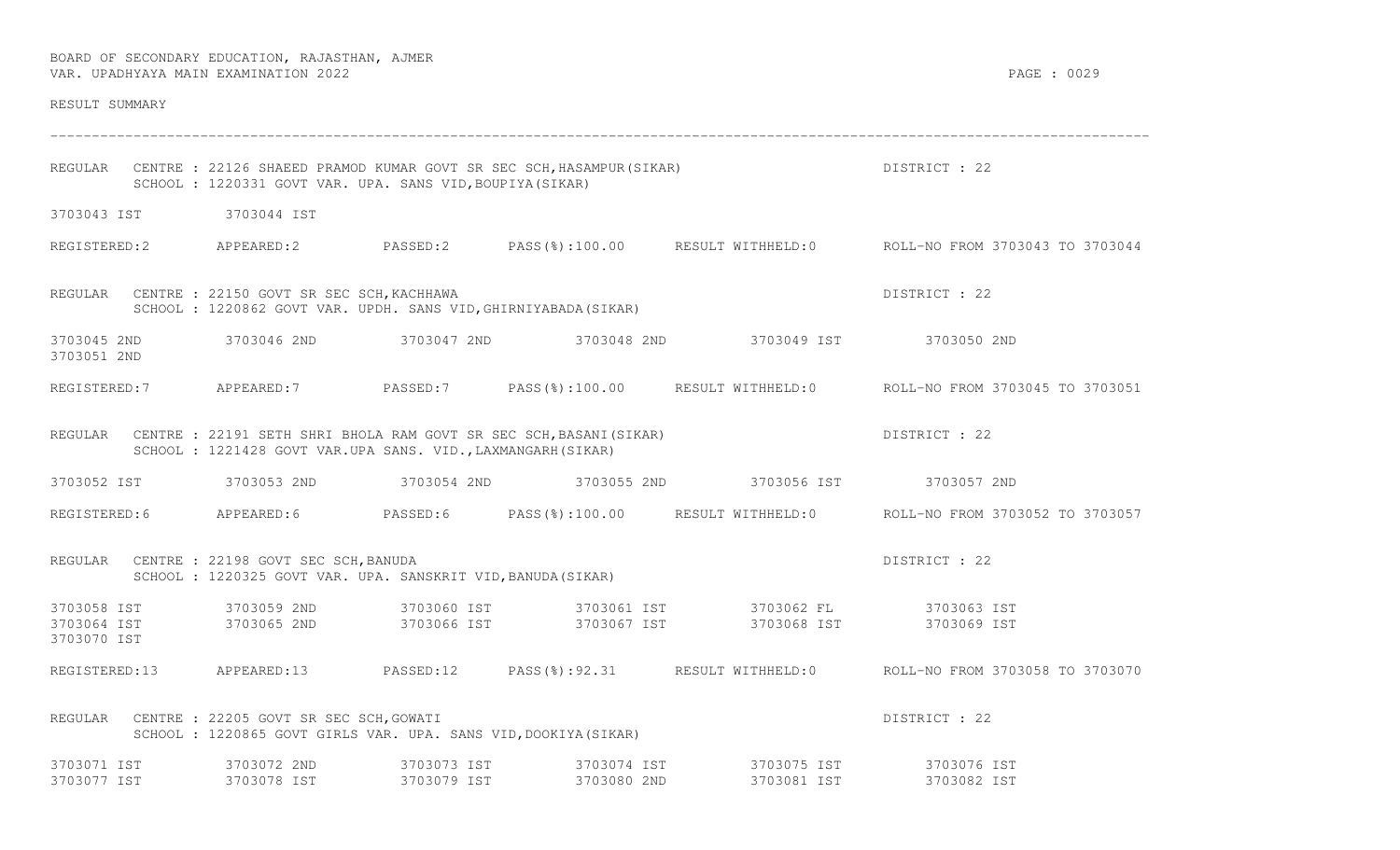| REGISTERED:12                             | APPEARED:12                                                                                                                  | PASSED:12                  | PASS(%):100.00                                                     | RESULT WITHHELD:0          | ROLL-NO FROM 3703071 TO 3703082 |
|-------------------------------------------|------------------------------------------------------------------------------------------------------------------------------|----------------------------|--------------------------------------------------------------------|----------------------------|---------------------------------|
| REGULAR                                   | CENTRE : 22234 GOVT SR SEC SCH, KHATUSHYAMJI                                                                                 |                            | SCHOOL: 1220459 GOVT VAR. UPA. SANSKRIT VID., KHATUSHYAMJI (SIKAR) |                            | DISTRICT : 22                   |
| 3703083 2ND<br>3703089 IST<br>3703095 2ND | 3703084 2ND<br>3703090 IST<br>3703096 IST                                                                                    | 3703085 2ND<br>3703091 2ND | 3703086 IST<br>3703092 IST                                         | 3703087 IST<br>3703093 IST | 3703088 2ND<br>3703094 2ND      |
| REGISTERED: 14                            | APPEARED:14                                                                                                                  | PASSED:14                  | PASS(%):100.00                                                     | RESULT WITHHELD:0          | ROLL-NO FROM 3703083 TO 3703096 |
| REGULAR                                   | CENTRE : 22265 GN MODI GOVT SR SEC SCH, NEEMKATHANA (SIKAR)<br>SCHOOL : 1220327 GOVT VAR. UPA. SANS VID, NEEMKATHANA (SIKAR) |                            |                                                                    |                            | DISTRICT : 22                   |
| 3703097 IST<br>3703103 IST<br>3703109 IST | 3703098 IST<br>3703104 IST                                                                                                   | 3703099 IST<br>3703105 IST | 3703100 2ND<br>3703106 IST                                         | 3703101 IST<br>3703107 IST | 3703102 IST<br>3703108 IST      |
| REGISTERED:13                             | APPEARED:13                                                                                                                  | PASSED:13                  | PASS(%):100.00                                                     | RESULT WITHHELD:0          | ROLL-NO FROM 3703097 TO 3703109 |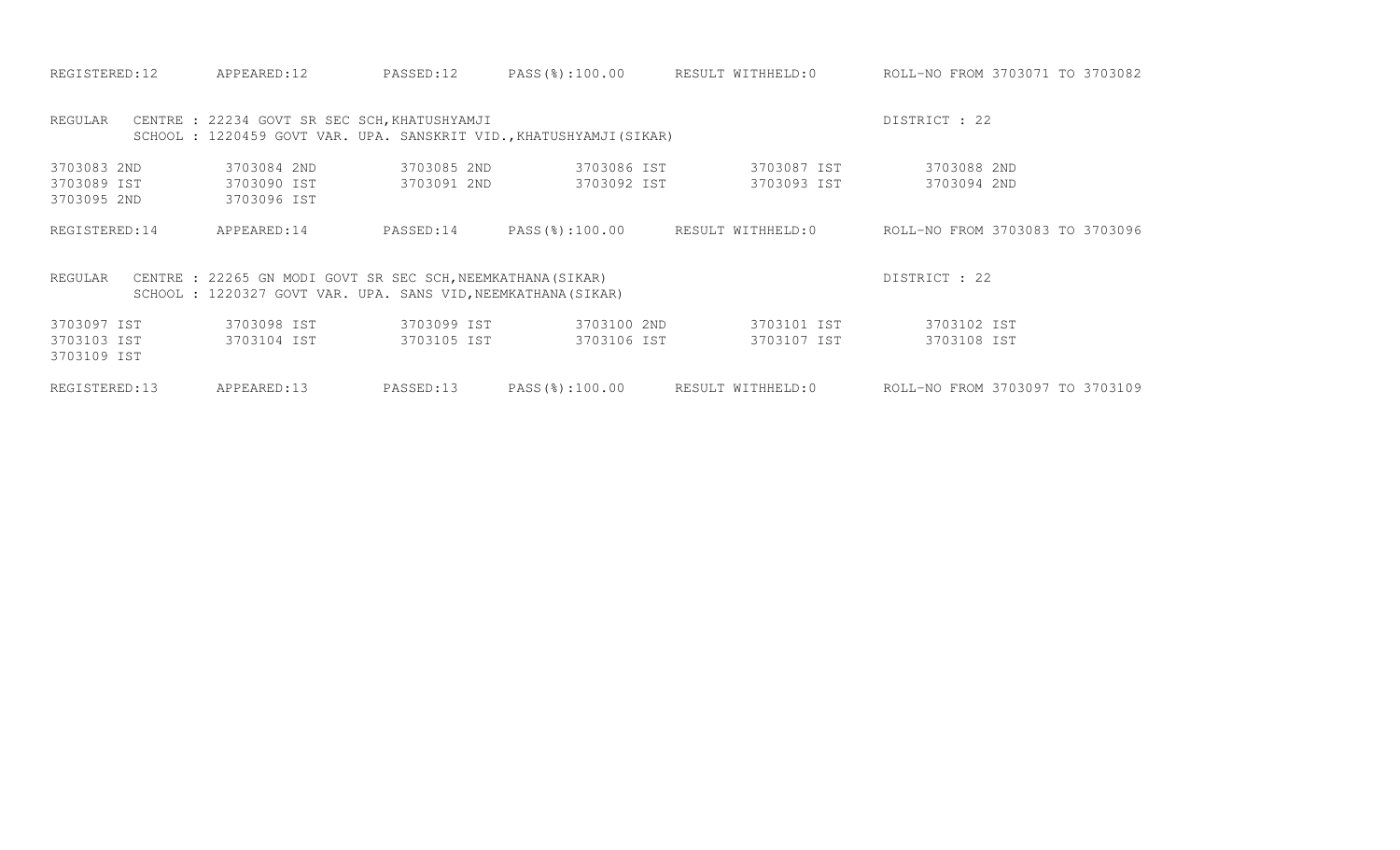| RESULT SUMMARY                                           |                                                                                                                                                 |                            |             |                                                                                         |                                                                                                   |
|----------------------------------------------------------|-------------------------------------------------------------------------------------------------------------------------------------------------|----------------------------|-------------|-----------------------------------------------------------------------------------------|---------------------------------------------------------------------------------------------------|
|                                                          | REGULAR CENTRE : 22283 GOVT PT BNK VAR. UPA. SANS VID., KHANDELA (SIKAR)<br>SCHOOL : 1221635 GOVT VAR. UPA SANS. VID., KANWAT, KHANDELA (SIKAR) |                            |             |                                                                                         | DISTRICT : 22                                                                                     |
| 3703110 IST<br>3703116 IST                               | 3703111 2ND<br>3703117 IST                                                                                                                      |                            |             | 3703112 2ND 3703113 2ND 3703114 IST 3703115 2ND                                         |                                                                                                   |
|                                                          |                                                                                                                                                 |                            |             |                                                                                         | REGISTERED:8 APPEARED:8 PASSED:8 PASS(%):100.00 RESULT WITHHELD:0 ROLL-NO FROM 3703110 TO 3703117 |
|                                                          | REGULAR CENTRE : 22285 GOVT GIRLS SR SEC SCH, KHANDELA<br>SCHOOL : 1220329 GOVT PT BNK VAR. UPA. SANS VID., KHANDELA (SIKAR)                    |                            |             |                                                                                         | DISTRICT : 22                                                                                     |
| 3703118 IST<br>3703124 IST                               | 3703119 IST<br>3703125 IST                                                                                                                      | 3703126 AA                 |             | 3703120 2ND 3703121 IST 3703122 2ND 3703123 IST                                         |                                                                                                   |
|                                                          | REGISTERED: 9 APPEARED: 8 PASSED: 8                                                                                                             |                            |             |                                                                                         | PASS(%):100.00 RESULT WITHHELD:0 ROLL-NO FROM 3703118 TO 3703126                                  |
|                                                          | REGULAR CENTRE : 22285 GOVT GIRLS SR SEC SCH, KHANDELA<br>SCHOOL : 1220460 GOVT PRAV SANSKRIT VID., SHAKHAMBHARI SAKRAI (SIKAR)                 |                            |             |                                                                                         | DISTRICT : 22                                                                                     |
|                                                          |                                                                                                                                                 |                            |             | 3703127 IST 3703128 IST 3703129 2ND 3703130 2ND 3703131 2ND 3703131 2ND 3703132 SUP 086 |                                                                                                   |
|                                                          |                                                                                                                                                 |                            |             |                                                                                         | REGISTERED:6 APPEARED:6 PASSED:5 PASS(%):83.33 RESULT WITHHELD:0 ROLL-NO FROM 3703127 TO 3703132  |
|                                                          | REGULAR CENTRE : 22306 GOVT SR SEC SCH, ROSAWA<br>SCHOOL : 1220863 GOVT VAR UPA SANS VID, SHEKHISAR (SIKAR)                                     |                            |             |                                                                                         | DISTRICT : 22                                                                                     |
| 3703133 IST<br>3703139 2ND<br>3703145 IST<br>3703151 IST | 3703134 AA<br>3703140 IST<br>3703146 2ND<br>3703152 2ND                                                                                         | 3703135 IST<br>3703147 IST | 3703148 IST | 3703136 AA 3703137 IST<br>3703149 IST                                                   | 3703138 2ND<br>3703144 2ND<br>3703150 IST                                                         |
| REGISTERED:20 APPEARED:18                                |                                                                                                                                                 | PASSED:18                  |             |                                                                                         | PASS(%):100.00 RESULT WITHHELD:0 ROLL-NO FROM 3703133 TO 3703152                                  |

REGULAR CENTRE : 22346 GOVT SR SEC SCH, KHACHARIAWAS(SIKAR) SECULAR DISTRICT : 22 SCHOOL : 1220328 GOVT VAR. UPA. SANS VID,CHAKGOPINATHPURA(SIKAR)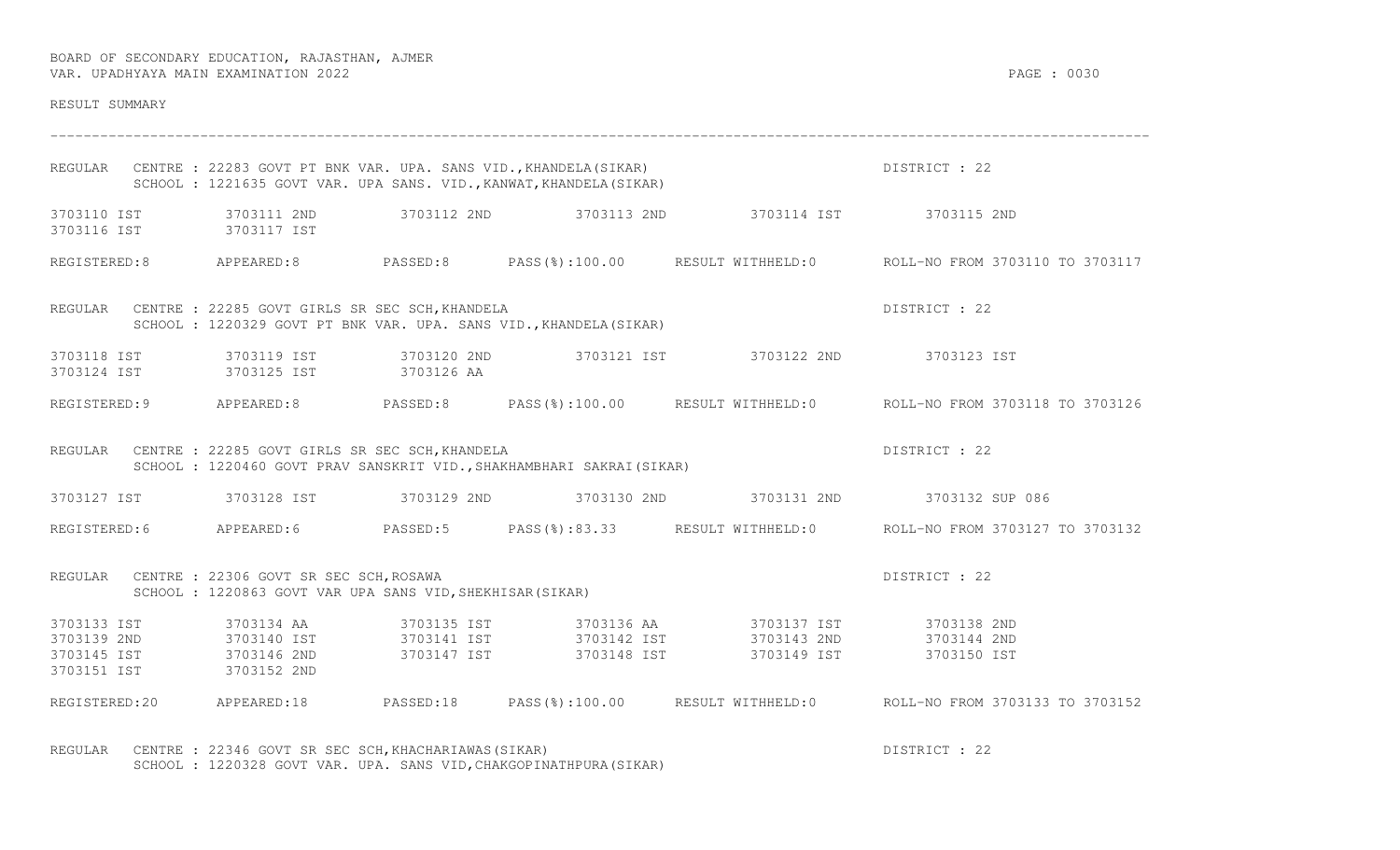| 3703153 AA     | 3703154 IST                                                                                                               | 3703155 IST | 3703156 IST   |                                  |                                 |
|----------------|---------------------------------------------------------------------------------------------------------------------------|-------------|---------------|----------------------------------|---------------------------------|
| REGISTERED: 4  | APPEARED:3                                                                                                                | PASSED:3    |               | PASS(%):100.00 RESULT WITHHELD:0 | ROLL-NO FROM 3703153 TO 3703156 |
| REGULAR        | CENTRE : 23041 GOVT SEC SCH, JHADOLI<br>SCHOOL : 1230096 GOVT VAR. UPA. SANS VID, JHADOLI (SIROHI)                        |             |               |                                  | DISTRICT : 23                   |
| 3703157 IST    | 3703158 2ND                                                                                                               | 3703159 2ND | 3703160 2ND   | 3703161 2ND                      |                                 |
| REGISTERED: 5  | APPEARED:5                                                                                                                | PASSED:5    |               | PASS(%):100.00 RESULT WITHHELD:0 | ROLL-NO FROM 3703157 TO 3703161 |
| REGULAR        | CENTRE : 24091 GOVT SR SEC SCH, PADAMPUR<br>SCHOOL: 1240715 GOVT VAR. UPDH. SANS. VID., 23 B.B. PADAMPUR (SRI GANGANAGAR) |             |               |                                  | DISTRICT : 24                   |
| 3703162 3RD    | 3703163 2ND                                                                                                               | 3703164 2ND | 3703165 IST   | 3703166 2ND                      | 3703167 IST                     |
| 3703168 IST    | 3703169 2ND                                                                                                               | 3703170 2ND | 3703171 IST   | 3703172 IST                      | 3703173 IST                     |
| 3703174 IST    | 3703175 IST                                                                                                               | 3703176 2ND | 3703177 2ND   | 3703178 2ND                      | 3703179 2ND                     |
| 3703180 FL     | 3703181 2ND                                                                                                               | 3703182 2ND | 3703183 2ND   | 3703184 2ND                      |                                 |
| REGISTERED: 23 | APPEARED:23                                                                                                               | PASSED:22   | PASS(%):95.65 | RESULT WITHHELD:0                | ROLL-NO FROM 3703162 TO 3703184 |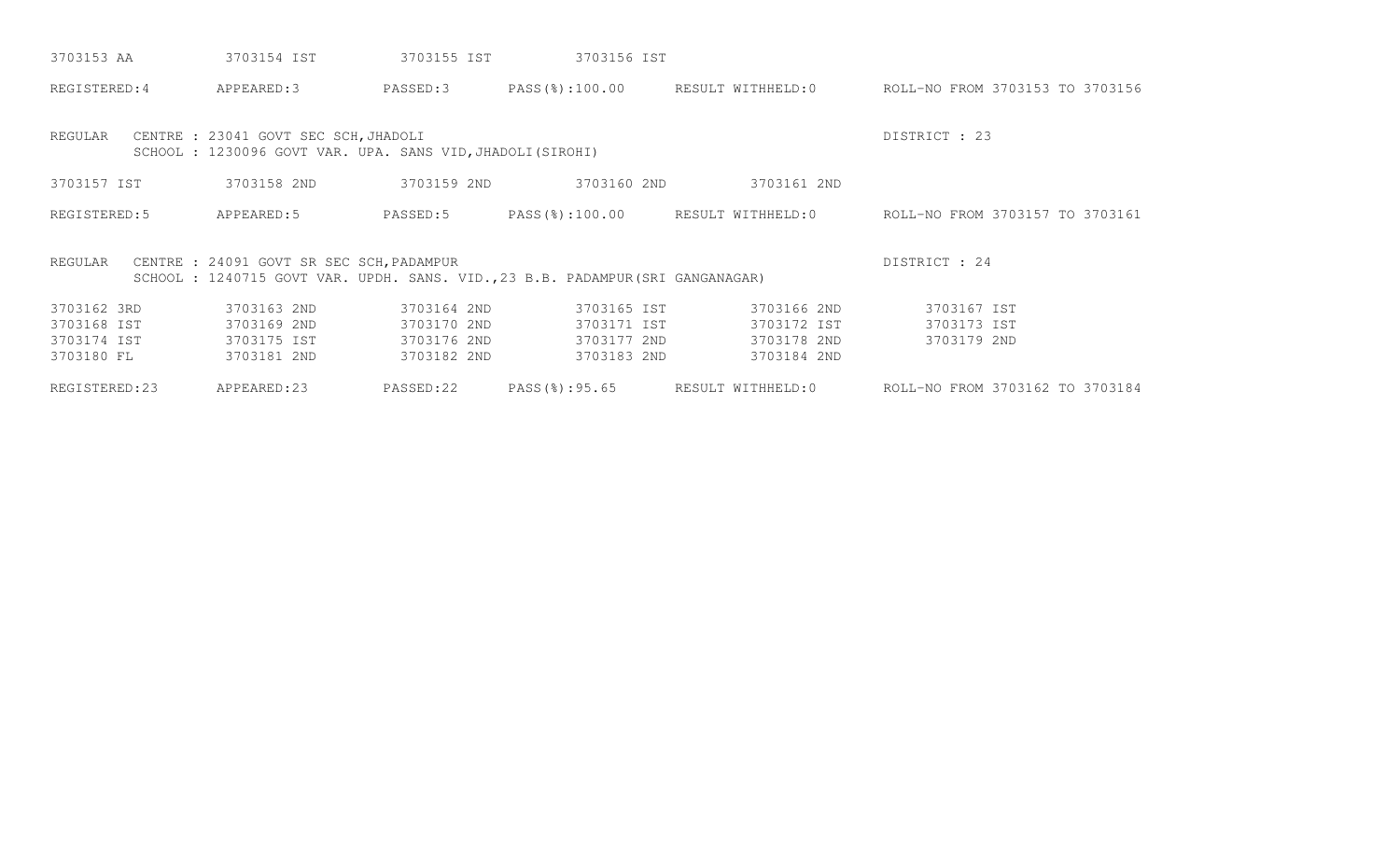| RESULT SUMMARY                                           |                                                                                                                 |             |                                                                                 |                                                 |                                                                                                      |
|----------------------------------------------------------|-----------------------------------------------------------------------------------------------------------------|-------------|---------------------------------------------------------------------------------|-------------------------------------------------|------------------------------------------------------------------------------------------------------|
|                                                          | REGULAR CENTRE : 25079 GOVT SR SEC SCH, DOONI                                                                   |             | SCHOOL : 1250151 NAV VIDHYA MANDIR VAR. UPA. SANSKRIT VID, DOONI (TONK)         |                                                 | DISTRICT : 25                                                                                        |
|                                                          | 3703185 FL 3703186 2ND 3703187 2ND                                                                              |             |                                                                                 |                                                 |                                                                                                      |
|                                                          |                                                                                                                 |             |                                                                                 |                                                 | REGISTERED:3 APPEARED:3 PASSED:2 PASS(%):66.67 RESULT WITHHELD:0 ROLL-NO FROM 3703185 TO 3703187     |
|                                                          | REGULAR CENTRE : 25096 GOVT SR SEC SCH, RANOLI                                                                  |             | SCHOOL: 1250588 GOVT PRAV. SANS. VID., BINJARI SITARAMPURA, RANOLI (TONK)       |                                                 | DISTRICT : 25                                                                                        |
| 3703188 2ND<br>3703194 IST<br>3703200 IST<br>3703206 IST | 3703189 2ND<br>3703195 IST<br>3703201 3RD<br>3703207 IST                                                        | 3703190 2ND | 3703208 IST 3703209 2ND                                                         | 3703191 2ND 3703192 IST 3703193 3RD             |                                                                                                      |
|                                                          |                                                                                                                 |             |                                                                                 |                                                 | REGISTERED:22 APPEARED:22 PASSED:22 PASS(%):100.00 RESULT WITHHELD:0 ROLL-NO FROM 3703188 TO 3703209 |
|                                                          | REGULAR CENTRE : 25099 GOVT SR SEC SCH, NOHTA (TONK)                                                            |             | SCHOOL: 1250480 GOVT VAR. UPDH. S VID., SWAMIBHAJNANAND ASHRAM, KARIRIYA (TONK) |                                                 | DISTRICT : 25                                                                                        |
| 3703210 3RD<br>3703216 2ND<br>3703222 2ND<br>3703228 2ND | 3703211 2ND<br>3703217 2ND<br>3703223 2ND                                                                       |             |                                                                                 | 3703212 2ND 3703213 2ND 3703214 IST 3703215 2ND |                                                                                                      |
|                                                          |                                                                                                                 |             |                                                                                 |                                                 | REGISTERED:19 APPEARED:19 PASSED:17 PASS(%):89.47 RESULT WITHHELD:0 ROLL-NO FROM 3703210 TO 3703228  |
|                                                          | REGULAR CENTRE : 25114 GOVT SR SEC SCH, KUREDI (TONK)<br>SCHOOL : 1250140 GOVT VAR. UPA. SANS VID, GALOD (TONK) |             |                                                                                 |                                                 | DISTRICT : 25                                                                                        |
| 3703229 IST<br>3703235 SUP 087 3703236 3RD               |                                                                                                                 |             |                                                                                 | 3703237 IST 3703238 IST 3703239 IST             |                                                                                                      |
|                                                          |                                                                                                                 |             |                                                                                 |                                                 | REGISTERED:11 APPEARED:11 PASSED:10 PASS(%):90.91 RESULT WITHHELD:0 ROLL-NO FROM 3703229 TO 3703239  |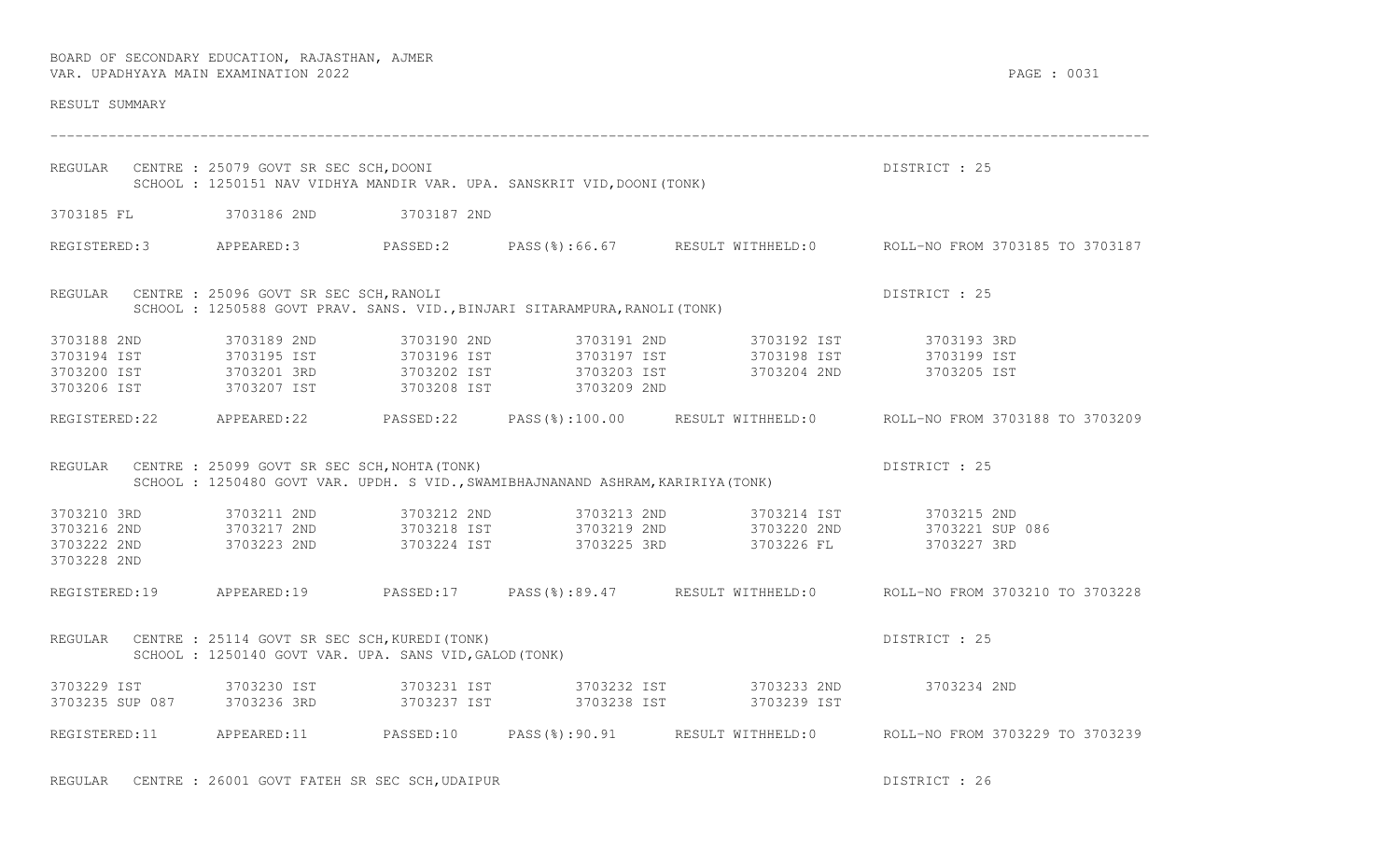SCHOOL : 1260302 GOVT VAR. UPA. SANS VID,UDAIPUR

| 3703240 FL               | 3703241 2ND                                                                                         | 3703242 FL              | 3703243 2ND            | 3703244 SUP 002        |                                 |
|--------------------------|-----------------------------------------------------------------------------------------------------|-------------------------|------------------------|------------------------|---------------------------------|
| REGISTERED: 5            | APPEARED: 5                                                                                         | PASSED:2                | PASS(%):40.00          | RESULT WITHHELD:0      | ROLL-NO FROM 3703240 TO 3703244 |
| REGULAR                  | CENTRE : 26001 GOVT FATEH SR SEC SCH, UDAIPUR<br>SCHOOL: 1260303 MADHAV VAR. UPA. SANS VID, UDAIPUR |                         |                        |                        | DISTRICT : 26                   |
| 3703245 FL<br>3703251 AA | 3703246 FL<br>3703252 AA                                                                            | 3703247 P<br>3703253 AA | 3703248 P<br>3703254 P | 3703249 P<br>3703255 P | 3703250 AA                      |
| REGISTERED:11            | APPEARED: 7                                                                                         | PASSED:5                | PASS(%):71.43          | RESULT WITHHELD:0      | ROLL-NO FROM 3703245 TO 3703255 |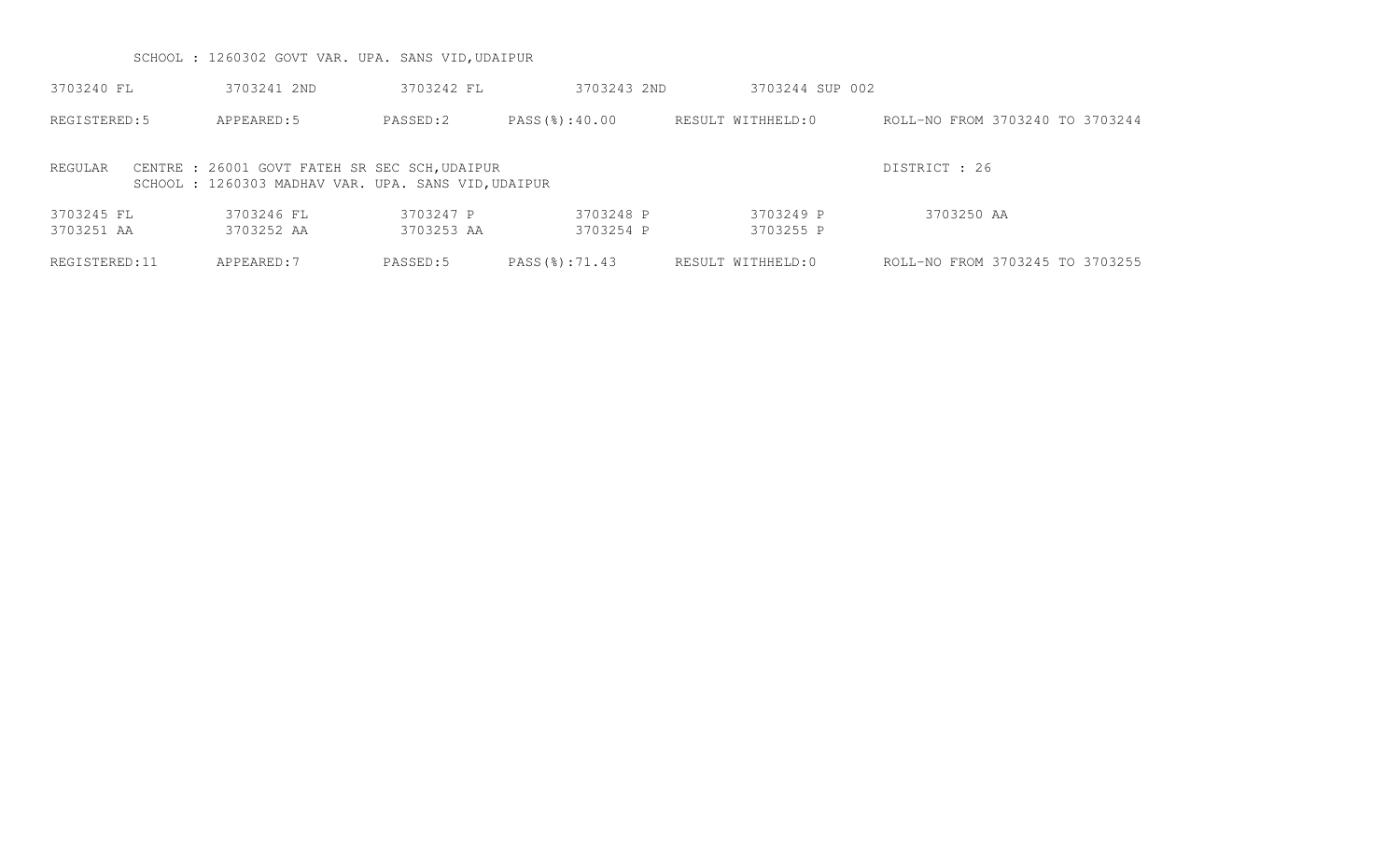| RESULT SUMMARY                                                                   |                                                                                                                          |             |                                                                                 |                                                                                                                                                                                           |                                                                                                      |
|----------------------------------------------------------------------------------|--------------------------------------------------------------------------------------------------------------------------|-------------|---------------------------------------------------------------------------------|-------------------------------------------------------------------------------------------------------------------------------------------------------------------------------------------|------------------------------------------------------------------------------------------------------|
|                                                                                  | REGULAR CENTRE : 26009 GOVT SR SEC SCH, SAVINAKHERA, UDAIPUR                                                             |             | SCHOOL : 1260318 GOVT VAR. UPA. SANS VID, SAVINAKHERA (UDAIPUR)                 |                                                                                                                                                                                           | DISTRICT : 26                                                                                        |
| 3703256 IST<br>3703262 IST<br>3703268 IST 3703269 IST<br>3703274 IST 3703275 3RD | 3703257 IST<br>3703263 IST                                                                                               |             |                                                                                 | 3703270 IST 3703271 IST 3703272 IST 3703273 IST                                                                                                                                           | 3703279 IST                                                                                          |
|                                                                                  |                                                                                                                          |             |                                                                                 |                                                                                                                                                                                           | REGISTERED:24 APPEARED:24 PASSED:24 PASS(%):100.00 RESULT WITHHELD:0 ROLL-NO FROM 3703256 TO 3703279 |
| REGULAR                                                                          | CENTRE : 26016 GOVT SR SEC SCH, BHUWANA, UDAIPUR<br>SCHOOL : 1260444 GOVT VAR. UPA. SANS VID, AMBERI (UDAIPUR)           |             |                                                                                 |                                                                                                                                                                                           | DISTRICT : 26                                                                                        |
| 3703280 2ND                                                                      |                                                                                                                          |             |                                                                                 |                                                                                                                                                                                           |                                                                                                      |
|                                                                                  |                                                                                                                          |             |                                                                                 |                                                                                                                                                                                           | REGISTERED:1 APPEARED:1 PASSED:1 PASS(%):100.00 RESULT WITHHELD:0 ROLL-NO FROM 3703280 TO 3703280    |
|                                                                                  | REGULAR CENTRE : 26112 GOVT SR SEC SCH, GINGALA (UDAIPUR)                                                                |             | SCHOOL: 1260843 SHRI VEDMATA GAYATRI V.UPDH.SAN.VID., IDANA, SALUMBER (UDAIPUR) |                                                                                                                                                                                           | DISTRICT : 26                                                                                        |
|                                                                                  | 3703281 IST 3703282 2ND 3703283 2ND                                                                                      |             |                                                                                 |                                                                                                                                                                                           |                                                                                                      |
|                                                                                  |                                                                                                                          |             |                                                                                 |                                                                                                                                                                                           | REGISTERED:3 APPEARED:3 PASSED:3 PASS(%):100.00 RESULT WITHHELD:0 ROLL-NO FROM 3703281 TO 3703283    |
|                                                                                  | REGULAR CENTRE : 26135 GOVT SR SEC SCH, KHERWARA (UDAIPUR)<br>SCHOOL : 1260304 GOVT VAR. UPA. SANS VID, BADALA (UDAIPUR) |             |                                                                                 |                                                                                                                                                                                           | DISTRICT : 26                                                                                        |
| 3703284 SUP 002<br>3703290 2ND<br>3703296 3RD<br>3703302 2ND<br>3703308 3RD      | 3703285 2ND<br>3703291 FL<br>3703297 IST<br>3703303 2ND<br>3703309 FL                                                    | 3703286 3RD |                                                                                 | 3703287 FL 3703288 2ND 3703289 2ND<br>3703292 FL 3703293 3RD 3703294 FL 3703295 3RD<br>3703298 2ND 3703299 2ND 3703300 3RD 3703301 2ND<br>3703304 2ND 3703305 2ND 3703306 2ND 3703307 3RD |                                                                                                      |
|                                                                                  |                                                                                                                          |             |                                                                                 |                                                                                                                                                                                           | REGISTERED:26 APPEARED:26 PASSED:20 PASS(%):76.92 RESULT WITHHELD:0 ROLL-NO FROM 3703284 TO 3703309  |

REGULAR CENTRE : 27001 GOVT SR SEC SCH, DHOLPUR DESTRICT OF STRICT CONTRICT OF STRICT : 27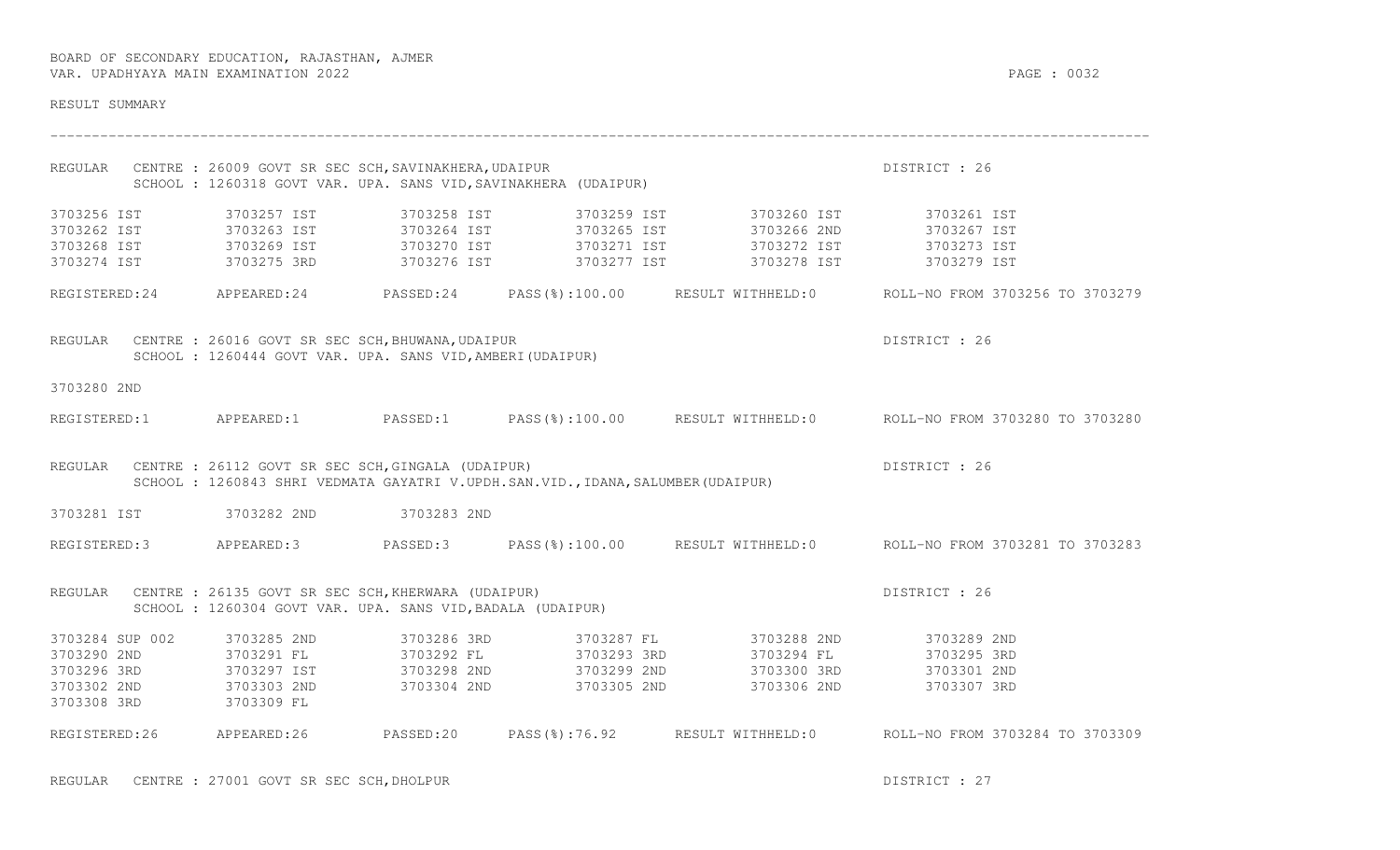# SCHOOL : 1270086 GOVT VAR. UPDH. SANSKRIT VID,DHOLPUR

| 3703310 2ND   | 3703311 2ND                             | 3703312 2ND | 3703313 IST                                                             | 3703314 AA        | 3703315 IST                     |
|---------------|-----------------------------------------|-------------|-------------------------------------------------------------------------|-------------------|---------------------------------|
| 3703316 2ND   | 3703317 IST                             | 3703318 3RD | 3703319 IST                                                             | 3703320 2ND       | 3703321 IST                     |
| 3703322 IST   | 3703323 2ND                             | 3703324 2ND | 3703325 IST                                                             | 3703326 2ND       | 3703327 IST                     |
| 3703328 2ND   | 3703329 2ND                             | 3703330 IST | 3703331 IST                                                             | 3703332 2ND       | 3703333 IST                     |
| 3703334 IST   | 3703335 2ND                             | 3703336 2ND |                                                                         |                   |                                 |
| REGISTERED:27 | APPEARED:26                             | PASSED:26   | PASS(%):100.00                                                          | RESULT WITHHELD:0 | ROLL-NO FROM 3703310 TO 3703336 |
| REGULAR       | CENTRE : 27046 GOVT SR SEC SCH, TONTARI |             | SCHOOL: 1270103 GOVT VAR. UPA SANS. VID, BUDHA KA PURA (BARI) (DHOLPUR) |                   | DISTRICT : 27                   |
| 3703337 3RD   | 3703338 FL                              | 3703339 FL  | 3703340 AA                                                              | 3703341 3RD       | 3703342 3RD                     |
| REGISTERED: 6 | APPEARED: 5                             | PASSED:3    | PASS(%):60.00                                                           | RESULT WITHHELD:0 | ROLL-NO FROM 3703337 TO 3703342 |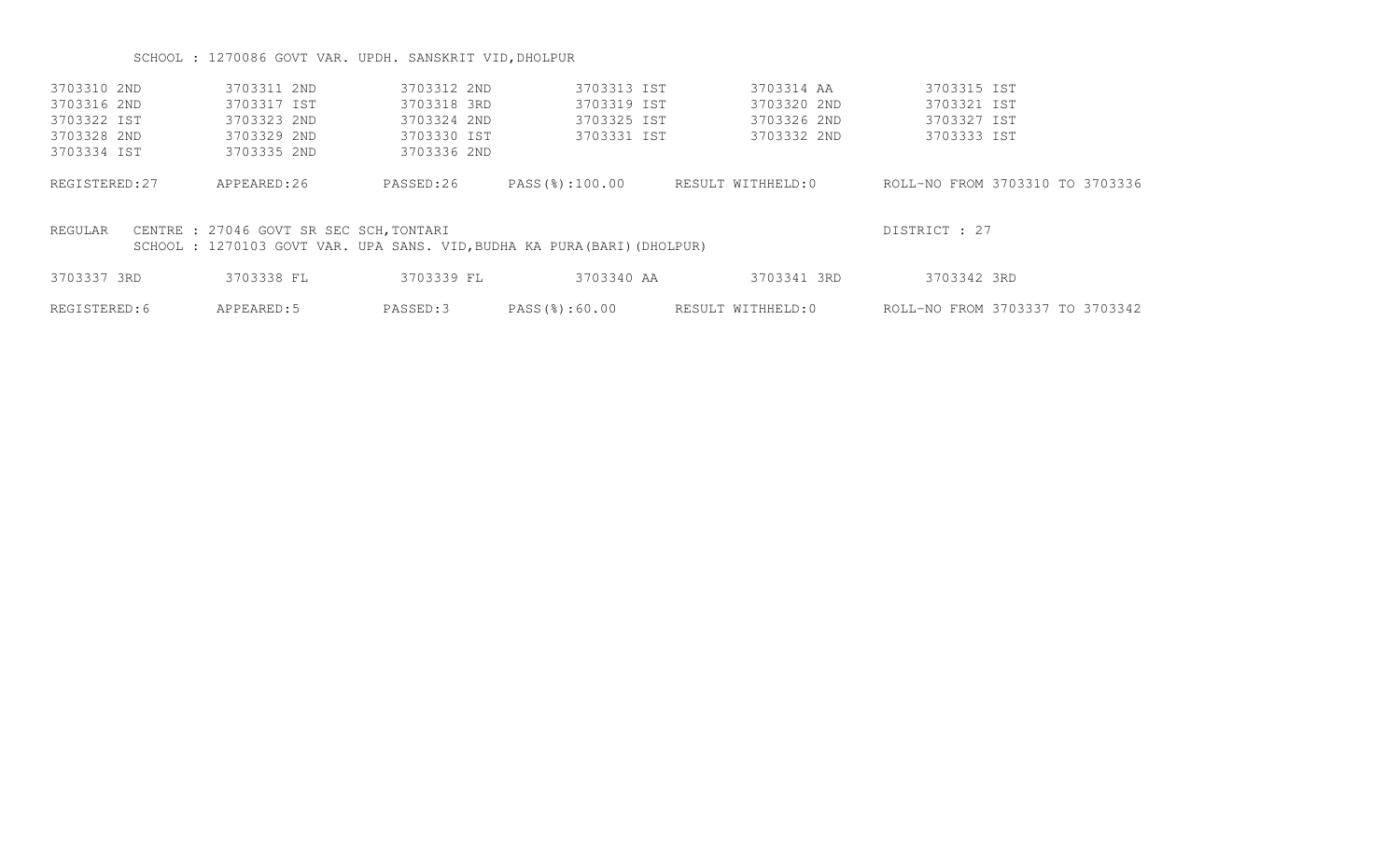| RESULT SUMMARY                 |                                                                          |             |                                                                                                                                        |                                                                                                |                                                                                                     |
|--------------------------------|--------------------------------------------------------------------------|-------------|----------------------------------------------------------------------------------------------------------------------------------------|------------------------------------------------------------------------------------------------|-----------------------------------------------------------------------------------------------------|
| REGULAR                        | SCHOOL : 1270088 GOVT VAR. UPA. SANSKRIT VID, BASERI (DHOLPUR)           |             | CENTRE : 27062 DEV PUBLIC SEC SCH,DINGOTA(BASEDI)(DHOLPUR)<br>SCHOOL : 1270088 GOVT VAR. UPA. SANSKRIT VID,BASERI(DHOLPUR)             |                                                                                                | DISTRICT : 27                                                                                       |
| 3703343 FL                     | 3703344 2ND                                                              | 3703345 IST |                                                                                                                                        | 3703346 2ND 3703347 IST                                                                        | 3703348 3RD                                                                                         |
| 3703349 IST                    | 3703350 2ND                                                              | 3703351 IST | 3703352 2ND                                                                                                                            | 3703353 IST                                                                                    | 3703354 2ND                                                                                         |
| 3703355 SUP 013 3703356 IST    |                                                                          | 3703357 3RD | 3703358 3RD                                                                                                                            | 3703359 2ND                                                                                    | 3703360 IST                                                                                         |
| 3703361 2ND                    |                                                                          |             |                                                                                                                                        |                                                                                                |                                                                                                     |
| 3703367 SUP 002<br>3703373 IST |                                                                          |             |                                                                                                                                        | 3703362 AA 3703363 2ND 3703364 IST 3703365 IST 3703366 2ND 3703366 2ND 3703372 3RD 3703372 3RD |                                                                                                     |
|                                |                                                                          |             |                                                                                                                                        |                                                                                                | REGISTERED:31 APPEARED:30 PASSED:27 PASS(%):90.00 RESULT WITHHELD:0 ROLL-NO FROM 3703343 TO 3703373 |
| REGULAR                        |                                                                          |             | CENTRE : 27077 GOVT VAR. UPA. SANSKRIT VID, SIRMATHURA (DHOLPUR)<br>SCHOOL : 1270089 GOVT VAR. UPA. SANSKRIT VID, SIRMATHURA (DHOLPUR) |                                                                                                | DISTRICT : 27                                                                                       |
| 3703374 IST                    | 3703375 IST                                                              | 3703376 2ND | 3703377 2ND                                                                                                                            | 3703378 IST                                                                                    | 3703379 2ND                                                                                         |
| 3703380 IST                    | 3703381 AA                                                               | 3703382 2ND | 3703383 IST                                                                                                                            | 3703384 3RD                                                                                    | 3703385 IST                                                                                         |
| 3703386 IST                    | 3703387 2ND                                                              | 3703388 2ND | 3703389 2ND                                                                                                                            | 3703390 2ND                                                                                    | 3703391 2ND                                                                                         |
| 3703392 IST                    | 3703393 2ND                                                              | 3703394 IST | 3703395 2ND                                                                                                                            | 3703396 IST                                                                                    | 3703397 2ND                                                                                         |
| 3703398 2ND                    | 3703399 2ND                                                              | 3703400 IST | 3703401 IST                                                                                                                            | 3703402 3RD                                                                                    | 3703403 3RD                                                                                         |
| 3703404 2ND                    | 3703405 2ND                                                              | 3703406 IST | 3703407 2ND                                                                                                                            | 3703408 FL                                                                                     | 3703409 IST                                                                                         |
| 3703410 3RD                    | 3703411 2ND                                                              | 3703412 3RD | 3703413 2ND                                                                                                                            | 3703414 2ND                                                                                    | 3703415 IST                                                                                         |
| 3703416 2ND                    | 3703417 IST                                                              | 3703418 IST | 3703413 2ND<br>3703419 FL<br>3703425 2ND                                                                                               | 3703420 2ND                                                                                    | 3703421 2ND                                                                                         |
| 3703422 2ND                    | 3703423 2ND                                                              | 3703424 2ND | 3703425 2ND                                                                                                                            | 3703426 IST                                                                                    | 3703427 IST                                                                                         |
| 3703428 3RD                    | 3703429 3RD                                                              | 3703430 3RD | 3703431 3RD                                                                                                                            | 3703432 3RD                                                                                    | 3703433 IST                                                                                         |
| 3703434 2ND                    | 3703435 IST                                                              | 3703436 FL  | 3703437 3RD                                                                                                                            | 3703438 2ND                                                                                    | 3703439 IST                                                                                         |
| 3703440 FL                     | 3703441 3RD                                                              | 3703442 2ND | 3703443 2ND                                                                                                                            | 3703444 2ND                                                                                    | 3703445 3RD                                                                                         |
| 3703446 2ND                    | 3703447 IST                                                              |             |                                                                                                                                        | 3703448 2ND 3703449 2ND 3703450 FL                                                             | 3703451 3RD                                                                                         |
| 3703452 IST                    | 3703453 IST                                                              |             | 3703454 3RD 3703455 2ND                                                                                                                | 3703456 FL                                                                                     | 3703457 IST                                                                                         |
| 3703458 IST                    | 3703459 2ND                                                              |             |                                                                                                                                        |                                                                                                |                                                                                                     |
|                                |                                                                          |             |                                                                                                                                        |                                                                                                | REGISTERED:86 APPEARED:85 PASSED:79 PASS(%):92.94 RESULT WITHHELD:0 ROLL-NO FROM 3703374 TO 3703459 |
|                                | PRIVATE CENTRE : 27077 GOVT VAR. UPA. SANSKRIT VID, SIRMATHURA (DHOLPUR) |             |                                                                                                                                        |                                                                                                | DISTRICT : 27                                                                                       |

3703460 P 3703461 P 3703462 PP 3703463 FL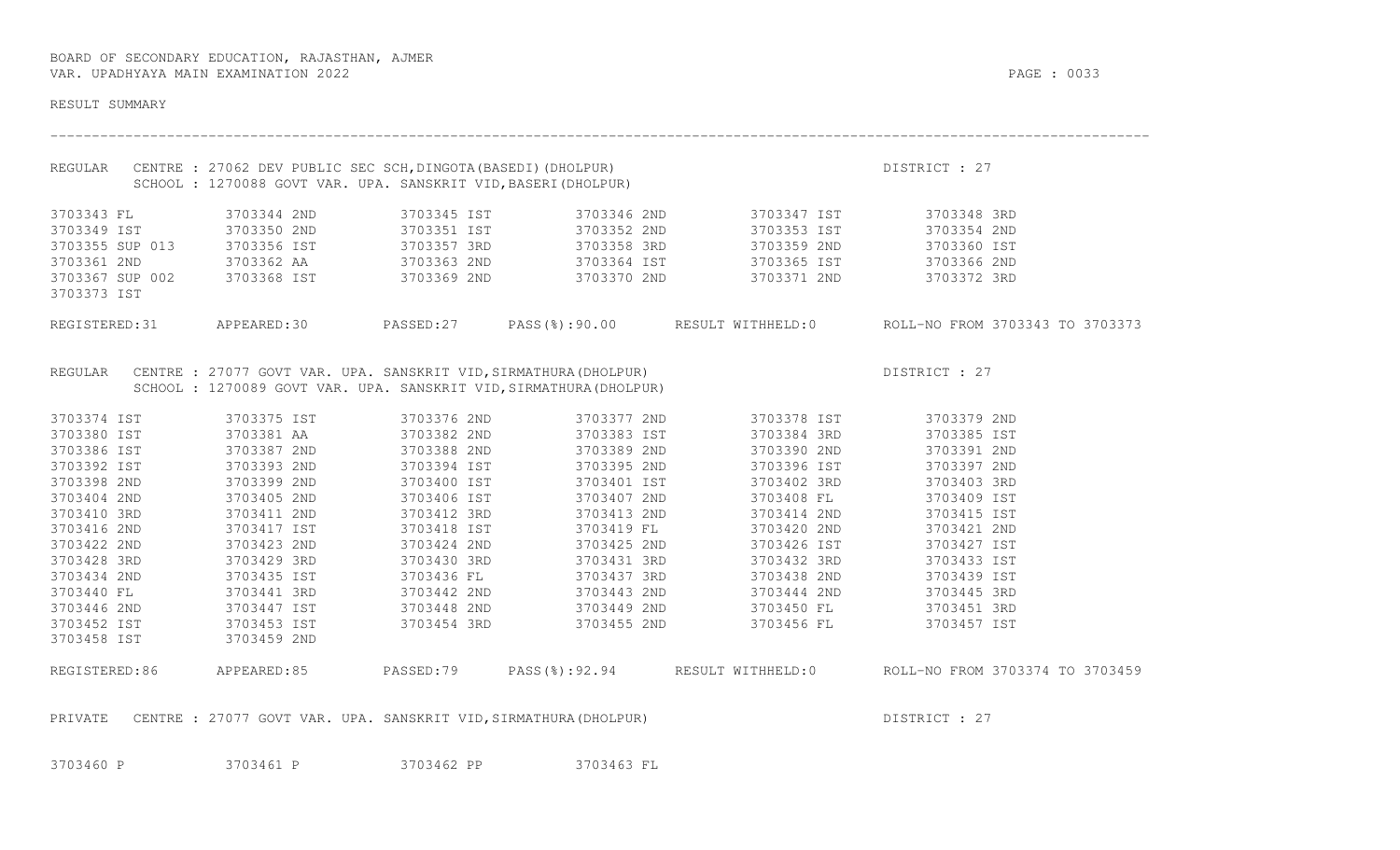| REGULAR         | CENTRE : 28002 GOVT VAR. UPA. SANS VID, DAUSA<br>SCHOOL : 1280162 GOVT VAR. UPA. SANS VID, DAUSA                    |             |                 |                   | DISTRICT : 28                   |
|-----------------|---------------------------------------------------------------------------------------------------------------------|-------------|-----------------|-------------------|---------------------------------|
| 3703464 SUP 086 | 3703465 SUP 086                                                                                                     | 3703466 IST | 3703467 IST     | 3703468 2ND       | 3703469 SUP 086                 |
| 3703470 2ND     | 3703471 2ND                                                                                                         | 3703472 IST | 3703473 SUP 086 | 3703474 AA        | 3703475 IST                     |
| 3703476 SUP 086 | 3703477 IST                                                                                                         | 3703478 IST | 3703479 2ND     | 3703480 2ND       | 3703481 IST                     |
| 3703482 IST     | 3703483 IST                                                                                                         | 3703484 2ND | 3703485 IST     | 3703486 IST       | 3703487 2ND                     |
| 3703488 2ND     | 3703489 2ND                                                                                                         | 3703490 IST | 3703491 3RD     | 3703492 2ND       | 3703493 IST                     |
| REGISTERED:30   | APPEARED:29                                                                                                         | PASSED:24   | PASS(%):82.76   | RESULT WITHHELD:0 | ROLL-NO FROM 3703464 TO 3703493 |
| REGULAR         | CENTRE : 28031 GOVT SEC SCH, PYARIWAS (DAUSA)<br>SCHOOL : 1280651 GOVT VAR UPA SANS. VID., MANPURIYA KOTIYA (DAUSA) |             |                 |                   | DISTRICT : 28                   |
| 3703494 IST     | 3703495 IST                                                                                                         | 3703496 IST | 3703497 IST     | 3703498 2ND       | 3703499 IST                     |
| 3703500 2ND     | 3703501 IST                                                                                                         | 3703502 IST | 3703503 IST     | 3703504 IST       | 3703505 IST                     |
| 3703506 IST     | 3703507 IST                                                                                                         | 3703508 2ND |                 |                   |                                 |
| REGISTERED:15   | APPEARED:15                                                                                                         | PASSED:15   | PASS(%):100.00  | RESULT WITHHELD:0 | ROLL-NO FROM 3703494 TO 3703508 |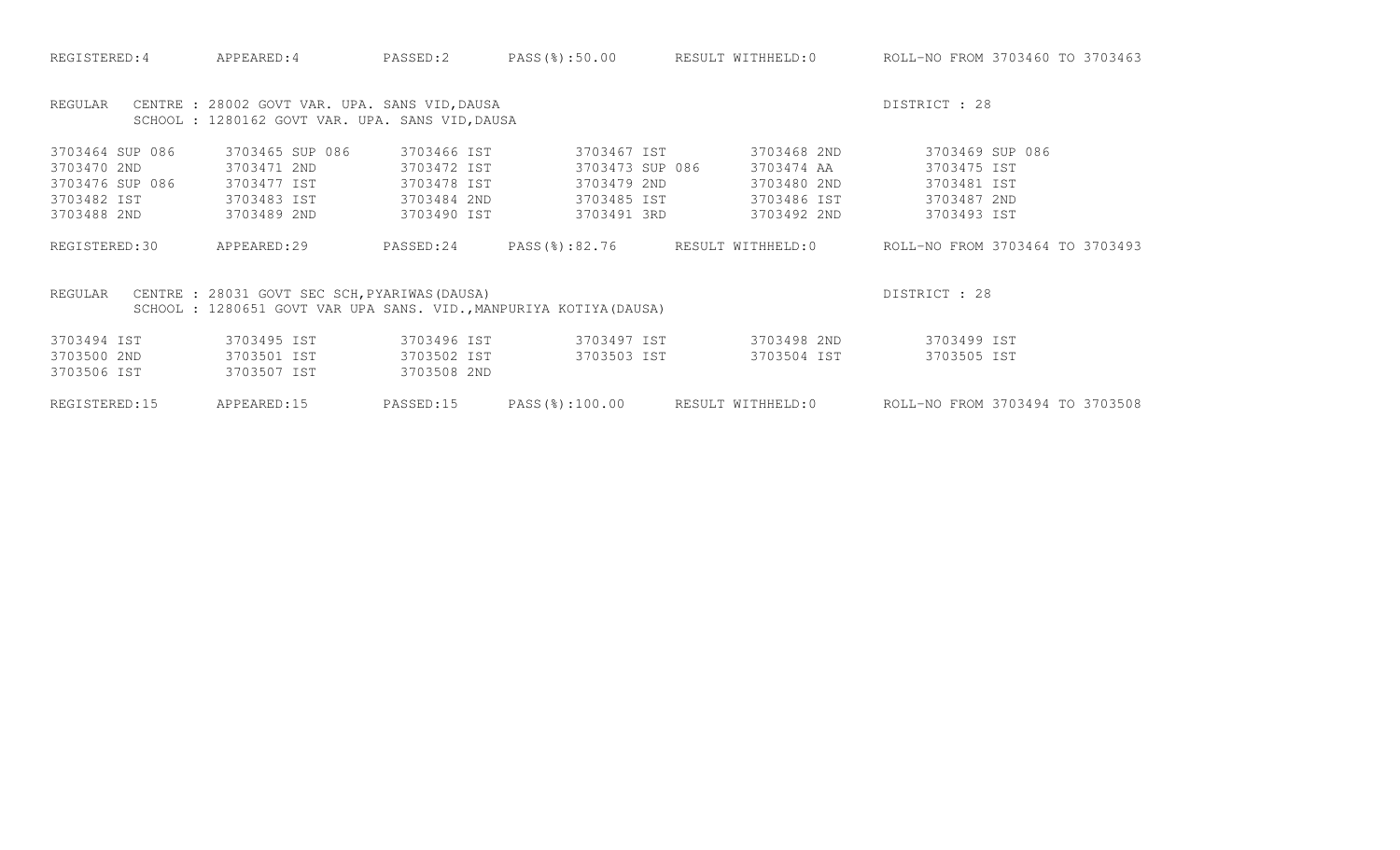| RESULT SUMMARY             |                                                                                                                                                                                                                                          |                 |             |                                                                                                                                                          |                                                                                                      |
|----------------------------|------------------------------------------------------------------------------------------------------------------------------------------------------------------------------------------------------------------------------------------|-----------------|-------------|----------------------------------------------------------------------------------------------------------------------------------------------------------|------------------------------------------------------------------------------------------------------|
|                            | REGULAR CENTRE : 28047 GOVT SR SEC SCH, NANGAL RAJAWATAN (DAUSA)<br>SCHOOL : 1280167 GOVT VAR. UPA. SANS VID, NANGALRAJAVTAN (DAUSA)                                                                                                     |                 |             |                                                                                                                                                          | DISTRICT : 28                                                                                        |
| 3703509 2ND                |                                                                                                                                                                                                                                          |                 |             | 3703510 SUP 086 3703511 IST 3703512 SUP 086 3703513 2ND 3703514 AA                                                                                       |                                                                                                      |
|                            |                                                                                                                                                                                                                                          |                 |             |                                                                                                                                                          |                                                                                                      |
|                            | 3703515 AA              3703516 2ND          3703517 2ND          3703518 2ND            3703519 2ND          3703520 2ND<br>3703521 IST          3703522 SUP 086      3703523 FL          3703524 2ND        3703525 IST                |                 |             |                                                                                                                                                          |                                                                                                      |
|                            |                                                                                                                                                                                                                                          |                 |             |                                                                                                                                                          |                                                                                                      |
|                            | 3703533 FL 3703534 IST 3703535 2ND 3703536 2ND 3703536 2ND 3703537 2ND 3703538 2ND                                                                                                                                                       |                 |             |                                                                                                                                                          |                                                                                                      |
|                            |                                                                                                                                                                                                                                          |                 |             |                                                                                                                                                          | REGISTERED:30 APPEARED:28 PASSED:23 PASS(%):82.14 RESULT WITHHELD:0 ROLL-NO FROM 3703509 TO 3703538  |
|                            | REGULAR CENTRE : 28048 GOVT SR SEC SCH, BHANDANA (DAUSA)<br>SCHOOL : 1120695 GOVT VAR UPD SANS VID, NAGALBELA (JAIPUR)                                                                                                                   |                 |             |                                                                                                                                                          | DISTRICT : 28                                                                                        |
|                            |                                                                                                                                                                                                                                          |                 |             |                                                                                                                                                          |                                                                                                      |
|                            | 3703539 IST      3703540 3RD       3703541 3RD       3703542 2ND       3703543 2ND       3703544 IST<br>3703545 2ND      3703546 2ND       3703547 IST       3703548 2ND       3703549 2ND       3703550 3RD                             |                 |             |                                                                                                                                                          |                                                                                                      |
|                            |                                                                                                                                                                                                                                          |                 |             |                                                                                                                                                          |                                                                                                      |
|                            |                                                                                                                                                                                                                                          |                 |             |                                                                                                                                                          | REGISTERED:12 APPEARED:12 PASSED:12 PASS(%):100.00 RESULT WITHHELD:0 ROLL-NO FROM 3703539 TO 3703550 |
| REGULAR                    | CENTRE : 28057 GOVT SR SEC SCH, SHIVSINGHPURA (DAUSA)                                                                                                                                                                                    |                 |             | DISTRICT : 28                                                                                                                                            |                                                                                                      |
|                            | SCHOOL: 1280166 SH KS GOVT VAR. UPA. SANS VID., MAHARAJPURA (TALAVGAON) (DAUSA)                                                                                                                                                          |                 |             |                                                                                                                                                          |                                                                                                      |
| 3703551 IST                | 3703552 IST                                                                                                                                                                                                                              |                 |             | 3703553 IST 3703554 2ND 3703555 2ND 3703556 2ND                                                                                                          |                                                                                                      |
|                            | 3703557 2ND<br>3703557 2ND<br>3703563 IST 3703558 IST 3703559 IST 3703568 2ND<br>3703569 IST 3703568 IST 3703559 IST 3703566 2ND<br>3703569 IST 3703570 IST 3703571 IST 3703566 2ND<br>3703569 IST 3703570 IST 3703571 IST 3703572 3RD 3 |                 |             |                                                                                                                                                          |                                                                                                      |
|                            |                                                                                                                                                                                                                                          |                 |             |                                                                                                                                                          |                                                                                                      |
|                            |                                                                                                                                                                                                                                          |                 |             |                                                                                                                                                          |                                                                                                      |
|                            |                                                                                                                                                                                                                                          |                 |             |                                                                                                                                                          |                                                                                                      |
|                            |                                                                                                                                                                                                                                          |                 |             |                                                                                                                                                          |                                                                                                      |
|                            |                                                                                                                                                                                                                                          |                 |             |                                                                                                                                                          |                                                                                                      |
|                            |                                                                                                                                                                                                                                          |                 |             |                                                                                                                                                          |                                                                                                      |
| 3703599 IST                | 3703600 2ND                                                                                                                                                                                                                              | 3703601 2ND     | 3703602 2ND | 3703603 SUP 086                                                                                                                                          | 3703604 IST                                                                                          |
| 3703605 2ND<br>3703611 IST |                                                                                                                                                                                                                                          |                 |             |                                                                                                                                                          | 3703610 FL                                                                                           |
|                            | 3/03606 2ND<br>3703612 FL<br>3703612 FL                                                                                                                                                                                                  |                 |             | 3703609 IST<br>3703615 FL                                                                                                                                | 3703616 2ND                                                                                          |
| 3703617 2ND                | 3703618 2ND                                                                                                                                                                                                                              | 3703619 SUP 086 | 3703620 2ND | 3703621 2ND                                                                                                                                              | 3703622 IST                                                                                          |
|                            |                                                                                                                                                                                                                                          |                 |             | 3703627 IST                                                                                                                                              |                                                                                                      |
|                            | 3703623 IST<br>3703629 FL 3703624 IST<br>3703635 2ND 3703636 2ND                                                                                                                                                                         |                 |             | 3703625 SUP 086 3703626 2ND 3703627 IST 3703628 IST<br>3703631 2ND 3703632 3RD 3703633 FL 3703634 IST<br>3703637 IST 3703638 2ND 3703639 2ND 3703640 2ND |                                                                                                      |
|                            |                                                                                                                                                                                                                                          |                 |             |                                                                                                                                                          |                                                                                                      |
| 3703641 IST 3703642 3RD    |                                                                                                                                                                                                                                          |                 |             | 3703643 2ND 3703644 IST 3703645 2ND 3703646 3RD                                                                                                          |                                                                                                      |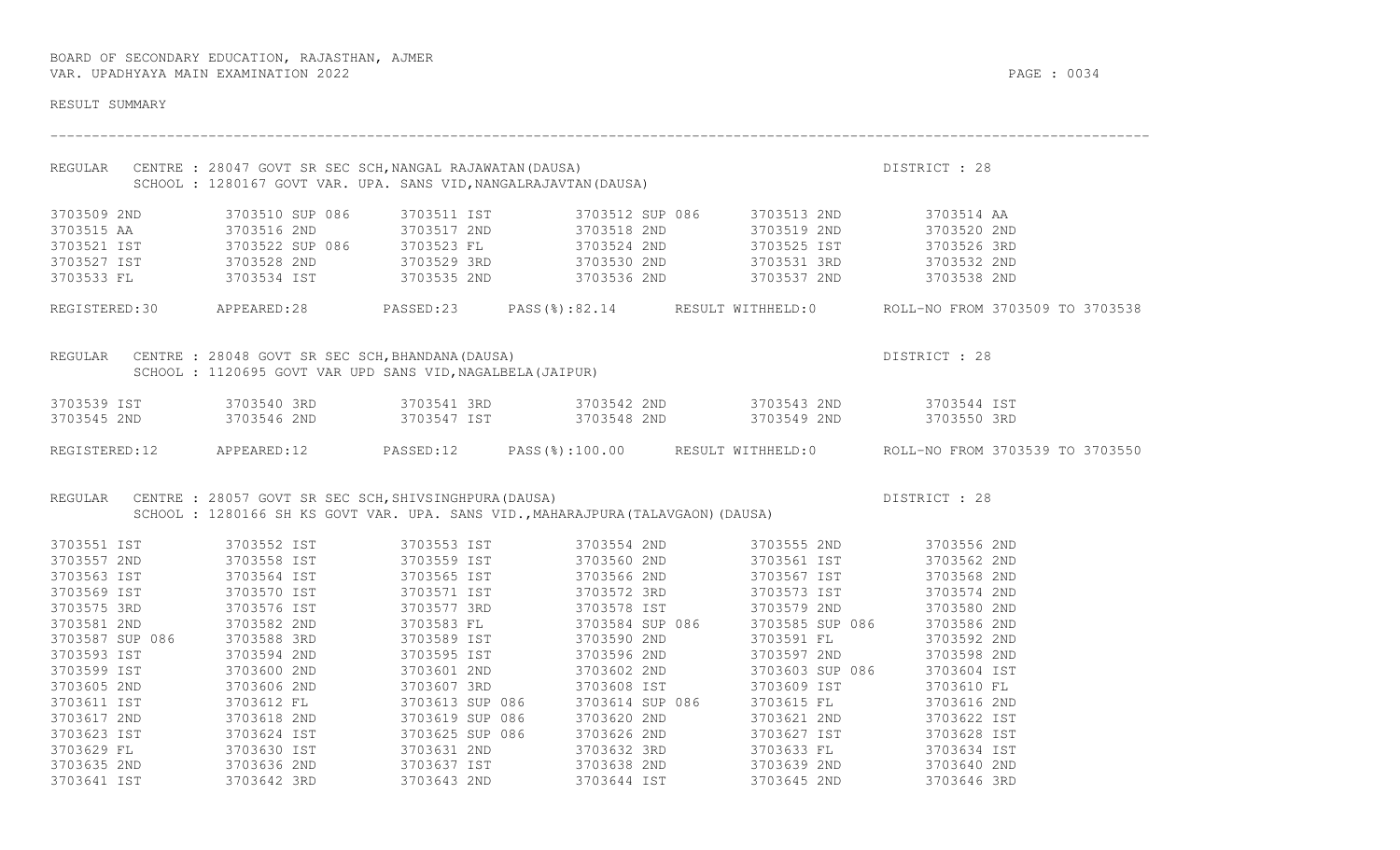| 3703647 2ND    | 3703648 3RD                                                            | 3703649 IST | 3703650 2ND   | 3703651 2ND       | 3703652 2ND                     |
|----------------|------------------------------------------------------------------------|-------------|---------------|-------------------|---------------------------------|
| 3703653 2ND    | 3703654 IST                                                            | 3703655 IST | 3703656 IST   | 3703657 2ND       | 3703658 2ND                     |
| 3703659 IST    | 3703660 2ND                                                            | 3703661 3RD | 3703662 IST   | 3703663 2ND       | 3703664 3RD                     |
| 3703665 IST    | 3703666 2ND                                                            | 3703667 3RD | 3703668 FL    | 3703669 2ND       | 3703670 2ND                     |
| 3703671 2ND    | 3703672 2ND                                                            | 3703673 IST |               |                   |                                 |
| REGISTERED:123 | APPEARED:123                                                           | PASSED:107  | PASS(%):86.99 | RESULT WITHHELD:0 | ROLL-NO FROM 3703551 TO 3703673 |
|                |                                                                        |             |               |                   |                                 |
| REGULAR        | CENTRE : 28057 GOVT SR SEC SCH. SHIVSINGHPURA (DAUSA)                  |             |               |                   | DISTRICT : 28                   |
|                | SCHOOL: 1280812 GOVT VAR. UPA. SANS. VID., SHRIRAMPURA, LALSOT (DAUSA) |             |               |                   |                                 |
| 3703674 2ND    | 3703675 IST                                                            | 3703676 2ND | 3703677 2ND   | 3703678 2ND       | 3703679 2ND                     |
| 3703680 2ND    | 3703681 IST                                                            | 3703682 IST | 3703683 IST   | 3703684 IST       | 3703685 IST                     |
| 3703686 2ND    | 3703687 IST                                                            | 3703688 2ND | 3703689 2ND   |                   |                                 |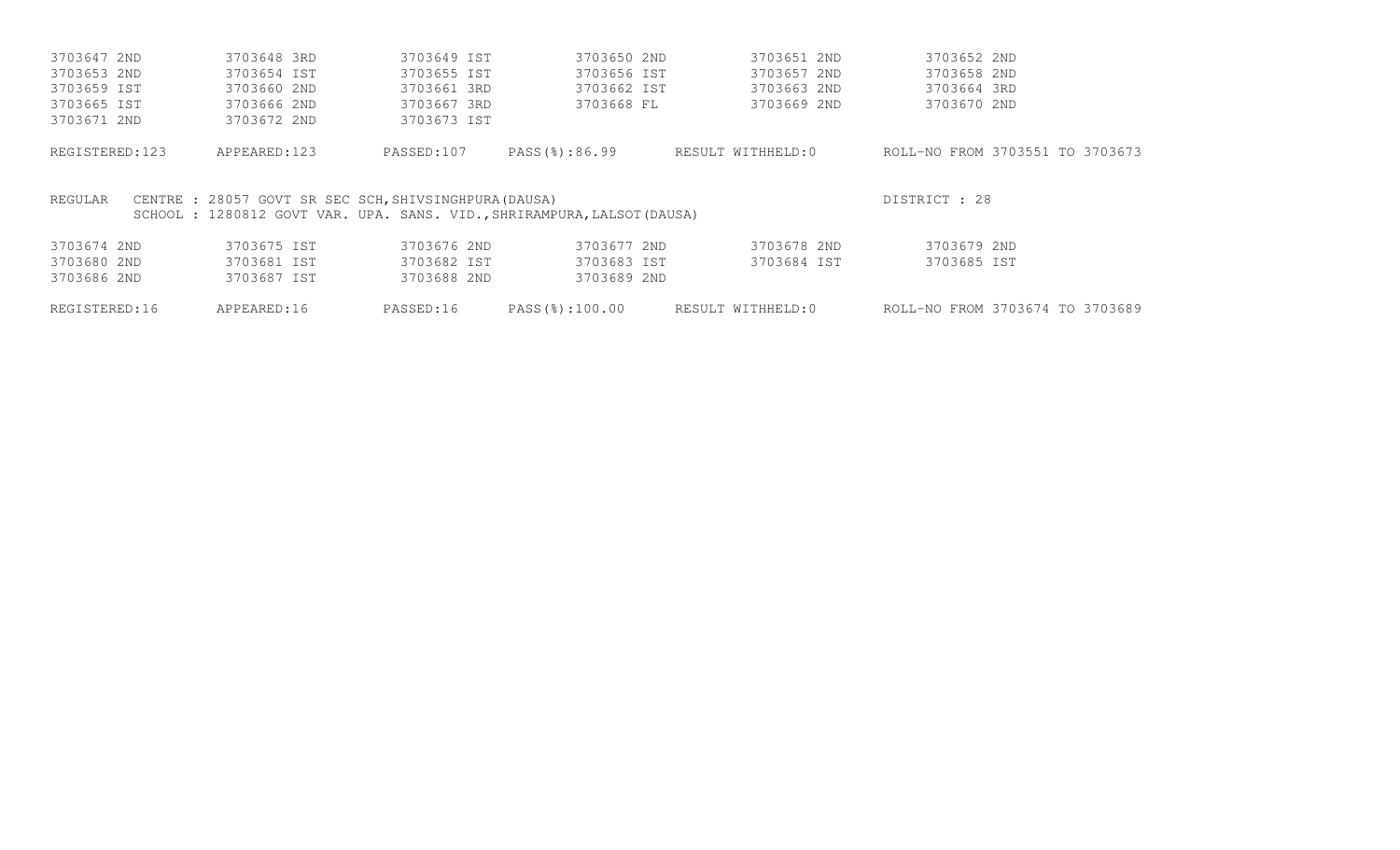| RESULT SUMMARY                                                                                                                     |                                                                                                                                     |                                                                                                                                                    |                                                                                                                                     |                                                                                                                   |                                                                                                                                              |
|------------------------------------------------------------------------------------------------------------------------------------|-------------------------------------------------------------------------------------------------------------------------------------|----------------------------------------------------------------------------------------------------------------------------------------------------|-------------------------------------------------------------------------------------------------------------------------------------|-------------------------------------------------------------------------------------------------------------------|----------------------------------------------------------------------------------------------------------------------------------------------|
| REGULAR                                                                                                                            | CENTRE : 28057 GOVT SR SEC SCH, SHIVSINGHPURA (DAUSA)<br>SCHOOL : 1280813 GOVT VAR.UPA.SANS.VID., BINORI, LALSOT (DAUSA)            |                                                                                                                                                    |                                                                                                                                     |                                                                                                                   | DISTRICT : 28                                                                                                                                |
| 3703690 2ND<br>3703696 2ND<br>3703702 IST                                                                                          | 3703691 2ND<br>3703697 2ND<br>3703703 IST                                                                                           | 3703692 2ND                                                                                                                                        |                                                                                                                                     | 3703693 IST 3703694 2ND 3703695 IST<br>3703698 IST 3703699 IST 3703700 IST<br>3703704 IST 3703705 2ND 3703706 IST | 3703701 IST                                                                                                                                  |
|                                                                                                                                    |                                                                                                                                     |                                                                                                                                                    |                                                                                                                                     |                                                                                                                   | REGISTERED:17 APPEARED:17 PASSED:17 PASS(%):100.00 RESULT WITHHELD:0 ROLL-NO FROM 3703690 TO 3703706                                         |
|                                                                                                                                    | REGULAR CENTRE : 28083 GOVT SR SEC SCH, GOTHRA (DAUSA)<br>SCHOOL : 1280355 GOVT VAR. UPA. SANS VID, DEVANWADA (DAUSA)               |                                                                                                                                                    |                                                                                                                                     |                                                                                                                   | DISTRICT : 28                                                                                                                                |
| 3703707 2ND<br>3703713 IST<br>3703719 2ND<br>3703725 IST                                                                           | 3703708 IST<br>3703714 IST<br>3703720 2ND<br>3703726 IST                                                                            | 3703709 3RD                                                                                                                                        |                                                                                                                                     | 3703710 2ND 3703711 IST 3703712 IST                                                                               | 3703724 IST                                                                                                                                  |
|                                                                                                                                    |                                                                                                                                     |                                                                                                                                                    |                                                                                                                                     |                                                                                                                   | REGISTERED:21 APPEARED:20 PASSED:20 PASS(%):100.00 RESULT WITHHELD:0 ROLL-NO FROM 3703707 TO 3703727                                         |
| REGULAR                                                                                                                            | CENTRE : 28089 GOVT SR SEC SCH, BAHARAWANDA (DAUSA)                                                                                 |                                                                                                                                                    | SCHOOL: 1280650 GOVT VAR. UPD. SANSKRIT VID., BEHRAWANDA (SIKRAI) (DAUSA)                                                           |                                                                                                                   | DISTRICT : 28                                                                                                                                |
| 3703728 IST<br>3703734 2ND<br>3703740 2ND<br>3703746 AA<br>3703752 IST<br>3703758 IST<br>3703764 2ND<br>3703770 IST<br>3703776 2ND | 3703729 IST<br>3703735 2ND<br>3703741 IST<br>3703747 2ND<br>3703753 2ND<br>3703759 2ND<br>3703765 2ND<br>3703771 IST<br>3703777 2ND | 3703730 2ND<br>3703736 2ND<br>3703742 IST<br>3703748 2ND<br>3703754 IST<br>3703760 2ND<br>3703760 2ND<br>3703766 2ND<br>3703772 2ND<br>3703778 2ND | 3703731 IST<br>3703737 2ND<br>3703743 2ND<br>3703749 2ND<br>3703755 IST<br>3703761 2ND<br>3703767 2ND<br>3703773 2ND<br>3703779 2ND | 3703732 IST<br>3703738 2ND<br>3703744 2ND<br>3703750 2ND<br>3703756 3RD<br>3703774 IST                            | 3703733 2ND<br>3703739 2ND<br>3703745 3RD<br>3703751 IST<br>3703757 3RD<br>3703762 IST 3703763 IST<br>3703768 2ND 3703769 3RD<br>3703775 IST |
| REGISTERED: 52                                                                                                                     |                                                                                                                                     |                                                                                                                                                    |                                                                                                                                     |                                                                                                                   | APPEARED:51 PASSED:51 PASS(%):100.00 RESULT_WITHHELD:0 ROLL-NO_FROM_3703728_TO_3703779                                                       |

REGULAR CENTRE : 28181 GOVT SR SEC SCH, BANDIKUI(DAUSA) DISTRICT : 28 SCHOOL : 1280318 GOVT VAR UPA SANSKRIT VID, HARNATHPURA (DAUSA)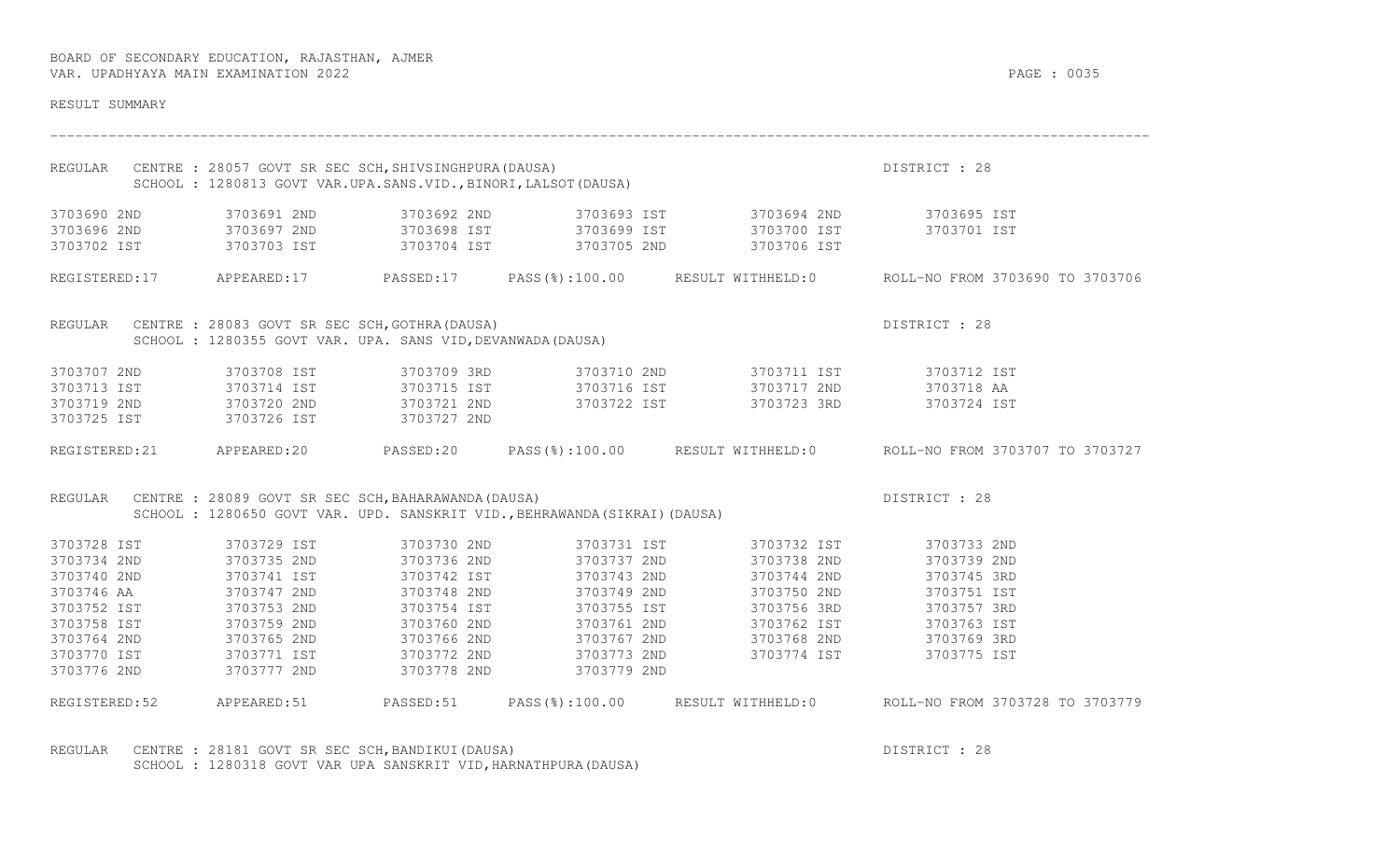| 3703780 2ND    | 3703781 IST                                                                                                        | 3703782 IST | 3703783 IST    | 3703784 2ND       | 3703785 IST                     |
|----------------|--------------------------------------------------------------------------------------------------------------------|-------------|----------------|-------------------|---------------------------------|
| 3703786 2ND    | 3703787 IST                                                                                                        | 3703788 IST | 3703789 2ND    | 3703790 2ND       | 3703791 IST                     |
| 3703792 IST    | 3703793 3RD                                                                                                        | 3703794 2ND | 3703795 IST    | 3703796 IST       | 3703797 IST                     |
| 3703798 2ND    | 3703799 IST                                                                                                        | 3703800 IST | 3703801 IST    | 3703802 IST       | 3703803 IST                     |
| 3703804 IST    | 3703805 IST                                                                                                        | 3703806 IST | 3703807 IST    |                   |                                 |
| REGISTERED: 28 | APPEARED:28                                                                                                        | PASSED:28   | PASS(%):100.00 | RESULT WITHHELD:0 | ROLL-NO FROM 3703780 TO 3703807 |
| REGULAR        | CENTRE : 28213 GOVT SEC SCH, BHERUWAS, LALSOT (DAUSA)<br>SCHOOL : 1280164 SH SD VAR. UPA. SANS VID, LALSOT (DAUSA) |             |                |                   | DISTRICT : 28                   |
| 3703808 IST    | 3703809 2ND                                                                                                        | 3703810 IST | 3703811 2ND    | 3703812 IST       | 3703813 2ND                     |
| 3703814 IST    | 3703815 2ND                                                                                                        | 3703816 IST | 3703817 IST    | 3703818 2ND       | 3703819 IST                     |
| 3703820 2ND    | 3703821 IST                                                                                                        | 3703822 2ND | 3703823 3RD    | 3703824 2ND       | 3703825 FL                      |
| 3703826 3RD    | 3703827 3RD                                                                                                        | 3703828 IST |                |                   |                                 |
| REGISTERED: 21 | APPEARED: 21                                                                                                       | PASSED:20   | PASS(%):95.24  | RESULT WITHHELD:0 | ROLL-NO FROM 3703808 TO 3703828 |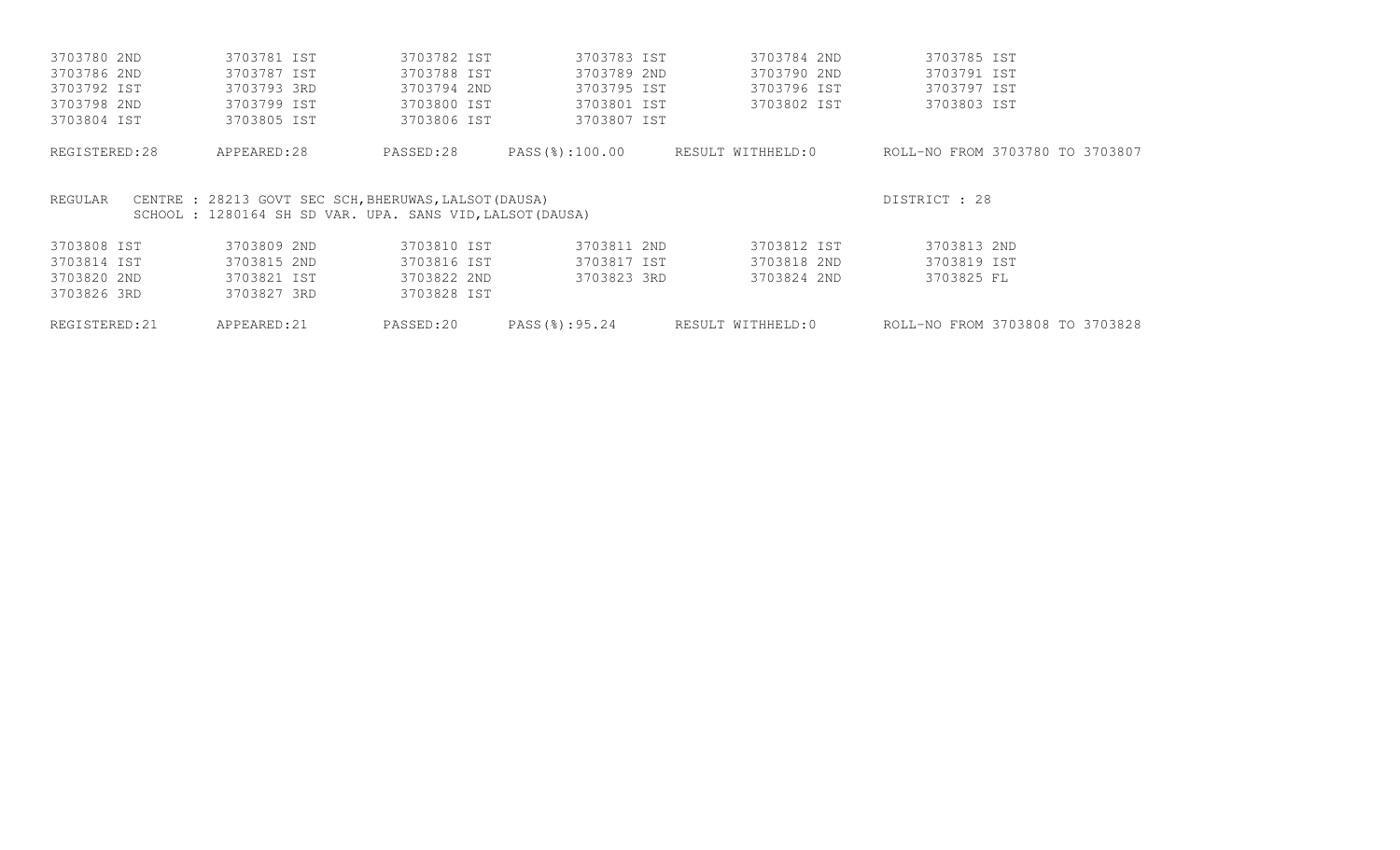| RESULT SUMMARY                            |                                                                                                                                          |             |             |                                                                                                                                        |                                                                                                      |
|-------------------------------------------|------------------------------------------------------------------------------------------------------------------------------------------|-------------|-------------|----------------------------------------------------------------------------------------------------------------------------------------|------------------------------------------------------------------------------------------------------|
|                                           | REGULAR CENTRE : 28213 GOVT SEC SCH, BHERUWAS, LALSOT (DAUSA)<br>SCHOOL: 1280165 GOVT VAR. UPA. SANS VID, KHEMAVAS (DAUSA)               |             |             |                                                                                                                                        | DISTRICT : 28                                                                                        |
| 3703829 2ND<br>3703835 2ND<br>3703841 2ND |                                                                                                                                          |             |             |                                                                                                                                        |                                                                                                      |
|                                           |                                                                                                                                          |             |             |                                                                                                                                        | REGISTERED:13 APPEARED:13 PASSED:13 PASS(%):100.00 RESULT WITHHELD:0 ROLL-NO FROM 3703829 TO 3703841 |
|                                           | REGULAR CENTRE : 29004 GOVT SEC SCH, BHIM GANJ WARD, BARAN<br>SCHOOL : 1290235 GOVT VAR. UPA. SANS VID, OIL FACTORY JAWAHAR NAGAR, BARAN |             |             |                                                                                                                                        | DISTRICT : 29                                                                                        |
|                                           | 3703842 2ND 3703843 2ND 3703844 2ND                                                                                                      |             | 3703845 IST |                                                                                                                                        |                                                                                                      |
|                                           |                                                                                                                                          |             |             |                                                                                                                                        | REGISTERED:4 APPEARED:4 PASSED:4 PASS(%):100.00 RESULT WITHHELD:0 ROLL-NO FROM 3703842 TO 3703845    |
|                                           | REGULAR CENTRE : 30059 GOVT GIRLS SR SEC SCH, NATHDWARA<br>SCHOOL: 1300125 GOVT VAR. UPA. SANSKRIT VID, NATHDWARA (RAJSAMAND)            |             |             |                                                                                                                                        | DISTRICT : 30                                                                                        |
| 3703846 2ND<br>3703852 IST 3703853 IST    | 3703847 2ND                                                                                                                              |             |             |                                                                                                                                        |                                                                                                      |
|                                           | REGISTERED:8 APPEARED:8 PASSED:8                                                                                                         |             |             |                                                                                                                                        | PASS(%):100.00 RESULT WITHHELD:0 ROLL-NO FROM 3703846 TO 3703853                                     |
|                                           | REGULAR CENTRE : 30083 GOVT SR SEC SCH, GAJPUR (GHATA)<br>SCHOOL: 1300124 GOVT VAR. UPA. SANS VID, THORIYA (RAJSAMAND)                   |             |             |                                                                                                                                        | DISTRICT : 30                                                                                        |
|                                           |                                                                                                                                          |             |             | 3703854 IST 3703855 IST 3703856 IST 3703857 2ND 3703858 IST 3703859 IST<br>3703860 IST 3703861 IST 3703862 IST 3703863 IST 3703864 IST | 3703865 IST                                                                                          |
|                                           |                                                                                                                                          |             |             |                                                                                                                                        | REGISTERED:12 APPEARED:12 PASSED:12 PASS(%):100.00 RESULT WITHHELD:0 ROLL-NO FROM 3703854 TO 3703865 |
|                                           | REGULAR CENTRE : 31037 GOVT SR SEC SCH, KHOTHAWALI<br>SCHOOL : 1310441 GOVT VAR. UPDH. SANS. VID, 35 M.O.D. KHOTAWALI (HANUMANGARH)      |             |             |                                                                                                                                        | DISTRICT : 31                                                                                        |
| 3703866 IST                               | 3703867 IST                                                                                                                              | 3703868 IST | 3703869 FL  | 3703870 2ND                                                                                                                            | 3703871 2ND                                                                                          |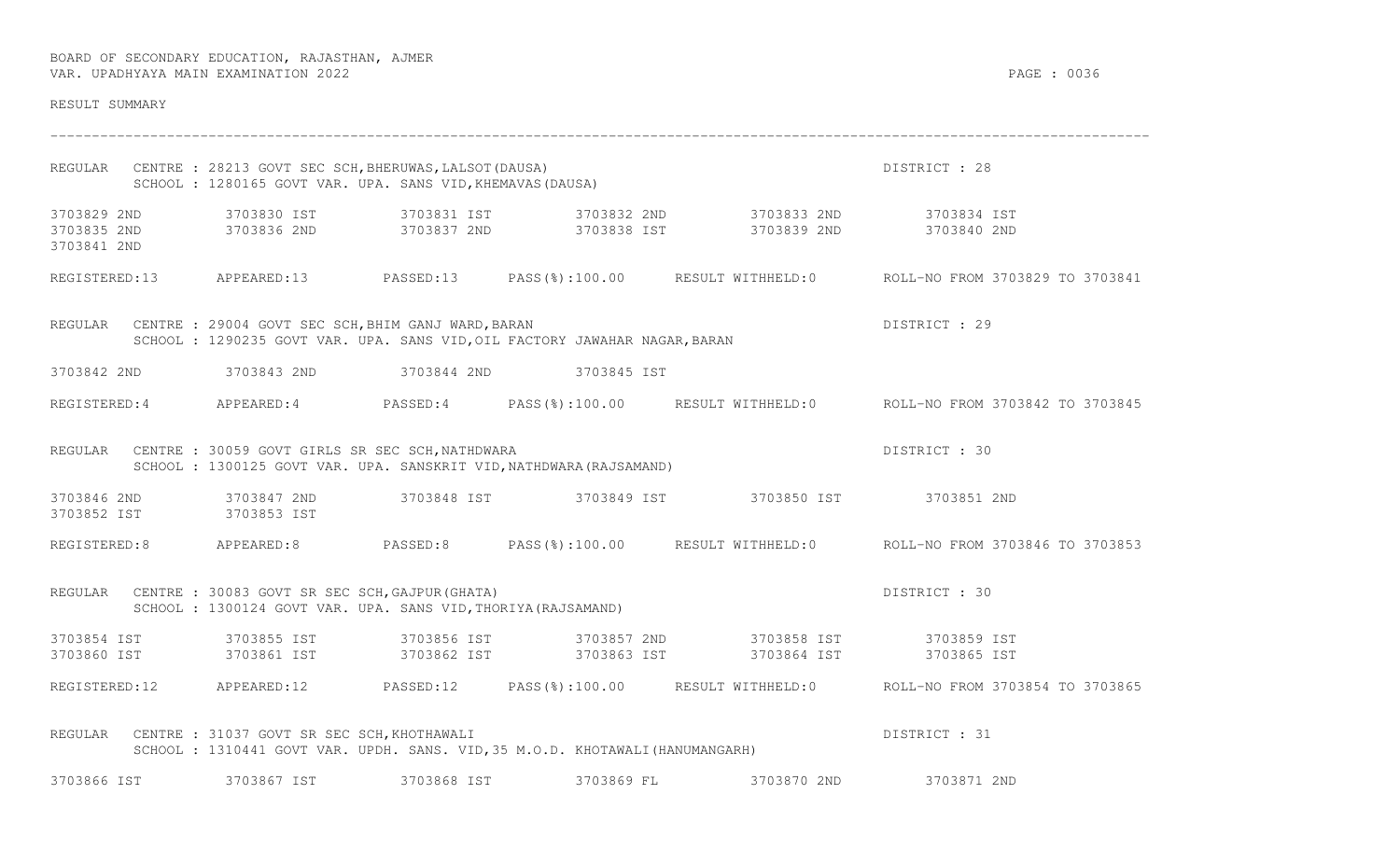| 3703872 IST                | 3703873 IST                                                                                                                            | 3703874 2ND | 3703875 IST | 3703876 IST                      | 3703877 2ND                                                     |
|----------------------------|----------------------------------------------------------------------------------------------------------------------------------------|-------------|-------------|----------------------------------|-----------------------------------------------------------------|
| REGISTERED:12              | APPEARED:12                                                                                                                            | PASSED:11   |             |                                  | PASS(%):91.67 RESULT WITHHELD:0 ROLL-NO FROM 3703866 TO 3703877 |
| REGULAR                    | CENTRE : 31125 GOVT SR SEC SCH, DALPATPURA<br>SCHOOL: 1310208 GOVT VAR. UPA. SANS VID, RAYSINGHPURA (HANUMANGARH)                      |             |             |                                  | DISTRICT : 31                                                   |
| 3703878 IST<br>3703884 IST | 3703879 IST                                                                                                                            | 3703880 IST | 3703881 IST | 3703882 IST                      | 3703883 IST                                                     |
| REGISTERED: 7              | APPEARED:7                                                                                                                             | PASSED:7    |             | PASS(%):100.00 RESULT WITHHELD:0 | ROLL-NO FROM 3703878 TO 3703884                                 |
| REGULAR                    | CENTRE : 31180 GOVT SR SEC SCH, KHARAKHEDA, TEH-TIBBI (HANUMANGARH)<br>SCHOOL: 1310207 GOVT VAR. UPA. SANS VID, SABUWANA (HANUMANGARH) |             |             |                                  | DISTRICT : 31                                                   |
| 3703885 IST                | 3703886 FL                                                                                                                             | 3703887 FL  | 3703888 IST | 3703889 IST                      | 3703890 IST                                                     |
| 3703891 IST                | 3703892 2ND                                                                                                                            | 3703893 2ND | 3703894 IST | 3703895 3RD                      | 3703896 FL                                                      |
| 3703897 IST                | 3703898 IST                                                                                                                            | 3703899 IST | 3703900 2ND | 3703901 IST                      | 3703902 FL                                                      |
| 3703903 2ND                | 3703904 2ND                                                                                                                            | 3703905 IST | 3703906 IST | 3703907 IST                      | 3703908 IST                                                     |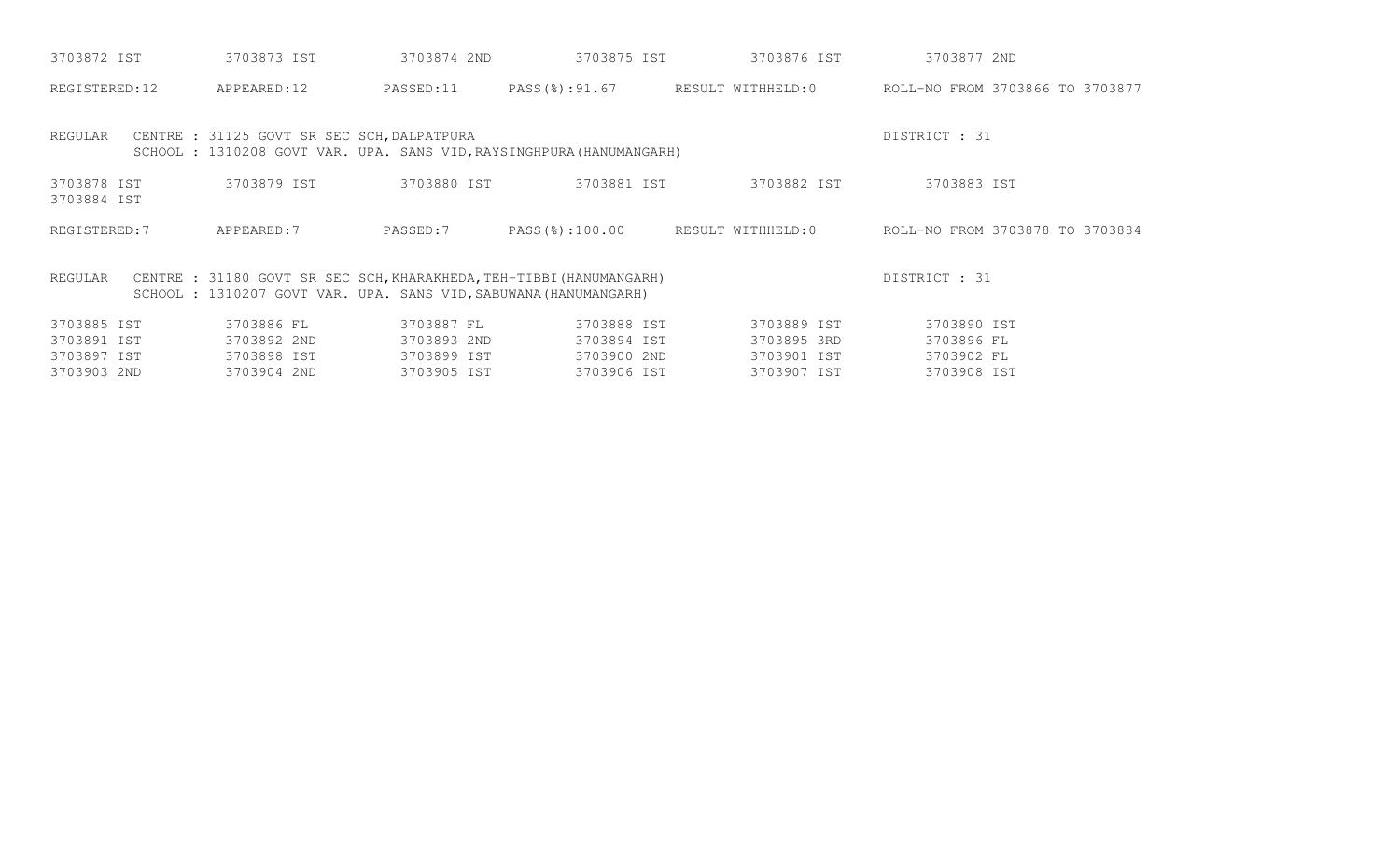| RESULT SUMMARY                                                                                                                                                      |                                                                         |                            |                                                                             |                                                                                              |                                                                                                       |  |  |  |
|---------------------------------------------------------------------------------------------------------------------------------------------------------------------|-------------------------------------------------------------------------|----------------------------|-----------------------------------------------------------------------------|----------------------------------------------------------------------------------------------|-------------------------------------------------------------------------------------------------------|--|--|--|
| 3703909 IST                                                                                                                                                         | 3703910 3RD                                                             | 3703911 2ND                |                                                                             | 3703912 IST 3703913 IST                                                                      | 3703914 IST                                                                                           |  |  |  |
| 3703915 IST                                                                                                                                                         | 3703916 IST                                                             | 3703917 FL                 |                                                                             | 3703918 2ND 3703919 IST                                                                      | 3703920 IST                                                                                           |  |  |  |
| 3703921 2ND                                                                                                                                                         |                                                                         |                            |                                                                             |                                                                                              |                                                                                                       |  |  |  |
| 3703927 2ND                                                                                                                                                         |                                                                         |                            |                                                                             |                                                                                              |                                                                                                       |  |  |  |
| 3703933 AA                                                                                                                                                          |                                                                         |                            |                                                                             |                                                                                              |                                                                                                       |  |  |  |
| 3703939 IST                                                                                                                                                         |                                                                         |                            |                                                                             | 3703941 IST 3703942 IST 3703943 2ND 3703944 IST                                              |                                                                                                       |  |  |  |
| 3703945 2ND                                                                                                                                                         | 3703922 IST<br>3703928 IST<br>3703934 IST<br>3703940 2ND<br>3703946 IST | 3703947 2ND                |                                                                             |                                                                                              |                                                                                                       |  |  |  |
|                                                                                                                                                                     |                                                                         |                            |                                                                             |                                                                                              | REGISTERED:63 APPEARED:62 PASSED:55 PASS(%):88.71 RESULT WITHHELD:0 ROLL-NO FROM 3703885 TO 3703947   |  |  |  |
|                                                                                                                                                                     | REGULAR CENTRE : 32001 GOVT SR SEC SCH, KARAULI                         |                            |                                                                             | CENTRE : 32001 GOVT SR SEC SCH, KARAULI<br>SCHOOL : 1320128 GOVT VAR. UPA. SANS VID, KARAULI | DISTRICT : 32                                                                                         |  |  |  |
|                                                                                                                                                                     |                                                                         |                            |                                                                             |                                                                                              |                                                                                                       |  |  |  |
|                                                                                                                                                                     |                                                                         |                            |                                                                             |                                                                                              |                                                                                                       |  |  |  |
|                                                                                                                                                                     |                                                                         |                            |                                                                             |                                                                                              |                                                                                                       |  |  |  |
|                                                                                                                                                                     |                                                                         |                            |                                                                             |                                                                                              | REGISTERED: 9 APPEARED: 8 PASSED: 8 PASS(%):100.00 RESULT WITHHELD: 0 ROLL-NO FROM 3703948 TO 3703956 |  |  |  |
|                                                                                                                                                                     | REGULAR CENTRE : 32025 GOVT SR SEC SCH, SAIPUR (KARAULI)                | DISTRICT : 32              |                                                                             |                                                                                              |                                                                                                       |  |  |  |
|                                                                                                                                                                     |                                                                         |                            | SCHOOL : 1320637 GOVT VAR. UPA. SANS. VID., HAJIPURA, RAGHUVANSHI (KARAULI) |                                                                                              |                                                                                                       |  |  |  |
|                                                                                                                                                                     |                                                                         |                            |                                                                             | 3703957 IST 3703958 2ND 3703959 2ND 3703960 IST 3703961 IST 3703961 IST 3703962 2ND          |                                                                                                       |  |  |  |
|                                                                                                                                                                     |                                                                         |                            |                                                                             | 3703963 IST 3703964 2ND 3703965 IST 3703966 2ND 3703967 2ND 3703968 IST                      |                                                                                                       |  |  |  |
| 3703969 IST                                                                                                                                                         |                                                                         |                            | 3703970 IST 3703971 IST 3703972 2ND                                         |                                                                                              |                                                                                                       |  |  |  |
|                                                                                                                                                                     |                                                                         |                            |                                                                             |                                                                                              | REGISTERED:16 APPEARED:16 PASSED:16 PASS(%):100.00 RESULT WITHHELD:0 ROLL-NO FROM 3703957 TO 3703972  |  |  |  |
| REGULAR CENTRE : 32070 GOVT SR SEC SCH, SHRIMAHAVEERJI, (KARAULI)<br>DISTRICT : 32<br>SCHOOL : 1320130 SHRI D JAIN ADARSH M SANS COLLEGE, SHRIMAHAVEERJI, (KARAULI) |                                                                         |                            |                                                                             |                                                                                              |                                                                                                       |  |  |  |
| 3703973 2ND                                                                                                                                                         | 3703974 2ND                                                             | 3703975 IST                |                                                                             | 3703976 IST 3703977 IST                                                                      | 3703978 IST                                                                                           |  |  |  |
| 3703979 3RD                                                                                                                                                         | 3703980 IST                                                             | 3703981 2ND<br>3703987 IST | 3703982 2ND<br>3703988 IST                                                  | 3703983 3RD                                                                                  | 3703984 IST                                                                                           |  |  |  |
| 3703985 2ND                                                                                                                                                         | 3703986 IST                                                             |                            | 3703988 IST                                                                 | 3703989 IST                                                                                  | 3703990 2ND                                                                                           |  |  |  |
| 3703991 2ND                                                                                                                                                         | 3703992 2ND                                                             | 3703993 2ND                | 3703994 IST                                                                 | 3703995 IST                                                                                  | 3703996 IST                                                                                           |  |  |  |
| 3703997 IST                                                                                                                                                         | 3703998 IST                                                             | 3703999 IST                | 3704000 2ND                                                                 | 3704001 2ND                                                                                  | 3704002 2ND                                                                                           |  |  |  |
| 3704003 3RD                                                                                                                                                         | 3704004 2ND                                                             | 3704005 IST                |                                                                             |                                                                                              |                                                                                                       |  |  |  |
| 3704009 2ND                                                                                                                                                         | 3704010 IST                                                             | 3704011 IST                | 3704012 2ND                                                                 |                                                                                              |                                                                                                       |  |  |  |

3704015 IST 3704016 IST 3704017 IST 3704018 IST 3704019 2ND 3704020 IST